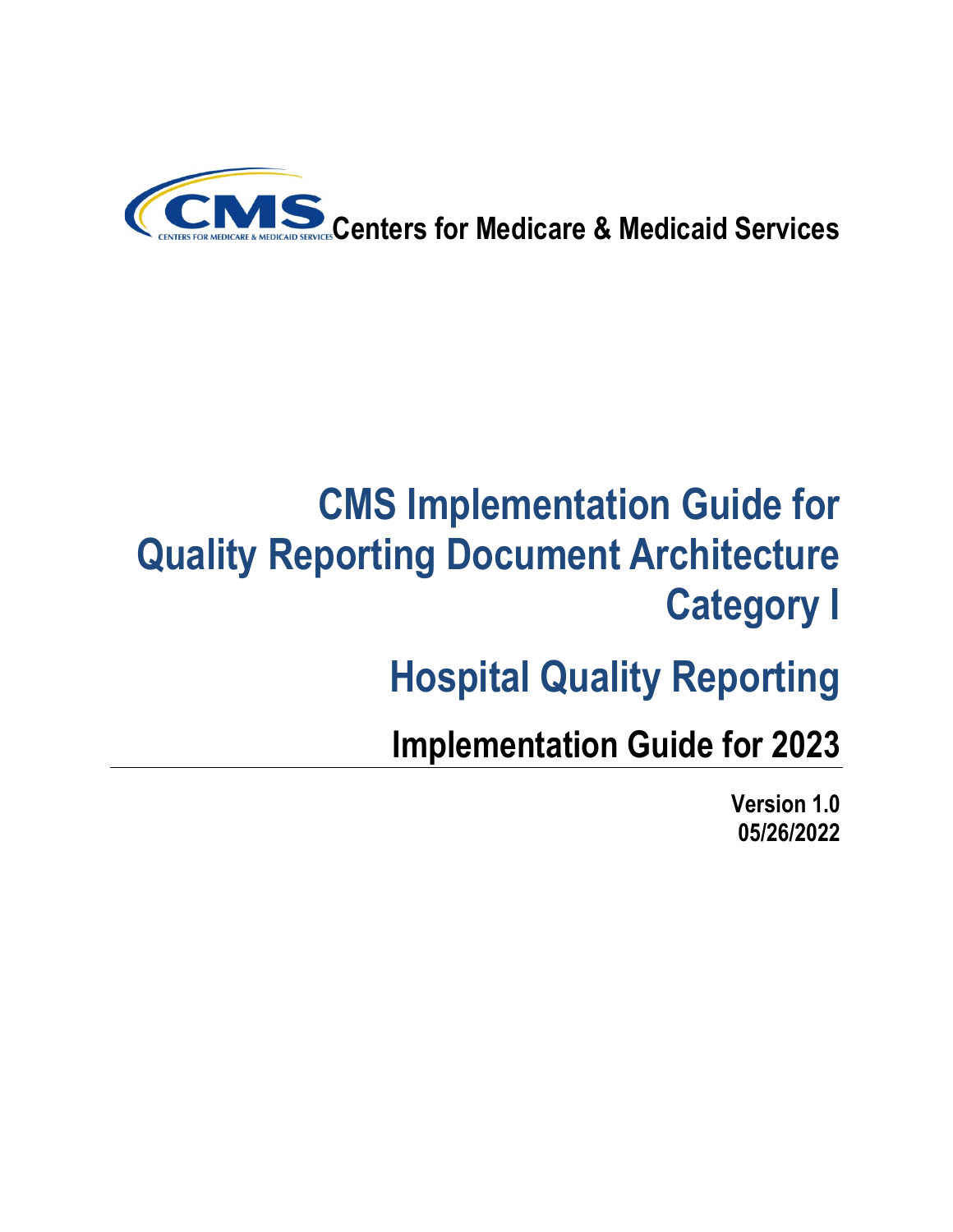## **Disclaimer**

This information was current at the time it was published or uploaded onto the web. Medicare policy changes frequently, so links to any source documents have been provided within the publication for your reference.

This guide was prepared as a tool for eligible hospitals and is not intended to grant rights or impose obligations. Although every reasonable effort has been made to assure the accuracy of the information within these pages, the ultimate responsibility for the correct submission of claims and response to any remittance advice lies with the provider of services. The Centers for Medicare & Medicaid Services (CMS) employees, agents, and staff make no representation, warranty, or guarantee that this compilation of Medicare information is error-free and will bear no responsibility or liability for the results or consequences of the use of this guide. This publication is a general summary that explains certain aspects of the Medicare program, but is not a legal document. The official Medicare program provisions are contained in the relevant laws, regulations, and rulings.

This guide contains content from the *HL7 Implementation Guide for Clinical Document Architecture (CDA) Release 2: Quality Reporting Document Architecture (QRDA) Category I, Release 1, Standard for Trial Use Release 5.3, and its subsequent errata update(s)*, copyright ©Health Level Seven (HL7) International® [\(http://www.hl7.org\)](http://www.hl7.org/). HL7 and Health Level Seven are registered trademarks of Health Level Seven International. Reg. U.S. Pat & TM Off. Additional information regarding the use of HL7 materials is available at [http://www.hl7.org/legal/ippolicy.cfm.](http://www.hl7.org/legal/ippolicy.cfm)

This publication contains content from SNOMED CT® (http://www.snomed.org/snomed-ct). SNOMED CT is a registered trademark of SNOMED International.

This publication contains content from LOINC® [\(http://loinc.org\)](http://loinc.org/). The LOINC table, LOINC codes, and LOINC panels and forms file are copyright © 1995-2022 Regenstrief Institute, Inc. and the Logical Observation Identifiers Names and Codes (LOINC) Committee. All are available at no cost under the license at [http://loinc.org/terms-of-use.](http://loinc.org/terms-of-use)

Note: Implementation Guides may be updated after initial publication to address stakeholder or policy requirements. Be sure to revisit [the eCQI Resource Center](https://ecqi.healthit.gov/qrda) for updated resources prior to use.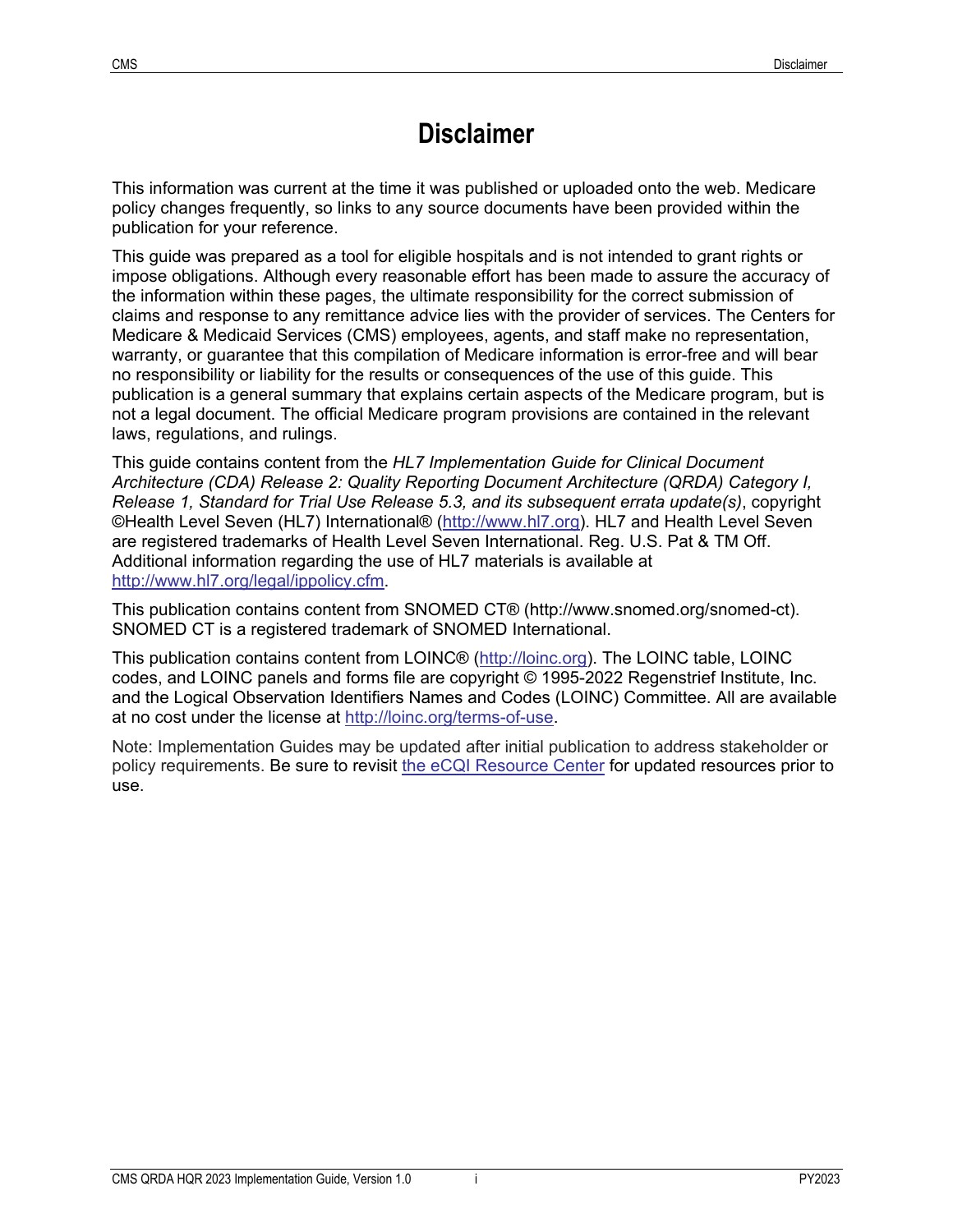## **Table of Contents**

| 1              |                                                                          |  |
|----------------|--------------------------------------------------------------------------|--|
|                | 1.1                                                                      |  |
|                | 1.2                                                                      |  |
| $\overline{2}$ |                                                                          |  |
|                | 2.1                                                                      |  |
|                | 2.2                                                                      |  |
|                | 2.3                                                                      |  |
|                | QRDA I STU 5.3 CMS Implementation Guide for Hospital Quality Reporting 4 |  |
| 3              |                                                                          |  |
|                | 3.1                                                                      |  |
|                | 3.2                                                                      |  |
| 4              |                                                                          |  |
|                | 4.1                                                                      |  |
|                | 4.2                                                                      |  |
|                | 4.3                                                                      |  |
|                | 4.3.1                                                                    |  |
|                | 4.3.2                                                                    |  |
|                | 4.4                                                                      |  |
|                | 4.4.1                                                                    |  |
|                | 4.4.2                                                                    |  |
|                | 4.5                                                                      |  |
|                | 4.6                                                                      |  |
|                | 4.7                                                                      |  |
| 5              |                                                                          |  |
|                | 5.1                                                                      |  |
|                | 5.1.1                                                                    |  |
|                | 5.1.2                                                                    |  |
|                | 5.1.3                                                                    |  |
|                | 5.1.4                                                                    |  |
|                | 5.1.5                                                                    |  |
|                | 5.1.6                                                                    |  |
|                | 5.1.7                                                                    |  |
|                | 5.2                                                                      |  |
|                | 5.2.1                                                                    |  |
|                | 5.2.2                                                                    |  |
|                | 5.2.2.1                                                                  |  |
|                | 5.2.3<br>5.2.3.1                                                         |  |
|                | 5.2.3.2                                                                  |  |
|                | 5.3                                                                      |  |
|                | 5.3.1                                                                    |  |
|                | 5.3.2                                                                    |  |
|                | 5.3.3                                                                    |  |
|                | 5.3.4                                                                    |  |
|                |                                                                          |  |
| 6              |                                                                          |  |
|                | 6.1                                                                      |  |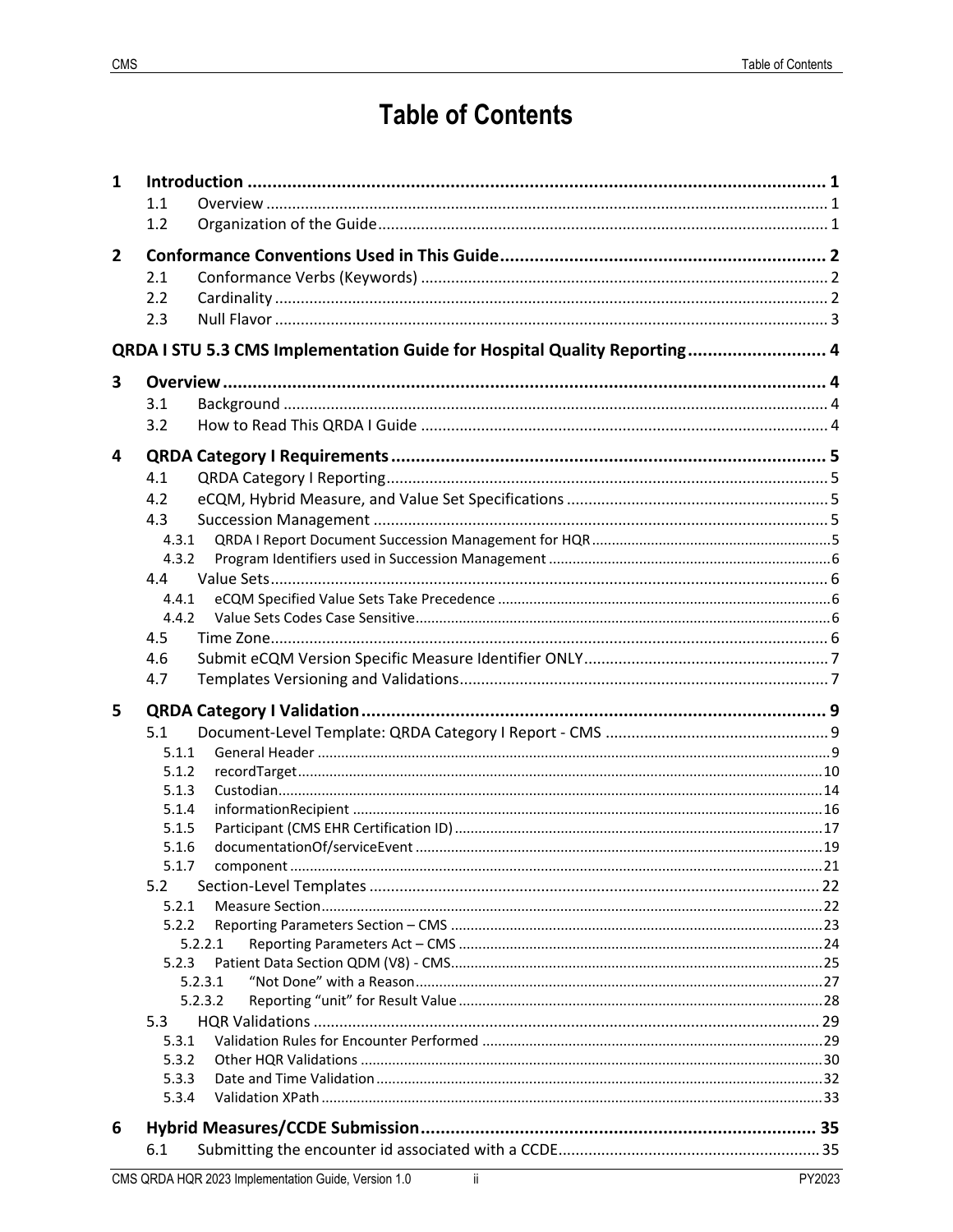| 7  | 7.1<br>7.2<br>7.3 |                                                                            |  |
|----|-------------------|----------------------------------------------------------------------------|--|
| 8  |                   |                                                                            |  |
| 9  |                   |                                                                            |  |
| 10 |                   | Reason Template Placement When Specifying "Not Done" with a Reason 43      |  |
| 11 |                   |                                                                            |  |
| 12 |                   | CMS QRDA I Implementation Guide Changes to QRDA I STU 5.3 Base Standard 50 |  |
| 13 |                   | Change Log for 2023 CMS QRDA I Implementation Guide from the 2022 CMS QRDA |  |
| 14 |                   |                                                                            |  |
| 15 |                   |                                                                            |  |
| 16 |                   |                                                                            |  |
|    |                   |                                                                            |  |
|    |                   |                                                                            |  |
|    |                   |                                                                            |  |
|    |                   |                                                                            |  |

 $6.2$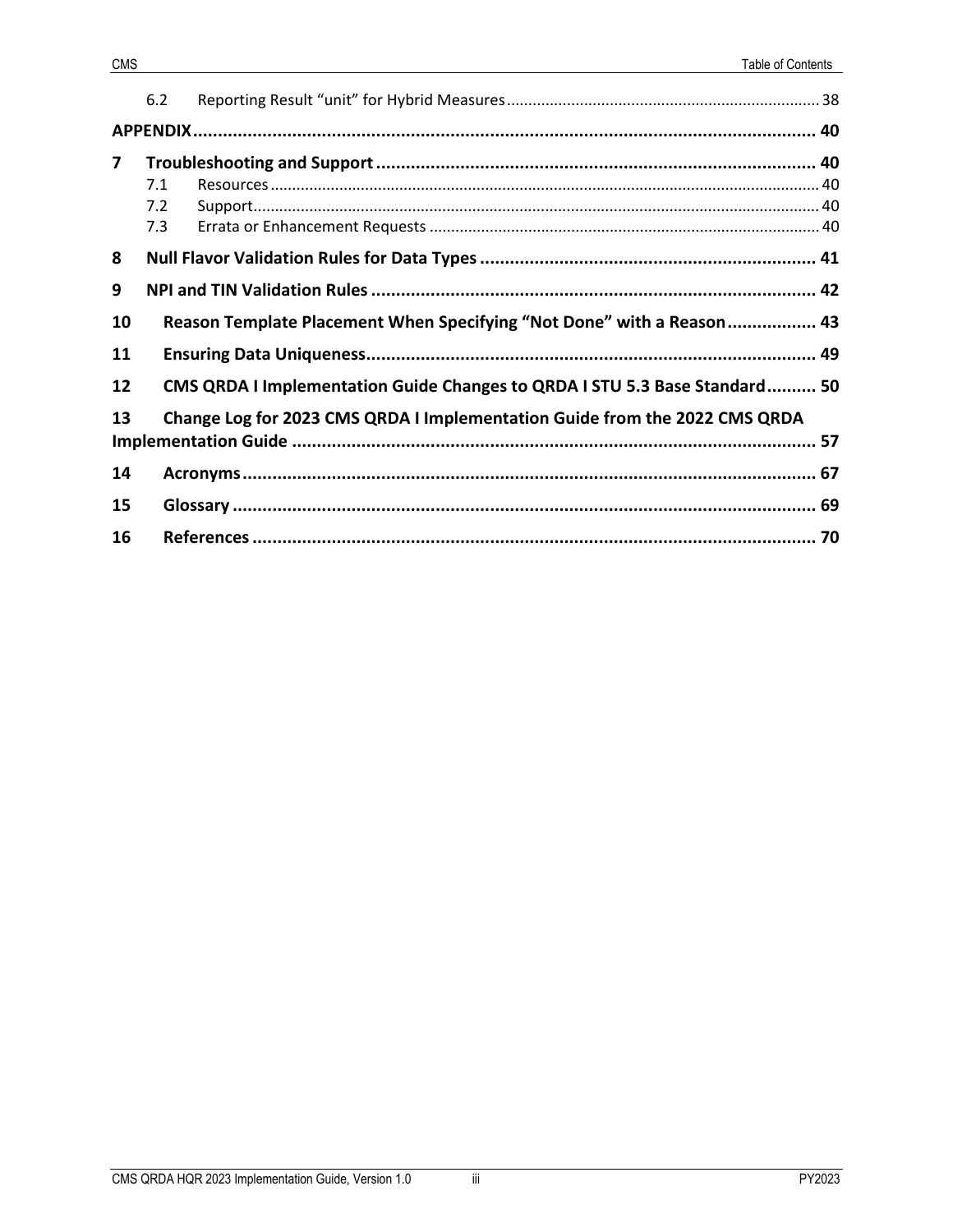## **Table of Figures**

| Figure 6: recordTarget Example, QRDA Category I Report - CMS (V8) 14                       |  |
|--------------------------------------------------------------------------------------------|--|
| Figure 7: CCN as Custodian Example, QRDA Category I Report - CMS (V8)  16                  |  |
| Figure 8: informationRecipient Example, QRDA Category I Report - CMS (V8)  17              |  |
| Figure 9: documentation Of / service Event Example - QRDA Category I Report - CMS (V8)  21 |  |
|                                                                                            |  |
| Figure 11: Reporting Parameters Section - CMS and Reporting Parameters Act - CMS Example   |  |
|                                                                                            |  |
| Figure 13: Not Done Example for QDM Element Defined with Value Set 28                      |  |
|                                                                                            |  |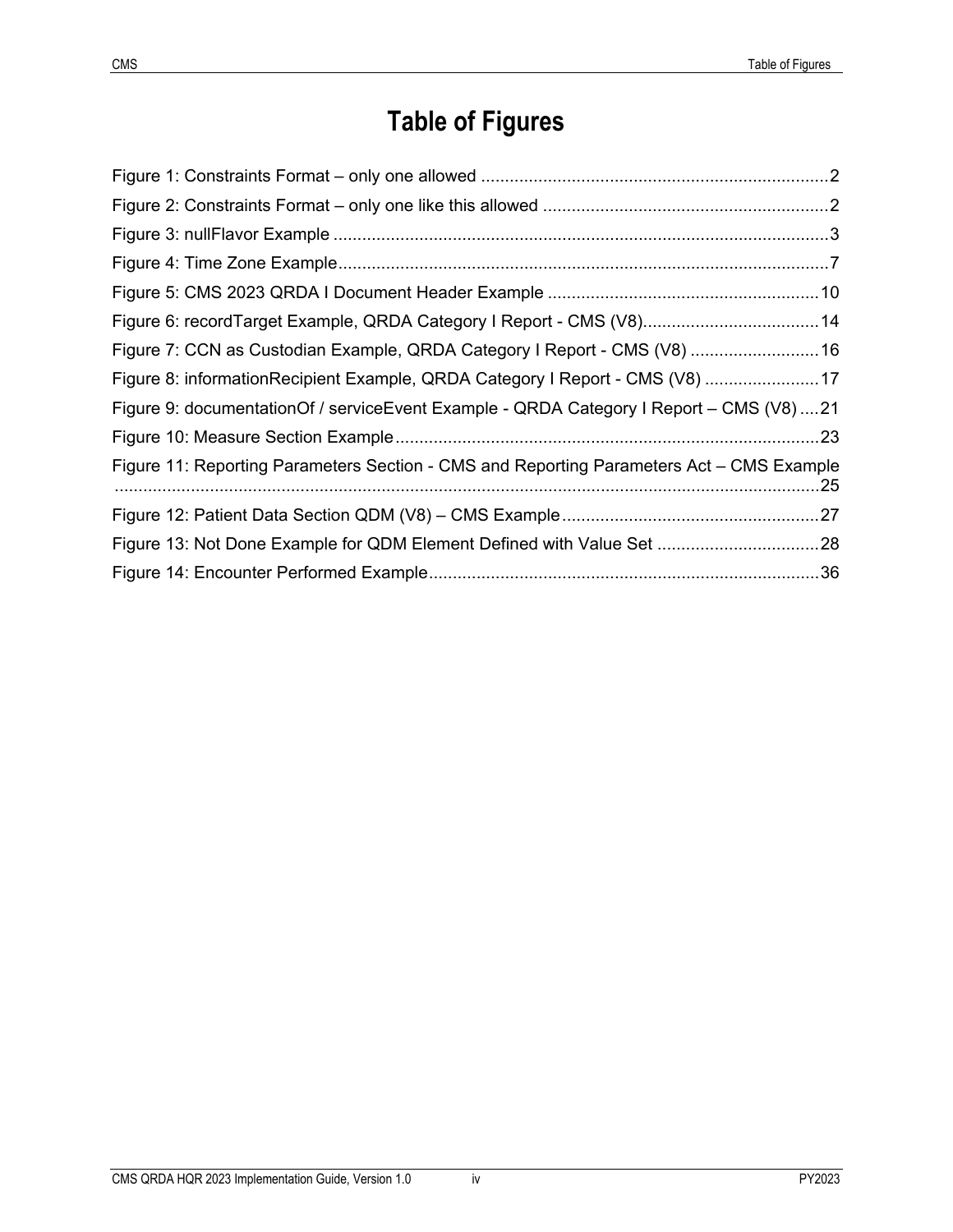## **Table of Tables**

| Table 10: Measure Section (eCQM Reference QDM) Constraints Overview 22              |  |
|-------------------------------------------------------------------------------------|--|
| Table 11: Reporting Parameters Section - CMS Constraints Overview24                 |  |
|                                                                                     |  |
| Table 13: Patient Data Section QDM (V8) - CMS Constraints Overview26                |  |
|                                                                                     |  |
|                                                                                     |  |
|                                                                                     |  |
|                                                                                     |  |
| Table 18: Associating an Existing Encounter Id with a Core Clinical Data Element 37 |  |
|                                                                                     |  |
|                                                                                     |  |
|                                                                                     |  |
|                                                                                     |  |
|                                                                                     |  |
|                                                                                     |  |
| Table 25: Placement of Reason (V3) Template for Negated QDM Data Element44          |  |
|                                                                                     |  |
|                                                                                     |  |
| Table 28: Changes Made for 2023 CMS QRDA I IG from 2022 CMS QRDA I IG57             |  |
|                                                                                     |  |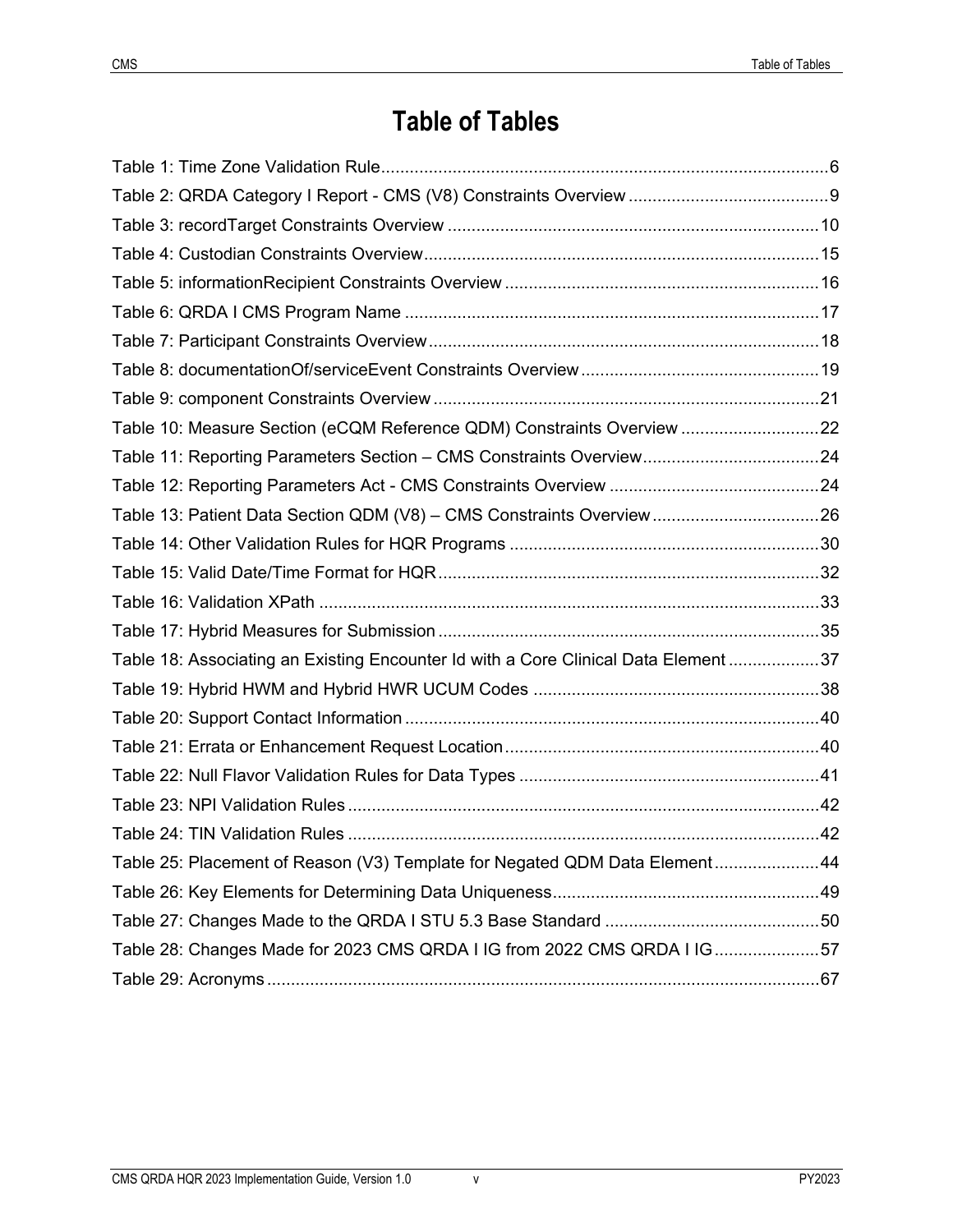# **QRDA Guide Overview**

## <span id="page-6-0"></span>**1 Introduction**

### <span id="page-6-1"></span>**1.1 Overview**

The Health Level Seven International (HL7) Quality Reporting Document Architecture (QRDA) defines constraints on the HL7 Clinical Document Architecture Release 2 (CDA R2). QRDA is a standard document format for the exchange of electronic clinical quality measure (eCQM) data. QRDA reports contain data extracted from electronic health records (EHRs) and other information technology systems. The reports are used for the exchange of eCQM data between systems for quality measurement and reporting programs.

This QRDA guide contains the Centers for Medicare & Medicaid Services (CMS) implementation guide to the *HL7 Implementation Guide for CDA Release 2: Quality Reporting Document Architecture Category I, Release 1, Standard for Trial Use (STU) Release 5.3, US Realm*, and any subsequent errata update<sup>[1](#page-6-3)</sup>, for the 2023 reporting period.

## <span id="page-6-2"></span>**1.2 Organization of the Guide**

Chapter 1 and Chapter 2 contain introductory material that pertains to this guide.

- Chapter 1: Introduction
- Chapter 2: Conformance Conventions Used in This Guide describes the formal representation of templates and additional information necessary to understand and correctly implement the content found in this guide

Chapter 3 to Chapter 6 contain technical specifications for the QRDA I STU 5.3 CMS Implementation Guide for Hospital Quality Reporting

- Chapter 3: Overview
- Chapter 4: QRDA Category I Requirements information on succession management, value sets, and time zones
- Chapter 5: QRDA Category I Validation contains the formal definitions for the QRDA Category I Report:
	- $\circ$  Document-level template that defines the document type and header constraints specific to CMS reporting
	- $\circ$  Section-level templates that define measure reporting, reporting parameters, and patient data
	- $\circ$  Additional validations rules performed by the HQR system
- Chapter 6: Hybrid Measures/CCDE Submission guidance on hybrid measures/core clinical data element submission.

#### APPENDIX

• Chapters 7-16 provide references and resources, including a change log of changes made to the QRDA Category I base standard to produce the CMS Implementation Guide, a change log for the 2023 CMS QRDA IG for HQR programs from the 2022 CMS

<span id="page-6-3"></span><sup>1</sup> HL7 QRDA I R1 STU 5.3 and any subsequent errata update.

[http://www.hl7.org/implement/standards/product\\_brief.cfm?product\\_id=35](http://www.hl7.org/implement/standards/product_brief.cfm?product_id=35)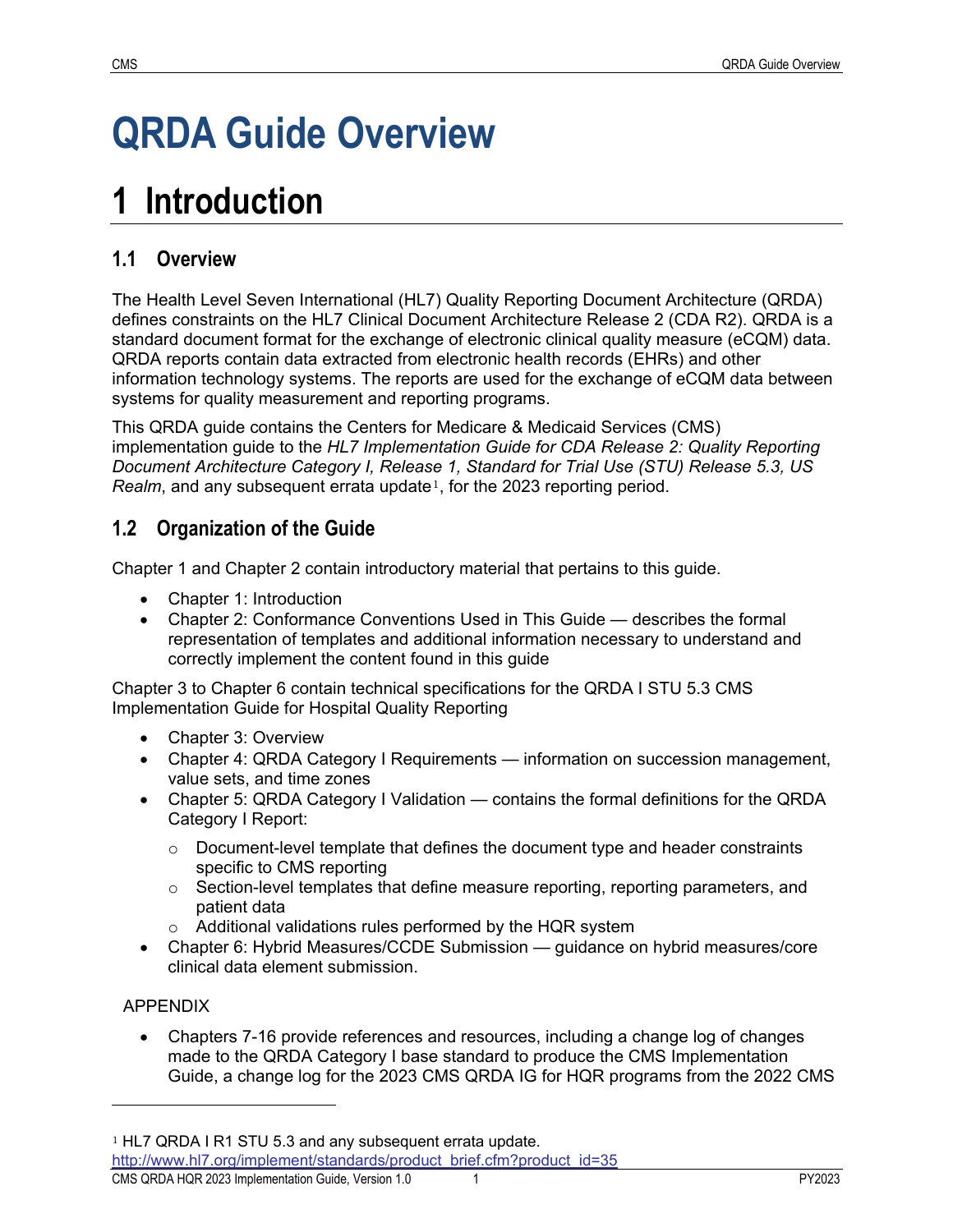QRDA IG, and validation rules for data types, National Provider Identifier (NPI), and Tax Identification Number (TIN).

## <span id="page-7-0"></span>**2 Conformance Conventions Used in This Guide**

#### <span id="page-7-1"></span>**2.1 Conformance Verbs (Keywords)**

The keywords **SHALL**, **SHOULD**, **MAY**, **NEED NOT**, **SHOULD NOT**, and **SHALL NOT** in this guide are to be interpreted as follows:

- **SHALL**: an absolute requirement for the particular element. Where a **SHALL** constraint is applied to an Extensible Markup Language (XML) element, that element must be present in an instance, but may have an exceptional value (i.e., may have a nullFlavor), unless explicitly precluded. Where a **SHALL** constraint is applied to an XML attribute, that attribute must be present, and must contain a conformant value.
- **SHALL NOT**: an absolute prohibition against inclusion.
- **SHOULD/SHOULD NOT**: best practice or recommendation. There may be valid reasons to ignore an item, but the full implications must be understood and carefully weighed before choosing a different course.
- **MAY/NEED NOT**: truly optional; can be included or omitted as the author decides with no implications.

#### <span id="page-7-2"></span>**2.2 Cardinality**

The cardinality indicator (0..1, 1..1, 1..\*, etc.) specifies the allowable occurrences within a document instance. The cardinality indicators are interpreted with the following format "m…n" where m represents the least and n the most:

- 0..1 zero or one
- 1..1 exactly one
- 1..\* at least one
- 0..\* zero or more
- 1..n at least one and not more than n

When a constraint has subordinate clauses, the scope of the cardinality of the parent constraint must be clear. In [Figure 1,](#page-7-3) the constraint says exactly one participant is to be present. The subordinate constraint specifies some additional characteristics of that participant.

#### **Figure 1: Constraints Format – only one allowed**

```
1. SHALL contain exactly one [1..1] participant (CONF:2777).
   a. This participant SHALL contain exactly one [1..1] @typeCode="LOC" (CodeSystem: 2.16.840.1.113883.5.90
 HL7ParticipationType) (CONF:2230).
```
In [Figure 2,](#page-7-4) the constraint says only one participant "like this" is to be present. Other participant elements are not precluded by this constraint.

#### **Figure 2: Constraints Format – only one like this allowed**

<span id="page-7-4"></span>1. **SHALL** contain exactly one [1..1] **participant** (CONF:2777) such that it **SHALL** contain exactly one [1..1] @typeCode="LOC" (CodeSystem: 2.16.840.1.113883.5.90 HL7ParticipationType) (CONF:2230).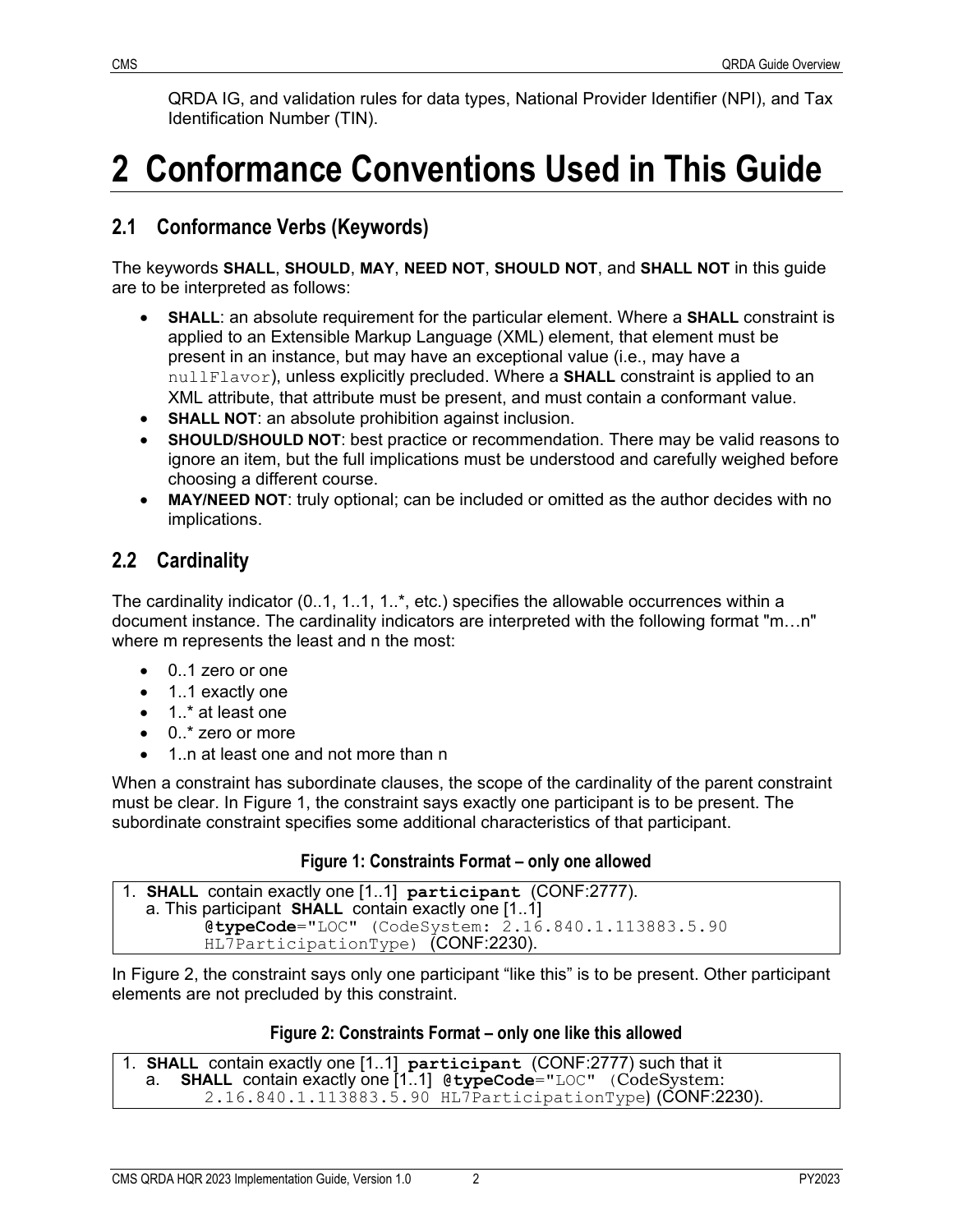#### <span id="page-8-0"></span>**2.3 Null Flavor**

Information technology solutions store and manage data, but sometimes data are not available; an item may be unknown, not relevant, or not computable or measureable. In HL7, a flavor of null, or  $nullFlavor$ , describes the reason for missing data. Please note that although nullFlavor may be allowed to be entered in a field, the absence of the actual data for data elements necessary for eCQM calculations may compromise calculation results.

#### **Figure 3: nullFlavor Example**

```
<raceCode nullFlavor="ASKU"/>
<!—coding a raceCode when the patient declined to specify his/her 
race-->
<raceCode nullFlavor="UNK"/>
<!--coding a raceCode when the patient's race is unknown-->
```
Use null flavors for unknown, required, or optional attributes:

- **NI** No information. This is the most general and default null flavor.
- **NA** Not applicable. Known to have no proper value (e.g., last menstrual period for a male).
- **UNK** Unknown. A proper value is applicable, but is not known.
- **ASKU** Asked, but not known. Information was sought, but not found (e.g., the patient was asked but did not know).
- **NAV** Temporarily unavailable. The information is not available, but is expected to be available later.
- **NASK** Not asked. The patient was not asked.
- **MSK** There is information on this item available but it has not been provided by the sender due to security, privacy, or other reasons. There may be an alternate mechanism for gaining access to this information.
- **OTH** The actual value is not and will not be assigned a standard coded value. An example is the name or identifier of a clinical trial.

This list contains those null flavors that are commonly used in clinical documents. For the full list and descriptions, see the nullFlavor vocabulary domain in the HL7 standard, *Clinical Document Architecture, Release 2.0[2](#page-8-2)*.

Any **SHALL** conformance statement may use nullFlavor, unless the attribute is required or the nullFlavor is explicitly disallowed. **SHOULD** and **MAY** conformance statements may also use nullFlavor.

<span id="page-8-2"></span><sup>2</sup> HL7 CDA Release 2.0 Normative Edition

[https://www.hl7.org/implement/standards/product\\_brief.cfm?product\\_id=496](https://www.hl7.org/implement/standards/product_brief.cfm?product_id=496)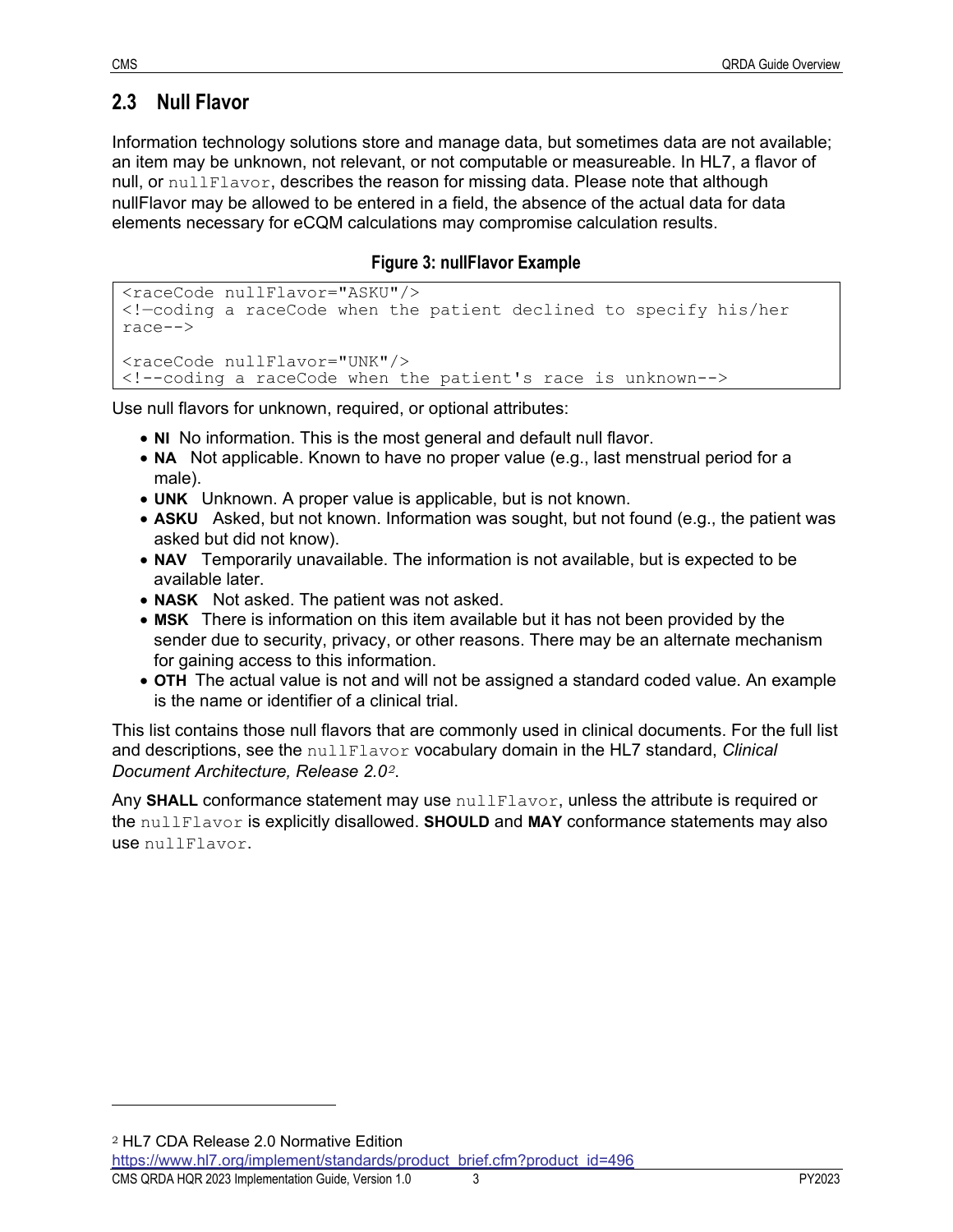# <span id="page-9-0"></span>**QRDA I STU 5.3 CMS Implementation Guide for Hospital Quality Reporting**

## <span id="page-9-1"></span>**3 Overview**

## <span id="page-9-2"></span>**3.1 Background**

This guide is a CMS Quality Reporting Document Architecture Category I (QRDA I) implementation guide to the *HL7 Implementation Guide for CDA Release 2: Quality Reporting Document Architecture Category I, Release 1, STU Release 5.3*, and any subsequent errata update, referred to as the HL7 QRDA I STU 5.3 in this guide. This guide describes additional conformance statements and constraints for EHR data submissions that are required for reporting to CMS for the Hospital Inpatient Quality Reporting Program and the Medicare and Medicaid Promoting Interoperability Program 2023 reporting period.

The purpose of this guide is to serve as a companion to the base HL7 QRDA I STU 5.3 for entities such as eligible hospitals (EHs), critical access hospitals (CAHs), and vendors to submit QRDA I data for consumption by CMS systems including for Hospital Quality Reporting (HQR).

Each QRDA Category I report<sup>[3](#page-9-4)</sup> contains quality data for one patient for one or more quality measures, where the data elements in the report are defined by the particular measure(s) being reported on. A QRDA Category I report contains raw applicable patient data. When pooled and analyzed, each report contributes the quality data necessary to calculate population measure metrics.

## <span id="page-9-3"></span>**3.2 How to Read This QRDA I Guide**

CMS will process clinical quality measure (CQM) QRDA I reports originating from EHR systems. Submitted QRDA I reports for HQR in the 2023 reporting period must meet the conformance statements specified in this guide in addition to the conformance statements specified in the HL7 QRDA I STU 5.3. Only reports that are valid against the CDA Release 2 schema enhanced to support the *urn:hl7-org:sdtc* namespace (CDA\_SDTC.xsd)[4](#page-9-5) will be accepted for processing. Reports that are invalid against this rule will be rejected.

This guide is based on following rules:

- 1. The HL7 QRDA I STU 5.3 provides information about QRDA data elements with conformance numbers and constraints. Some of these existing conformance restrictions have been modified in accordance with CMS system requirements. The "CMS " prefix (e.g., CMS\_0001) indicates the new conformance statements. The "\_C01" postfix indicates that the conformance statement from the base HL7 QRDA I STU 5.3 standard is further constrained in this guide.
- 2. The original **SHALL**/**SHOULD**/**MAY** keywords along with conformance numbers from the HL7 QRDA I STU 5.3 for relevant data elements and attributes have been included in this guide for ease of reference. For brevity, the hierarchy of enclosing elements has not been shown.

<span id="page-9-5"></span><span id="page-9-4"></span><sup>3</sup> Note that the terms QRDA I report and QRDA I file are used interchangeably in this guide. <sup>4</sup> CDA\_SDTC.xsd is available at [https://github.com/HL7/cda-core-2.0.](https://github.com/HL7/cda-core-2.0)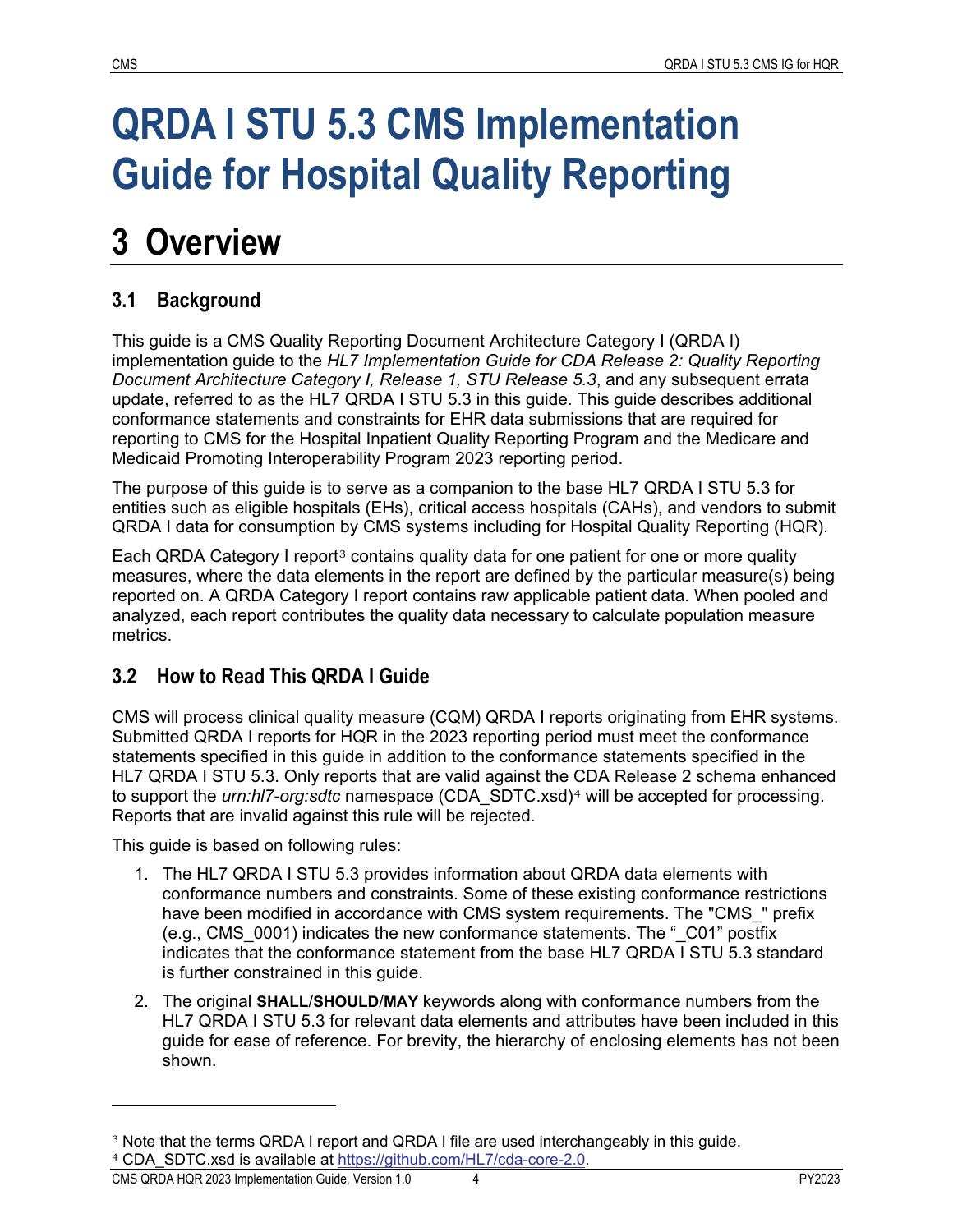## <span id="page-10-0"></span>**4 QRDA Category I Requirements**

## <span id="page-10-1"></span>**4.1 QRDA Category I Reporting**

The HL7 QRDA I STU 5.3 base standard allows either one or multiple measures to be reported in a QRDA I report. For HQR, there should be one QRDA I report per patient for the facility CMS Certification Number (CCN).

## <span id="page-10-2"></span>**4.2 eCQM, Hybrid Measure, and Value Set Specifications**

The eCQM Specifications for Hospital Quality Reporting May 2022[5](#page-10-5), and any applicable addenda, must be used for the HQR programs for the 2023 reporting period.

The eCQM Value Sets for eligible hospitals May 2022[6](#page-10-6), and any applicable addenda, published at the Value Set Authority Center (VSAC) must be used for HQR programs for the 2023 reporting period.

For hybrid measures/core clinical data element (CCDE) submission, this guide must be used for reporting of 2023 - 2024 data (measurement period July 1, 2023 through June 30, 2024) and be submitted in 2024. The 2023 reporting period hybrid measure specifications must be used.<sup>[7](#page-10-7)</sup>

## <span id="page-10-3"></span>**4.3 Succession Management**

This section describes the management of successive replacement files for QRDA I reports. For example, a submitter notices an error in an earlier submission and wants to replace it with a corrected version.

## <span id="page-10-4"></span>**4.3.1 QRDA I Report Document Succession Management for HQR**

For HQR, the QRDA I *document/id* convention is not used for Document Succession Management. Rather, HQR allows file resubmission to update a previously submitted file. The most recently submitted and accepted production QRDA I file will overwrite the original file based on the exact match of five key elements identifying the file: CCN, CMS Program Name, EHR Patient ID, EHR Submitter ID<sup>[8](#page-10-8)</sup>, and the reporting period specified in the Reporting Parameters Section. The new file must be cumulative and contain all the patient data for the same reporting period not only the corrected or new data. In the event that any of the five key identifiers are incorrect, the HQR system provides the user with the capability to delete a previously submitted file.

<span id="page-10-8"></span><span id="page-10-7"></span>[https://ecqi.healthit.gov/eh-cah.](https://ecqi.healthit.gov/eligible-hospital/critical-access-hospital-ecqms) Select the Hybrid Measures tab, then select 2023 reporting period. 8 The EHR Submitter ID is the ID that is assigned by QualityNet to submitter entities upon registering into the system and will be used to upload QRDA I files. It is not submitted as an element in the QRDA I report. For vendors, the EHR Submitter ID is the Vendor ID; for hospitals, the EHR Submitter ID is the hospital's CCN.

<span id="page-10-5"></span><sup>5</sup> eCQI Resource Center, Eligible Hospital/Critical Access Hospital eCQMs web page. [https://ecqi.healthit.gov/eh-cah.](https://ecqi.healthit.gov/eligible-hospital/critical-access-hospital-ecqms) Select the EH/CAH eCQMs tab, then select 2023 reporting period. <sup>6</sup> Value Set Authority Center, VSAC Downloadable Resources web page.

<span id="page-10-6"></span>[https://vsac.nlm.nih.gov/download/ecqm.](https://vsac.nlm.nih.gov/download/ecqm) Select 2023 Reporting/Performance Period eCQM Value Sets. <sup>7</sup> eCQI Resource Center, Eligible Hospital/Critical Access Hospital eCQMs web page.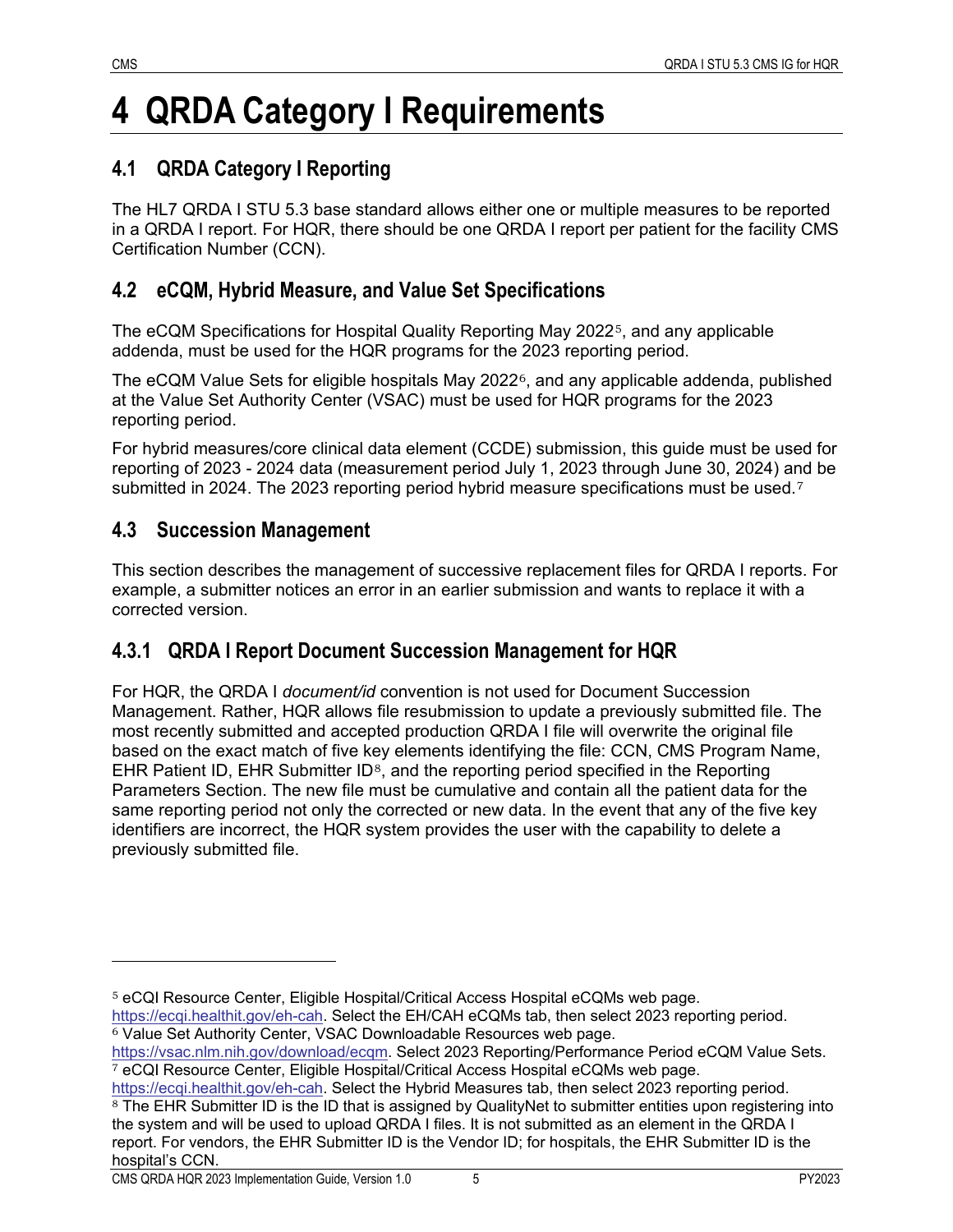#### <span id="page-11-0"></span>**4.3.2 Program Identifiers used in Succession Management**

The CMS program name requirement for QRDA I submission is specified in [5.1.4](#page-21-0)  [informationRecipient.](#page-21-0) Each QRDA I report **must** contain only one CMS program name, which shall be selected from the QRDA I CMS Program [Name value set](#page-21-3)  [\(2.16.840.1.113883.3.249.14.103\)](#page-21-3) for the 2023 reporting period specified in this guide.

### <span id="page-11-1"></span>**4.4 Value Sets**

#### <span id="page-11-2"></span>**4.4.1 eCQM Specified Value Sets Take Precedence**

There are some cases where the value sets specified in eCQMs for clinical quality data criteria do not align with the value sets of the corresponding data elements specified in the QRDA I standard, or they are subsets of the value sets that are specified in the QRDA I standard. In these cases, the value sets that are specified in eCQMs always take precedence. For example, the routeCode attribute is defined to be selected from the SPL Drug Route of Administration Terminology value set (2.16.840.1.113883.3.88.12.3221.8.7) in QRDA templates, but an eCQM criterion uses value set "Intravenous route" (2.16.840.1.113883.3.117.1.7.1.222). In this case, the "Intravenous route" (2.16.840.1.113883.3.117.1.7.1.222) value set shall take precedence over the "SPL Drug Route of Administration Terminology" (2.16.840.1.113883.3.88.12.3221.8.7) value set in constructing a QRDA I report.

### <span id="page-11-3"></span>**4.4.2 Value Sets Codes Case Sensitive**

Codes from some code systems contain alpha characters (e.g., the ONC Administrative Sex value set contains codes "F" for Female and "M" for Male). Case of these alpha characters will be validated by the HQR systems. How codes are displayed in the Vocabulary file (voc.xml) and VSAC and in the VSAC exports will serve as the source of truth for conducting the case validations for value sets specified in eCQM specifications. For example, for a particular code, if alpha characters in this code were shown as upper case in VSAC or the Vocabulary file (voc.xml), then the validation will require them to be upper case.

#### <span id="page-11-4"></span>**4.5 Time Zone**

<span id="page-11-5"></span>Time comparisons or elapsed time calculations are frequently involved as part of determining measure population outcomes.

#### **Table 1: Time Zone Validation Rule**

| $\blacksquare$ CONF. # | <b>Rules</b>                                                                                                                                                                                                                          |
|------------------------|---------------------------------------------------------------------------------------------------------------------------------------------------------------------------------------------------------------------------------------|
|                        | CMS 0121   A Coordinated Universal Time (UTC time) offset should not be used anywhere in a<br>QRDA Category I file or, if a UTC time offset is needed anywhere, then it *must* be<br>specified *everywhere* a time field is provided. |

This time zone validation rule [\(Table 1\)](#page-11-5) is performed on the following elements:

- effectiveTime/@value
- effectiveTime/low/@value
- effectiveTime/high/@value
- time/@value
- time/low/@value
- time/high/@value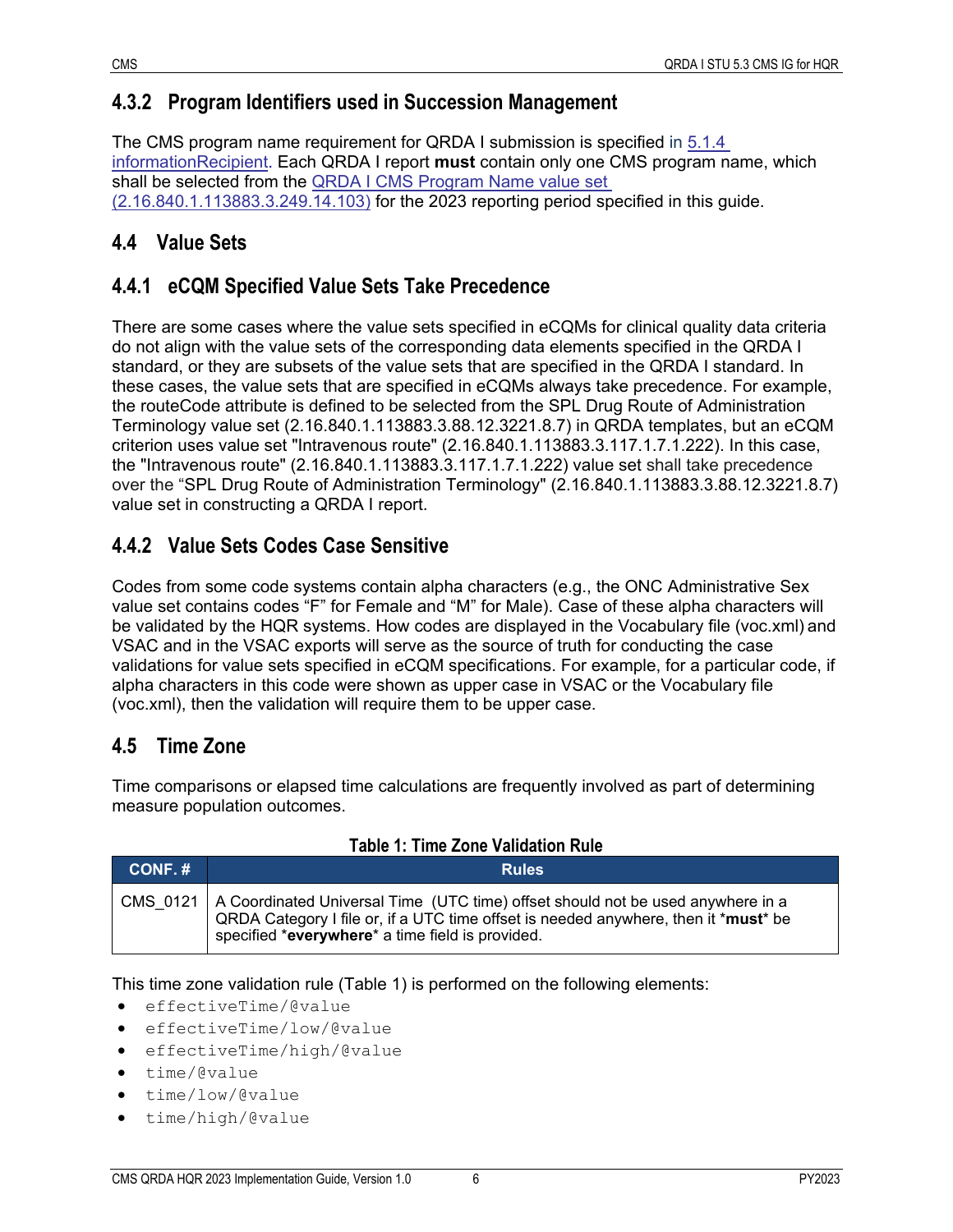There are two exceptions to this validation rule:

• The effective Time element of the Reporting Parameters Act - CMS template (CONF:CMS\_0027 and CONF:CMS\_0028) will not be validated using this time zone validation rule:

```
act[@templateId="2.16.840.1.113883.10.20.17.3.8.1"][@extension="2016-03-
01"]/effectiveTime/low
act[@templateId="2.16.840.1.113883.10.20.17.3.8.1"][@extension="2016-03-
01"]/effectiveTime/high
```
<span id="page-12-2"></span>• The time zone validation rule is not performed on  $birthTime/Qualue$ 

#### **Figure 4: Time Zone Example**

```
<!-- This is an example when timezone offset is provided -->
<encounter>
   <text>Encounter Performed: Hospital Measures-Encounter Inpatient</text> ...
    <!-- Attribute: admission datetime -->
     <low value="202303250930-0500"/>
     <!-- Attribute: discharge datetime --> 
     <high value="202303291052-0500"/>
   </effectiveTime>
 ...
</encounter>
```
#### <span id="page-12-0"></span>**4.6 Submit eCQM Version Specific Measure Identifier ONLY**

For the 2023 reporting period, only the eCQM Version Specific Measure Identifier is required to uniquely identify the version of an eCQM. The eCQM Version Specific Measure Identifier must be submitted in QRDA I.

It is recommended that eCQM Version Numbers not be included in QRDA submissions. This is due to a known data type mismatch issue between the HL7 QRDA and Health Quality Measure Format (HQMF) standards for the *versionNumber* attribute. The QRDA I standard is based on HL7 CDA R2, which is derived from the HL7 Reference Information Model (RIM) Version 2.07. In RIM 2.07, the *versionNumber* attribute is specified as INT data type. HQMF R1 Normative, however, is derived from HL7 RIM, Version 2.44, where *versionNumber* is specified as ST data type. The version numbers for eCQM Specifications for Hospital Quality Reporting for the 2023 reporting period generated by the Measure Authoring Tool (MAT) are string values such as 12.0.000 instead of integers such as 12. If a version number such as 12.0.000 were submitted, the QRDA reports will fail the CDA\_SDTC.xsd schema validation and will be rejected by the receiving systems. If the *versionNumber* attribute is supplied as an INT value, the report will not be rejected, but the value will be ignored.

#### <span id="page-12-1"></span>**4.7 Templates Versioning and Validations**

Both the base HL7 QRDA I STU 5.3 and the CMS QRDA I implementation guide have versioned the templates by assigning a new date value to the templateId extension attribute if changes were made to the previous version of the template. Details about CDA templates versioning in general are described in 4.1.3 Template Versioning of the HL7 QRDA I STU 5.3. For example, in HL7 QRDA I STU 5.3, the previous Procedure Performed (V6) template is now Procedure Performed (V7), and its template identifier is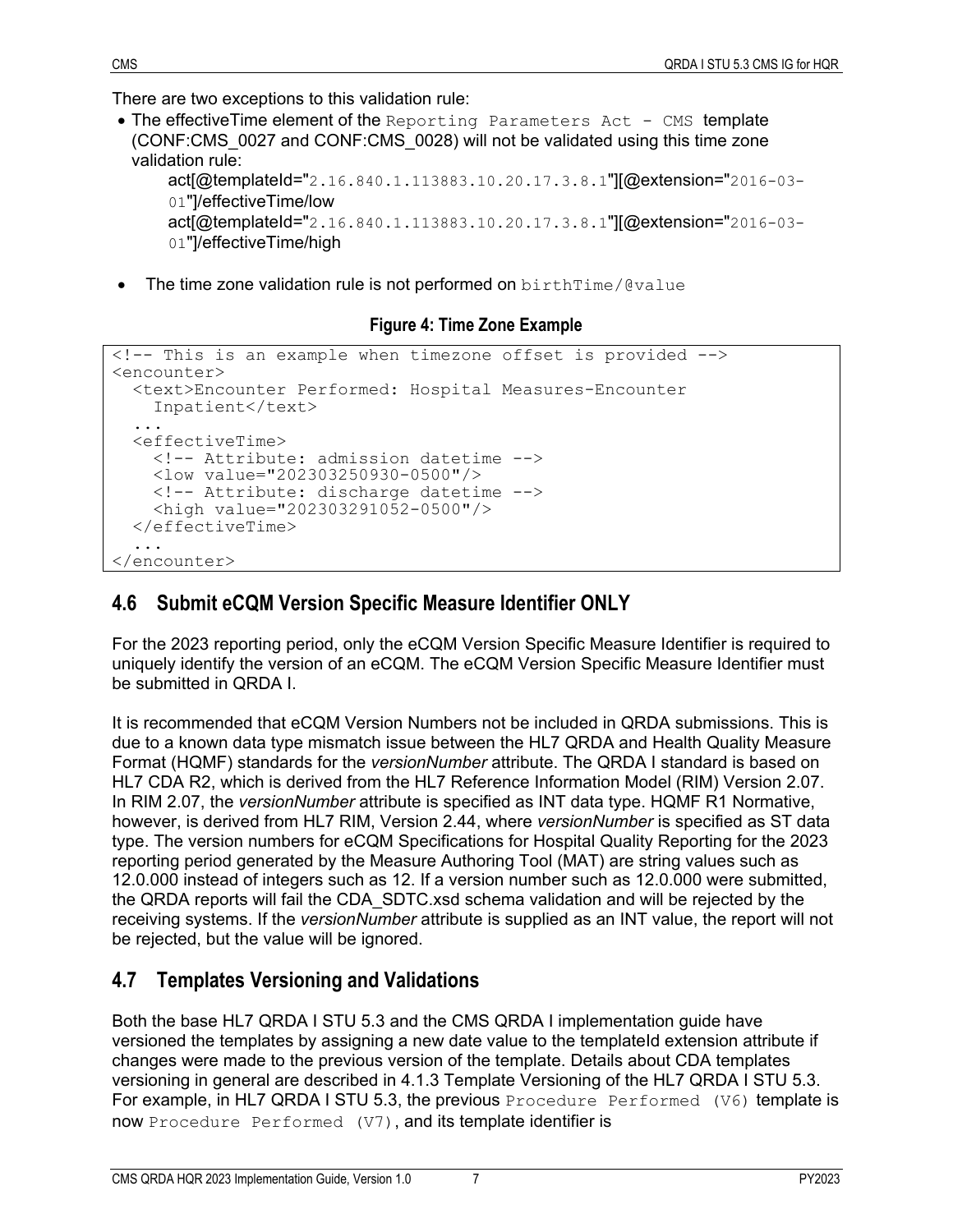"2.16.840.1.113883.10.20.24.3.64:2021-08-01". Both the @root and @extension are required as specified in the IG.

**SHALL** contain exactly one [1..1] **templateId** (CONF:4509-11262) such that it

- a. **SHALL** contain exactly one [1..1] **@root**="2.16.840.1.113883.10.20.24.3.64" (CONF:4509-11263).
- b. **SHALL** contain exactly one [1..1] **@extension**="2021-08-01" (CONF:4509-27129).

Correct template versions that are specified by both the base HL7 QRDA I STU 5.3 and the 2023 CMS IG must be used for 2023 CMS QRDA I submissions. For instance, if a QRDA I report used Procedure Performed (V6) instead of Procedure Performed (V7), this older version of the template will be ignored by the HQR System. Data submitted using template versions that are not specifically required by the base HL7 QRDA I STU 5.3 and the 2023 CMS QRDA I IG will not be processed by the CMS receiving system; this could lead to unexpected results in measure calculations. Submitters should ensure correct template versions are used and be aware of the consequences if wrong versions are used.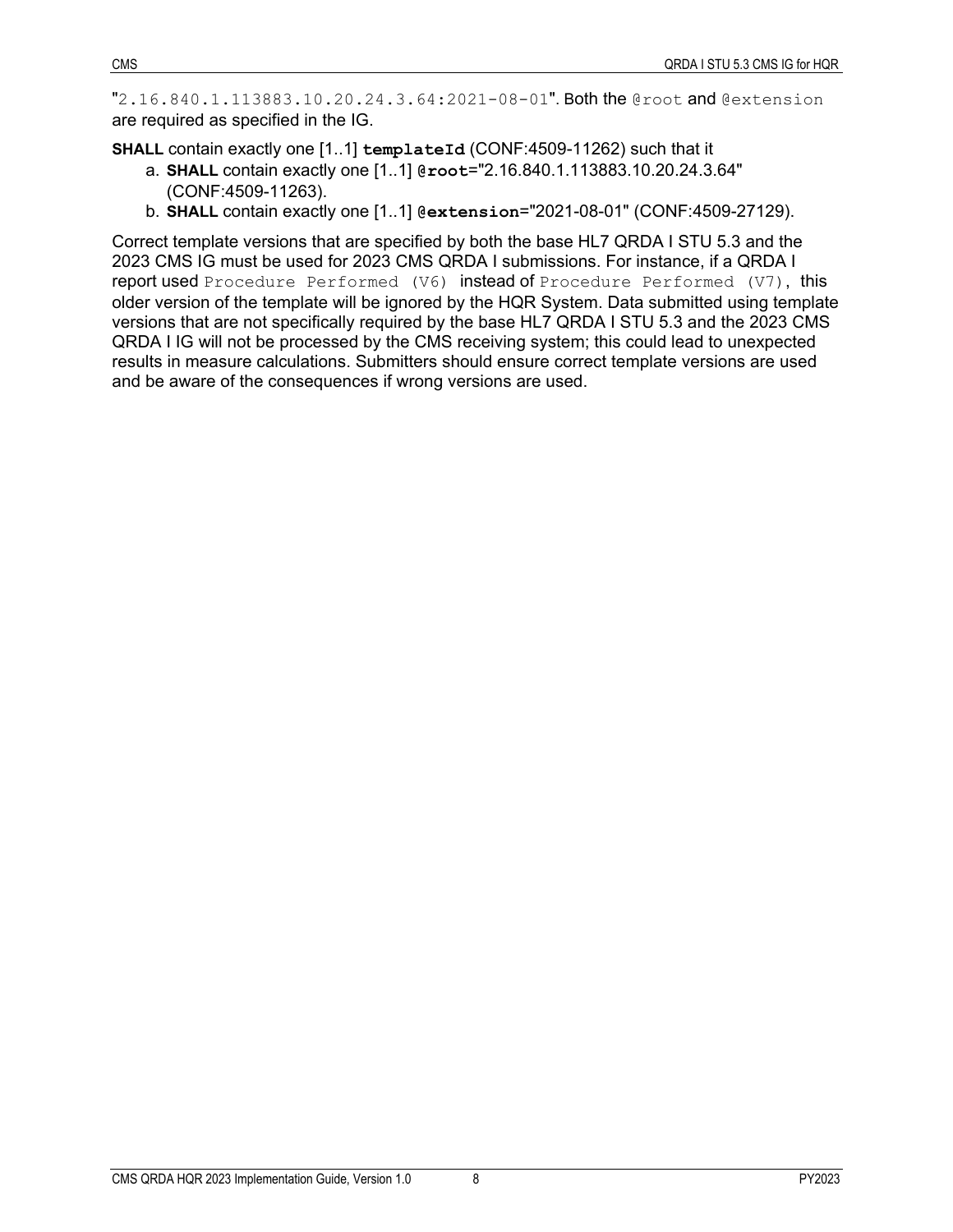## <span id="page-14-0"></span>**5 QRDA Category I Validation**

### <span id="page-14-1"></span>**5.1 Document-Level Template: QRDA Category I Report - CMS**

This section defines the document-level templates in a QRDA I document. All of the templates in the HL7 QRDA I STU 5.3 are Clinical Document Architecture (CDA) templates.

#### <span id="page-14-2"></span>**5.1.1 General Header**

<span id="page-14-3"></span>This template describes header constraints that apply to the QRDA Category I report.

| <b>XPath</b>  | Card. | <b>Verb</b>  | <b>Data</b><br><b>Type</b> | CONF.#          | <b>Value</b>                                                                                           |
|---------------|-------|--------------|----------------------------|-----------------|--------------------------------------------------------------------------------------------------------|
| templateId    | 1.1   | <b>SHALL</b> |                            | <b>CMS 0001</b> |                                                                                                        |
| @root         | 1.1   | <b>SHALL</b> |                            | <b>CMS 0002</b> | 2.16.840.1.113883.10.20.24.1.3                                                                         |
| @extension    | 1.1   | <b>SHALL</b> |                            | <b>CMS 0003</b> | 2022-02-01                                                                                             |
| id            | 1.1   | <b>SHALL</b> |                            | 1198-5363       |                                                                                                        |
| effectiveTime | 1.1   | SHALL        |                            | 1198-5256       | US Realm Date and Time<br>(DTM.US.FIELDED) (identifier:<br>urn:oid:2.16.840.1.113883.10.20.22.5.<br>4) |
| languageCode  | 1.1   | <b>SHALL</b> |                            | 1198-5372       | urn:oid:2.16.840.1.113883.1.11.11<br>526 (Language)                                                    |
| @code         | 1.1   | <b>SHALL</b> |                            | <b>CMS 0010</b> | en                                                                                                     |

#### **Table 2: QRDA Category I Report - CMS (V8) Constraints Overview**

ClinicalDocument (identifier: urn:hl7ii:2.16.840.1.113883.10.20.24.1.3:2022-02-01)

- 1. Conforms to QDM-Based QRDA (V8) template (identifier: urn:hl7ii:2.16.840.1.113883.10.20.24.1.2:2021-08-01).
- <span id="page-14-5"></span><span id="page-14-4"></span>2. **SHALL** contain exactly one [1..1] **templateId** (CONF:CMS\_0001) such that it a. **SHALL** contain exactly one [1..1] **@root**="2.16.840.1.113883.10.20.24.1.3" (CONF:CMS\_0002).
- <span id="page-14-7"></span><span id="page-14-6"></span>b. **SHALL** contain exactly one [1..1] **@extension**="2022-02-01" (CONF:CMS\_0003). 3. **SHALL** contain exactly one [1..1] **id** (CONF:1198-5363).
	- a. This id **SHALL** be a globally unique identifier for the document (CONF:1198-9991).
- <span id="page-14-8"></span>4. **SHALL** contain exactly one [1..1] US Realm Date and Time (DTM.US.FIELDED) (identifier: urn:oid:2.16.840.1.113883.10.20.22.5.4) (CONF:1198-5256).
- <span id="page-14-10"></span><span id="page-14-9"></span>5. **SHALL** contain exactly one [1..1] **languageCode**, which **SHALL** be selected from ValueSet Language urn:oid:2.16.840.1.113883.1.11.11526 **DYNAMIC** (CONF:1198-5372).
	- a. This languageCode **SHALL** contain exactly one [1..1] **@code**="en" (CONF:CMS\_0010).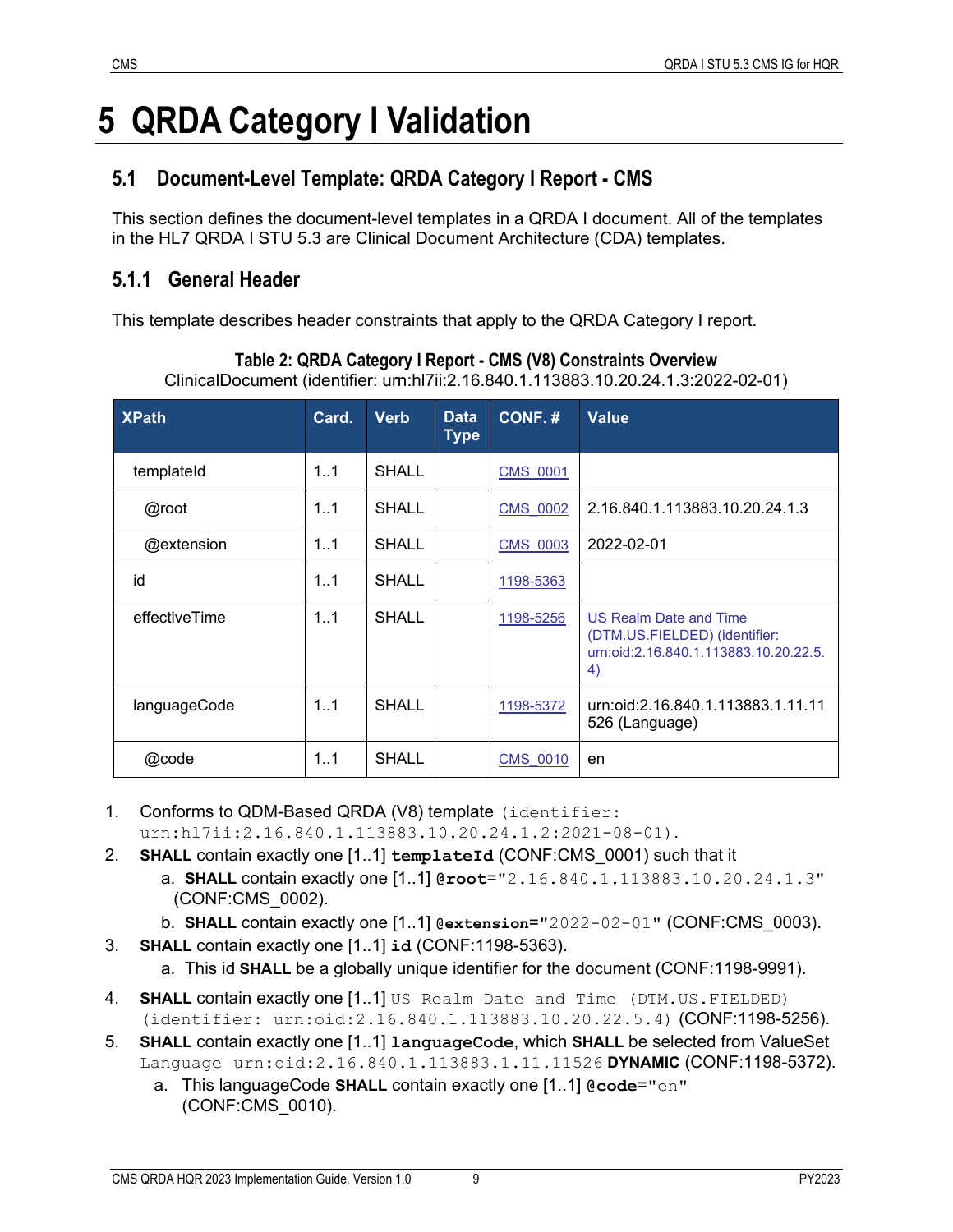```
Figure 5: CMS 2023 QRDA I Document Header Example
```

```
<ClinicalDocument>
      <realmCode code="US"/>
      <typeId root="2.16.840.1.113883.1.3" extension="POCD_HD000040"/> <!-- US Realm Header (V3) --> 
      <templateId root="2.16.840.1.113883.10.20.22.1.1" 
extension="2015-08-01"/><br>
<!-- ORDA Category I Framework (V4) -->
\text{XtemplateId root} = \frac{n}{2.16.840.1.113883.10.20.24.1.1"<br>extension="2017-08-01"/>
extension="2017-08-01"/> <!-- QDM-based QRDA (V8) --> <templateId root="2.16.840.1.113883.10.20.24.1.2" 
extension="2021-08-01"/> <!-- QRDA Category I Report - CMS (V8) --> 
 <templateId root="2.16.840.1.113883.10.20.24.1.3" 
extension="2022-02-01"/>
      <!-- This is the globally unique identifier for this QRDA I 
report --><br>
<id root="be8eeafc-86b2-4d1f-881d-971def0c74ec"/>
     <code code="55182-0" codeSystem="2.16.840.1.113883.6.1"<br>codeSystemName="LOINC" displayName="Quality Measure Report"/>
     <title>Good Health QRDA I Report</title>
      <!-- This is the report creation time --> 
      <effectiveTime value="20240201"/>
      <confidentialityCode code="N" codeSystem="2.16.840.1.113883.5.25" codeSystemName="HL7Confidentiality"/>
      <languageCode code="en"/>
. . . . <u>.</u>
</ClinicalDocument>
```
## <span id="page-15-0"></span>**5.1.2 recordTarget**

The recordTarget records the patient whose health information is described by the clinical document; it must contain at least one patientRole element.

<span id="page-15-2"></span>

| <b>XPath</b> | Card. | <b>Verb</b>   | <b>Data</b><br><b>Type</b> | CONF.#             | <b>Value</b>            |
|--------------|-------|---------------|----------------------------|--------------------|-------------------------|
| recordTarget | 11    | <b>SHALL</b>  |                            | 4509-16598         |                         |
| patientRole  | 1.1   | <b>SHALL</b>  |                            | 4509-16856         |                         |
| id           | 0.1   | <b>SHOULD</b> |                            | 4509-<br>16857 C01 |                         |
| @root        | 11    | <b>SHALL</b>  |                            | 4509-16858         | 2.16.840.1.113883.4.572 |
| id           | 1.1   | <b>SHALL</b>  |                            | <b>CMS 0009</b>    |                         |
| @root        | 1.1   | <b>SHALL</b>  |                            | <b>CMS 0053</b>    |                         |
| @extension   | 1.1   | <b>SHALL</b>  |                            | <b>CMS 0103</b>    |                         |

**Table 3: recordTarget Constraints Overview**

ClinicalDocument (identifier: urn:hl7ii:2.16.840.1.113883.10.20.24.1.3:2022-02-01)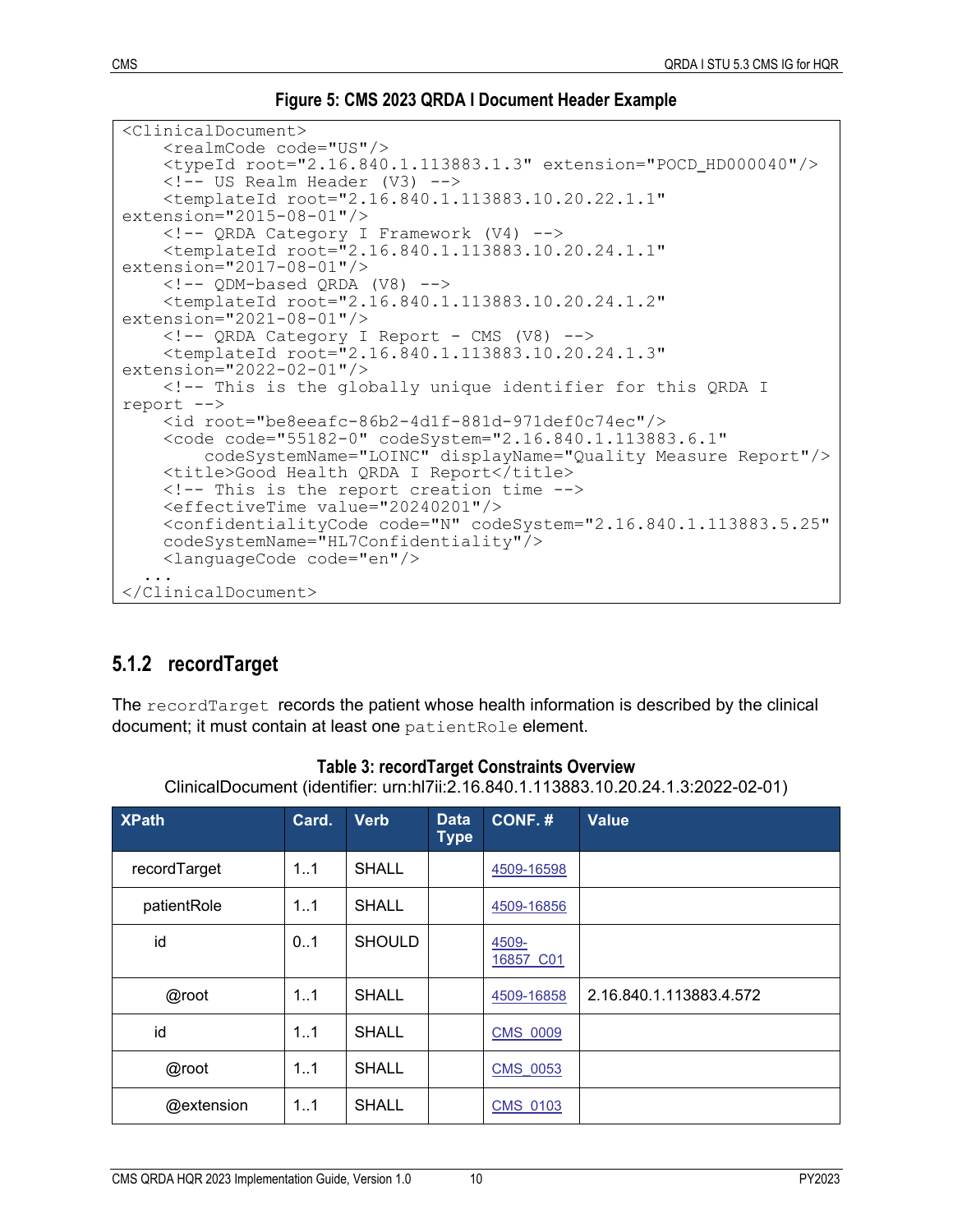| <b>XPath</b>                 | Card.  | <b>Verb</b>   | <b>Data</b><br><b>Type</b> | CONF.#                                         | <b>Value</b>                                                                                          |
|------------------------------|--------|---------------|----------------------------|------------------------------------------------|-------------------------------------------------------------------------------------------------------|
| id                           | 0.1    | <b>SHOULD</b> |                            | 4509-<br>28697 C01                             |                                                                                                       |
| @root                        | 1.1    | <b>SHALL</b>  |                            | 4509-28698                                     | 2.16.840.1.113883.4.927                                                                               |
| addr                         | 1.1    | <b>SHALL</b>  |                            | 1198-5271                                      | US Realm Address (AD.US.FIELDED)<br>(identifier:<br>urn:oid:2.16.840.1.113883.10.20.22.5.<br>2)       |
| patient                      | 1.1    | <b>SHALL</b>  |                            | 4509-27570                                     |                                                                                                       |
| name                         | 1.1    | <b>SHALL</b>  |                            | 1198-<br>5284 C01                              | US Realm Person Name<br>(PN.US.FIELDED) (identifier:<br>urn:oid:2.16.840.1.113883.10.20.22.5.<br>1.1) |
| administrativeGende<br>rCode | 1.1    | <b>SHALL</b>  |                            | <b>CMS 0011</b><br><b>CMS 0029</b>             | urn:oid:2.16.840.1.113762.1.4.1<br>(ONC Administrative Sex)                                           |
| birthTime                    | 11     | <b>SHALL</b>  |                            | 1198-5298<br>1198-<br>5300 C01<br>1198-32418   |                                                                                                       |
| raceCode                     | 1.1    | <b>SHALL</b>  |                            | <b>CMS 0013</b><br>CMS 0030<br><b>CMS 0031</b> | urn:oid:2.16.840.1.114222.4.11.83<br>6 (Race)                                                         |
| sdtc:raceCode                | $0.1*$ | <b>MAY</b>    |                            | <b>CMS 0014</b>                                | urn:oid:2.16.840.1.114222.4.11.83<br>6 (Race)                                                         |
| ethnicGroupCode              | 1.1    | <b>SHALL</b>  |                            | 1198-5323<br><b>CMS 0032</b><br>CMS_0033       | urn:oid:2.16.840.1.114222.4.11.83<br>7 (Ethnicity)                                                    |

- 1. **SHALL** contain exactly one [1..1] **recordTarget** (CONF:4509-16598).
	- a. This recordTarget **SHALL** contain exactly one [1..1] **patientRole** (CONF:4509- 16856).

**HQR:** Medicare HIC Number is not required for HQR but should be submitted if the payer is Medicare and the patient has an HIC number assigned.

- <span id="page-16-3"></span><span id="page-16-2"></span><span id="page-16-1"></span><span id="page-16-0"></span>i. This patientRole **SHOULD** contain zero or one [0..1] **id** (CONF:4509- 16857\_C01) such that it
	- 1. **SHALL** contain exactly one [1..1] **@root**="2.16.840.1.113883.4.572" Medicare HIC number (CONF:4509-16858).

**HQR:** Patient Identification Number is required for HQR.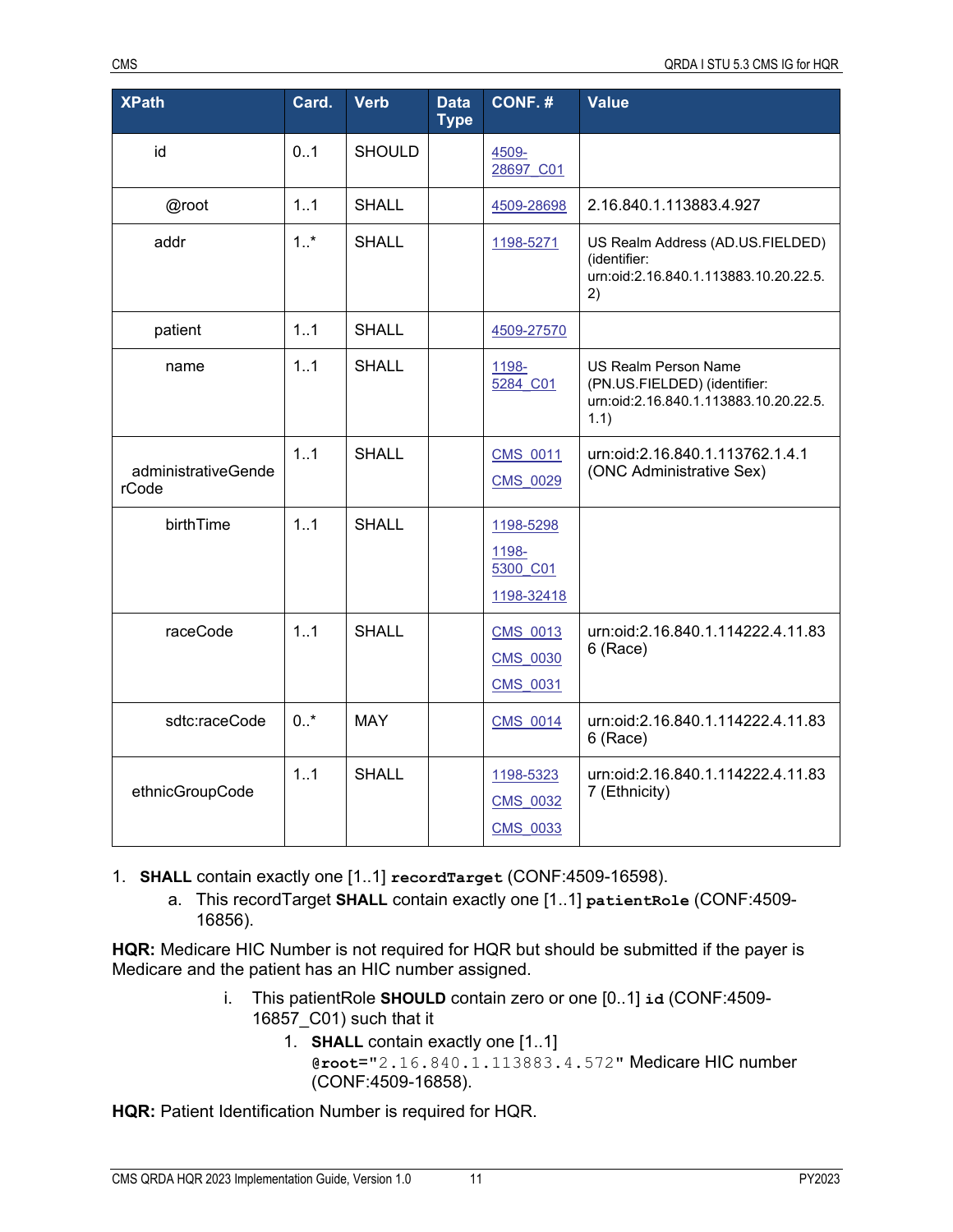- <span id="page-17-1"></span><span id="page-17-0"></span>ii. This patientRole **SHALL** contain exactly one [1..1] **id** (CONF:CMS\_0009) such that it
	- 1. **SHALL** contain exactly one [1..1] **@root** (CONF:CMS\_0053). Note: This is the provider's organization OID or other non-null value different than the OID for the Medicare HIC Number (2.16.840.1.113883.4.572) and the OID for the Medicare Beneficiary Identifier (2.16.840.1.113883.4.927).
	- 2. **SHALL** contain exactly one [1..1] **@extension** (CONF:CMS\_0103). Note: The value of @extension is the Patient ID.

**HQR:** Medicare Beneficiary Identifier (MBI) is not required for HQR but should be submitted if the payer is Medicare and the patient has an MBI number assigned.

- <span id="page-17-2"></span>iii. This patientRole **SHOULD** contain zero or one [0..1] **id** (CONF:4509- 28697\_C01) such that it
	- 1. **SHALL** contain exactly one [1..1] **@root**="2.16.840.1.113883.4.927" Medicare Beneficiary Identifier (MBI) (CONF:4509-28698).
- iv. This patientRole **SHALL** contain at least one [1..\*] US Realm Address (AD.US.FIELDED)(identifier:

<span id="page-17-7"></span><span id="page-17-6"></span><span id="page-17-5"></span><span id="page-17-4"></span><span id="page-17-3"></span>urn:oid:2.16.840.1.113883.10.20.22.5.2) (CONF:1198-5271).

- v. This patientRole **SHALL** contain exactly one [1..1] **patient** (CONF4509- 27570).
	- 1. This patient **SHALL** contain exactly one [1..1] US Realm Person Name (PN.US.FIELDED)(identifier: urn:oid:2.16.840.1.113883.10.20.22.5.1.1) (CONF:1198-5284\_C01).
	- 2. This patient **SHALL** contain exactly one [1..1] **administrativeGenderCode**, which **SHALL** be selected from ValueSet ONC Administrative Sex urn:oid:2.16.840.1.113762.1.4.1 **DYNAMIC** (CONF:CMS\_0011).
		- a. If the patient's administrative sex is unknown, nullFlavor="UNK" **SHALL** be submitted (CONF:CMS\_0029).
	- 3. This patient **SHALL** contain exactly one [1..1] **birthTime** (CONF:1198-5298).
		- a. SHALL be precise to day (CONF:1198-5300\_C01).

For cases where information about newborn's time of birth needs to be captured.

- <span id="page-17-9"></span><span id="page-17-8"></span>b. MAY be precise to the minute (CONF:1198-32418).
- 4. This patient **SHALL** contain exactly one [1..1] **raceCode**, which **SHALL** be selected from ValueSet Race

urn:oid:2.16.840.1.114222.4.11.836 **DYNAMIC** (CONF:CMS\_0013).

- <span id="page-17-10"></span>a. If the patient's race is unknown, nullFlavor="UNK" **SHALL** be submitted (CONF:CMS\_0030).
- b. If the patient declined to specify his/her race, nullFlavor="ASKU" **SHALL** be submitted (CONF:CMS\_0031).
- 5. This patient **MAY** contain zero or more [0..\*] **sdtc:raceCode**, which **SHALL** be selected from ValueSet Race urn:oid:2.16.840.1.114222.4.11.836 **DYNAMIC**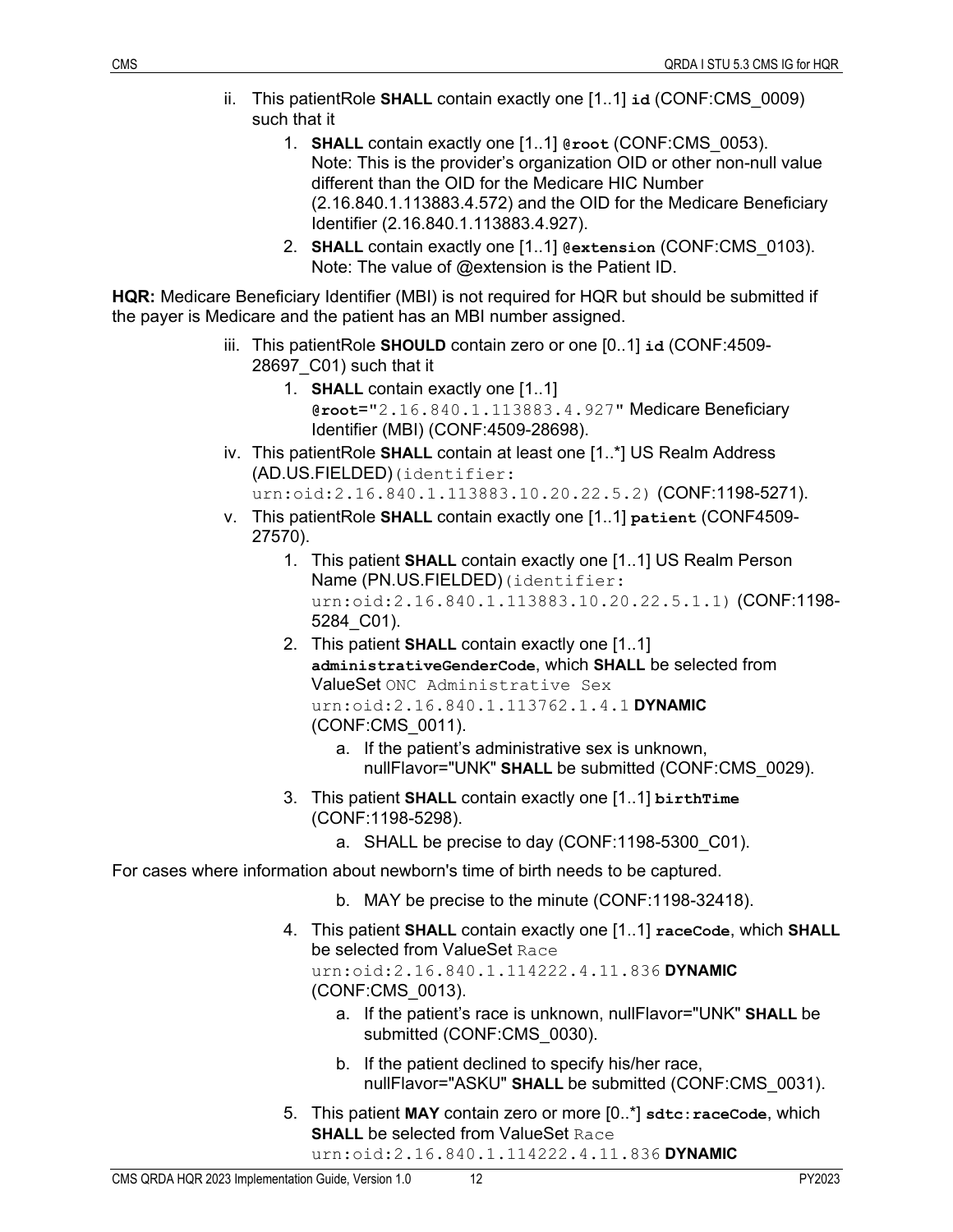(CONF:CMS\_0014).

<span id="page-18-0"></span>Note: If a patient has more than one race category, one race is reported in raceCode, and additional races are reported using sdtc:raceCode.

- 6. This patient **SHALL** contain exactly one [1..1] **ethnicGroupCode**, which **SHALL** be selected from ValueSet Ethnicity urn:oid:2.16.840.1.114222.4.11.837 **DYNAMIC** (CONF:1198-5323).
	- a. If the patient's ethnicity is unknown, nullFlavor="UNK" **SHALL**  be submitted (CONF:CMS\_0032).
	- b. If the patient declined to specify his/her ethnicity, nullFlavor="ASKU" **SHALL** be submitted (CONF:CMS\_0033).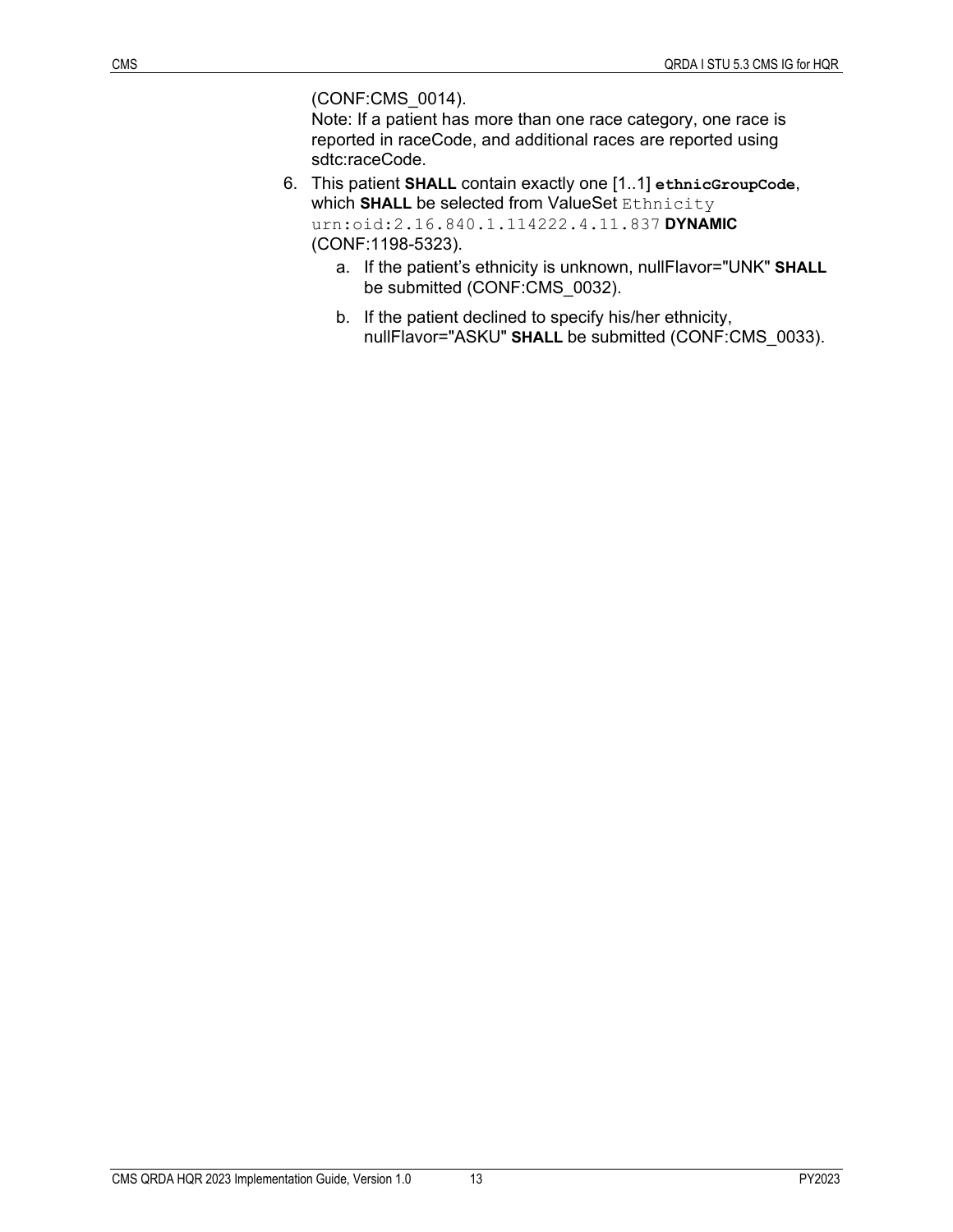```
Figure 6: recordTarget Example, QRDA Category I Report - CMS (V8)
```

```
<recordTarget>
   <patientRole>
     <!-- Patient Identifier Number. The root OID could be provider's organization OID or other value -->
     <id root="2.16.840.1.113883.123.123.1" extension="022354"/>
     <addr use="HP">
        <streetAddressLine>101 North Pole Lane</streetAddressLine> <city>Ames</city>
    <postalCode>50014</postalCode><br>
<country>US</country><br>
</addr>
    \leqtelecom use="WP" value="tel:+1-781-271-3000"/>
    <sub>patient</sub></sub>
       <name><br><qiven>Jane</qiven>
       <family>Doe</family><br></name>
       <administrativeGenderCode code="F"<br>codeSystem="2.16.840.1.113883.5.1"/>
        <!-- If the patient administrative sex is unknown, use 
           nullFlavor="UNK" -->
       <!-- <administrativeGenderCode nullFlavor="UNK"/> --><br><birthTime value="19460102"/>
       <!-- raceCode "2131-1 (Other Race)" shall not be used for
           either raceCode or sdtc:raceCode -->
        <raceCode code="2106-3" codeSystem="2.16.840.1.113883.6.238"/>
        <!-- if the patient declined to specify his/her race, use 
           nullFlavor="ASKU" -->
       <!-- <raceCode nullFlavor="ASKU"/> -->
        <!-- if the patient's race is unknown, use nullFlavor="UNK" -->
       <!-- <raceCode nullFlavor="UNK"/> -->
       \langle!-- Use sdtc:raceCode only if the patient has more than one race category -->
       <!-- <sdtc:raceCode code="2054-5"
           codeSystem="2.16.840.1.113883.6.238"/> --> 
        <ethnicGroupCode code="2186-5" 
           codeSystem="2.16.840.1.113883.6.238"/>
        <!-- if the patient declined to specify his/her ethnicity, use 
           nullFlavor="ASKU" -->
        <!-- <ethnicGroupCode nullFlavor="ASKU"/> -->
        <!-- if the patient's ethnicity is unknown, use nullFlavor="UNK" -->
        <!-- <ethnicGroupCode nullFlavor="UNK"/> --> 
     </patient>
   </patientRole>
</recordTarget>
```
## <span id="page-19-0"></span>**5.1.3 Custodian**

The **custodian** element represents the organization that is in charge of maintaining the document. The custodian is the steward that is entrusted with the care of the document.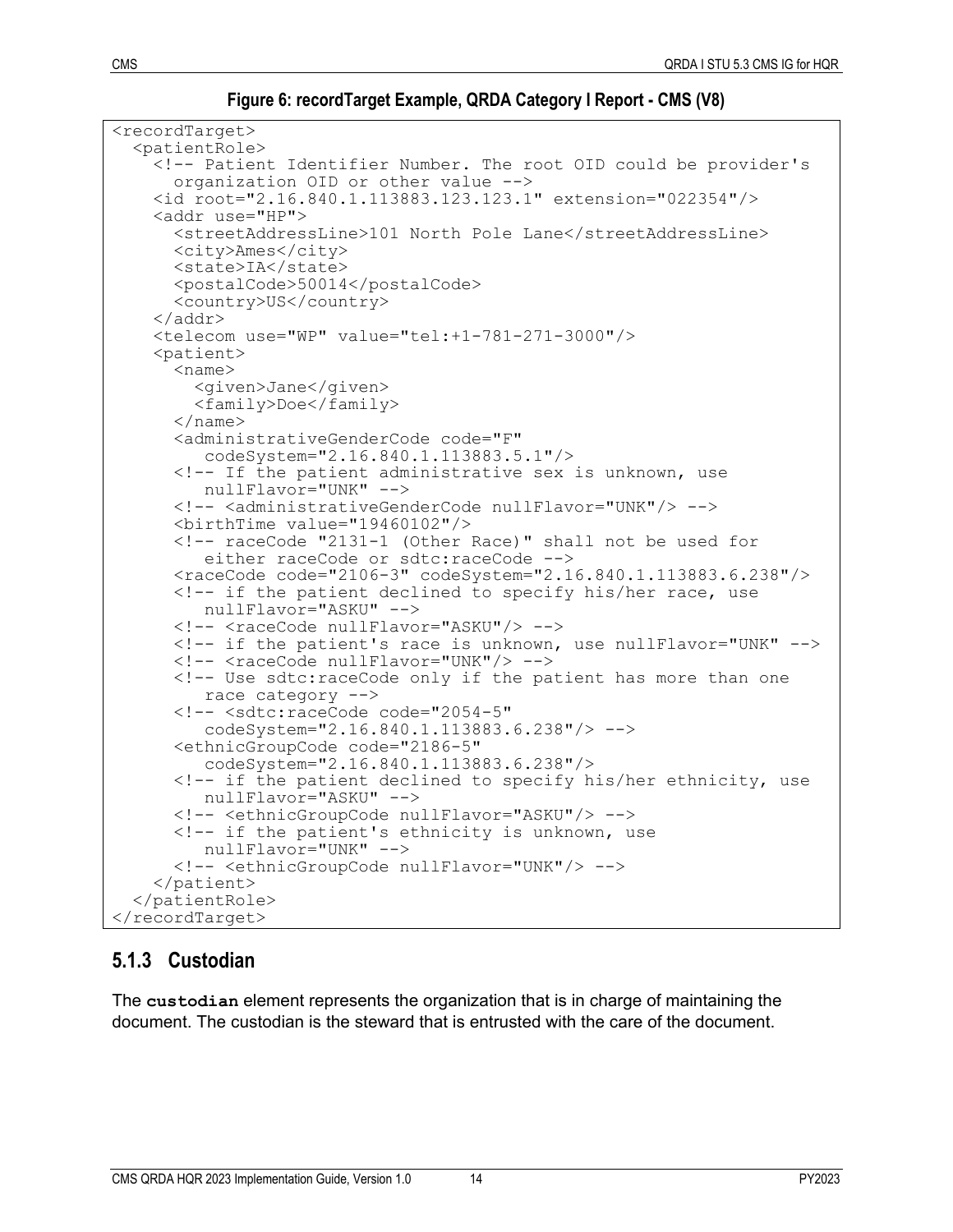#### **Table 4: Custodian Constraints Overview**

ClinicalDocument (identifier: urn:hl7ii:2.16.840.1.113883.10.20.24.1.3:2022-02-01)

<span id="page-20-0"></span>

| <b>XPath</b>                         | Card. | <b>Verb</b>  | <b>Data</b><br><b>Type</b> | CONF.#                        | <b>Value</b>            |
|--------------------------------------|-------|--------------|----------------------------|-------------------------------|-------------------------|
| custodian                            | 1.1   | <b>SHALL</b> |                            | 4509-16600                    |                         |
| assignedCustodian                    | 1.1   | <b>SHALL</b> |                            | 4509-28239                    |                         |
| representedCusto<br>dianOrganization | 1.1   | <b>SHALL</b> |                            | 4509-28240                    |                         |
| id                                   | 1.1   | <b>SHALL</b> |                            | 4509-<br>28241 C01            |                         |
| @root                                | 1.1   | <b>SHALL</b> |                            | 4509-28244                    | 2.16.840.1.113883.4.336 |
| @extension                           | 1.1   | <b>SHALL</b> |                            | 4509-28245<br><b>CMS 0035</b> |                         |

1. **SHALL** contain exactly one [1..1] **custodian** (CONF:4509-16600).

- a. This custodian **SHALL** contain exactly one [1..1] **assignedCustodian** (CONF:4509- 28239).
	- i. This assignedCustodian **SHALL** contain exactly one [1..1] **representedCustodianOrganization** (CONF:4509-28240).

**HQR:** This representedCustodianOrganization id/@root='2.16.840.1.113883.4.336' coupled with the id/@extension represents the organization's Facility CMS Certification Number (CCN). CCN is required for HQR.

- <span id="page-20-4"></span><span id="page-20-3"></span><span id="page-20-2"></span><span id="page-20-1"></span>1. This representedCustodianOrganization **SHALL** contain exactly one [1..1] **id** (CONF:4509-28241\_C01) such that it
	- a. **SHALL** contain exactly one [1..1] **@root**="2.16.840.1.113883.4.336" CMS Certification Number (CONF:4509-28244).
	- b. **SHALL** contain exactly one [1..1] **@extension** (CONF:4509- 28245).

<span id="page-20-5"></span>Note: A fixed CCN value 800890 shall be used for HQR test submission when no hospital is associated with a submitted QRDA report.

<span id="page-20-6"></span>i. CCN **SHALL** be six to ten characters in length (CONF:CMS\_0035).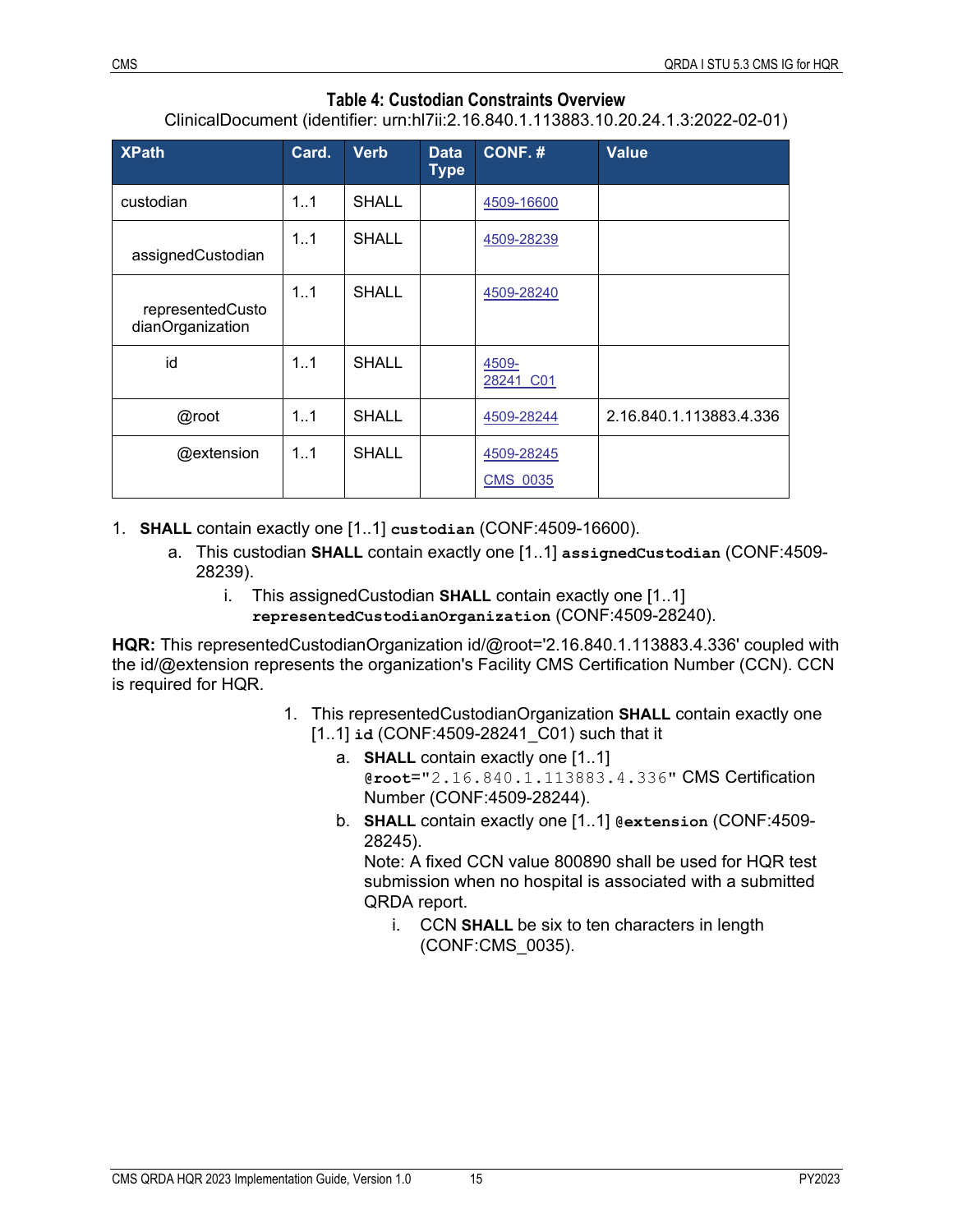**Figure 7: CCN as Custodian Example, QRDA Category I Report - CMS (V8)** 

```
<!-- This is an example for QRDA I test submission to HQR. 
CCN is required for HQR.--> 
<custodian>
   <assignedCustodian>
      <representedCustodianOrganization>
      <!-- @extension attribute contains the submitter's CCN. 
       <id root="2.16.840.1.113883.4.336" extension="800890"/><br><name>Good Health Hospital</name>
       <telecom value="tel:(555)555-1212" use="WP"/><br><addr use="WP">
           <streetAddressLine>17 Daws Rd.</streetAddressLine> <city>Blue Bell</city>
           <state>MA</state>
           <postalCode>02368</postalCode>
        <country>US</country> </addr>
   </representedCustodianOrganization> </assignedCustodian>
</custodian>
```
## <span id="page-21-0"></span>**5.1.4 informationRecipient**

<span id="page-21-2"></span>The informationRecipient element records the intended recipient of the information at the time the report is created.

| <b>XPath</b>         | Card. | <b>Verb</b>  | <b>Data</b><br><b>Type</b> | CONF.#             | <b>Value</b>                                                         |
|----------------------|-------|--------------|----------------------------|--------------------|----------------------------------------------------------------------|
| informationRecipient | 1.1   | <b>SHALL</b> |                            | 4509-<br>16703 C01 |                                                                      |
| intendedRecipient    | 1.1   | SHALL        |                            | 4509-<br>16704     |                                                                      |
| id                   | 11    | <b>SHALL</b> |                            | 4509-<br>16705 C01 |                                                                      |
| @root                | 1.1   | <b>SHALL</b> |                            | <b>CMS 0025</b>    | 2.16.840.1.113883.3.249.7                                            |
| @extension           | 1.1   | SHALL        |                            | <b>CMS 0026</b>    | urn:oid:2.16.840.1.113883.3.249.14.<br>103 (QRDA I CMS Program Name) |

**Table 5: informationRecipient Constraints Overview** ClinicalDocument (identifier: urn:hl7ii:2.16.840.1.113883.10.20.24.1.3:2022-02-01)

<span id="page-21-3"></span>1. **SHALL** contain exactly one [1..1] **informationRecipient** (CONF:4509-16703\_C01).

- <span id="page-21-7"></span><span id="page-21-6"></span><span id="page-21-5"></span><span id="page-21-4"></span>a. This informationRecipient **SHALL** contain exactly one [1..1] **intendedRecipient** (CONF:4509-16704).
	- i. This intendedRecipient **SHALL** contain exactly one [1..1] **id** (CONF:4509- 16705\_C01).
		- 1. This id **SHALL** contain exactly one [1..1]
		- **@root**="2.16.840.1.113883.3.249.7" (CONF:CMS\_0025). 2. This id **SHALL** contain exactly one [1..1] **@extension**, which **SHALL** be selected from ValueSet QRDA I CMS Program Name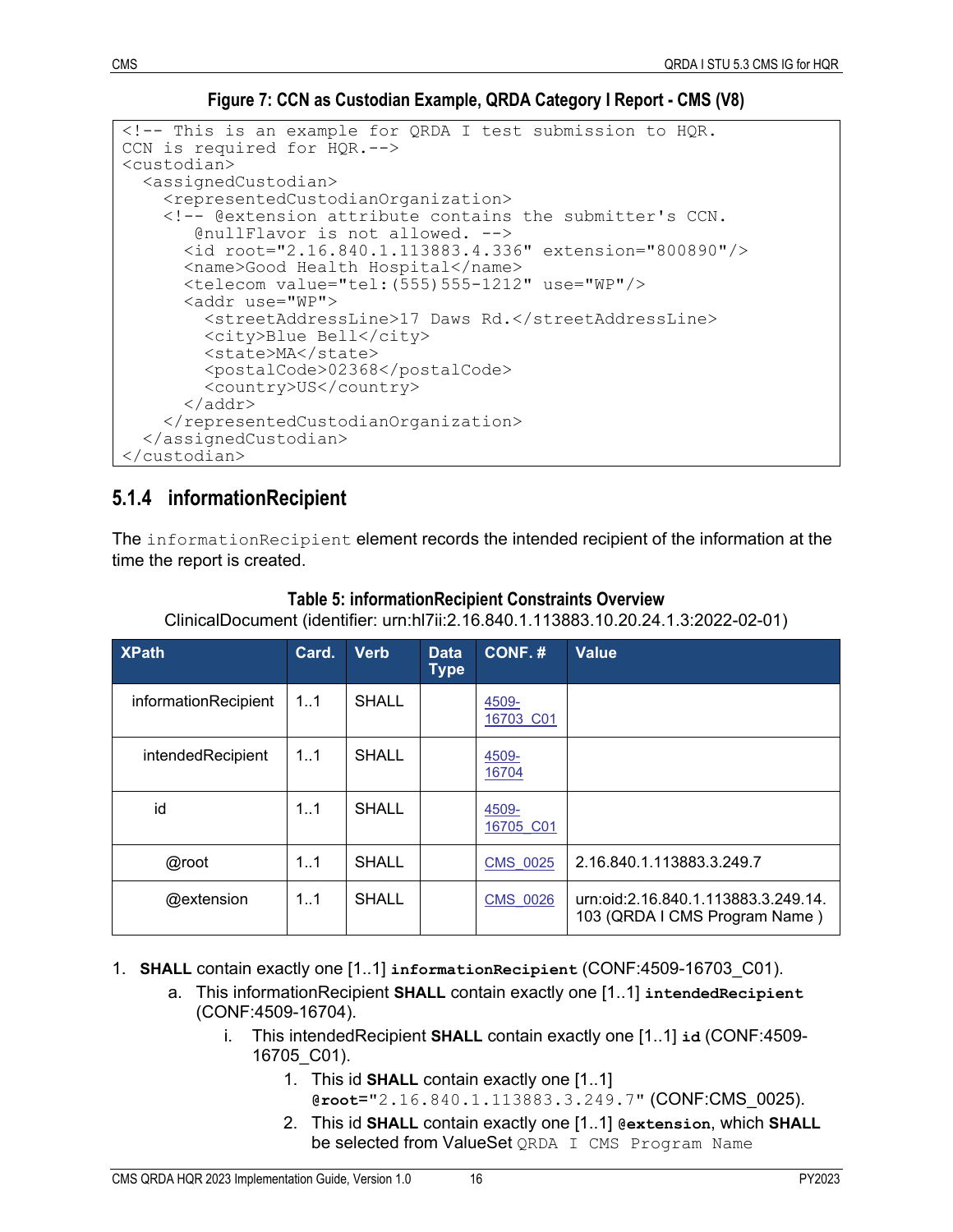<span id="page-22-3"></span>urn:oid:2.16.840.1.113883.3.249.14.103 **STATIC** 2022-02- 01 (CONF:CMS\_0026).

Note: The value of @extension is CMS Program Name.

#### **Table 6: QRDA I CMS Program Name**

<span id="page-22-2"></span>

| Value Set: QRDA I CMS Program Name urn:oid:2.16.840.1.113883.3.249.14.103<br>Specifies the CMS Program for QRDA I report submissions. |                    |                                   |                                                                                                                                          |  |  |  |  |  |  |
|---------------------------------------------------------------------------------------------------------------------------------------|--------------------|-----------------------------------|------------------------------------------------------------------------------------------------------------------------------------------|--|--|--|--|--|--|
| Code<br><b>Code System</b><br><b>Code System OID</b><br><b>Print Name</b>                                                             |                    |                                   |                                                                                                                                          |  |  |  |  |  |  |
| HQR PI                                                                                                                                | <b>CMS Program</b> | urn:oid:2.16.840.1.113883.3.249.7 | <b>Hospital Quality Reporting for</b><br>the Promoting Interoperability<br>Program                                                       |  |  |  |  |  |  |
| HQR IQR                                                                                                                               | <b>CMS Program</b> | urn:oid:2.16.840.1.113883.3.249.7 | <b>Hospital Quality Reporting for</b><br>the Inpatient Quality<br><b>Reporting Program</b>                                               |  |  |  |  |  |  |
| HQR PI IQR                                                                                                                            | <b>CMS Program</b> | urn:oid:2.16.840.1.113883.3.249.7 | <b>Hospital Quality Reporting for</b><br>the Promoting Interoperability<br>Program and the Inpatient<br><b>Quality Reporting Program</b> |  |  |  |  |  |  |
| HQR OQR                                                                                                                               | <b>CMS Program</b> | urn:oid:2.16.840.1.113883.3.249.7 | <b>Hospital Outpatient Quality</b><br><b>Reporting Program</b>                                                                           |  |  |  |  |  |  |

#### **Figure 8: informationRecipient Example, QRDA Category I Report - CMS (V8)**

```
<!-- This example shows the @extension attribute with a value of 
"HQR_PI", which indicates that this QRDA I report is submitted to the 
Hospital Quality Reporting for the Promoting Interoperability Program
--<informationRecipient>
   <intendedRecipient>
     <!-- CMS Program Name is required. @nullFlavor is not allowed --> 
     <id root="2.16.840.1.113883.3.249.7" 
   extension="HQR_PI"/> </intendedRecipient>
</informationRecipient>
```
## <span id="page-22-0"></span>**5.1.5 Participant (CMS EHR Certification ID)**

The Certified Health Information Technology (IT) Product List (CHPL) is the authoritative and comprehensive listing of health IT certified through the Office of the National Coordinator for Health Information Technology (ONC) Health IT Certification Program. A CMS EHR Certification ID is a number generated by the CHPL and used for reporting to CMS. It represents a single product or combination of products in the CHPL. The eligible hospital selects a certified health IT product that meets 100% of the requirements for a complete EHR system, or combines multiple certified health IT products (Modules) to create a complete EHR product suite, as indicated in the CHPL chart on the CHPL website[9](#page-22-4).

<span id="page-22-4"></span>CMS EHR Certification ID is different from the CHPL product number. In the CHPL, this would be the number that is generated when select EHR Certification ID for a suite of products that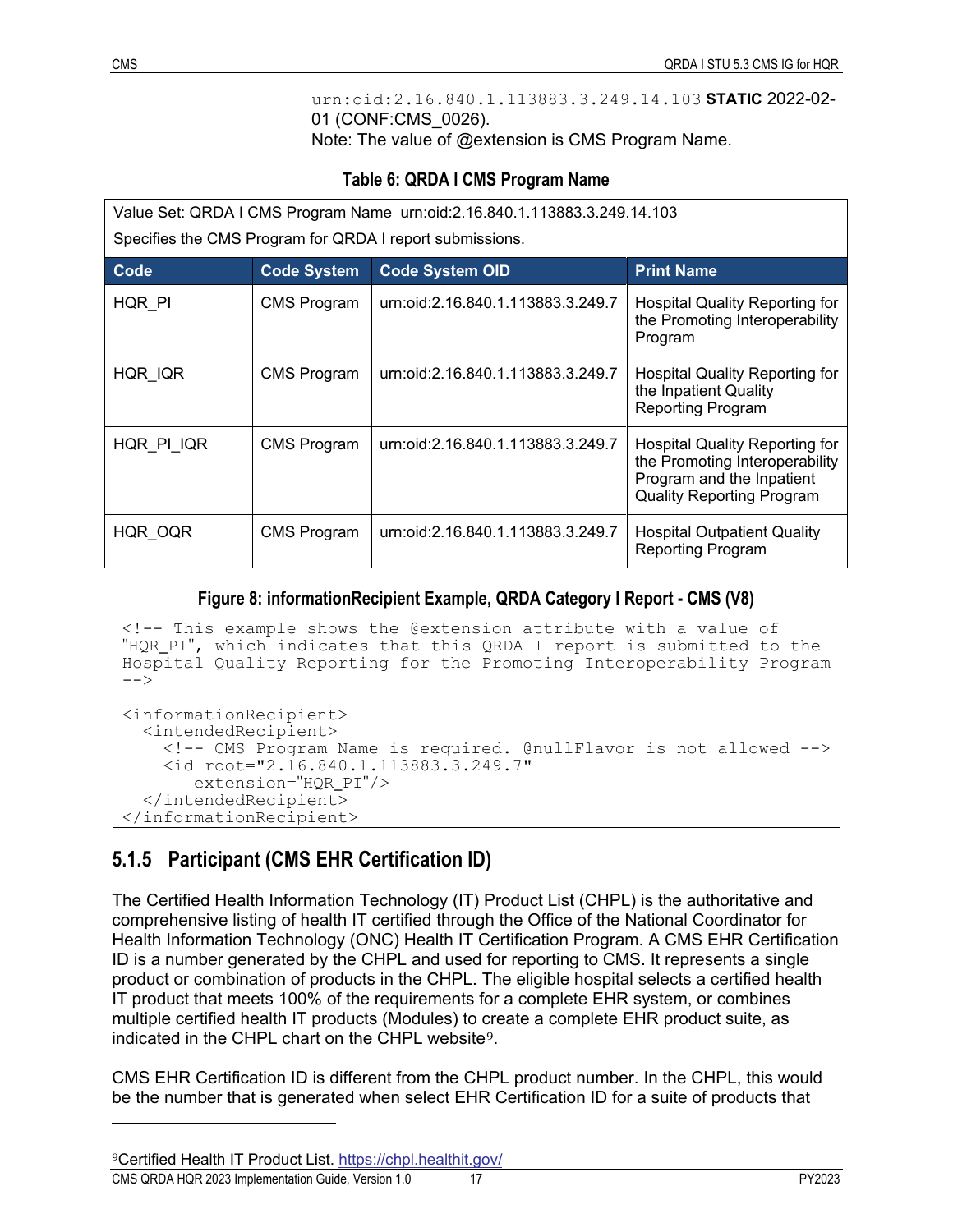make up the hospital's EHR solution. If a product changes, then a different CMS EHR Certification ID will be generated. If there are no changes to the product(s) selected to create the CMS EHR Certification ID, the ID will remain the same. If the EHR product update has a new CHPL product number and occurs during the period of time between the beginning of data capture and export, then a new CMS EHR Certification ID would need to be generated to select the suite of all products used during the data capture and reporting period. The CMS EHR Certification ID is only unique to the product suite, if two different hospitals happen to use the same products, then they will both have the same CMS EHR Certification ID.

<span id="page-23-0"></span>

| <u> UMINAIDOUMINENT (NUENTINENT: UNITINAITIAL TOIO40. T. 1 TOOOJ. TOIZOIZ4. T.O.ZOZZ-OZ-OTT</u> |       |              |                     |                 |                            |  |  |  |
|-------------------------------------------------------------------------------------------------|-------|--------------|---------------------|-----------------|----------------------------|--|--|--|
| <b>XPath</b>                                                                                    | Card. | <b>Verb</b>  | <b>Data</b><br>Type | CONF.#          | <b>Value</b>               |  |  |  |
| participant                                                                                     | 11    | <b>SHALL</b> |                     | 1198-10003 C01  |                            |  |  |  |
| associatedEntity                                                                                | 11    | <b>SHALL</b> |                     | <b>CMS 0004</b> |                            |  |  |  |
| id                                                                                              | 1.1   | <b>SHALL</b> |                     | <b>CMS 0005</b> |                            |  |  |  |
| @root                                                                                           | 1.1   | <b>SHALL</b> |                     | <b>CMS 0006</b> | 2.16.840.1.113883.3.2074.1 |  |  |  |
| @extension                                                                                      | 11    | <b>SHALL</b> |                     | <b>CMS 0008</b> |                            |  |  |  |

#### <span id="page-23-2"></span>**Table 7: Participant Constraints Overview**

ClinicalDocument (identifier: urn:hl7ii:2.16.840.1.113883.10.20.24.1.3:2022-02-01)

1. **SHALL** contain exactly one [1..1] **participant** (CONF:1198-10003\_C01).

**HQR:** CMS EHR Certification Number is required for HQR.

- <span id="page-23-4"></span><span id="page-23-3"></span><span id="page-23-1"></span>a. This participant **SHALL** contain exactly one [1..1] **associatedEntity** (CONF:CMS\_0004).
	- i. This associatedEntity **SHALL** contain exactly one [1..1] **id** (CONF:CMS\_0005).
		- 1. This id **SHALL** contain exactly one [1..1] **@root**="2.16.840.1.113883.3.2074.1" CMS EHR Certification ID (CONF:CMS\_0006).
		- 2. This id **SHALL** contain exactly one [1..1] **@extension** (CONF:CMS\_0008). Note: The value of @extension is the CMS EHR Certification ID.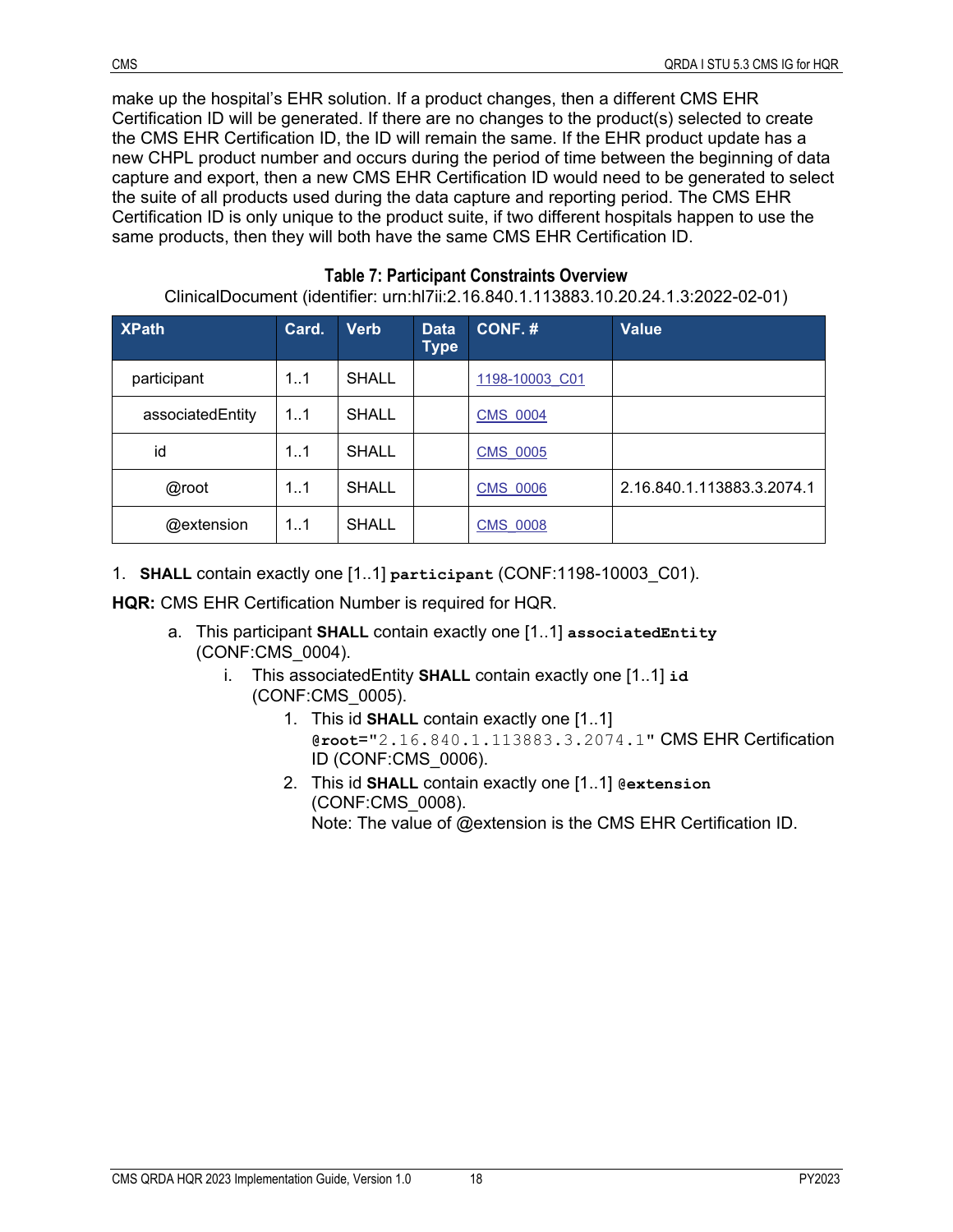### <span id="page-24-1"></span><span id="page-24-0"></span>**5.1.6 documentationOf/serviceEvent**

#### **Table 8: documentationOf/serviceEvent Constraints Overview** ClinicalDocument (identifier: urn:hl7ii:2.16.840.1.113883.10.20.24.1.3:2022-02-01)

| <b>XPath</b>            | Card.   | <b>Verb</b>   | <b>Data</b><br><b>Type</b> | CONF.#             | <b>Value</b>          |
|-------------------------|---------|---------------|----------------------------|--------------------|-----------------------|
| documentationOf         | 0.1     | <b>MAY</b>    |                            | 4509-16579         |                       |
| serviceEvent            | 1.1     | <b>SHALL</b>  |                            | 4509-16580         |                       |
| performer               | $1.1$ * | <b>SHALL</b>  |                            | 4509-16583         |                       |
| @typeCode               | 1.1     | <b>SHALL</b>  |                            | 4509-16584         | <b>PRF</b>            |
| assignedEntity          | 1.1     | <b>SHALL</b>  |                            | 4509-16586         |                       |
| id                      | 0.1     | <b>SHOULD</b> |                            | 4509-<br>16587 C01 |                       |
| @root                   | 1.1     | SHALL         |                            | 4509-28497         | 2.16.840.1.113883.4.6 |
| assignedPerson          | 0.1     | <b>MAY</b>    |                            | CMS_0019           |                       |
| name                    | 0.1     | <b>MAY</b>    |                            | <b>CMS 0020</b>    |                       |
| representedOrganization | 1.1     | <b>SHALL</b>  |                            | 4509-16591         |                       |
| id                      | 0.1     | <b>SHOULD</b> |                            | 4509-16592         |                       |
| @root                   | 1.1     | <b>SHALL</b>  |                            | 4509-16593         | 2.16.840.1.113883.4.2 |
| name                    | 0.1     | <b>MAY</b>    |                            | <b>CMS 0022</b>    |                       |

1. MAY contain zero or one [0..1] documentationof (CONF:4509-16579) such that it

- <span id="page-24-2"></span>a. **SHALL** contain exactly one [1..1] **serviceEvent** (CONF:4509-16580).
	- i. This serviceEvent **SHALL** contain at least one [1..\*] **performer** (CONF:4509- 16583).
		- 1. Such performers **SHALL** contain exactly one [1..1] **@typeCode**="PRF" Performer (CONF:4509-16584).
		- 2. Such performers **SHALL** contain exactly one [1..1] **assignedEntity** (CONF:4509-16586).

This assignedEntity id/@root='2.16.840.1.113883.4.6' coupled with the id/@extension represents the individual provider's National Provider Identification number (NPI). A valid NPI is 10 numeric digits where the 10th digit is a check digit computed using the Luhn algorithm.

**HQR:** For HQR, NPI may not be applicable. If NPI is submitted for HQR, then the NPI SHALL conform to the constraints specified for NPI and the NPI must be in the correct format.

- <span id="page-24-8"></span><span id="page-24-7"></span><span id="page-24-6"></span><span id="page-24-5"></span><span id="page-24-4"></span><span id="page-24-3"></span>a. This assignedEntity **SHOULD** contain zero or one [0..1] **id** (CONF:4509-16587\_01) such that it
	- i. **SHALL** contain exactly one [1..1] **@root**="2.16.840.1.113883.4.6" National Provider ID (CONF:4509-28497).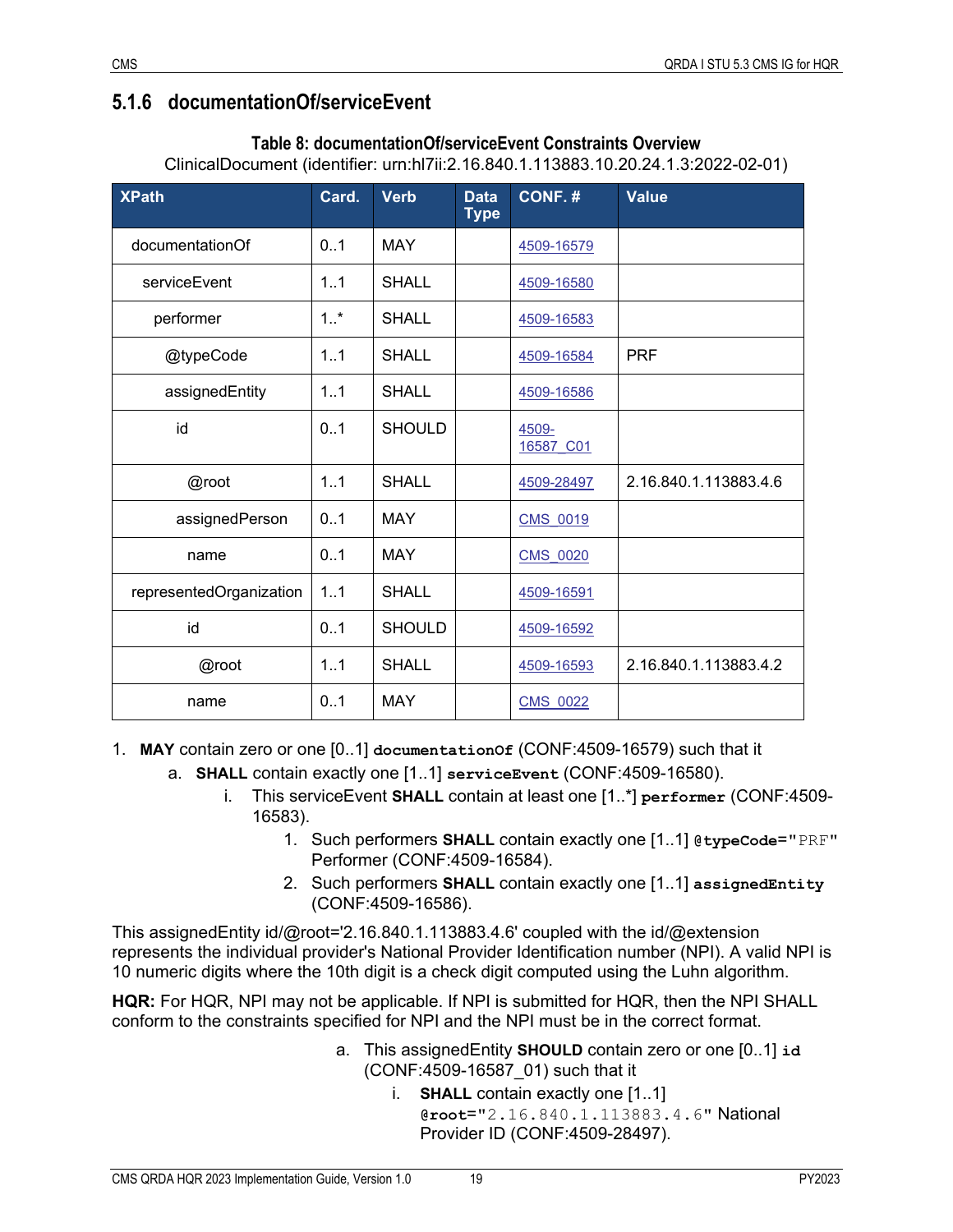- <span id="page-25-0"></span>b. This assignedEntity **MAY** contain zero or one [0..1] **assignedPerson** (CONF:CMS\_0019).
	- i. The assignedPerson, if present, **MAY** contain zero or one [0..1] **name** (CONF:CMS\_0020). Note: This is the provider's name.
- <span id="page-25-1"></span>c. This assignedEntity **SHALL** contain exactly one [1..1] **representedOrganization** (CONF:4509-16591).

This representedOrganization id/@root='2.16.840.1.113883.4.2' coupled with the id/@extension represents the organization's Tax Identification Number (TIN). The provided TIN must be in valid format (9 decimal digits).

**HQR:** For HQR, TIN may not be applicable. If TIN is submitted for HQR, then it SHALL conform to the constraints specified for TIN. and the TIN must be in valid format (9 decimal digits).

- <span id="page-25-3"></span><span id="page-25-2"></span>i. This representedOrganization **SHOULD** contain zero or one [0..1] **id** (CONF:4509-16592) such that it
	- 1. The id, if present, **SHALL** contain exactly one [1..1] **@root**="2.16.840.1.113883.4.2" Tax ID Number (CONF:4509-16593).
- <span id="page-25-5"></span><span id="page-25-4"></span>ii. This representedOrganization **MAY** contain zero or one [0..1] **name** (CONF:CMS\_0022). Note: This is the organization's name, such as hospital's name.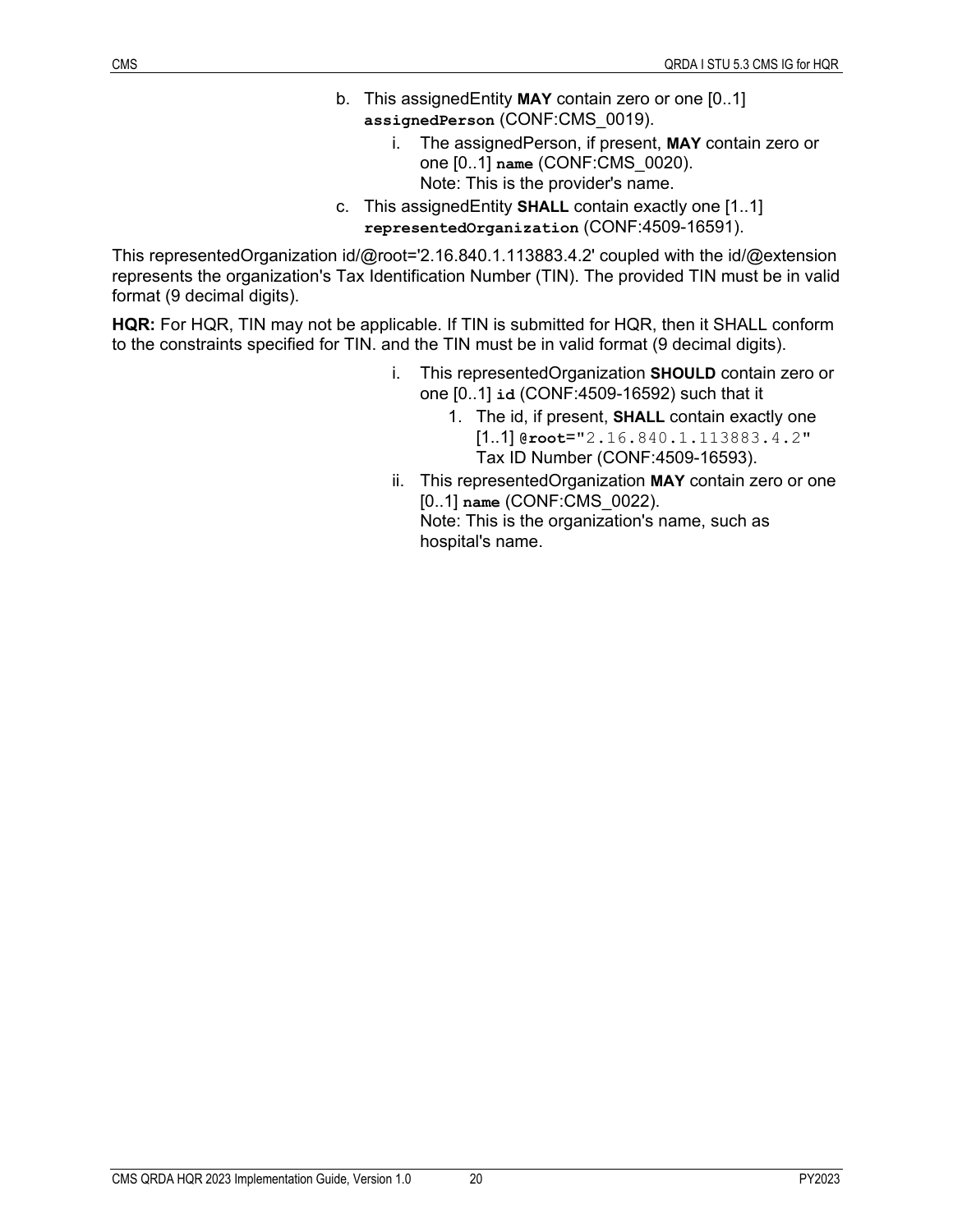**Figure 9: documentationOf / serviceEvent Example - QRDA Category I Report – CMS (V8)** 

```
<documentationOf>
   <serviceEvent classCode="PCPR">
    ...<br><performer typeCode="PRF">
         <assignedEntity>
          <representedOrganization/>
     </assignedEntity> </performer>
   </serviceEvent>
</documentationOf>
```
## <span id="page-26-2"></span><span id="page-26-0"></span>**5.1.7 component**

#### **Table 9: component Constraints Overview**

ClinicalDocument (identifier: urn:hl7ii:2.16.840.1.113883.10.20.24.1.3:2022-02-01)

| <b>XPath</b>   | Card. | <b>Verb</b>  | <b>Data</b><br><b>Type</b> | CONF.#          | <b>Value</b>                                                                                                                 |
|----------------|-------|--------------|----------------------------|-----------------|------------------------------------------------------------------------------------------------------------------------------|
| component      | 1.1   | <b>SHALL</b> |                            | 4509-12973      |                                                                                                                              |
| structuredBody | 1.1   | <b>SHALL</b> |                            | 4509-17081      |                                                                                                                              |
| component      | 1.1   | <b>SHALL</b> |                            | <b>CMS 0056</b> |                                                                                                                              |
| section        | 1.1   | <b>SHALL</b> |                            | <b>CMS 0054</b> | <b>Reporting Parameters</b><br>Section - CMS (identifier:<br>urn:hl7ii:2.16.840.1.11388<br>3.10.20.17.2.1.1:2016-03-<br>01)  |
| component      | 1.1   | <b>SHALL</b> |                            | <b>CMS 0057</b> |                                                                                                                              |
| section        | 1.1   | SHALL        |                            | <b>CMS 0055</b> | <b>Patient Data Section QDM</b><br>(V8) - CMS (identifier:<br>urn:hl7ii:2.16.840.1.11388<br>3.10.20.24.2.1.1:2022-02-<br>01) |
| component      | 1.1   | <b>SHALL</b> |                            | 4509-17082      |                                                                                                                              |
| section        | 1.1   | SHALL        |                            | 4509-17083      | Measure Section QDM<br>(identifier:<br>urn:oid:2.16.840.1.113883.<br>10.20.24.2.3)                                           |

- <span id="page-26-4"></span><span id="page-26-3"></span>1. **SHALL** contain exactly one [1..1] **component** (CONF:4509-12973).
	- a. This component **SHALL** contain exactly one [1..1] **structuredBody** (CONF:4509- 17081).
		- i. This structuredBody **SHALL** contain exactly one [1..1] **component** (CONF:CMS\_0056) such that it
			- 1. **SHALL** contain exactly one [1..1] **[Reporting Parameters](#page-28-0)  [Section - CMS](#page-28-0)** (identifier: urn:hl7ii:2.16.840.1.113883.10.20.17.2.1.1:2016-03- 01) (CONF:CMS\_0054).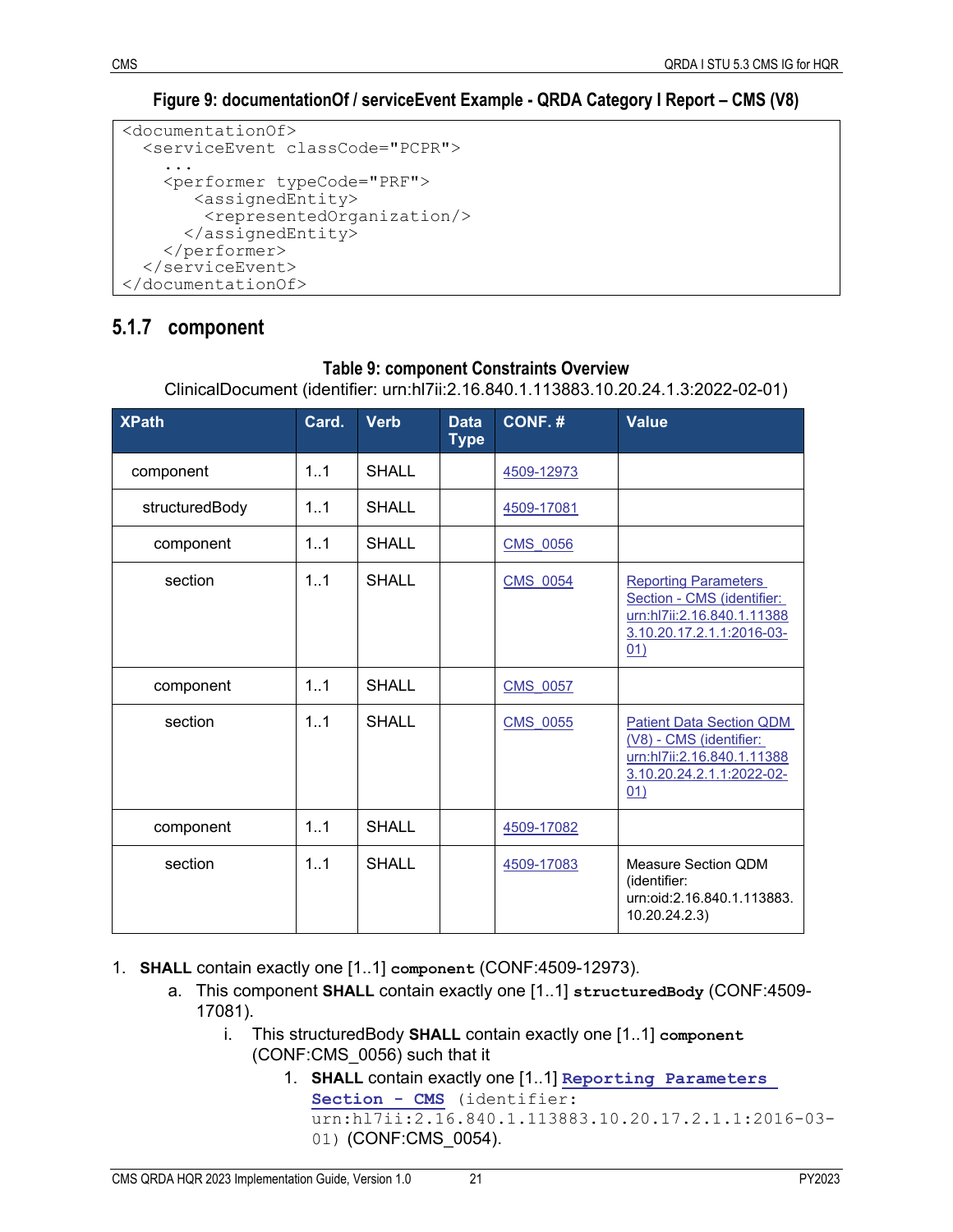- ii. This structuredBody **SHALL** contain exactly one [1..1] **component** (CONF:CMS\_0057) such that it
	- 1. **SHALL** contain exactly one [1..1] **[Patient Data Section QDM](#page-30-0)  [\(V8\) - CMS](#page-30-0)** (identifier: urn:hl7ii:2.16.840.1.113883.10.20.24.2.1.1:2022-02- 01) (CONF:CMS 0055).
- <span id="page-27-5"></span><span id="page-27-4"></span><span id="page-27-3"></span>iii. This structuredBody **SHALL** contain exactly one [1..1] **component** (CONF:4509-17082) such that it
	- 1. **SHALL** contain exactly one [1..1] **Measure Section QDM** (identifier: urn:oid:2.16.840.1.113883.10.20.24.2.3) (CONF:4509-17083).

#### <span id="page-27-0"></span>**5.2 Section-Level Templates**

#### <span id="page-27-1"></span>**5.2.1 Measure Section**

This section contains information about the eCQM(s) being reported. It must contain entries with the identifiers of all the eCQMs so that corresponding QRDA Quality Data Model (QDM) data element entry templates to be instantiated in the Patient Data Section are identified. Each eCQM for which QRDA QDM data elements are being sent must reference eCQM version specific identifier (QualityMeasureDocument/id).

Only the list of conformance statements from the eCQM Reference QDM template (urn:oid:2.16.840.1.113883.10.20.24.3.97) that specifies how eCQM version specific measure identifier is referenced in the Measure Section are shown below. Please refer to the base HL7 QRDA I STU 5.3 standard for the full specification of Measure Section.

<span id="page-27-2"></span>

| <b>XPath</b>     | Card. | <b>Verb</b>  | <b>Data</b><br><b>Type</b> | CONF. #  | <b>Value</b>                                                                  |
|------------------|-------|--------------|----------------------------|----------|-------------------------------------------------------------------------------|
| reference        | 11    | <b>SHALL</b> |                            | 67-12808 |                                                                               |
| @typeCode        | 1.1   | SHALL        |                            | 67-12809 | urn:oid:2.16.840.1.113883.5.1002<br>(HL7ActRelationshipType) =<br><b>REFR</b> |
| externalDocument | 11    | <b>SHALL</b> |                            | 67-12810 |                                                                               |
| @classCode       | 11    | SHALL        |                            | 67-27017 | urn:oid:2.16.840.1.113883.5.6<br>(HL7ActClass) = DOC                          |
| id               | 11    | <b>SHALL</b> |                            | 67-12811 |                                                                               |
| @root            | 11    | <b>SHALL</b> |                            | 67-12812 | 2.16.840.1.113883.4.738                                                       |
| @extension       | 1.1   | <b>SHALL</b> |                            | 67-12813 |                                                                               |

#### **Table 10: Measure Section (eCQM Reference QDM) Constraints Overview**

organizer (identifier: urn:oid:2.16.840.1.113883.10.20.24.3.97)

<span id="page-27-6"></span>1. **SHALL** contain exactly one [1..1] **reference** (CONF:67-12808) such that it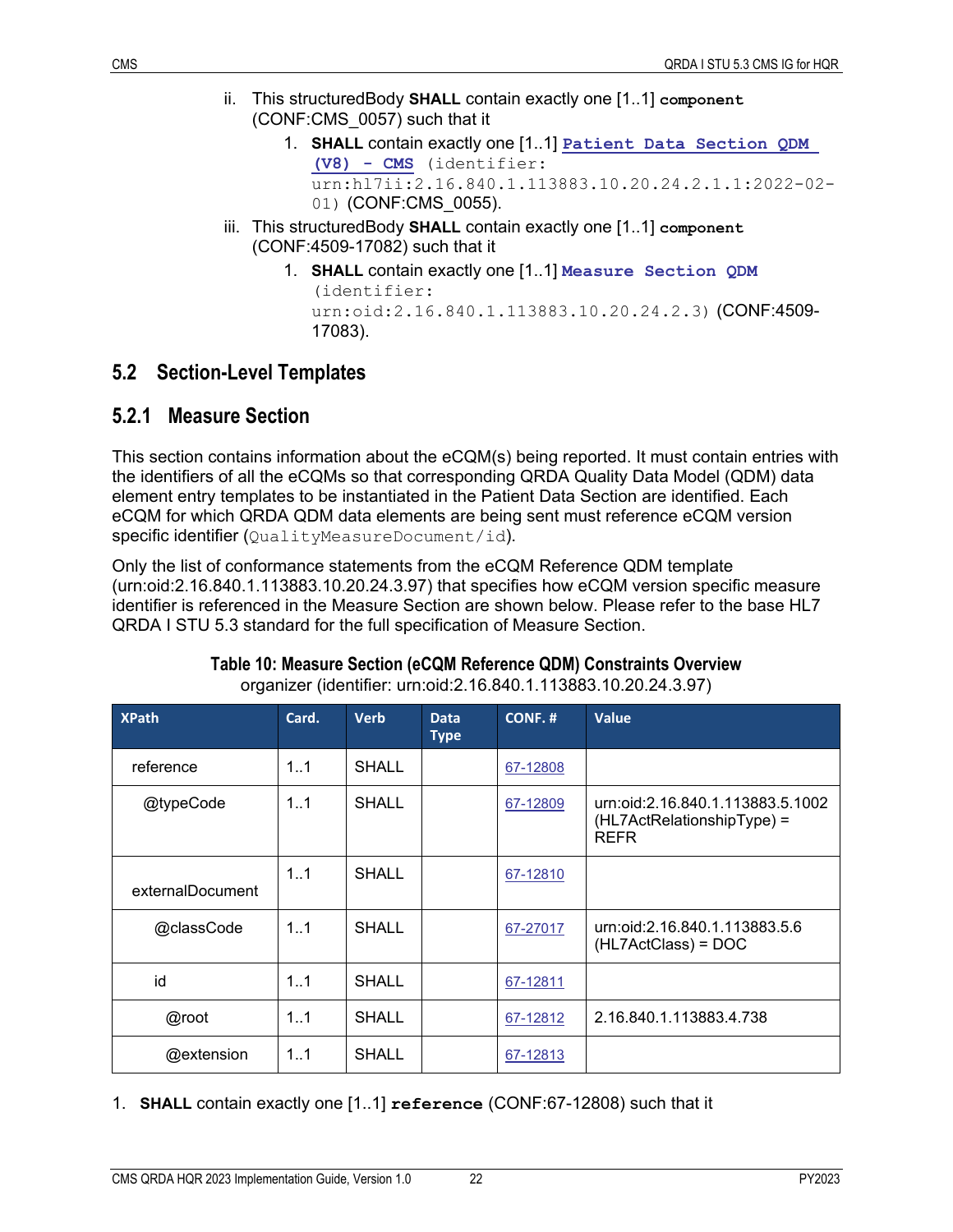- a. **SHALL** contain exactly one [1..1] **@typeCode**="REFR" refers to (CodeSystem: HL7ActRelationshipType urn:oid:2.16.840.1.113883.5.1002 **STATIC**) (CONF:67-12809).
- b. **SHALL** contain exactly one [1..1] **externalDocument** (CONF:67-12810).
	- i. This externalDocument **SHALL** contain exactly one [1..1] **@classCode**="DOC" Document (CodeSystem: HL7ActClass urn:oid:2.16.840.1.113883.5.6) (CONF:67-27017).
	- ii. This externalDocument **SHALL** contain exactly one [1..1] **id** (CONF:67- 12811) such that it
		- 1. **SHALL** contain exactly one [1..1] **@root**="2.16.840.1.113883.4.738" (CONF:67-12812). Note: This OID indicates that the @extension contains the version specific identifier for the eCQM.
		- 2. **SHALL** contain exactly one [1..1] **@extension** (CONF:67-12813). Note: This @extension SHALL equal the version specific identifier for eCQM (i.e., QualityMeasureDocument/id)

<span id="page-28-7"></span><span id="page-28-6"></span><span id="page-28-5"></span><span id="page-28-4"></span><span id="page-28-3"></span><span id="page-28-2"></span>**Figure 10: Measure Section Example**

```
<section>
  <!-- This is the templateId for Measure Section -->
  <templateId root="2.16.840.1.113883.10.20.24.2.2"/>
  <!-- This is the templateId for Measure Section QDM -->
   <templateId root="2.16.840.1.113883.10.20.24.2.3"/>
  <code code="55186-1" codeSystem="2.16.840.1.113883.6.1"/>
  <title>Measure Section</title>
   <text>...</text>
  \langle -1..* Organizers, each containing a reference to an eCQM ->
   <entry>
     <organizer classCode="CLUSTER" moodCode="EVN">
       <!-- This is the templateId for Measure Reference --> 
       <templateId root="2.16.840.1.113883.10.20.24.3.98"/>
       <!-- This is the templateId for eMeasure Reference QDM -->
       <templateId root="2.16.840.1.113883.10.20.24.3.97"/>
       <statusCode code="completed"/>
       <reference typeCode="REFR">
         <externalDocument classCode="DOC" moodCode="EVN">
        <!-- This is the eCQM version specific identifier -->
              extension="2c928082-7c31-8117-017c-9395f18b1aea"/>
       </externalDocument>
    </organizer>
  </entry> 
  <entry>
    <organizer>
       ...
     </organizer>
  </entry>
</section>
```
## <span id="page-28-0"></span>**5.2.2 Reporting Parameters Section – CMS**

The Reporting Parameters Section provides information about the reporting time interval, and may contain other information that provides context for the patient data being reported.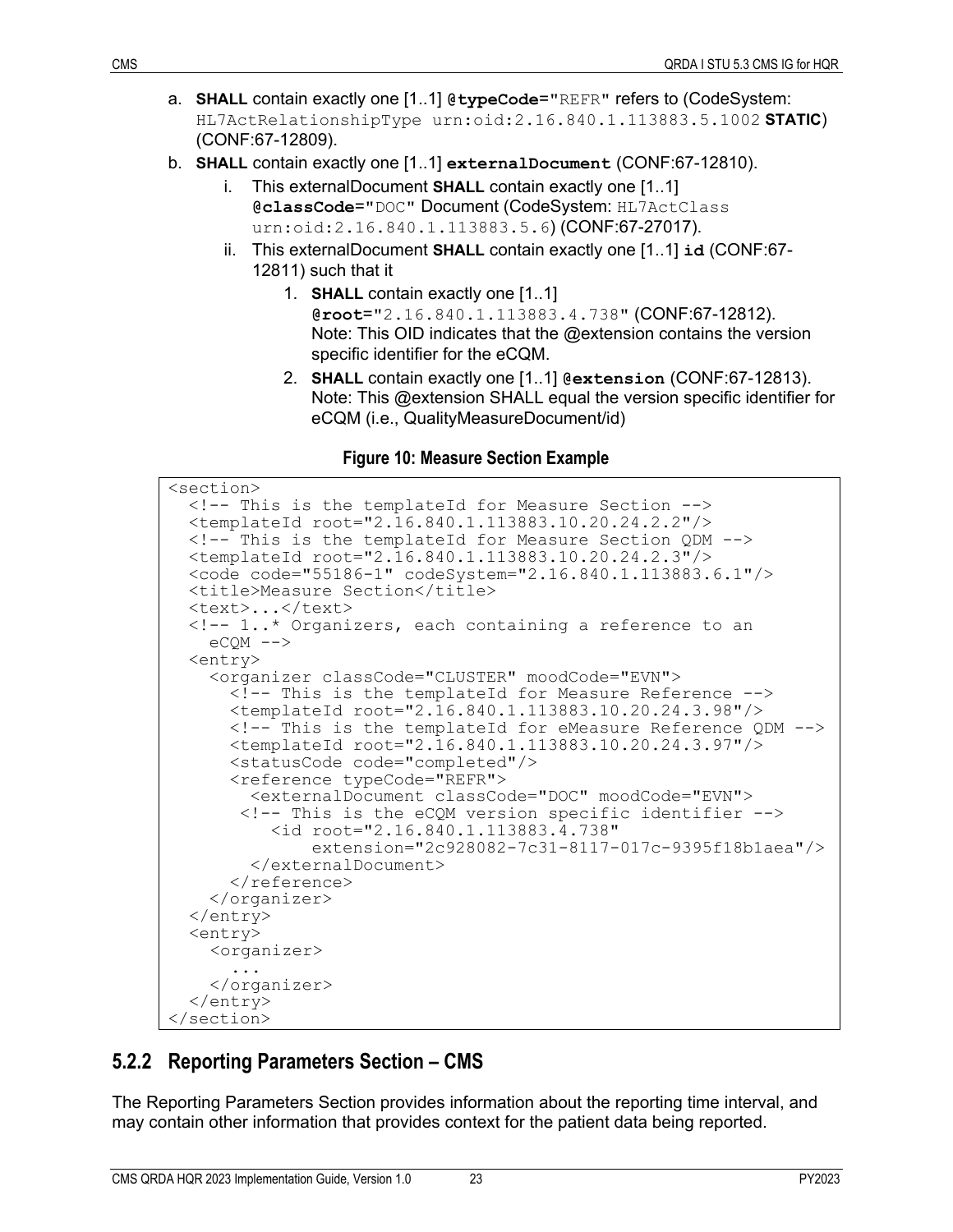#### **Table 11: Reporting Parameters Section – CMS Constraints Overview** section (identifier: urn:oid:2.16.840.1.113883.10.20.17.2.1.1:2016-03-01)

<span id="page-29-1"></span>

| <b>XPath</b> | Card. | <b>Verb</b>  | Data Type | CONF.#          | <b>Value</b>                                                                                                         |
|--------------|-------|--------------|-----------|-----------------|----------------------------------------------------------------------------------------------------------------------|
| templateld   | 1.1   | <b>SHALL</b> |           | <b>CMS 0040</b> |                                                                                                                      |
| @root        | 1.1   | <b>SHALL</b> |           | <b>CMS 0041</b> | 2.16.840.1.113883.10.20.17.2.1.1                                                                                     |
| @extension   | 11    | <b>SHALL</b> |           | <b>CMS 0042</b> | 2016-03-01                                                                                                           |
| entry        | 1.1   | <b>SHALL</b> |           | <b>CMS 0023</b> |                                                                                                                      |
| act          | 1.1   | SHALL        |           | <b>CMS 0024</b> | <b>Reporting Parameters Act - CMS</b><br>(identifier:<br>urn:hl7ii:2.16.840.1.113883.10.20.17<br>$.3.8.1:2016-03-01$ |

1. Conforms to Reporting Parameters Section template (identifier: urn:oid:2.16.840.1.113883.10.20.17.2.1).

- 2. **SHALL** contain exactly one [1..1] **templateId** (CONF:CMS\_0040) such that it
	- a. **SHALL** contain exactly one [1..1] **@root**="2.16.840.1.113883.10.20.17.2.1.1" (CONF:CMS\_0041).
	- b. **SHALL** contain exactly one [1..1] **@extension**="2016-03-01" (CONF:CMS\_0042).
- <span id="page-29-5"></span>3. **SHALL** contain exactly one [1..1] **entry** (CONF:CMS\_0023) such that it
	- a. **SHALL contain exactly one [1..1]** [Reporting Parameters Act CMS](#page-29-0) (identifier: urn:hl7ii:2.16.840.1.113883.10.20.17.3.8.1:2016- 03-01) (CONF:CMS\_0024).

#### <span id="page-29-2"></span><span id="page-29-0"></span>**5.2.2.1 Reporting Parameters Act – CMS**

#### <span id="page-29-7"></span><span id="page-29-6"></span><span id="page-29-4"></span><span id="page-29-3"></span>**Table 12: Reporting Parameters Act - CMS Constraints Overview** act (identifier: urn:oid:2.16.840.1.113883.10.20.17.3.8.1:2016-03-01)

| <b>XPath</b>  | Card. | <b>Verb</b>  | Data Type | CONF. #         | <b>Value</b>                     |
|---------------|-------|--------------|-----------|-----------------|----------------------------------|
| templateId    | 1.1   | <b>SHALL</b> |           | <b>CMS 0044</b> |                                  |
| @root         | 1.1   | <b>SHALL</b> |           | <b>CMS 0045</b> | 2.16.840.1.113883.10.20.17.3.8.1 |
| @extension    | 1.1   | <b>SHALL</b> |           | <b>CMS 0046</b> | 2016-03-01                       |
| effectiveTime | 1.1   | <b>SHALL</b> |           | 23-3273         |                                  |
| low           | 1.1   | <b>SHALL</b> |           | 23-3274         |                                  |
| @value        | 1.1   | <b>SHALL</b> |           | <b>CMS 0048</b> |                                  |
|               |       |              |           | CMS 0027        |                                  |
| high          | 1.1   | <b>SHALL</b> |           | 23-3275         |                                  |
| @value        | 1.1   | <b>SHALL</b> |           | <b>CMS 0050</b> |                                  |
|               |       |              |           | <b>CMS 0028</b> |                                  |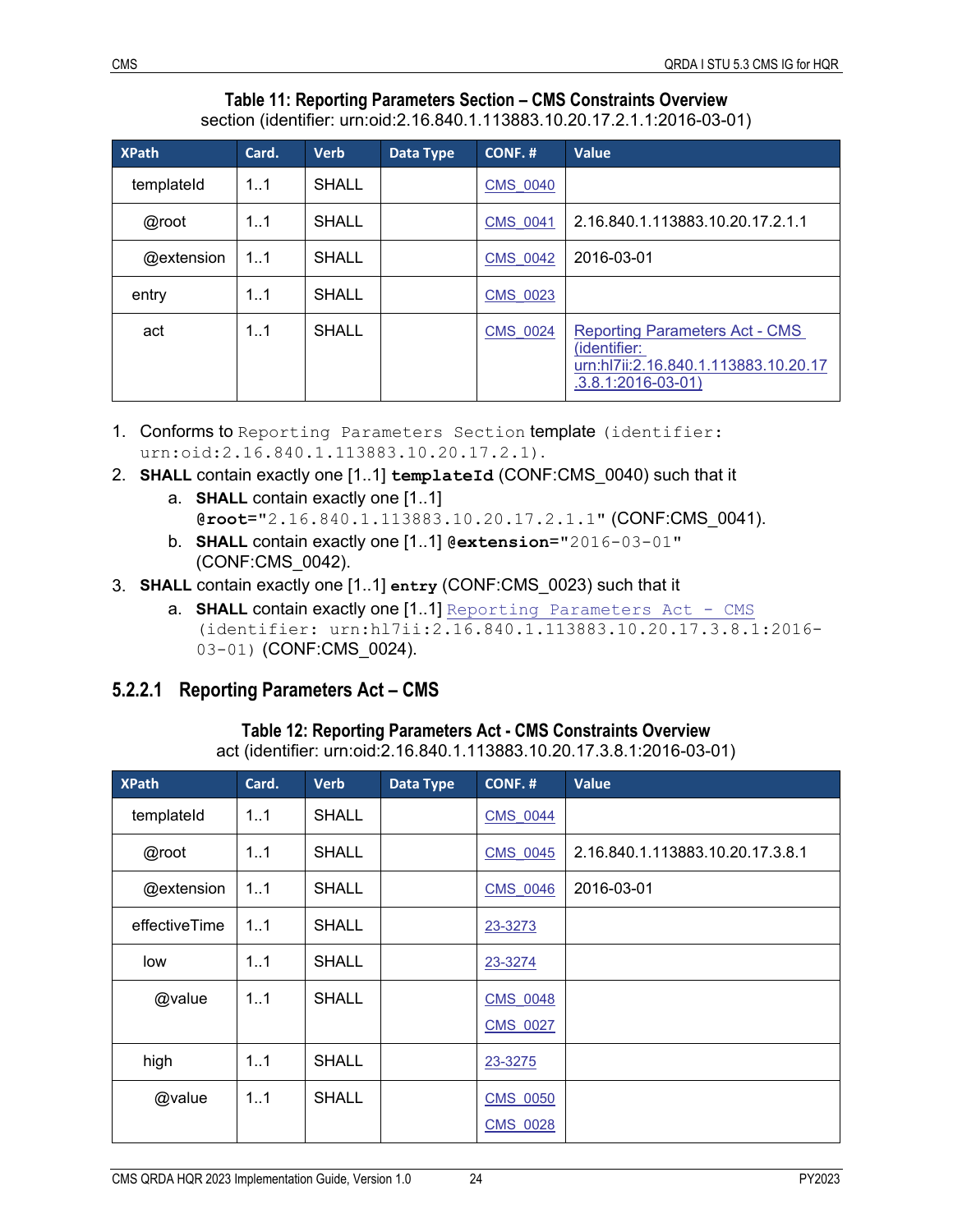- 1. Conforms to Reporting Parameters Act template (identifier: urn:oid:2.16.840.1.113883.10.20.17.3.8).
- <span id="page-30-3"></span><span id="page-30-2"></span>2. **SHALL** contain exactly one [1..1] **templateId** (CONF:CMS 0044) such that it
	- a. **SHALL** contain exactly one [1..1] **@root**="2.16.840.1.113883.10.20.17.3.8.1" (CONF:CMS\_0045).
	- b. **SHALL** contain exactly one [1..1] **@extension**="2016-03-01" (CONF:CMS\_0046).
- <span id="page-30-6"></span><span id="page-30-5"></span><span id="page-30-4"></span>3. **SHALL** contain exactly one [1..1] **effectiveTime** (CONF:23-3273).
	- a. This effectiveTime **SHALL** contain exactly one [1..1] **low** (CONF:23-3274).
		- i. This low **SHALL** contain exactly one [1..1] **@value** (CONF:CMS\_0048).
		- ii. **SHALL** be precise to day (CONF:CMS\_0027)
	- b. This effectiveTime **SHALL** contain exactly one [1..1] **high** (CONF:23-3275).
		- i. This high **SHALL** contain exactly one [1..1] **@value** (CONF:CMS\_0050).
		- ii. **SHALL** be precise to day (CONF:CMS\_0028)

#### <span id="page-30-11"></span><span id="page-30-10"></span><span id="page-30-9"></span><span id="page-30-8"></span><span id="page-30-7"></span><span id="page-30-1"></span>**Figure 11: Reporting Parameters Section - CMS and Reporting Parameters Act – CMS Example**

```
<section>
   <templateId root="2.16.840.1.113883.10.20.17.2.1"/>
   <templateId root="2.16.840.1.113883.10.20.17.2.1.1" 
extension="2016-03-01"/>
   <code code="55187-9" codeSystem="2.16.840.1.113883.6.1"/> <title>Reporting Parameters</title>
   <text>
 ...
     <list>
       <item>Reporting period: 01 Jan 2023 – 31 March 2023</item>
     </list>
     ...
   \langle/text>
   <entry typeCode="DRIV"><br><act classCode="ACT" moodCode="EVN">
        <templateId root="2.16.840.1.113883.10.20.17.3.8"/>
         <templateId root="2.16.840.1.113883.10.20.17.3.8.1" 
           extension="2016-03-01"/> 
         <id root="67e84480-1f84-4d04-9be3-cc3e8c2c6933"/>
         <code code="252116004" codeSystem="2.16.840.1.113883.6.96"
               displayName="Observation Parameters"/>
         <effectiveTime>
           <low value="20230101"/>
           <high value="20230331"/>
     </effectiveTime>
  </entry>
</section>
```
## <span id="page-30-0"></span>**5.2.3 Patient Data Section QDM (V8) - CMS**

The Patient Data Section QDM (V8) - CMS contains entries that conform to the QDM approach to QRDA. The four supplemental data elements (ONC Administrative Sex, Race, Ethnicity, and Payer) specified in the eCQMs are required to be reported to CMS. While the administrative sex, race, and ethnicity data are sent in the document header, the payer supplemental data element is submitted using the Patient Characteristic Payer template contained in the patient data section. Therefore, the Patient Data Section QDM (V8) - CMS shall contain at least one Patient Characteristic Payer template and at least one entry template that is other than the Patient Characteristic Payer template. As for what entry templates and how many entry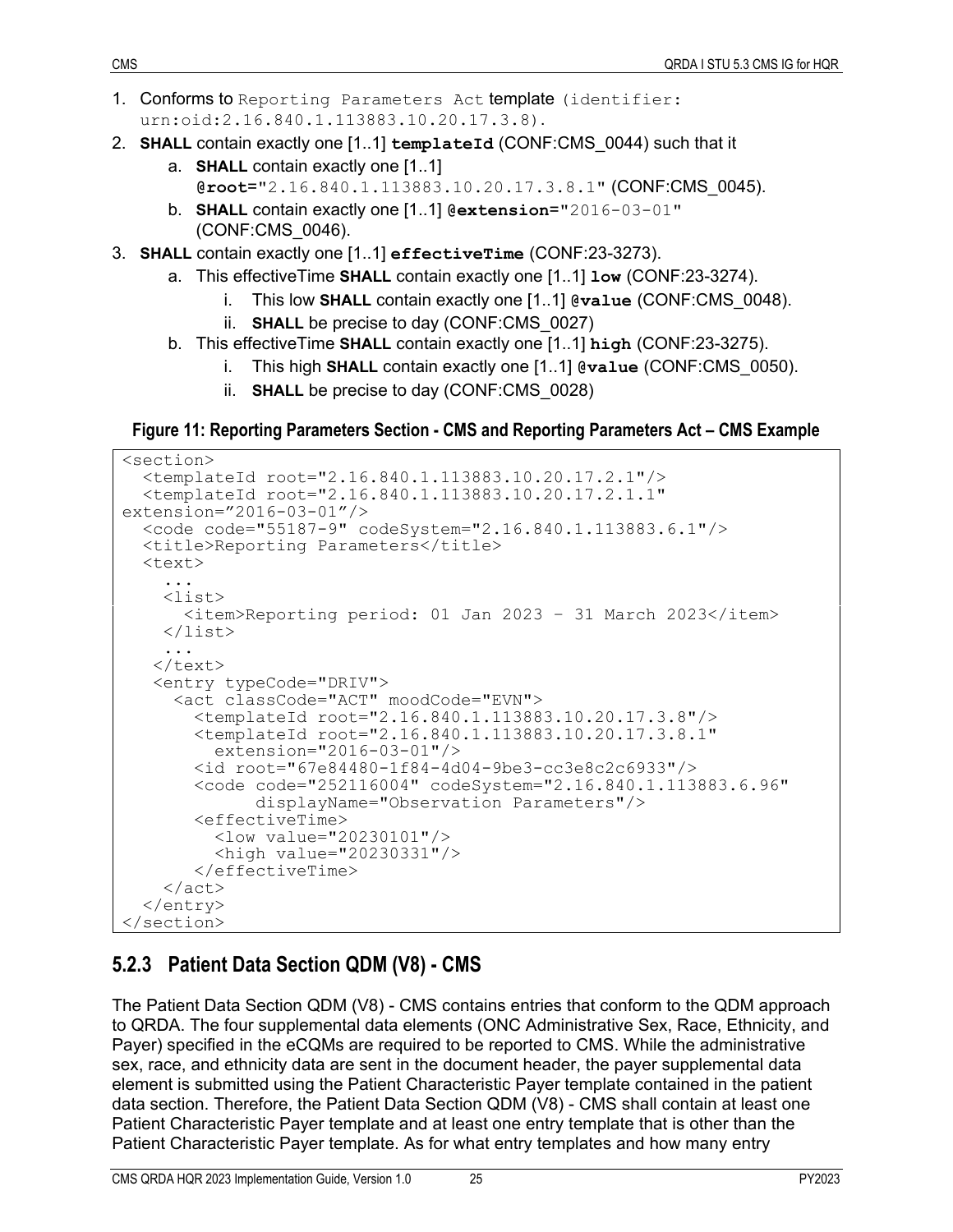templates should be included in the patient data section for the referenced eCQMs, it should adhere to the "smoking gun" philosophy described in the QRDA I standard. This guide follows the specifications of entry templates as defined in the base HL7 QRDA I STU 5.3 standard with errata.

<span id="page-31-0"></span>

| <b>XPath</b> | Card.   | <b>Verb</b>  | Data Type | CONF. #                            | Value                                                                                        |
|--------------|---------|--------------|-----------|------------------------------------|----------------------------------------------------------------------------------------------|
| templateId   | 11      | <b>SHALL</b> |           | <b>CMS 0036</b>                    |                                                                                              |
| @root        | 11      | <b>SHALL</b> |           | <b>CMS 0037</b>                    | 2.16.840.1.113883.10.20<br>.24.2.1.1                                                         |
| @extension   | 11      | <b>SHALL</b> |           | <b>CMS 0038</b>                    | 2022-02-01                                                                                   |
| entry        | $1.1$ * | SHALL        |           | <b>CMS 0051</b><br><b>CMS 0039</b> |                                                                                              |
| entry        | 1.1     | <b>SHALL</b> |           | 4509-<br>14430 C01                 |                                                                                              |
| observation  | 1.1     | <b>SHALL</b> |           | 4509-14431                         | Patient Characteristic Payer<br>(identifier:<br>urn:oid:2.16.840.1.113883.1<br>0.20.24.3.55) |

**Table 13: Patient Data Section QDM (V8) – CMS Constraints Overview** section (identifier: urn:hl7ii:2.16.840.1.113883.10.20.24.2.1.1:2022-02-01)

- 1. Conforms to Patient Data Section QDM (V8) template (identifier: urn:hl7ii:2.16.840.1.113883.10.20.24.2.1:2021-08-01).
- <span id="page-31-2"></span><span id="page-31-1"></span>2. **SHALL** contain exactly one [1..1] **templateId** (CONF:CMS 0036) such that it
	- a. **SHALL** contain exactly one [1..1] **@root**="2.16.840.1.113883.10.20.24.2.1.1" (CONF:CMS\_0037).
	- b. **SHALL** contain exactly one [1..1] **@extension**="2022-02-01" (CONF:CMS\_0038).
- <span id="page-31-4"></span><span id="page-31-3"></span>3. **SHALL** contain at least one [1..\*] **entry** (CONF:CMS\_0051) such that it
	- a. **SHALL** contain exactly one [1..1] entry template that is other than the Patient Characteristic Payer (identifier: urn:oid:2.16.840.1.113883.10.20.24.3.55) (CONF:CMS\_0039).
- <span id="page-31-6"></span><span id="page-31-5"></span>4. **SHALL** contain at least one [1..\*] **entry** (CONF:4509-14430\_C01) such that it
	- a. **SHALL** contain exactly one [1..1] Patient Characteristic Payer (identifier: urn:oid:2.16.840.1.113883.10.20.24.3.55) (CONF:4509-14431).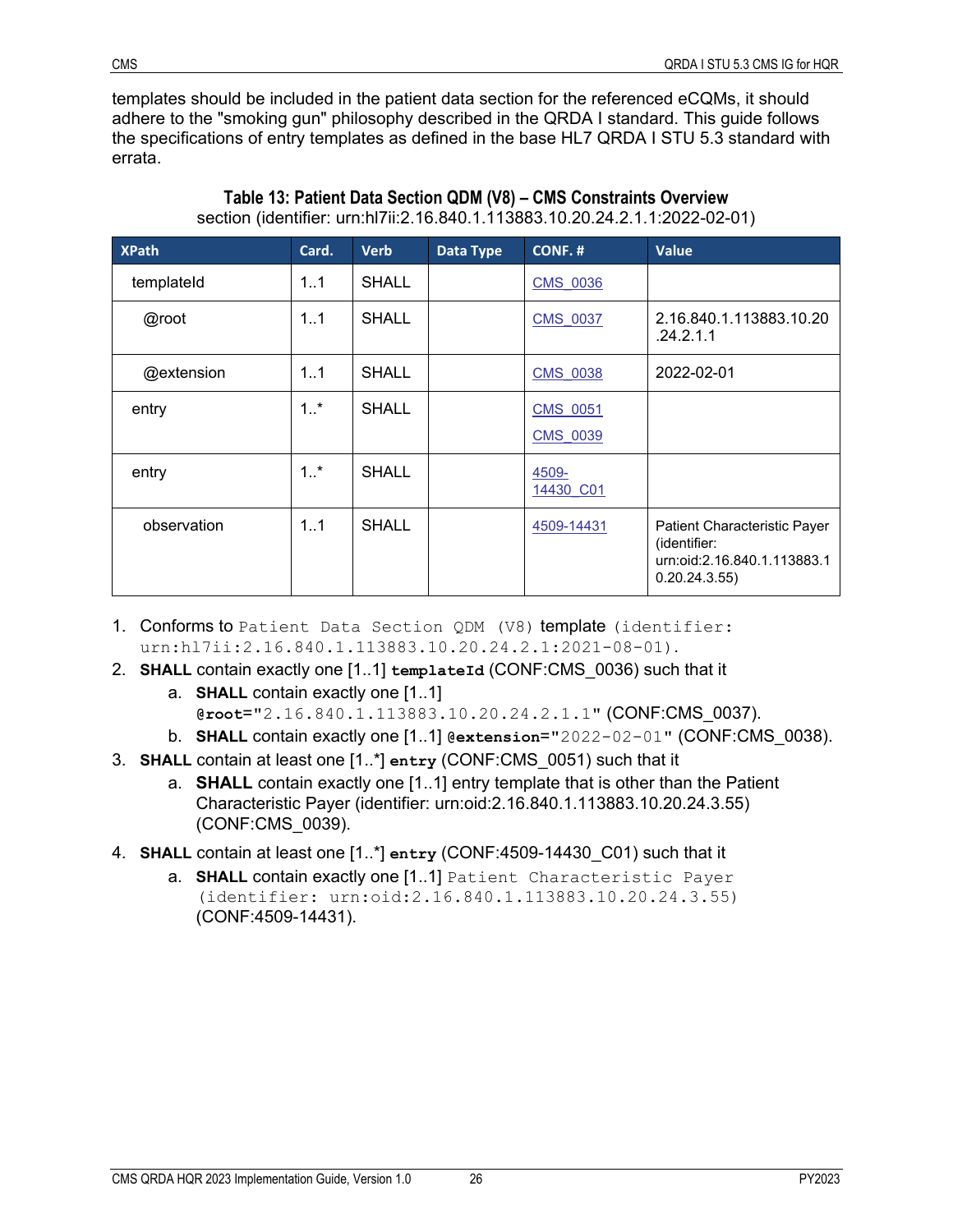**Figure 12: Patient Data Section QDM (V8) – CMS Example**

```
<section>
     <!-- Patient Data Section -->
     <templateId root="2.16.840.1.113883.10.20.17.2.4" /> <!-- Patient Data Section QDM (V8) -->
     <templateId root="2.16.840.1.113883.10.20.24.2.1" 
    extension="2021-08-01"/><br>\langle-- Patient Data Section QDM (V8) - CMS-->
    \texttt{<templateId} \ \texttt{root="2.16.840.1.113883.10.20.24.2.1.1"} \ \texttt{extension="2022-02-01"}/\texttt{>}\text{Code code}=" 55188-7" codeSystem="2.16.840.1.113883.6.1"<br>displayName="Patient Data"/>
     <title>Patient Data</title> <text>...</text>
     <entry typeCode="DRIV">
 ...
    </entry><br><entry typeCode="DRIV">
     ... </entry> <!--supplemental data elements-->
     <!-- payer-->
     <entry typeCode="DRIV">
          <observation classCode="OBS" moodCode="EVN">
              <id root="a83777f2-0753-4638-9bb4-9d0d4a559a52"/>
               <code code="48768-6" codeSystem="2.16.840.1.113883.6.1" 
                  codeSystemName="LOINC" displayName="Payment source"/>
               <statusCode code="completed" />
               <effectiveTime>
                    <low value="20230101"/>
                    <high value="20231231"/>
               </effectiveTime>
               <value xsi:type="CD" code="1" 
                 codeSystemName="Source of Payment Typology"
                  displayName="Medicare"/> 
          </observation>
     </entry>
 ...
</section>
```
#### <span id="page-32-0"></span>**5.2.3.1 "Not Done" with a Reason**

To report a QDM data element that is not done (when **negationInd**="true") with a reason, such as "Medication Not Administered" with negation rationale attribute indicating it is due to patient reason, the following steps must be followed:

- 1. Must set the attribute negataionInd="true"
- 2. If QDM in eCQM specification is defined using a value set, for example, ["Medication, Not Ordered": "Warfarin"]:
	- Must provide code/[@nullFlavor="NA"]
	- Must provide the value set OID instead of a specific code from the value set. Set the code attribute code/sdtc:valueSet="[VSAC value set OID]"
		- $\circ$  Use  $\circ$ ode/originalText for the text description of the concept in the pattern "None of value set: [value set name]"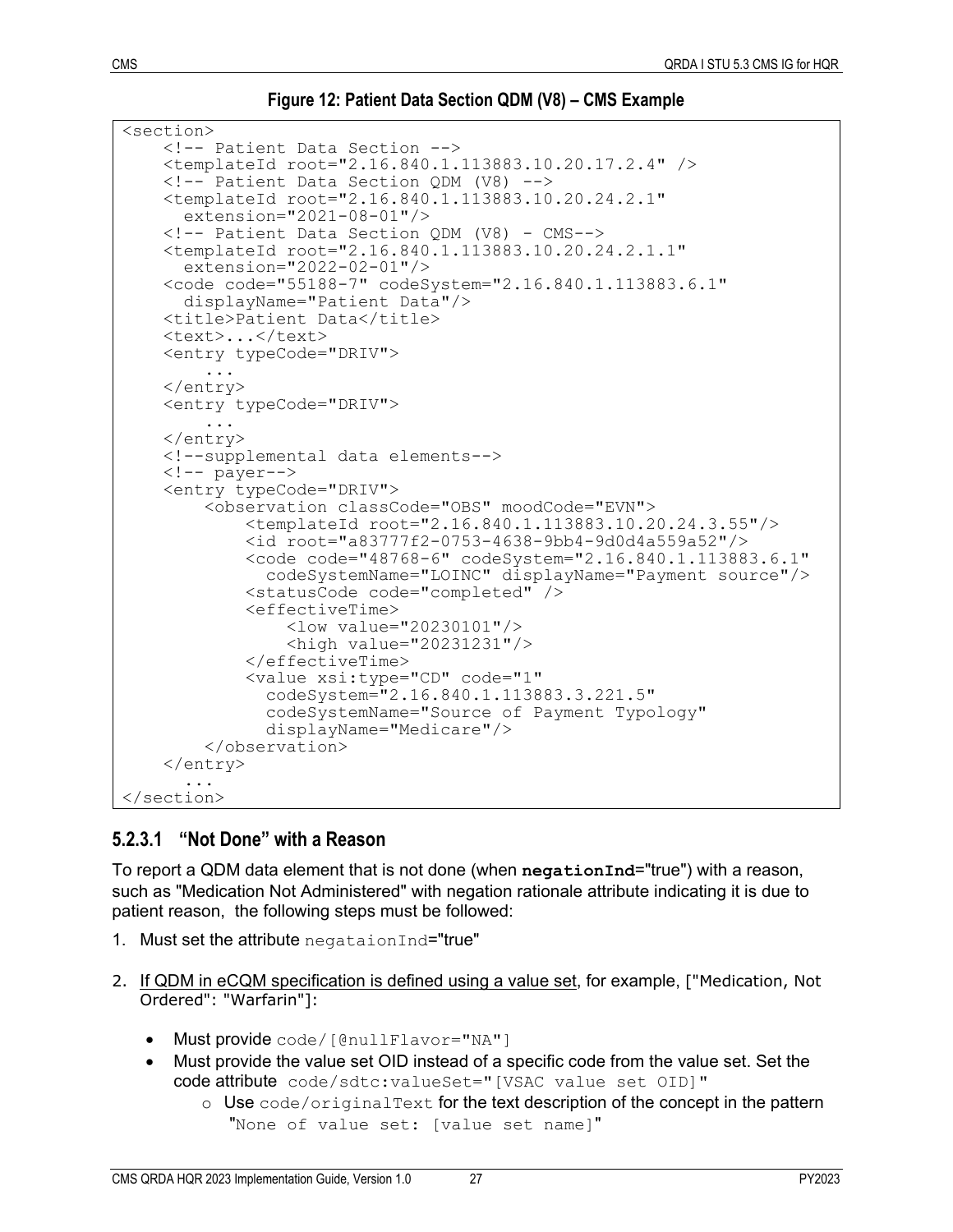- 3. If QDM element in eCQM specification is defined using direct referenced code:
	- Must not provide code/[@nullFlavor="NA"]
	- Must provide the direct referenced code. Set the code attribute  $\c{code} = "[The Direct]$ Referenced Code]"
- 4. Must provide the reason for negation, such as a medical reason or a patient reason
	- Provide an **entryRelationship** to a Reason (V3) (templateId:
		- 2.16.840.1.113883.10.20.24.3.88:2017-08-01") with an actRelationship type of "RSON" is required. See [Reason Template Placement When Specifying "Not Done"](#page-48-0)  [with a Reason](#page-48-0) for more details.

#### **Figure 13: Not Done Example for QDM Element Defined with Value Set**

```
<!--Medication not administered, patient refusal: Drug declined by 
patient - reason unknown. No "Low Dose Unfractionated Heparin for VTE 
Prophylaxis" were administered -->
<substanceAdministration classCode="SBADM" moodCode="EVN" 
negationInd="true">
 <templateId root="2.16.840.1.113883.10.20.22.4.16" extension="2014- 06-09"/>
   <templateId root="2.16.840.1.113883.10.20.24.3.42" extension="2022-
08-01"/>
   <id root="48cb49dc-2bf7-43e9-9824-8538665158f8" />
   <statusCode code="completed"/>
   ... <consumable>
    <manufacturedProduct classCode="MANU">
       <templateId root="2.16.840.1.113883.10.20.22.4.23" 
extension="2014-06-09"/>
       <manufacturedMaterial>
sdtc:valueSet="2.16.840.1.113883.3.464.1003.196.12.1001">
           <originalText>None of the value set: Antibiotic Medications 
for Pharyngitis</originalText> </code>
       </manufacturedMaterial>
  </manufacturedProduct> </consumable>
   <entryRelationship typeCode="RSON">
      \texttt{XtemplateId} root="2.16.840.1.113883.10.20.24.3.88"
         extension="2017-08-01" />
       <code code="77301-0" 
         codeSystem="2.16.840.1.113883.6.1" 
         displayName="Reason care action performed or not"
      codeSystemName="LOINC" /><br><value xsi:type="CD" code="182897004"
        codeSystem="2.16.840.1.113883.6.96"
         displayName="Drug declined by patient – side effects 
(situation)" 
         codeSystemName="SNOMED CT"/>
     </observation>
   </entryRelationship>
</substanceAdministration>
```
## <span id="page-33-0"></span>**5.2.3.2 Reporting "unit" for Result Value**

If eCQM definition uses the "unit" in the measure logic for the "result" criteria, the patient QRDA report must report the result with the exact appropriate/required unit specified in the eCQM. For example, in the measure logic for maximum LDL-c result of less than 70 mg/dL, Unified Code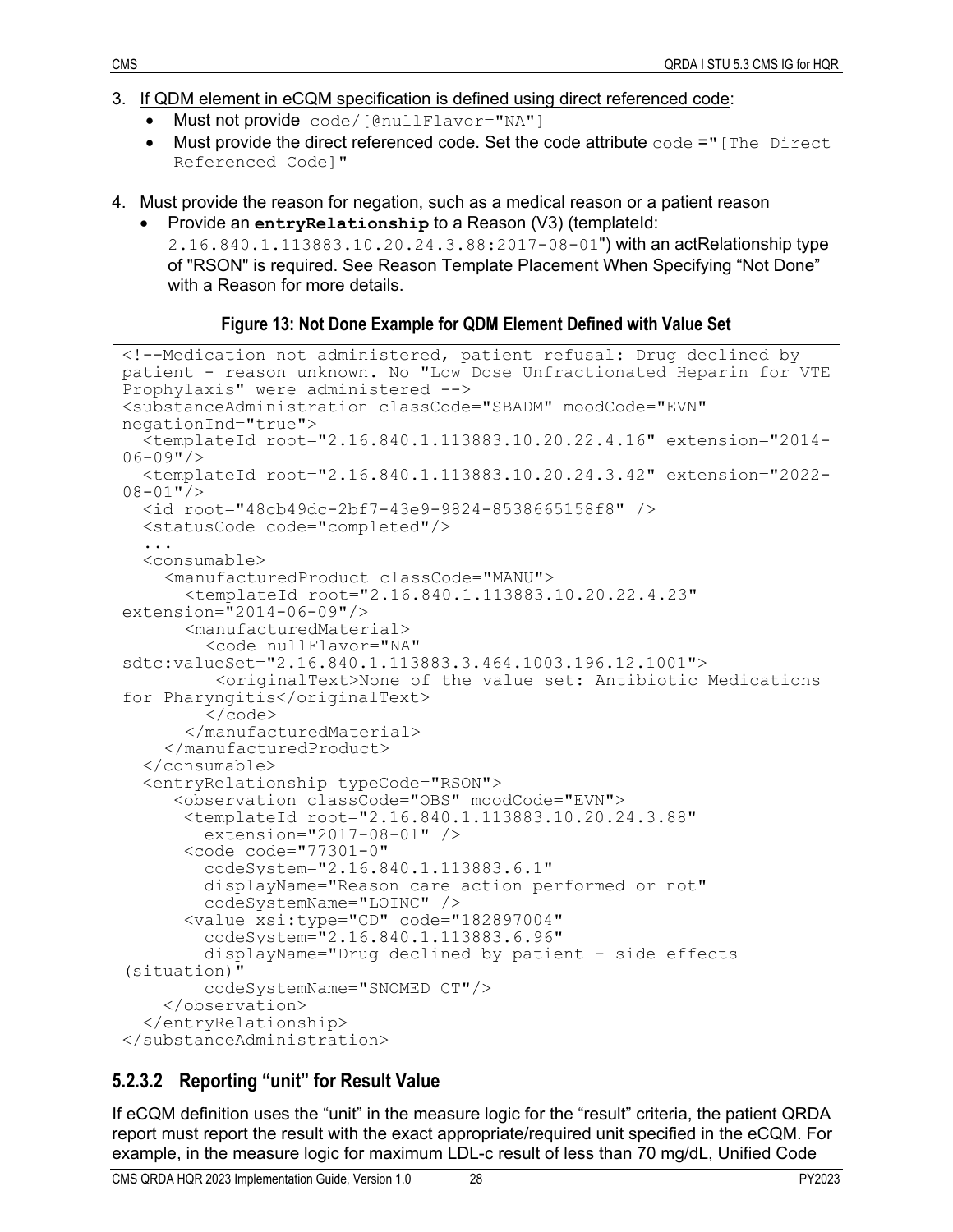for Units of Measure (UCUM) code "mg/dL" is specified as "unit" by the eCQM definition.[10](#page-34-2) If the LDL-c result value is provided without the unit or with a different unit than specified by the eCQM, depending on the system processing the data, the case might not meet the measure's requirement and fail the "result" logic.

If eCQM definition does not specify the "unit" in the measure logic for the "result" criteria, for example, ["Laboratory Test, Performed": "INR"] INRLabTest where INRLabTest.result > 3.0, then the laboratory test performed result must be reported using one of the two options:

- 1) represent INR result using data type REAL or Interval REAL (xsi:datype="REAL" or xsi:datype="IVL\_REAL") for results such as INR=2.4 or INR>=4.5;
- 2) represent INR result using data type PQ and PQ.unit should be using UCUM annotations {ratio} or {INR}.

For guidance on reporting result value "unit" for hybrid measures, please see [6.2](#page-43-0) Reporting [Result "unit" for Hybrid Measures.](#page-43-0)

#### <span id="page-34-0"></span>**5.3 HQR Validations**

This section details additional validation rules specified by CMS for HQR. Submissions that do not conform to these constraints will result in files being rejected by the HQR System.

#### <span id="page-34-1"></span>**5.3.1 Validation Rules for Encounter Performed**

The effectiveTime low value (effectiveTime/low/@value) represents the Encounter Performed admission time, and the effectiveTime high value (effectiveTime/high/@value) represents the Encounter Performed discharge time.

The following are additional Encounter Performed validation rules for HQR QRDA I submissions.

- i. The system **SHALL** reject QRDA I files if the Encounter Performed Discharge Date is null (CONF: CMS\_0060).
- ii. The system **SHALL** reject QRDA I files if the Encounter Performed Discharge Date (effectiveTime/high value) is after the upload date (discharge date is in the future) (CONF: CMS\_0061).
- iii. The system **SHALL** reject QRDA I files if the Encounter Performed Admission Date (effectiveTime/low value) is after the Encounter Performed Discharge Date (effectiveTime/high value) (CONF: CMS\_0062).
- iv. The system **SHALL** reject QRDA I files if there are no Encounter Performed Discharge Dates within the reporting period found in the QRDA (CONF: CMS 0063).

When there are multiple diagnoses for an Encounter Performed, only one diagnosis shall be identified as principal diagnosis. The following validation rule from the QRDA I STU 5.3 is used to enforce that only one Encounter Diagnosis Quality Data Model (QDM) template with a rank attribute equal to 1, to indicate the principal diagnosis, within an Encounter Performed template.

<span id="page-34-2"></span> $10$  The Clinical Quality Language (CQL) specification defines a number of built-in units for timing, such as "week", "weeks", and "year". CQL logic for eCQMs uses these built-in units. For the 2023 reporting period, submitting either "week" and "weeks" or their corresponding UCUM representation "wk" will be accepted by the receiving system.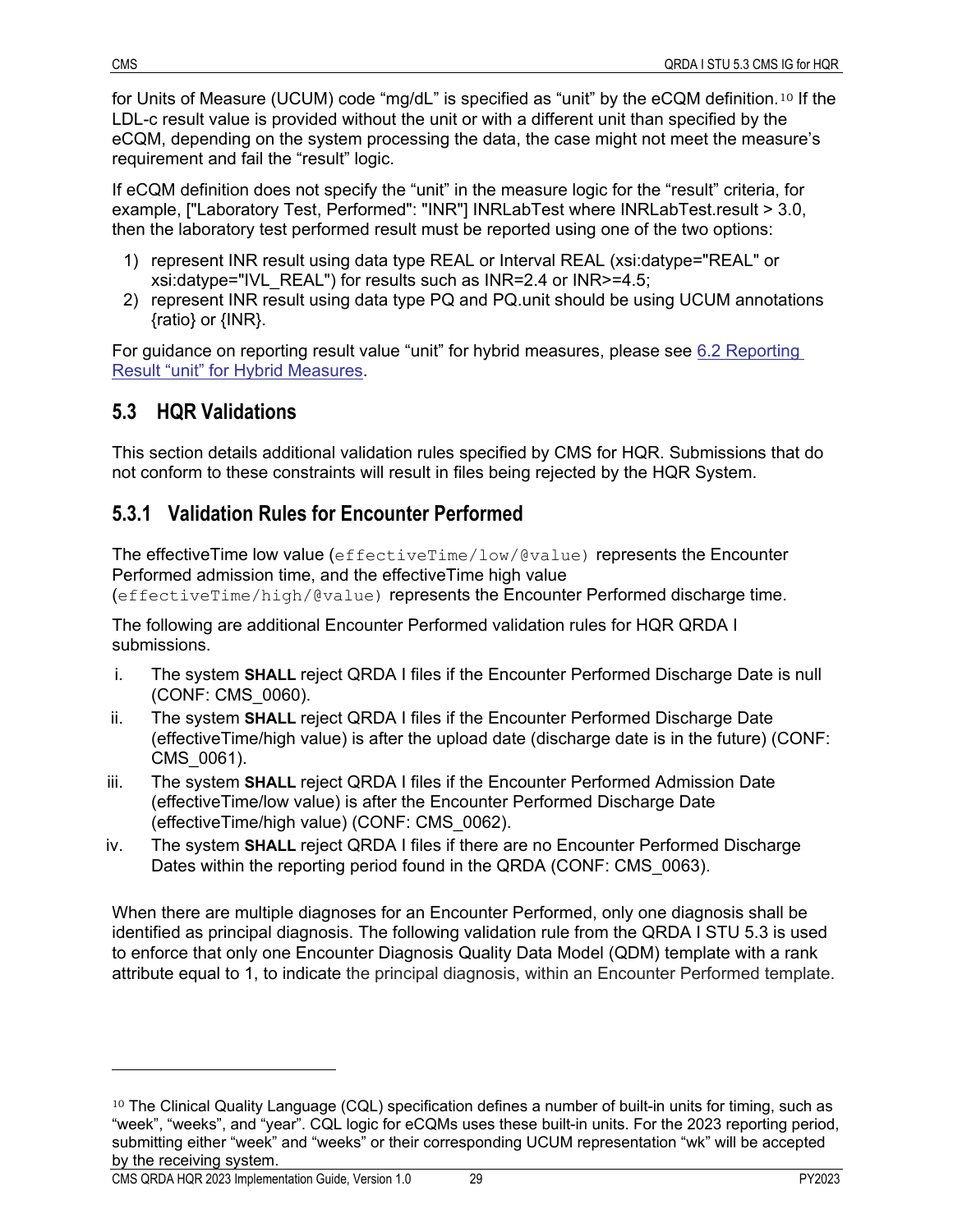If **entryRelationship to Encounter Diagnosis QDM (V2)** is present**, SHALL** contain at most one **Encounter Diagnosis QDM (V2)** of **rank 1**, as principal diagnosis (CONF:4509- 32546).

#### <span id="page-35-0"></span>**5.3.2 Other HQR Validations**

#### **Table 14: Other Validation Rules for HQR Programs**

<span id="page-35-1"></span>

| CONF.#   | <b>Validation Performed</b>                                                     | <b>Description of Error Message and File</b><br><b>Rejection</b>                                                                                                                                                                                                            |  |  |
|----------|---------------------------------------------------------------------------------|-----------------------------------------------------------------------------------------------------------------------------------------------------------------------------------------------------------------------------------------------------------------------------|--|--|
| CMS_0066 | CCN (NULL) cannot be<br>validated.                                              | CCN value does not appear in HQR lookup of valid<br>CCNs. CCN is Null, resulting in this message.                                                                                                                                                                           |  |  |
| CMS_0067 | Submitter (%s) is not<br>authorized to submit for this<br>provider (%s).        | Lookup performed and found that the Submitter<br>(vendor) has not been authorized to submit data on<br>behalf of the hospital (using the CCN in the QRDA I<br>file).                                                                                                        |  |  |
| CMS 0068 | Provider is not allowed to<br>use dummy CCN number<br>(800890) for submissions. | Only vendors can use the dummy CCN.                                                                                                                                                                                                                                         |  |  |
| CMS_0069 | Dummy CCN (800890)<br>cannot be used for<br>production submissions.             | Dummy CCN can only be used for Test Data<br>submissions.                                                                                                                                                                                                                    |  |  |
| CMS_0070 | Submission date is not within<br>the submission period.                         | The validation process compares the upload date<br>with the Production Date Range values stored in<br>internal table. If the upload date is outside the<br>acceptable range(s), which for the 2023 Reporting<br>Period is yet to be finalized, this message is<br>returned. |  |  |
| CMS_0071 | Data submitted is not a well<br>formed QRDA XML.                                | File violates syntax rule in the XML specification,<br>e.g., missing start/end tag or prime elements<br>missing or not properly nested or not properly<br>written. Processing stops immediately on file.                                                                    |  |  |
| CMS_0072 | QRDA file does not pass<br>XML schema validation<br>(CDA_SDTC.xsd).             | QRDA structure does not pass CDA_SDTC.XSD<br>schema check. Processing continues on file to<br>identify other Errors/Warnings.                                                                                                                                               |  |  |
| CMS_0073 | The document does not<br>conform to QRDA document<br>formats accepted by CMS.   | File is not in QRDA Category I STU Release 5.3<br>format -- does not contain all four of the required<br>header templatelds including both of the R5.3<br>templatelds and extensions:                                                                                       |  |  |
|          |                                                                                 | HL7 R5.3:                                                                                                                                                                                                                                                                   |  |  |
|          |                                                                                 | <templateid <br="" root="2.16.840.1.113883.10.20.22.1.1">extension="2015-08-01"/&gt;</templateid>                                                                                                                                                                           |  |  |
|          |                                                                                 | <templateid <br="" root="2.16.840.1.113883.10.20.24.1.1">extension="2017-08-01"/&gt;</templateid>                                                                                                                                                                           |  |  |
|          |                                                                                 | <templateid <br="" root="2.16.840.1.113883.10.20.24.1.2">extension="2021-08-01"/&gt;</templateid>                                                                                                                                                                           |  |  |
|          |                                                                                 | 2023 CMS QRDA I IG:                                                                                                                                                                                                                                                         |  |  |
|          |                                                                                 | <templateid <br="" root="2.16.840.1.113883.10.20.24.1.3">extension="2022-02-01"/&gt;</templateid>                                                                                                                                                                           |  |  |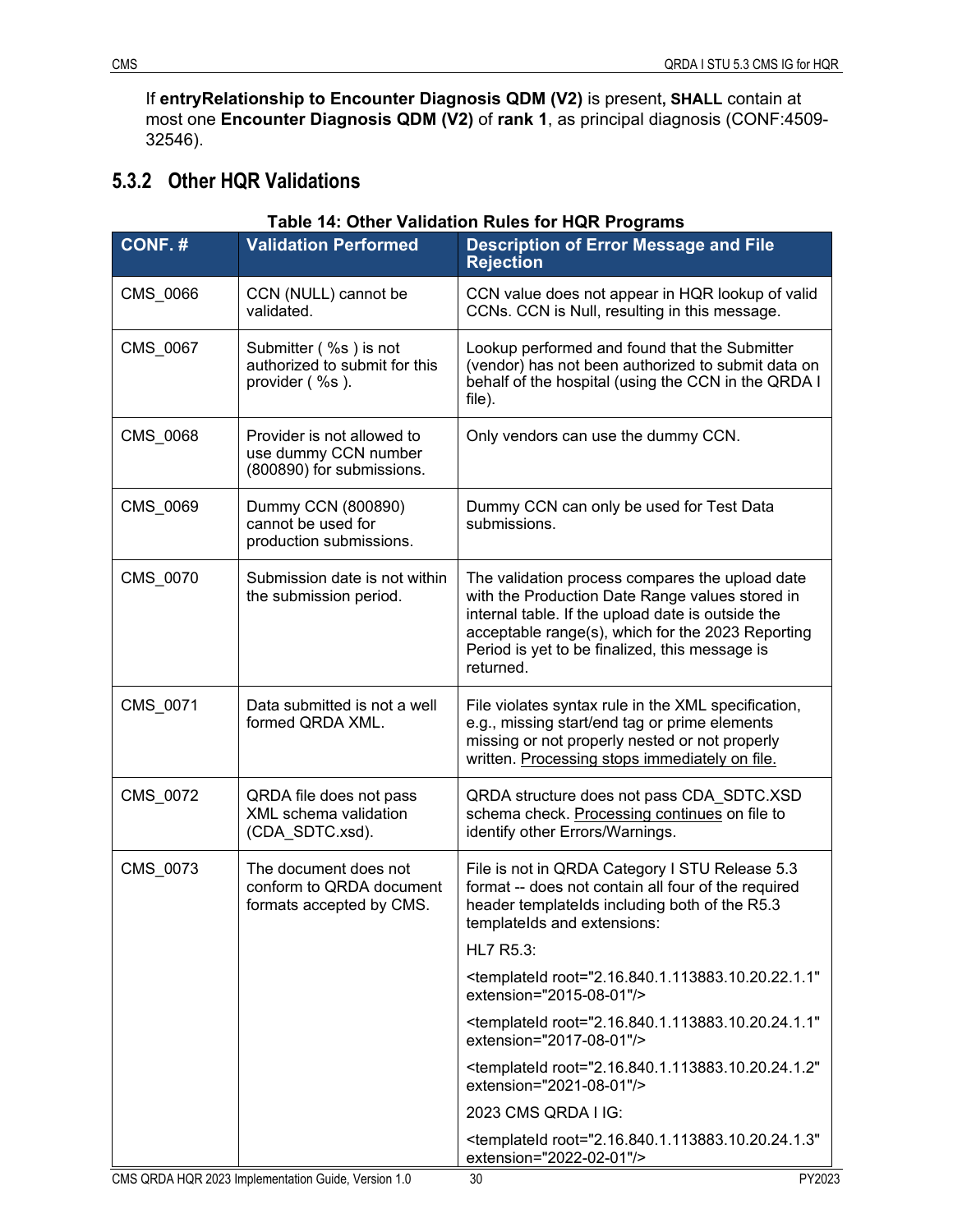| CONF.#   | <b>Validation Performed</b>                                                                                                    | <b>Description of Error Message and File</b><br><b>Rejection</b>                                                                                                                                                                                                                                                                                                                                                                                                                 |
|----------|--------------------------------------------------------------------------------------------------------------------------------|----------------------------------------------------------------------------------------------------------------------------------------------------------------------------------------------------------------------------------------------------------------------------------------------------------------------------------------------------------------------------------------------------------------------------------------------------------------------------------|
|          |                                                                                                                                | This error is also produced for empty file or other<br>non-XML file type (e.g., PDF). Processing stops<br>immediately on file.                                                                                                                                                                                                                                                                                                                                                   |
| CMS_0074 | The Version Specific<br>Measure Identifier is not valid<br>for the current program year.                                       | The Version Specific Measure Identifier for an<br>eCQM being reported is a required element in the<br>QRDA file (i.e., XPath is<br>QualityMeasureDocument/id/@root). The HQR<br>eCQM receiving system will only accept the "2022<br>version" of eCQMs for the CY 2023 reporting<br>period.                                                                                                                                                                                       |
|          |                                                                                                                                | Each eCQM has an associated Version Specific<br>Measure Identifier corresponding to the "2022<br>version of eCQM specifications" for the CY 2023<br>reporting period. Only those Version Specific<br>Measure Identifiers for the current reporting year<br>will be accepted. If any submitted version specific<br>identifier does not match one of the defined set of<br>the Version Specific Measure Identifier for the<br>current reporting period, the file will be rejected. |
| CMS_0075 | Admission Date is not<br>properly formatted.                                                                                   | Fails validation check for Encounter Performed<br>Admission Date (effectiveTime/low value) as<br>specified in Table 15: Valid Date/Time Format for<br>HQR.                                                                                                                                                                                                                                                                                                                       |
| CMS_0076 | Discharge Date is not<br>properly formatted.                                                                                   | <b>Fails validation check for Encounter Performed</b><br>Discharge Date (effectiveTime/high value) as<br>specified in Table 15: Valid Date/Time Format for<br>HQR.                                                                                                                                                                                                                                                                                                               |
| CMS_0077 | <b>Reporting Period Start Date</b><br>(low value) is after the End<br>Date (high value).                                       | Fails validation check. Reporting Parameters Act<br>effectiveTime low (Reporting Period Start Date) is<br>after effectiveTime high (Reporting Period End<br>Date).                                                                                                                                                                                                                                                                                                               |
| CMS_0078 | QRDA file size exceeds (10)<br>MB.                                                                                             | QRDA file size exceeds 10 MB.                                                                                                                                                                                                                                                                                                                                                                                                                                                    |
| CMS_0079 | <b>Reporting Period Effective</b><br>Date Range does not match<br>one of the Program's<br>calendar year Discharge<br>Quarters. | The Reporting Parameter Section effective date<br>range must exactly match one of the HQR<br>allowable calendar year discharge quarters.                                                                                                                                                                                                                                                                                                                                         |
| CMS_0082 | <b>CMS EHR Certification ID</b><br>does not meet year/version<br>criteria.                                                     | The EHR system needs to be certified to 2015<br>Edition Cures Update for CY2023/PY2025.                                                                                                                                                                                                                                                                                                                                                                                          |
| CMS_0083 | <b>CMS Certification ID format</b><br>is not valid.                                                                            | CMS EHR Certification ID must be 15 alpha<br>numeric characters in length.                                                                                                                                                                                                                                                                                                                                                                                                       |
| CMS_0085 | CMS program name and<br>Measure ID are not<br>compatible.                                                                      | CMS program name for hybrid measure/CCDE<br>submissions must be HQR_IQR.                                                                                                                                                                                                                                                                                                                                                                                                         |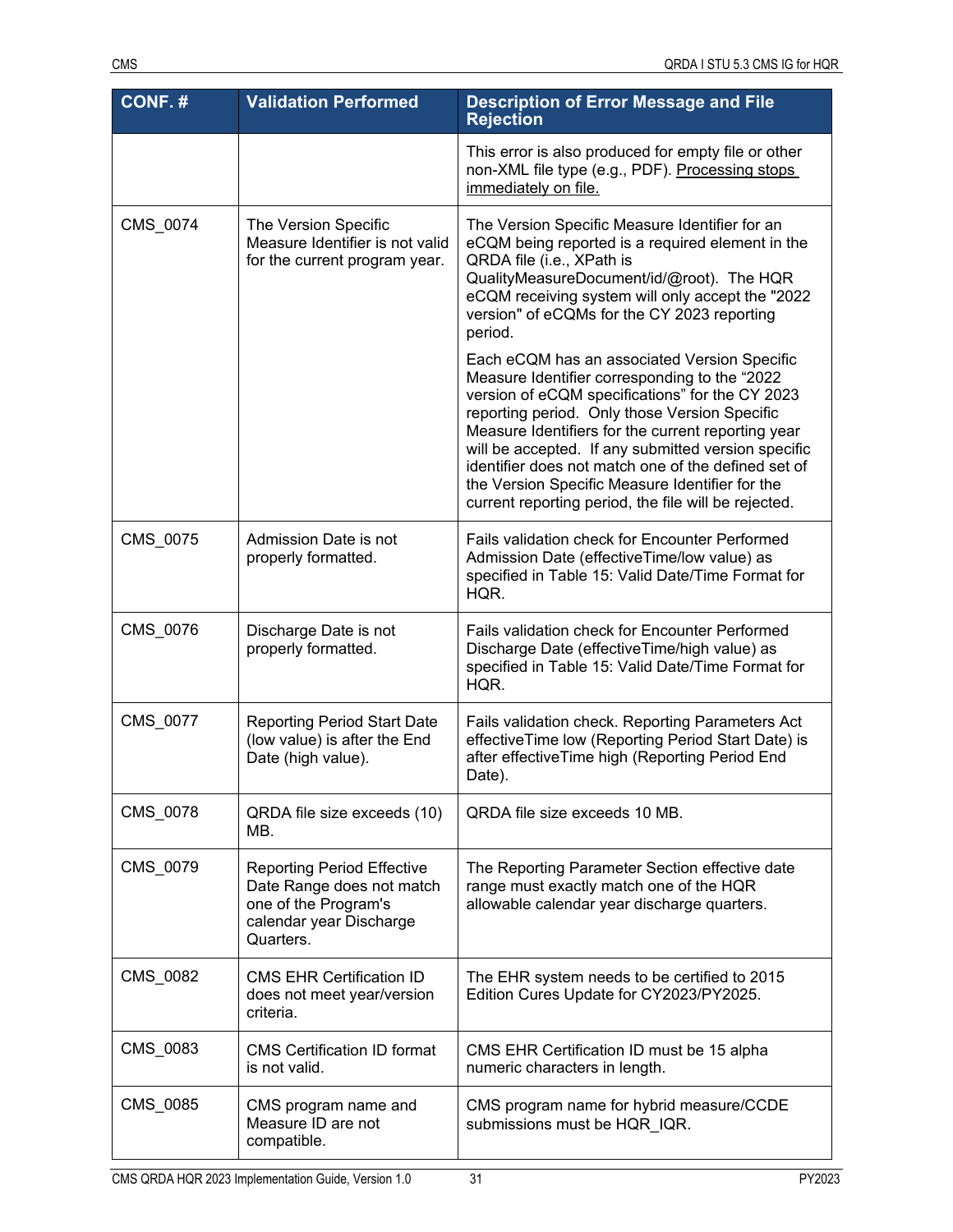| CONF.#          | <b>Validation Performed</b>                                              | <b>Description of Error Message and File</b><br><b>Rejection</b>                                           |
|-----------------|--------------------------------------------------------------------------|------------------------------------------------------------------------------------------------------------|
| CMS 0086        | Measure type is not<br>consistent across QRDA files<br>within the batch. | Files containing hybrid measure/CCDE<br>submissions and eCQM cannot be submitted within<br>the same batch. |
| <b>CMS 0087</b> | Low date is after high date.                                             | Fails validation check. Low dates are after high<br>dates.                                                 |
| <b>CMS 0088</b> | Invalid DateTime has been<br>provided.                                   | Fails validation check for low and high date time<br>format.                                               |

### **5.3.3 Date and Time Validation**

# **Table 15: Valid Date/Time Format for HQR**

<span id="page-37-0"></span>

| <b>Attribute</b>                | <b>Date and Time Format Validation Rules</b>                      | <b>Examples</b>           |
|---------------------------------|-------------------------------------------------------------------|---------------------------|
| <encounter></encounter>         | Valid Date/Time Format:                                           | For example, 202301301130 |
| <effectivetime></effectivetime> | YYYYMMDDHHMM                                                      |                           |
| <low>(Admission Date)</low>     | <b>YYYYMMDDHHMMSS</b>                                             |                           |
| <high>(Discharge Date)</high>   | YYYYMMDDHHMMSSxUUUU                                               |                           |
|                                 | where                                                             |                           |
|                                 | YYYY - year - range 1900 to 9999                                  |                           |
|                                 | MM - month - range 01 to 12                                       |                           |
|                                 | DD - day - range 01 to 31 (note: true to<br>month and leap years) |                           |
|                                 | HH - hour - range 0 to 23                                         |                           |
|                                 | MM - minutes - range 0-59                                         |                           |
|                                 | SS - seconds - range 0-59                                         |                           |
|                                 | x - plus or minus sign                                            |                           |
|                                 | UUUU - UTC time shift -1200 thru+1400                             |                           |
| <b>BirthTime</b>                | Valid Date/Time Format:                                           | For example,              |
|                                 | YYYYMMDD                                                          | 19910428                  |
|                                 | YYYYMMDDHHMM                                                      | 202304202115 (newborn)    |
|                                 | <b>YYYYMMDDHHMMSS</b>                                             |                           |
|                                 | where                                                             |                           |
|                                 | YYYY - year - range 1900 to 9999                                  |                           |
|                                 | MM - month - range 01 to 12                                       |                           |
|                                 | DD - day - range 01 to 31 (note: true to<br>month and leap years) |                           |
|                                 | HH - hour - range 0 to 23                                         |                           |
|                                 | MM - minutes - range 0-59                                         |                           |
|                                 | SS - seconds - range 0-59                                         |                           |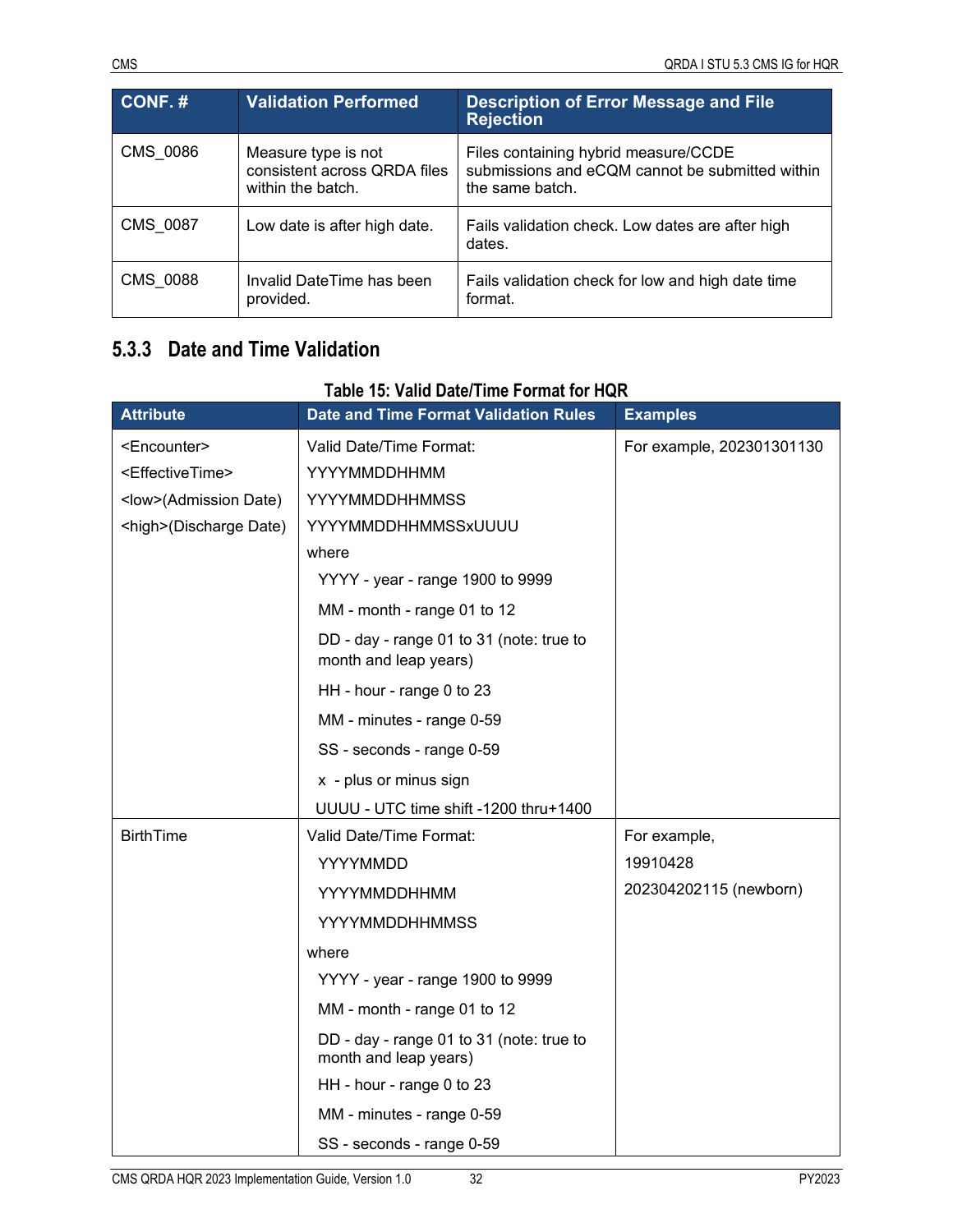| <b>Attribute</b>                | <b>Date and Time Format Validation Rules</b>                                                                                                                                   | <b>Examples</b>                                                                  |
|---------------------------------|--------------------------------------------------------------------------------------------------------------------------------------------------------------------------------|----------------------------------------------------------------------------------|
| <b>Reporting Period</b>         | Valid Date/Time Format:                                                                                                                                                        | For example, partial date/time                                                   |
| <effectivetime></effectivetime> | <b>YYYYMMDD</b>                                                                                                                                                                | such as 2023 or 202303 are<br>not allowed.                                       |
| <low>(Start Date)</low>         | where                                                                                                                                                                          |                                                                                  |
| <high>(End Date)</high>         | YYYY - year - range 1900 to 9999                                                                                                                                               |                                                                                  |
|                                 | MM - month - range 01 to 12                                                                                                                                                    |                                                                                  |
|                                 | DD - day - range 01 to 31 (note: true to<br>month and leap years)                                                                                                              |                                                                                  |
| EffectiveTime (US               | Valid Date/Time Format:                                                                                                                                                        | For example, 20230130 is                                                         |
| Realm Header)                   | YYYYMMDDHHMMSSxUUUU                                                                                                                                                            | valid.                                                                           |
|                                 | YYYYMMDDHHMMxUUUU                                                                                                                                                              |                                                                                  |
|                                 | YYYYMMDDHHxUUUU                                                                                                                                                                |                                                                                  |
|                                 | YYYYMMDDxUUUU                                                                                                                                                                  |                                                                                  |
|                                 | YYYYMMDD                                                                                                                                                                       |                                                                                  |
|                                 | YYYYMMDDHH                                                                                                                                                                     |                                                                                  |
|                                 | YYYYMMDDHHMM                                                                                                                                                                   |                                                                                  |
|                                 | YYYYMMDDHHMMSS                                                                                                                                                                 |                                                                                  |
|                                 | where                                                                                                                                                                          |                                                                                  |
|                                 | YYYY - year - range 1900 to 9999                                                                                                                                               |                                                                                  |
|                                 | MM - month - range 01 to 12                                                                                                                                                    |                                                                                  |
|                                 | DD - day - range 01 to 31 (note: true to<br>month and leap years)                                                                                                              |                                                                                  |
|                                 | x - plus or minus sign                                                                                                                                                         |                                                                                  |
|                                 | UUUU - UTC time shift -1200 thru+1400                                                                                                                                          |                                                                                  |
| <b>NA</b>                       | Leap year calculation is validated.                                                                                                                                            | For example, 20200229 is<br>valid, because 2020 is a leap<br>year.               |
| <b>NA</b>                       | The UTC time shift range is -1200 thru<br>+1400. Time shifts outside this range are<br>invalid. The last two digits are 'minutes' so<br>they must be in the range of 00 to 59. | For example, -1262 is invalid<br>because 62 is outside the<br>range of 00 to 59. |

### **5.3.4 Validation XPath**

### **Table 16: Validation XPath**

| <b>Nalidation Item</b> | CONF.#   | <b>CDA Template Name and CDA Element XPath</b> |
|------------------------|----------|------------------------------------------------|
| <b>Admission Date</b>  | CMS 0062 | <b>Encounter Performed</b>                     |
|                        | CMS 0075 | //encounter/effectiveTime/low                  |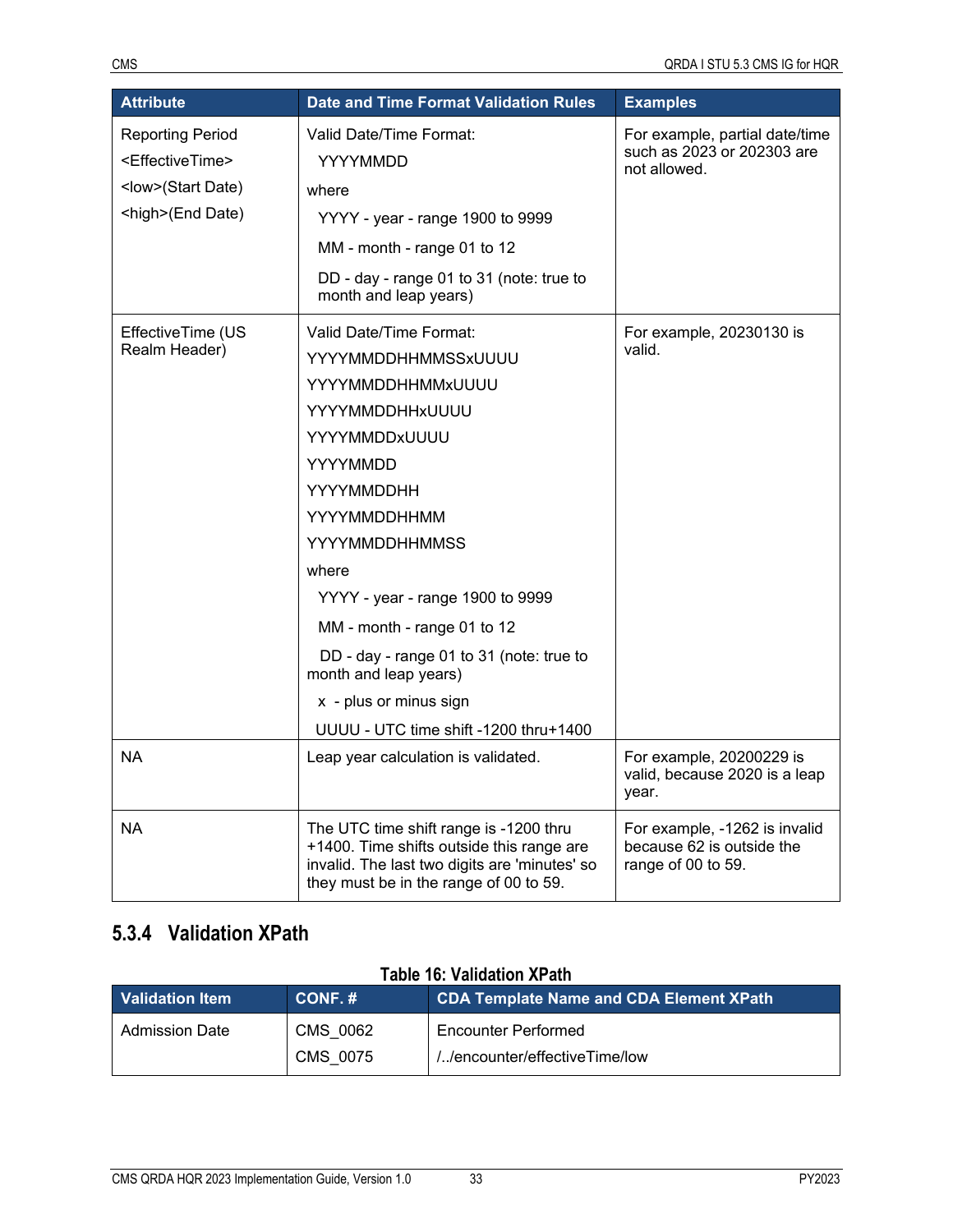| <b>Validation Item</b>                                                                   | CONF.#                                                   | <b>CDA Template Name and CDA Element XPath</b>                                                                                                                                                                                                                      |
|------------------------------------------------------------------------------------------|----------------------------------------------------------|---------------------------------------------------------------------------------------------------------------------------------------------------------------------------------------------------------------------------------------------------------------------|
| Discharge Date                                                                           | CMS_0060<br>CMS_0061<br>CMS_0062<br>CMS_0063<br>CMS_0076 | <b>Encounter Performed</b><br>//encounter/effectiveTime/high                                                                                                                                                                                                        |
| <b>Reporting Period Start</b><br>Date                                                    | CMS_0063<br>CMS_0077<br>CMS_0027                         | /ClinicalDocument/component/structuredBody/componen<br>t/section[@templateId="2.16.840.1.113883.10.20.17.2.1"<br>]/entry/act[@templateId="2.16.840.1.113883.10.20.17.3.<br>8.1"]/effectiveTime/low                                                                  |
| <b>Reporting Period End</b><br>Date                                                      | CMS_0063<br>CMS_0079<br>CMS_0028                         | /ClinicalDocument/component/structuredBody/componen<br>t/section[@templateId="2.16.840.1.113883.10.20.17.2.1"<br>]/entry/act[@templateId="2.16.840.1.113883.10.20.17.3.<br>8.1"]/effectiveTime/high                                                                 |
| <b>Version Specific</b><br>Measure Identifier                                            | CMS_0074                                                 | /ClinicalDocument/component/structuredBody/componen<br>t/section[@templateId="2.16.840.1.113883.10.20.24.2.2"<br>]/entry/organizer[@templateId="2.16.840.1.113883.10.20<br>.24.3.97")/reference/externalDocument/id[@root="2.16.8<br>40.1.113883.4.738"]/@extension |
| <b>Birth Time</b>                                                                        | 1198-5300 C01<br>1198-32418                              | /ClinicalDocument/recordTarget/patientRole/patient/birth<br>Time                                                                                                                                                                                                    |
| effectiveTime (US<br>Realm Header)                                                       | 1198-5256                                                | /ClinicalDocument/effectiveTime                                                                                                                                                                                                                                     |
| effectiveTime<br>(Applies to all<br>effectiveTime except                                 | CMS_0087<br>CMS_0088                                     | /effectiveTime/high<br>/effectiveTime/low                                                                                                                                                                                                                           |
| Admission Date,<br>Discharge Date, and<br><b>Reporting Period Start</b><br>and End Date) | CMS_0088                                                 | /effectiveTime/value<br>/time/value                                                                                                                                                                                                                                 |
| <b>CMS Program Name</b>                                                                  | CMS 0064                                                 | /ClinicalDocument/informationRecipient/intendedRecipie<br>nt/id/@extension                                                                                                                                                                                          |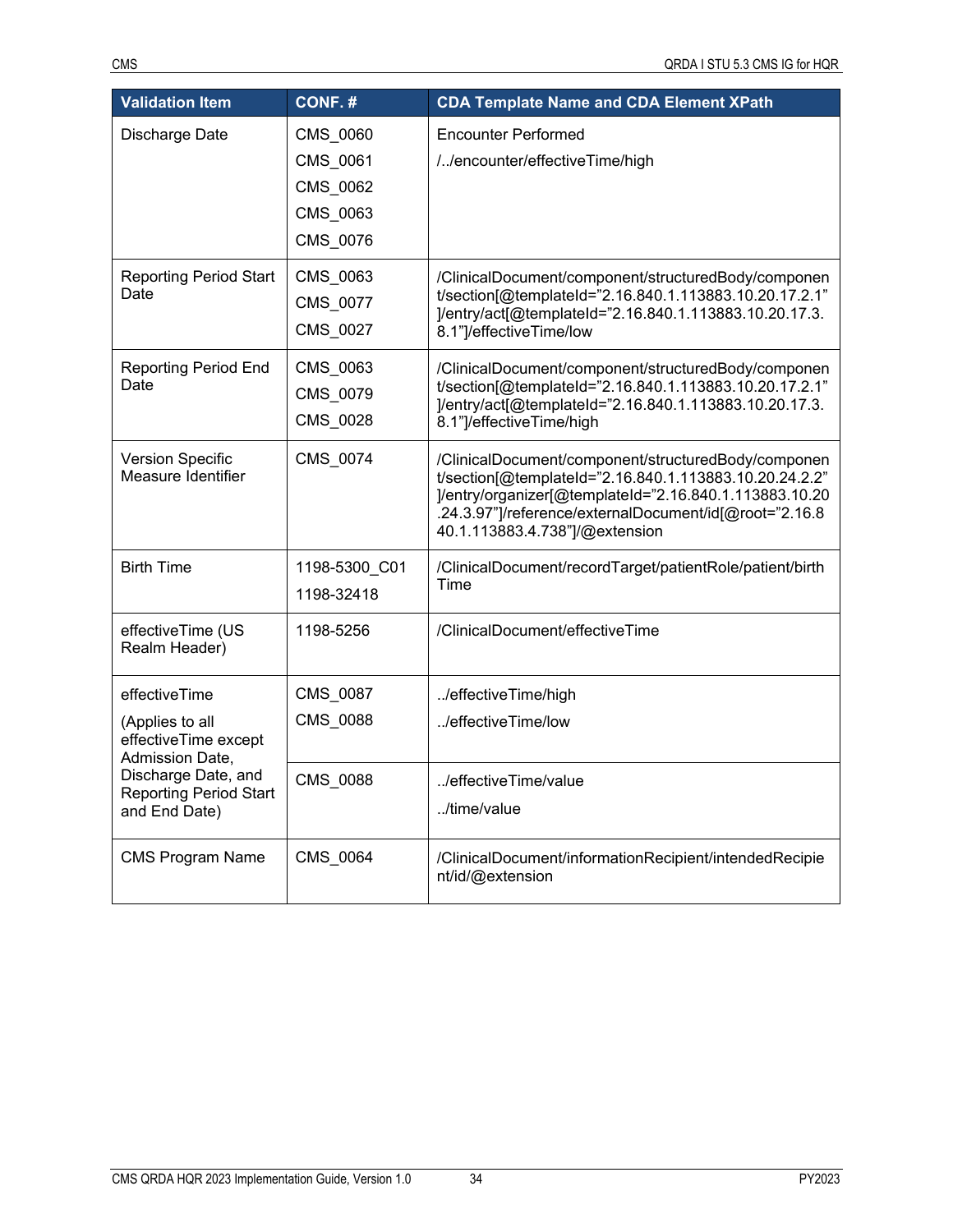# **6 Hybrid Measures/CCDE Submission**

This section provides guidance on how to submit the encounter id associated with a core clinical data element and report result "unit" for submissions for hybrid measures.

Hybrid Measures/CCDE submissions SHALL use the CMS Program Name HQR\_IQR.

### **6.1 Submitting the encounter id associated with a CCDE**

Association of the data element to the encounter id uses the Related To

(2.16.840.1.113883.10.20.24.3.150:2017-08-01) template in conjunction with the Laboratory Test, Performed (V6) (2.16.840.1.113883.10.20.24.3.38:2021-08-01) and the Physical Exam, Performed (V6) (2.16.840.1.113883.10.20.24.3.59:2021-08-01) templates respectively. The hybrid measures available for submission are listed in [Table 17.](#page-40-0)

<span id="page-40-0"></span>

| eCQM CMS# | eCQM Title                                                                                                                                  | <b>Short Name</b> | <b>Measurement Period</b>             |
|-----------|---------------------------------------------------------------------------------------------------------------------------------------------|-------------------|---------------------------------------|
| CMS529v3  | Core Clinical Data Elements for the<br>Hybrid Hospital-Wide Readmission<br>(HWR) Measure with Claims and<br>Electronic Health Record Data.  | <b>Hybrid HWR</b> | July 1, 2023 through June<br>30, 2024 |
| CMS844v3  | Core Clinical Data Elements for the<br>Hybrid Hospital-Wide (All-Condition, All-<br>Procedure) Risk-Standardized Mortality<br>Measure (HWM) | Hybrid HWM        | July 1, 2023 through June<br>30.2024  |

#### **Table 17: Hybrid Measures for Submission**

Hybrid measures submission reporting requirements:

• For each of the core clinical data elements specified in a hybrid measure, the measure specification returns the specific encounter id that a core clinical data element result is associated with.

For example, when reporting the first resulted sodium value and datetime, it should also provide the encounter id that the sodium result is associated with in the same Laboratory Test, Performed (V6) template. The encounter id must reference an existing instance of Encounter, Performed template's encounter/id contained in the same QRDA I file.

[Figure 14](#page-41-0) shows an example Encounter Performed instance with encounter/id. In this example, the encounter id has both a root and an extension that uniquely identifies a specific episode of care: <id root="4836d196-85d5-480c-b640-e470790eec7d" extension="123"/> (note that the value provided for root and extension are for demonstration purpose only).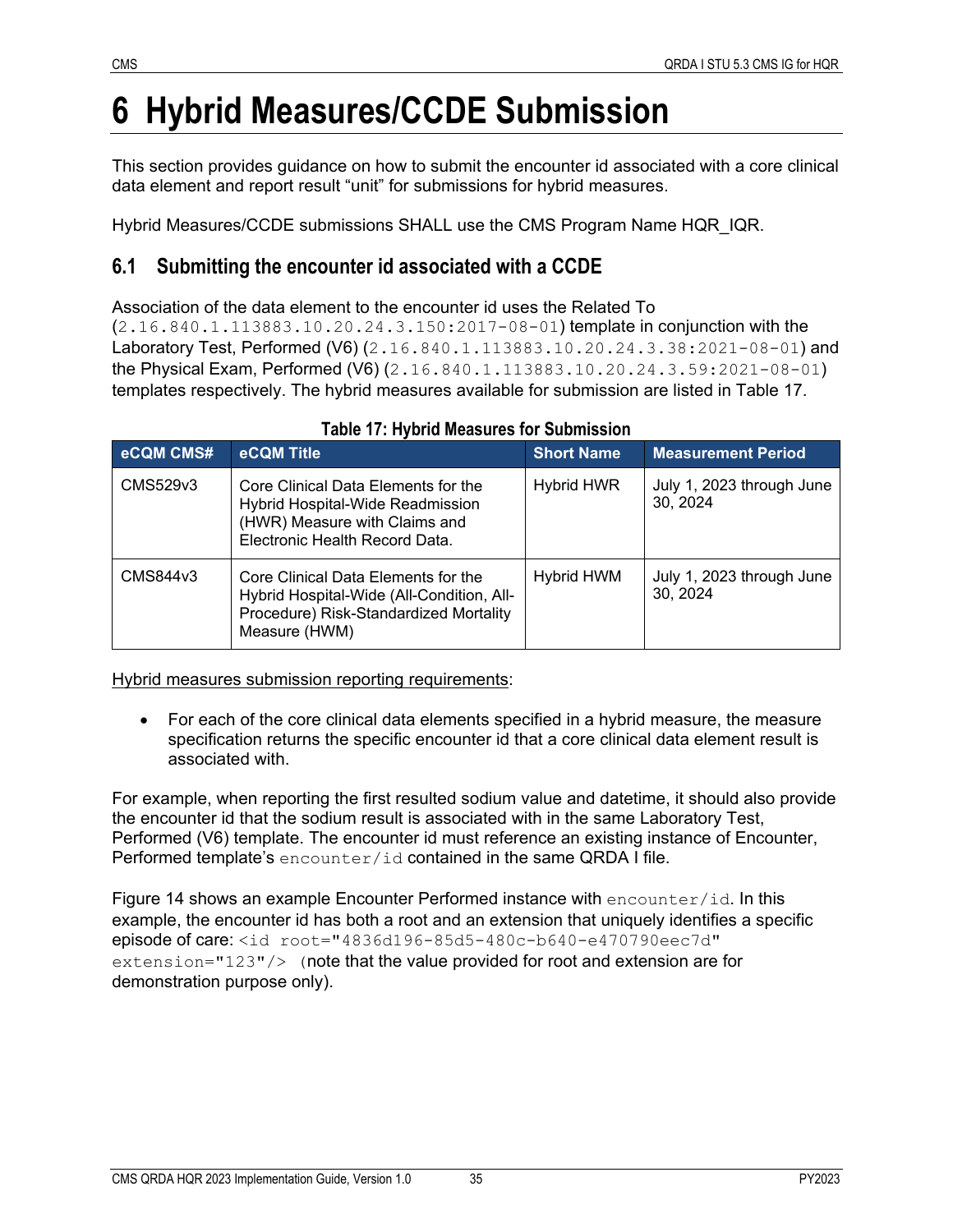#### **Figure 14: Encounter Performed Example**

```
<encounter classCode="ENC" moodCode="EVN">
 <templateId root="2.16.840.1.113883.10.20.22.4.49" 
  \langle!-- Encounter Performed (V6)-->
 <templateId root="2.16.840.1.113883.10.20.24.3.23" 
\langle!-- The encounter id of this particular encounter that the clinical core data element is associated with. -->
  clinical core data element is associated with. --> <id root="4836d196-85d5-480c-b640-e470790eec7d" 
extension="123"/>
   ...
</encounter>
```
Example XMLs in [Table 18](#page-42-0) demonstrate how to reference an existing encounter/id (see [Figure 14\)](#page-41-0) in a Laboratory Test, Performed (V6) and Physical Exam, Performed (V6) by including the Related To template. Note that the sdtc:id provided must reference and match the existing encounter/id for both the root and id attributes if both are present, for instance, <sdtc:id root="4836d196-85d5-480c-b640-e470790eec7d" extension="123"/>.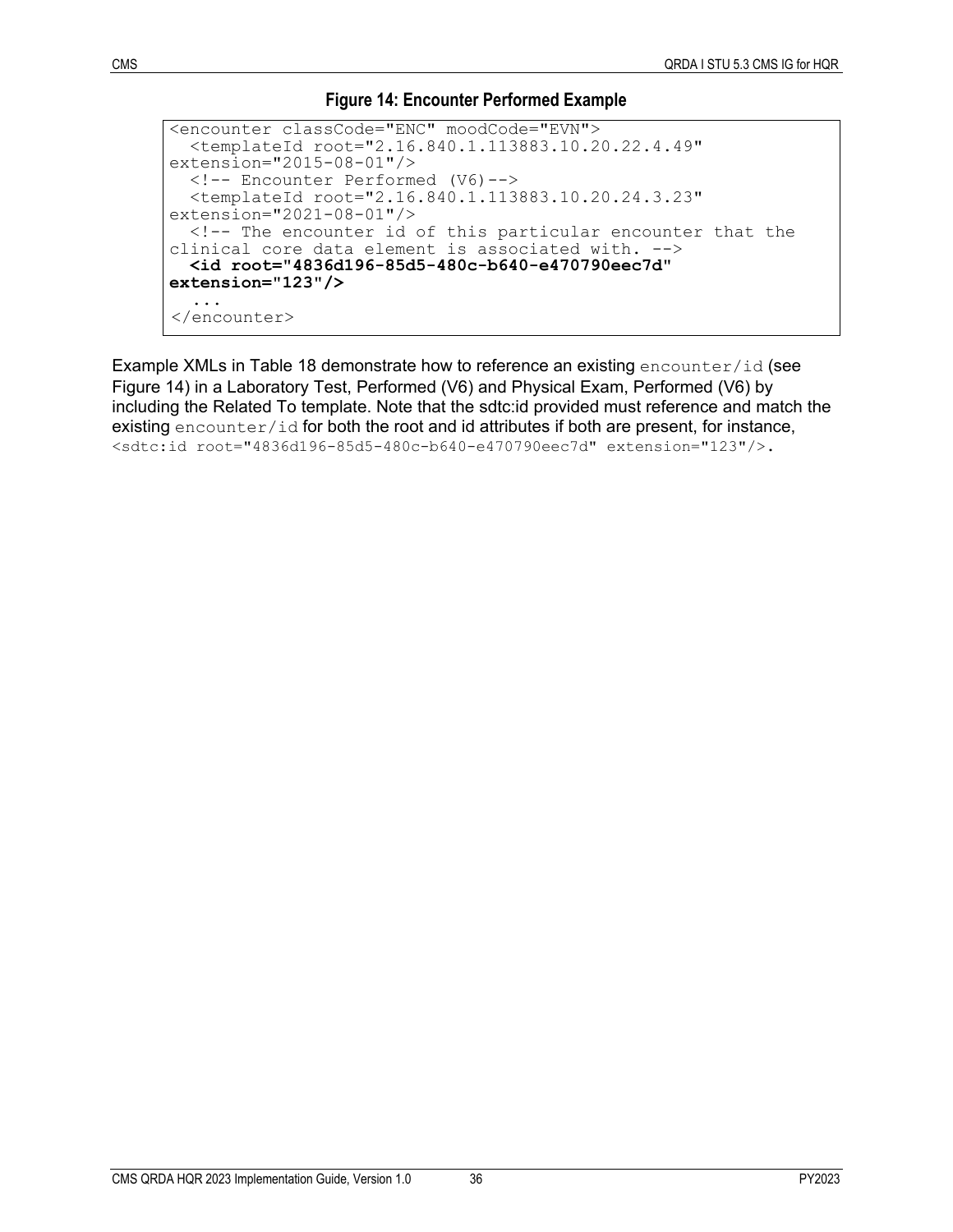### **Table 18: Associating an Existing Encounter Id with a Core Clinical Data Element**

<span id="page-42-0"></span>

| <b>Core Clinical</b><br><b>Data Element</b>                                                                               | <b>QRDA</b><br><b>Template</b>                                                                          | <b>Guidance</b>                                                                                                                                                                                                                                                                                                                                                                                                                                                                                                                                                                                                                                                                                                                                                                                                                                                                                                                                                                                                                                                                                                                                                                                                                                                                                                                                                                                                                                                                                                                                                                                                                                                                                                                                                                                                                                                                                                                                                                                                                                                                                                                                                                       |
|---------------------------------------------------------------------------------------------------------------------------|---------------------------------------------------------------------------------------------------------|---------------------------------------------------------------------------------------------------------------------------------------------------------------------------------------------------------------------------------------------------------------------------------------------------------------------------------------------------------------------------------------------------------------------------------------------------------------------------------------------------------------------------------------------------------------------------------------------------------------------------------------------------------------------------------------------------------------------------------------------------------------------------------------------------------------------------------------------------------------------------------------------------------------------------------------------------------------------------------------------------------------------------------------------------------------------------------------------------------------------------------------------------------------------------------------------------------------------------------------------------------------------------------------------------------------------------------------------------------------------------------------------------------------------------------------------------------------------------------------------------------------------------------------------------------------------------------------------------------------------------------------------------------------------------------------------------------------------------------------------------------------------------------------------------------------------------------------------------------------------------------------------------------------------------------------------------------------------------------------------------------------------------------------------------------------------------------------------------------------------------------------------------------------------------------------|
| <b>Bicarbonate</b><br>Creatinine<br>Glucose<br>Hematocrit<br>Platelet<br>Potassium<br>Sodium<br>White blood<br>cell count | Laboratory<br>Test,<br>Performed<br>(V6)<br>(2.16.840.1.1)<br>13883.10.20.<br>24.3.38:2021<br>$-08-01)$ | Laboratory Test, Performed(V6)<br><observation classcode="OBS" moodcode="EVN"><br/><templateid<br>root="2.16.840.1.113883.10.20.24.3.38"<br/>extension="2021-08-01"/&gt;<br/><id root="83216def-91de-46dd-b96c-&lt;br&gt;032aa8cb8823"></id><br/><code <br="" code="2947-0" xsi:type="CD">codeSystem="2.16.840.1.113883.6.1"<br/>displayName="Sodium [Moles/volume] in Blood"<br/>codeSystemName="LOINC"/&gt;<br/><statuscode code="completed"></statuscode><br/><!-- QDM Attribute: Relevant dateTime --><br/><effectivetime value="20230615113000"></effectivetime><br/><!-- QDM Attribute: Result --><br/><entryrelationship typecode="REFR"><br/><math>\langle</math>!-- Result (V4) --&gt;<br/><observation <br="" classcode="OBS">moodCode="EVN"&gt;<br/><templateid<br>root="2.16.840.1.113883.10.20.22.4.2"<br/>extension="2015-08-01"/&gt;<br/><templateid<br>root="2.16.840.1.113883.10.20.24.3.87"<br/>extension="2019-12-01"/&gt;<br/><id 2947-0"="" <br="" displayname="Sodium&lt;br&gt;[Moles/volume] in Blood" root="3fad091f-7b4e-4661-b61c-&lt;br&gt;53f9a825198b''/&lt;br&gt;&lt;code code=">codeSystem="2.16.840.1.113883.6.1"<br/>codeSystemName="LOINC"/&gt;<br/><statuscode code="completed"></statuscode><br/><!-- QDM Attribute: Result dateTime --><br/><effectivetime value="20230615113000"></effectivetime><br/><value <br="" value="135" xsi:type="PQ"><math>unit="mon/L"</math>/&gt;<br/></value></id></templateid<br></templateid<br></observation><br/></entryrelationship><br/><math>\langle</math>!-- Related To --&gt;<br/><sdtc:infulfillmentof1 typecode="FLFS"><br/><sdtc:templateid<br>root="2.16.840.1.113883.10.20.24.3.150"<br/>extension="2017-08-01"/&gt;<br/><sdtc:actreference <br="" classcode="ENC">moodCode="EVN"&gt;<br/><!-- The id references and matches the<br>Encounter, Performed encounter id (both root<br>and extension if both are present) this core<br>clinical data element is associated with. --><br/><sdtc:id extension="123" root="4836d196-85d5-480c-b640-&lt;br&gt;e470790eec7d"></sdtc:id><br/></sdtc:actreference><br/></sdtc:templateid<br></sdtc:infulfillmentof1><br/></code></templateid<br></observation> |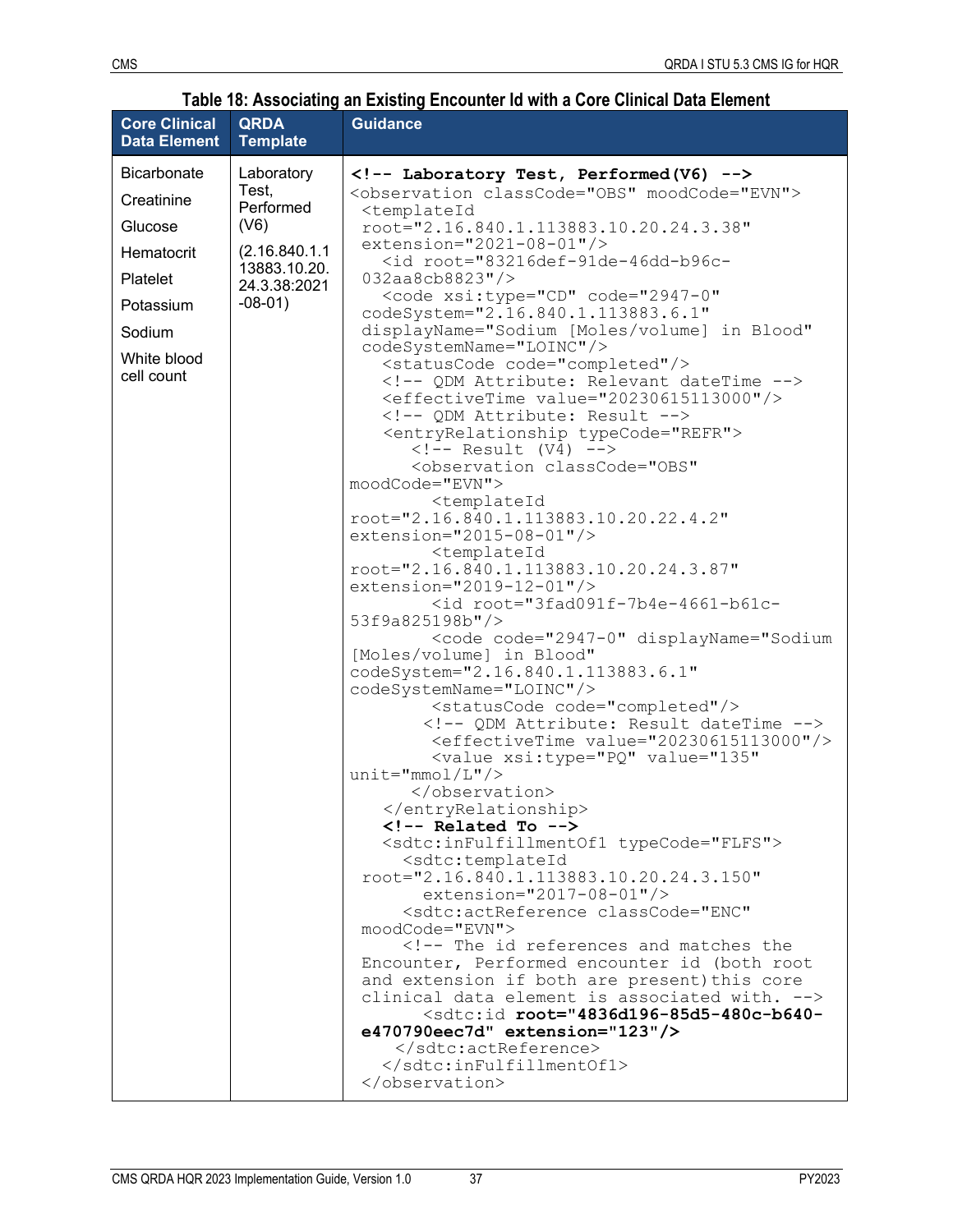| <b>Core Clinical</b><br><b>Data Element</b>                                                                              | <b>QRDA</b><br><b>Template</b>                                                                | <b>Guidance</b>                                                                                                                                                                                                                                                                                                                                                                                                                                                                                                                                                                                                                                                                                                                                                                                                                                                                                                                                                                                                                                                                                                                                                                                                                                                                                                                                                                                                                                                                                                            |
|--------------------------------------------------------------------------------------------------------------------------|-----------------------------------------------------------------------------------------------|----------------------------------------------------------------------------------------------------------------------------------------------------------------------------------------------------------------------------------------------------------------------------------------------------------------------------------------------------------------------------------------------------------------------------------------------------------------------------------------------------------------------------------------------------------------------------------------------------------------------------------------------------------------------------------------------------------------------------------------------------------------------------------------------------------------------------------------------------------------------------------------------------------------------------------------------------------------------------------------------------------------------------------------------------------------------------------------------------------------------------------------------------------------------------------------------------------------------------------------------------------------------------------------------------------------------------------------------------------------------------------------------------------------------------------------------------------------------------------------------------------------------------|
| Heart rate<br>Oxygen<br>saturation<br>(V6)<br>Respiratory<br>rate<br>Systolic blood<br>pressure<br>Temperature<br>Weight | Physical<br>Exam,<br>Performed<br>(2.16.840.1.1)<br>13883.10.20.<br>24.3.59:2021<br>$-08-01)$ | Physical Exam, Performed(V6)<br><observation classcode="OBS" moodcode="EVN"><br/><templateid<br>root="2.16.840.1.113883.10.20.22.4.13"<br/>extension="2014-06-09"/&gt;<br/><templateid<br>root="2.16.840.1.113883.10.20.24.3.59"<br/>extension="2021-08-01"/&gt;<br/><id <br="" cd"="" code="8480-6" root="09982a50-a3f7-422b-9eb2-&lt;br&gt;d9e26ad6448b''/&lt;br&gt;&lt;code xsi:type=">codeSystem="2.16.840.1.113883.6.1"<br/>displayName="Systolic blood pressure"<br/>codeSystemName="LOINC"/&gt;<br/><statuscode code="completed"></statuscode><br/><!-- QDM Attribute: Relevant dateTime --><br/><effectivetime value="20230729090000"></effectivetime><br/><!-- QDM Attribute: Result --><br/><value <br="" value="120" xsi:type="PQ"><math>unit="mm[Hq]''/&gt;</math><br/><math>\langle</math>!-- Related To --&gt;<br/><sdtc:infulfillmentof1 typecode="FLFS"><br/><sdtc:templateid<br>root="2.16.840.1.113883.10.20.24.3.150"<br/><math>extension="2017-08-01"</math><br/><sdtc:actreference <br="" classcode="ENC">moodCode="EVN"&gt;<br/><!-- The id references and matches the<br>Encounter, Performed encounter id (both root<br>and extension if both are present) this core<br>clinical data element is associated with. --><br/><sdtc:id extension="123" root="4836d196-85d5-480c-b640-&lt;br&gt;e470790eec7d"></sdtc:id><br/></sdtc:actreference><br/></sdtc:templateid<br></sdtc:infulfillmentof1><br/><math>\langle</math>/observation&gt;</value></id></templateid<br></templateid<br></observation> |

### **6.2 Reporting Result "unit" for Hybrid Measures**

For each core clinical data element specified in the Hybrid HWM and Hybrid HWR measures, it is recommended to report values using one of the appropriate UCUM units of measurement listed in [Table 19.](#page-43-0)

<span id="page-43-0"></span>

| <b>Core Clinical Data Element</b> | <b>UCUM Unit - Hybrid HWM</b> | <b>UCUM Unit - Hybrid HWR</b> |
|-----------------------------------|-------------------------------|-------------------------------|
| <b>Bicarbonate</b>                | meg/L<br>mmol/L               | meq/L<br>mmol/L               |
| Creatinine                        | mg/dL<br>umol/L               | mg/dL<br>umol/L               |
| Glucose                           | Not applicable                | mg/dL<br>mmol/L               |
| Heart rate                        | Beats}/min}                   | {Beats}/min                   |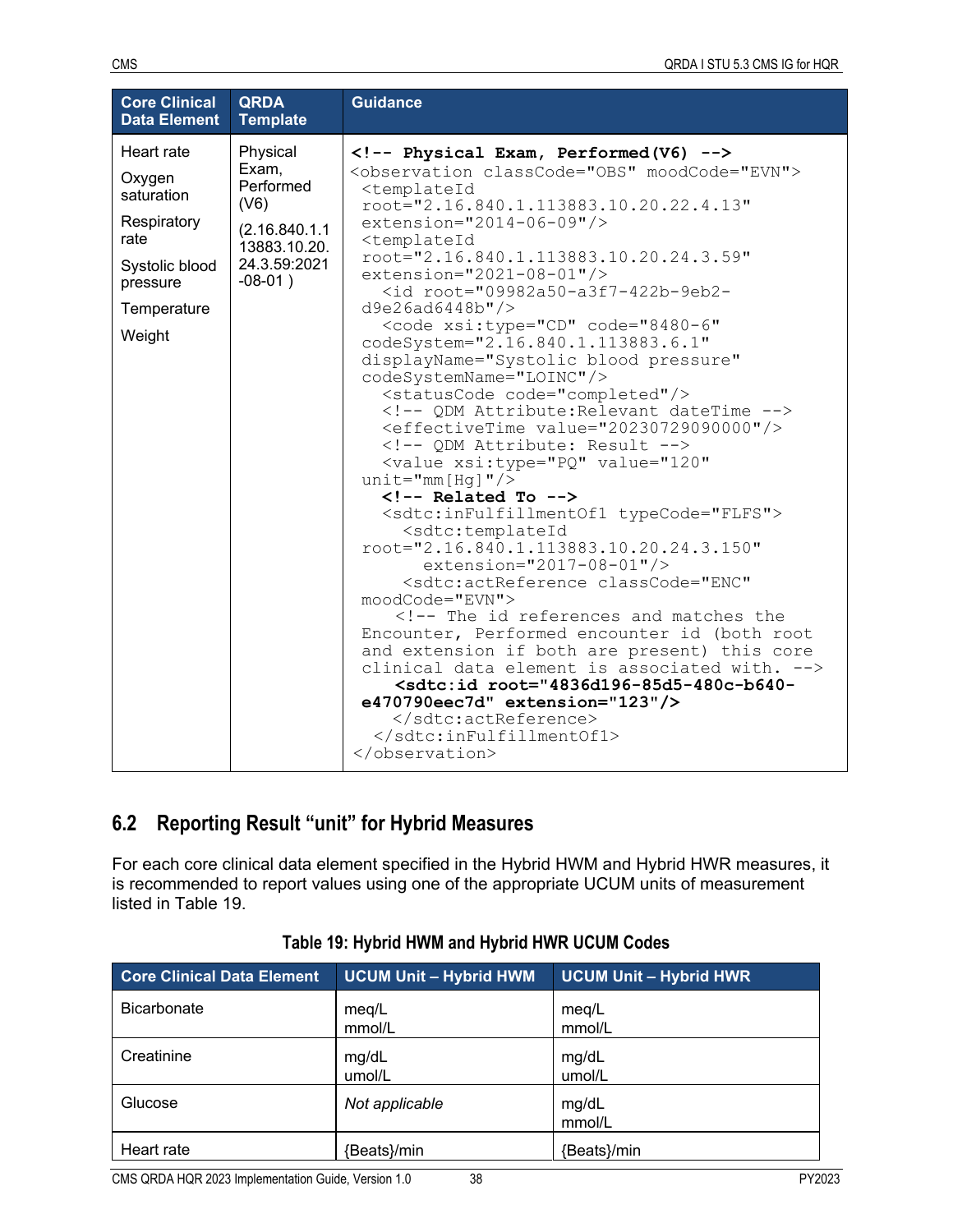| <b>Core Clinical Data Element</b> | <b>UCUM Unit - Hybrid HWM</b>           | <b>UCUM Unit - Hybrid HWR</b>           |
|-----------------------------------|-----------------------------------------|-----------------------------------------|
| Hematocrit                        | $\%$                                    | %                                       |
| Oxygen saturation                 | %{Oxygen}                               | %{Oxygen}                               |
| Platelet                          | $10*3$ /uL<br>10*9/L<br>/mm3            | Not applicable                          |
| Potassium                         | Not applicable                          | meg/L<br>mmol/L                         |
| Respiratory rate                  | Not applicable                          | {Breaths}/min                           |
| Sodium                            | meq/L<br>mmol/L                         | meq/L<br>mmol/L                         |
| Systolic blood pressure           | mm[Hg]                                  | mm[Hg]                                  |
| Temperature                       | Cel<br>[degF]                           | Cel<br>[degF]                           |
| Weight                            | Not applicable                          | kg<br>$[lb_av]$<br>g                    |
| White blood cell count            | {Cells}/uL<br>10*3/uL<br>10*9/L<br>/mm3 | {Cells}/uL<br>10*3/uL<br>10*9/L<br>/mm3 |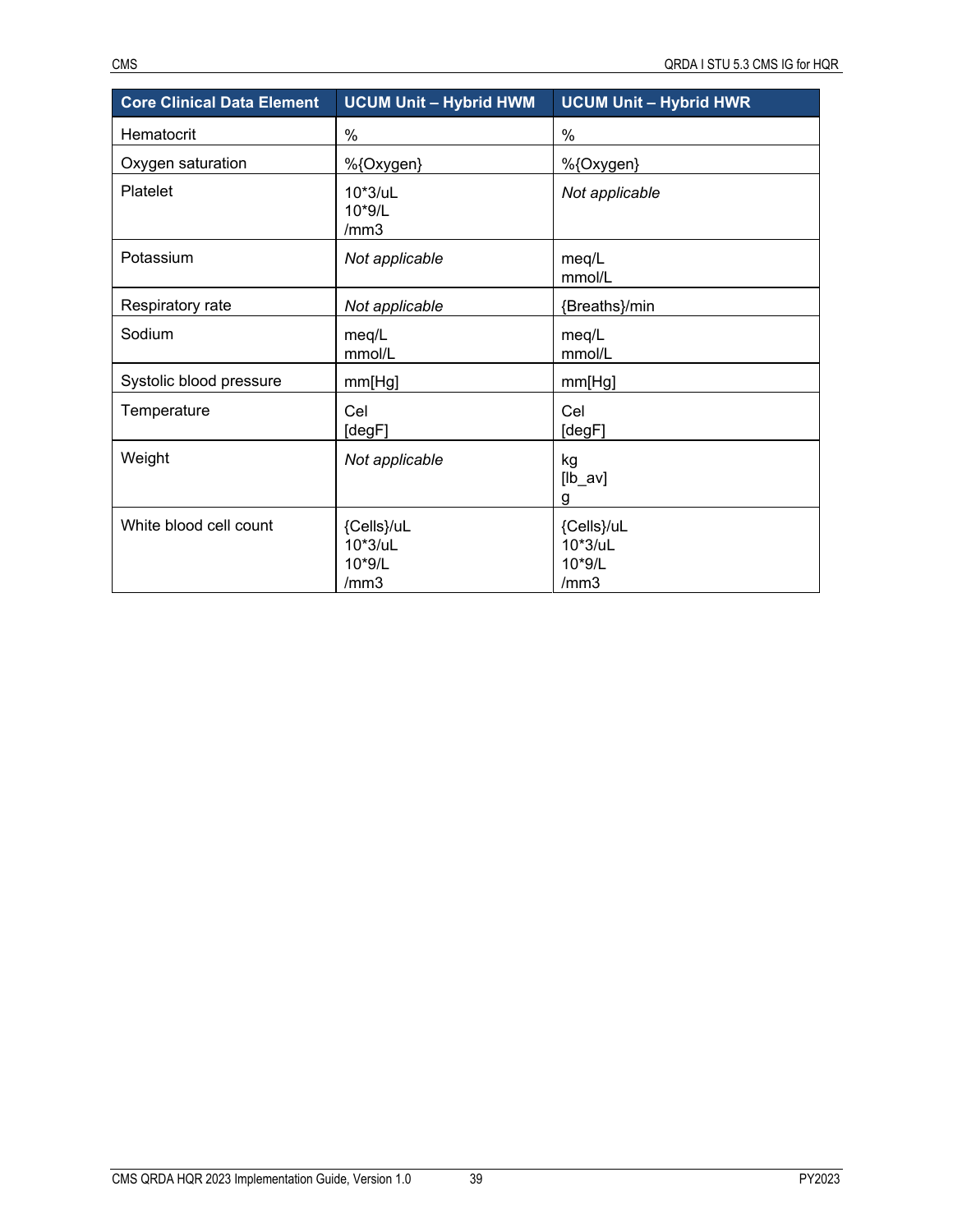# **APPENDIX**

# **7 Troubleshooting and Support**

### **7.1 Resources**

The following provide additional information:

- **eCQI Resource Center** is the one-stop shop for the most current resources to support electronic clinical quality improvement:<https://ecqi.healthit.gov/>
- **National Library of Medicine (NLM) Value Set Authority Center (VSAC)** contains the official versions of the value sets used for eCQMs and hybrid measures: <https://vsac.nlm.nih.gov/>
- **The ONC Project Tracking System** is a tool offered by CMS and ONC for implementers to submit issues and request guidance on measure logic, specifications, and certification:<https://oncprojectracking.healthit.gov/>

## **7.2 Support**

### **Table 20: Support Contact Information**

| Contact Org.                                      | <b>Phone</b> | Email                 | <b>Role</b> | <b>Responsibility</b>                                                  |
|---------------------------------------------------|--------------|-----------------------|-------------|------------------------------------------------------------------------|
| QualityNet CMS<br><b>Service</b><br><b>Center</b> | 866-288-8912 | gnetsupport@hcqis.org | support     | Help desk 1 <sup>st</sup> level user<br>support &<br>problem reporting |

### **7.3 Errata or Enhancement Requests**

#### **Table 21: Errata or Enhancement Request Location**

| <b>Contact</b>          | <b>Organization</b> | <b>URL</b>           | <b>Purpose</b>                                                                                                                                                        |
|-------------------------|---------------------|----------------------|-----------------------------------------------------------------------------------------------------------------------------------------------------------------------|
| <b>HL7 Jira Tracker</b> | HL7                 | https://jira.hl7.org | Document errors or<br>enhancement request to<br>the HL7 standard.                                                                                                     |
|                         |                     |                      | Create a Jira tracker by<br>selecting project "CDA<br>Specification Feedback"<br>and specification "Quality<br><b>Reporting Document</b><br>Architecture Category I". |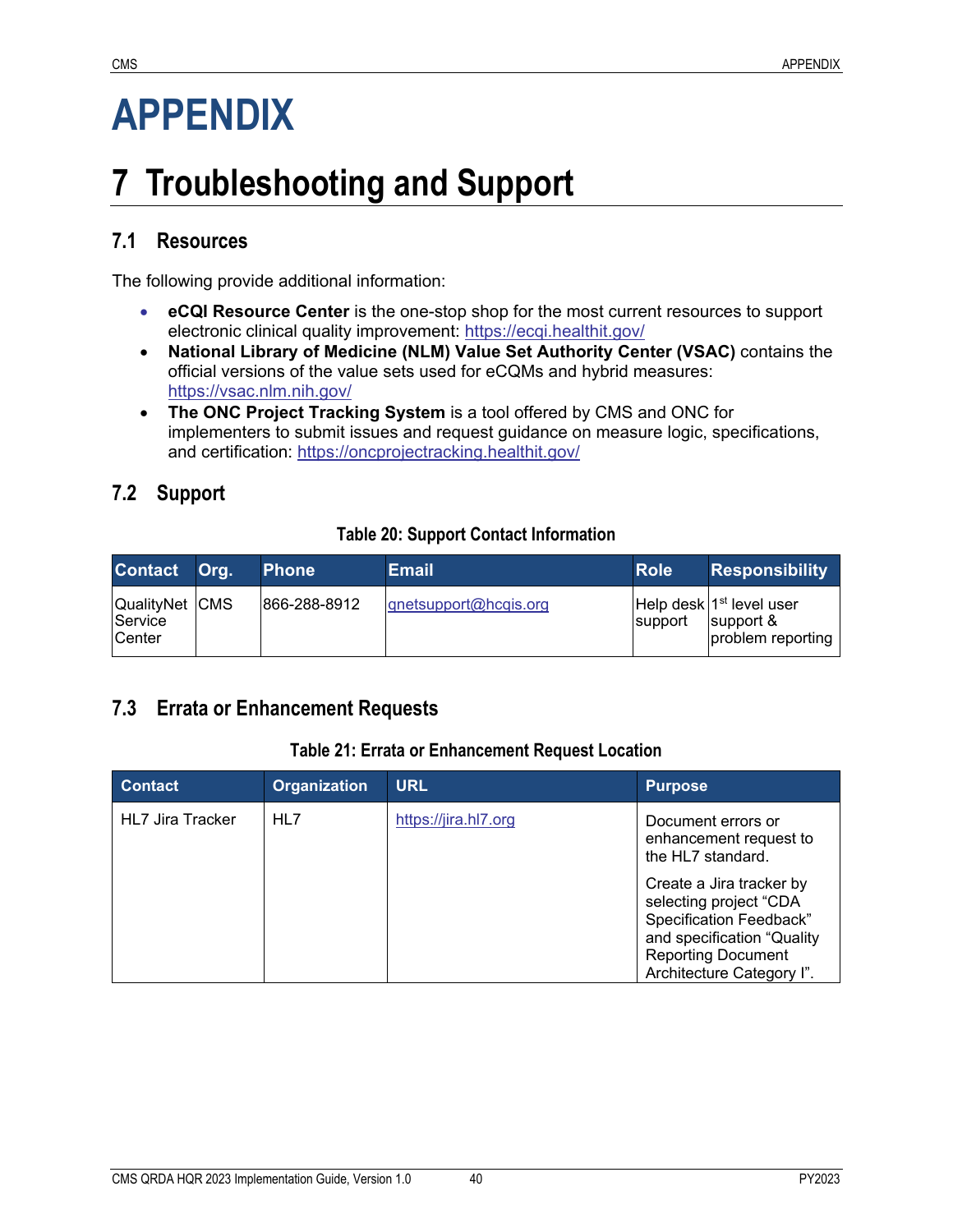# **8 Null Flavor Validation Rules for Data Types**

CDA, Release 2 uses the HL7 V3 Data Types, Release 1 abstract and XML-specific specification. Every data element either has a proper value or it is considered NULL. If and only if it is NULL, a "null flavor" provides more detail on why or in what way no proper value is supplied. The table below provides clarifications to proper nullFlavor use for a list of common data types used by this guide.

| Data Type                                  | CONF.#   | <b>Rules</b>                                                                                                                                                                                                                                |
|--------------------------------------------|----------|---------------------------------------------------------------------------------------------------------------------------------------------------------------------------------------------------------------------------------------------|
| Boolean (BL)                               | CMS_0105 | Data types of BL SHALL have either @value or @nullFlavor but<br>SHALL NOT have both @value and @nullFlavor<br>(CONF:CMS 0105).                                                                                                              |
| Coded Simple (CS)                          | CMS 0106 | Data types of CS SHALL have either @code or @nullFlavor but<br>SHALL NOT have both @code and @nullFlavor<br>(CONF:CMS 0106).                                                                                                                |
| <b>Coded Descriptor</b><br>(CD)            | CMS_0107 | Data types of CD or CE SHALL have either @code or @nullFlavor<br>but SHALL NOT have both @code and @nullFlavor<br>(CONF:CMS_0107).                                                                                                          |
| Coded With<br>Equivalents (CE)             |          |                                                                                                                                                                                                                                             |
| Instance Identifier<br>(II)                | CMS 0108 | Data types of II SHALL have either @root or @nullFlavor or<br>(@root and @nullFlavor) or (@root and @extension) but SHALL<br>NOT have all three of (@root and @extension and @nullFlavor)<br>(CONF:CMS_0108).                               |
| Integer Number<br>(INT)                    | CMS 0109 | Data types of INT SHALL NOT have both @value and<br>@nullFlavor (CONF:CMS 0109).                                                                                                                                                            |
| <b>Physical Quantity</b><br>(PQ)           | CMS_0110 | Data types of PQ SHALL have either @value or @nullFlavor but<br>SHALL NOT have both @value and @nullFlavor. If @value is<br>present then @unit SHALL be present but @unit SHALL NOT be<br>present if @value is not present (CONF:CMS 0110). |
| <b>Real Number</b><br>(REAL)               | CMS 0111 | Data types of REAL SHALL NOT have both @value and<br>@nullFlavor (CONF:CMS_0111).                                                                                                                                                           |
| String (ST)                                | CMS_0112 | Data types of ST SHALL either not be empty or have @nullFlavor<br>(CONF:CMS 0112).                                                                                                                                                          |
| Point in Time (TS)                         | CMS_0113 | Data types of TS SHALL have either @value or @nullFlavor but<br>SHALL NOT have @value and @nullFlavor (CONF:CMS 0113).                                                                                                                      |
| <b>Universal Resource</b><br>Locator (URL) | CMS_0114 | Data types of URL SHALL have either @value or @nullFlavor but<br>SHALL NOT have both @value and @nullFlavor<br>(CONF:CMS_0114).                                                                                                             |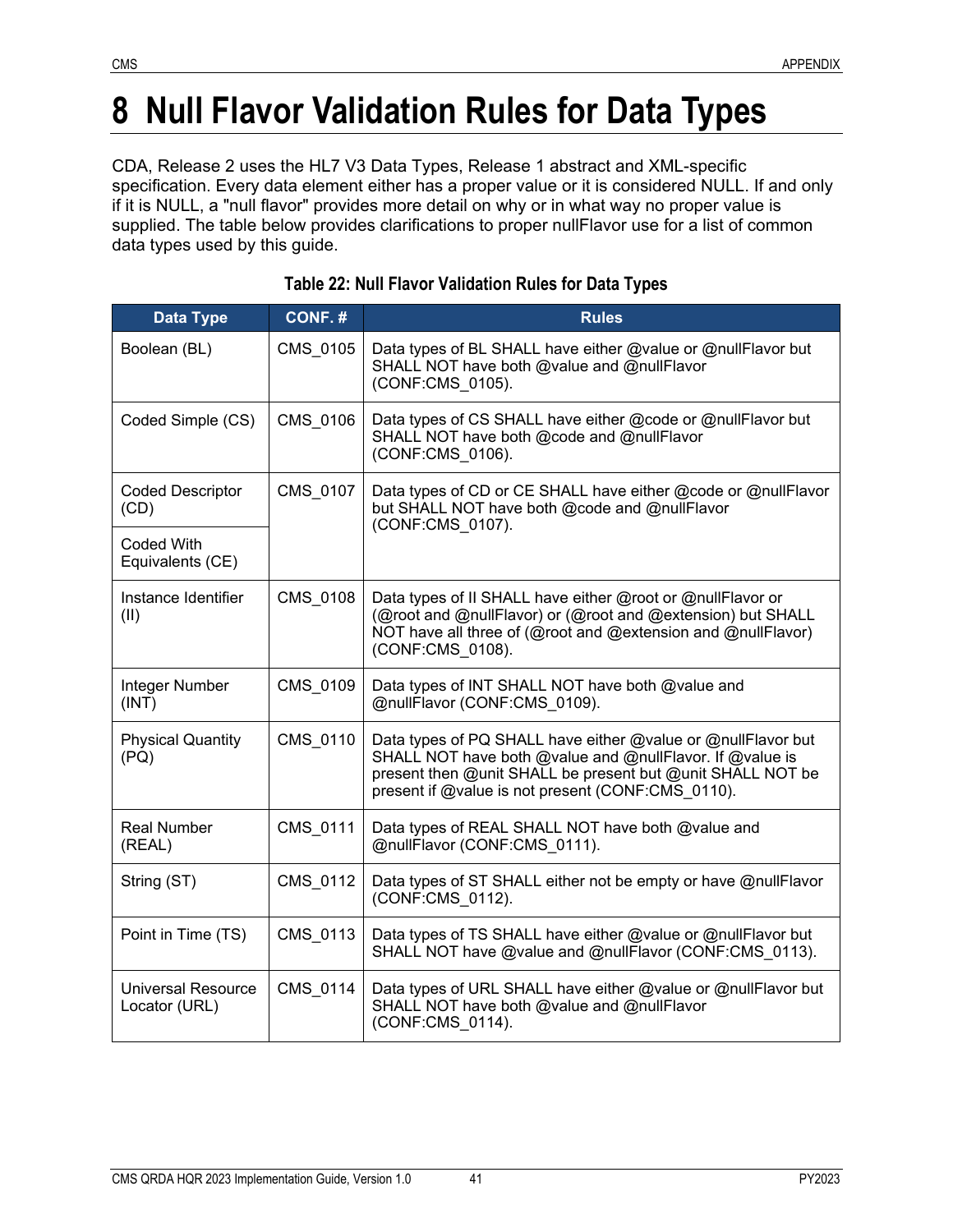# **9 NPI and TIN Validation Rules**

[Table 23: NPI Validation Rules](#page-47-0) and [Table 24: TIN Validation Rules](#page-47-1) list the validation rules performed on the NPI and TIN.

#### **Table 23: NPI Validation Rules**

<span id="page-47-0"></span>

| CONF.# | <b>Rules</b>                                                                 |  |  |
|--------|------------------------------------------------------------------------------|--|--|
|        | CMS 0115   The NPI should have 10 digits.                                    |  |  |
|        | CMS 0116   The NPI should be composed of all digits.                         |  |  |
|        | CMS 0117   The NPI should have a correct checksum, using the Luhn algorithm. |  |  |
|        | CMS 0118   The NPI should have @extension or @nullFlavor, but not both.      |  |  |

### **Table 24: TIN Validation Rules**

<span id="page-47-1"></span>

| CONF.# | <b>Rules</b>                                                                                                         |
|--------|----------------------------------------------------------------------------------------------------------------------|
|        | CMS 0119   When a Tax Identification Number is used, the provided TIN must be in valid format (9<br>decimal digits). |
|        | CMS 0120   The TIN SHALL have either @extension or @nullFlavor, but not both.                                        |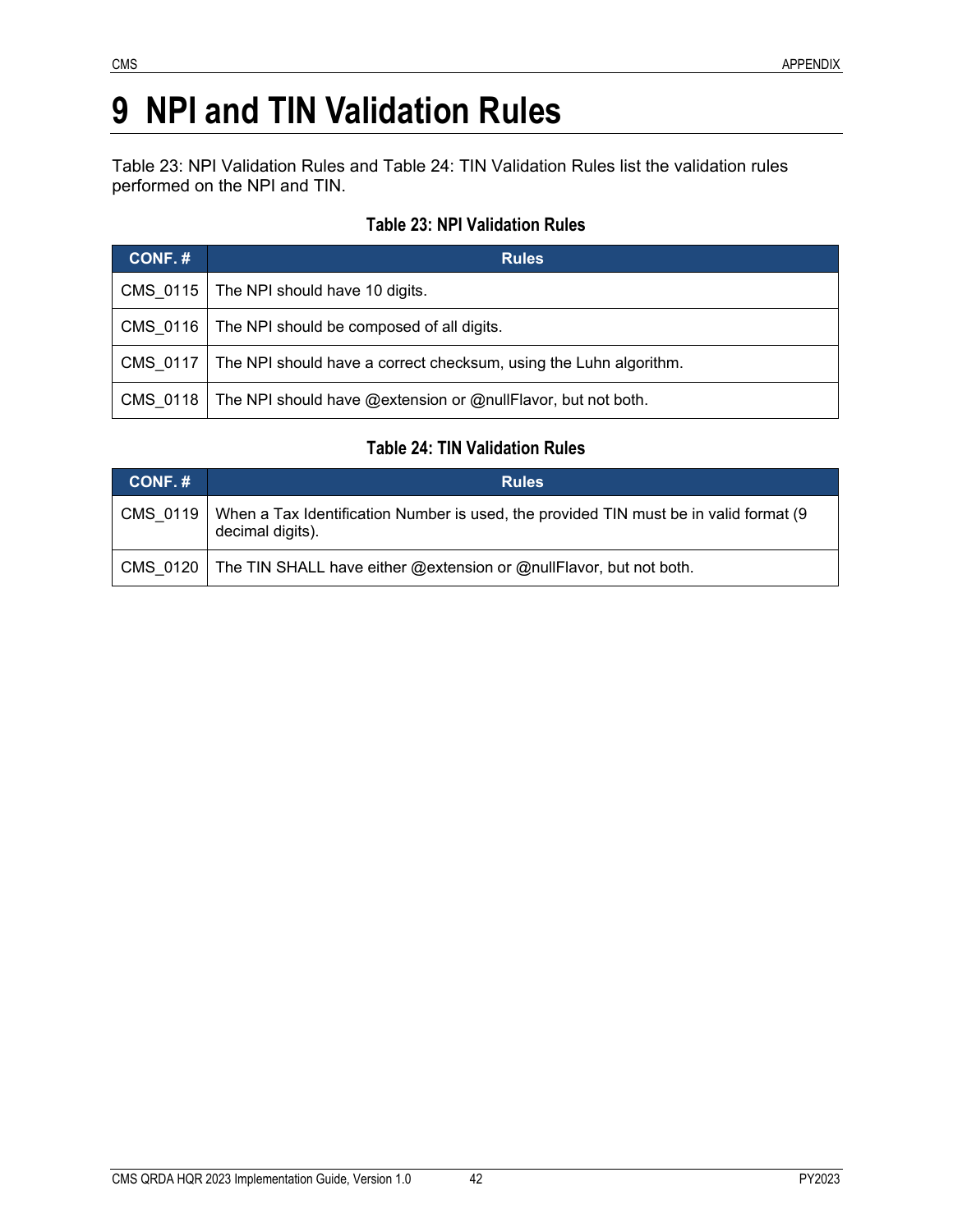# **10 Reason Template Placement When Specifying "Not Done" with a Reason**

The Processing Consideration section in Volume 1 of the HL7 QRDA I STU 5.3 provides guidance on the placement of the Reason (V3) template when specify the reason for "Not Done".

In summary, the Reason (V3) template will be nested directly within the element containing the **negationInd** attribute. When a parent template and a child template both allow negation, then the parent template must be negated and contain the Reason (V3) template. For example, for "Medication, Not Discharged", the parent Discharge Medication (V6) template (2.16.840.1.113883.10.20.24.3.105:2021-08-01) must have **negationInd**="true" and contain the Reason (V3) template indicating reason for negation.

The table below provides detailed guidance for the location of the Reason (V3) template for each negated QDM data element that were used by the eCQM specifications for Hospital Quality Reporting for the 2023 reporting period.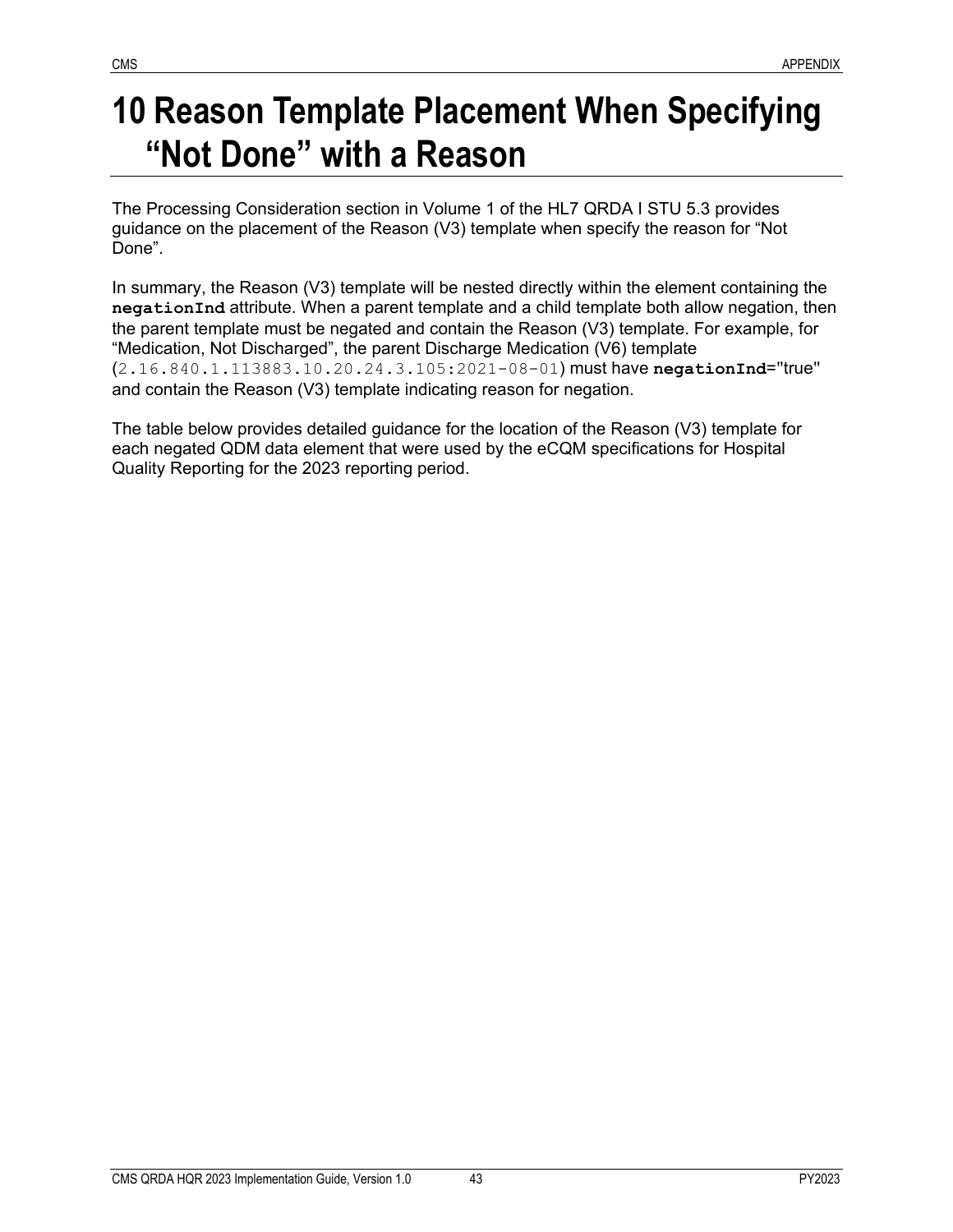### **Table 25: Placement of Reason (V3) Template for Negated QDM Data Element**

| <b>Negated QDM</b><br><b>Data Element</b> | QRDA<br>Template(s)                                                                                           | <b>Guidance</b>                                                                                                                                                                                                                                                                                                                                                                                                                                                                                                                                                                                                                                                                                                                                                                                                                 |
|-------------------------------------------|---------------------------------------------------------------------------------------------------------------|---------------------------------------------------------------------------------------------------------------------------------------------------------------------------------------------------------------------------------------------------------------------------------------------------------------------------------------------------------------------------------------------------------------------------------------------------------------------------------------------------------------------------------------------------------------------------------------------------------------------------------------------------------------------------------------------------------------------------------------------------------------------------------------------------------------------------------|
| Device, Not<br>Ordered                    | Device Order Act<br>(V4)                                                                                      | XPath for "Device, Not Ordered" Reason Code:                                                                                                                                                                                                                                                                                                                                                                                                                                                                                                                                                                                                                                                                                                                                                                                    |
|                                           | (2.16.840.1.11388<br>3.10.20.24.3.130:2<br>$021 - 08 - 01$                                                    | /act[templateId/@root="2.16.840.1.113883<br>.10.20.24.3.130"] [templateId/@extension="2<br>$021 - 08 -$<br>01"] [@negationInd="true"]/entryRelationshi                                                                                                                                                                                                                                                                                                                                                                                                                                                                                                                                                                                                                                                                          |
|                                           | Device Order<br>(V6)                                                                                          | p[@typeCode="RSON"]/observation[templateId<br>/@root="2.16.840.1.113883.10.20.24.3.88"][                                                                                                                                                                                                                                                                                                                                                                                                                                                                                                                                                                                                                                                                                                                                        |
|                                           | (2.16.840.1.113)<br>883.10.20.24.3.<br>$9:2021-08-01$                                                         | templateId/@extension="2017-08-<br>$01"$ ]/value[@xsi:type="CD"]/                                                                                                                                                                                                                                                                                                                                                                                                                                                                                                                                                                                                                                                                                                                                                               |
|                                           | Note: Reason (V3)<br>for not done is<br>contained directly<br>within the Device<br>Order Act (V4)<br>template | Device Order Act (V4)<br><act <br="" classcode="ACT" moodcode="EVN">negationInd="true"&gt;<br/><templateid<br>root="2.16.840.1.113883.10.20.24.3.130"<br/>extension="2021-08-01"/&gt;<br/><code <br="" code="SPLY">codeSystem="2.16.840.1.1.113883.5.6"<br/><math>display</math>nayName="Supply"/&gt;<br/><math>\langle -1 - 12\rangle</math> Device Order (V6) --&gt;<br/><entryrelationship typecode="SUBJ"><br/><supply classcode="SPLY" moodcode="RQO"><br/><templateid<br>root="2.16.840.1.113883.10.20.22.4.43"<br/>extension="2014-06-09"/&gt;<br/><templateid<br>root="2.16.840.1.113883.10.20.24.3.9"<br/>extension="2021-08-01"/&gt;<br/><math>\langle</math>/supply&gt;<br/></templateid<br></templateid<br></supply></entryrelationship><br/><!-- Reason(V3) for device not ordered--></code></templateid<br></act> |
|                                           |                                                                                                               | <entryrelationship typecode="RSON"><br/><observation <br="" classcode="OBS">moodCode="EVN"&gt;<br/><templateid< td=""></templateid<></observation></entryrelationship>                                                                                                                                                                                                                                                                                                                                                                                                                                                                                                                                                                                                                                                          |
|                                           |                                                                                                               | root="2.16.840.1.113883.10.20.24.3.88"<br>extension="2017-08-01"/>                                                                                                                                                                                                                                                                                                                                                                                                                                                                                                                                                                                                                                                                                                                                                              |
|                                           |                                                                                                               | <br><br>$\langle$ act>                                                                                                                                                                                                                                                                                                                                                                                                                                                                                                                                                                                                                                                                                                                                                                                                          |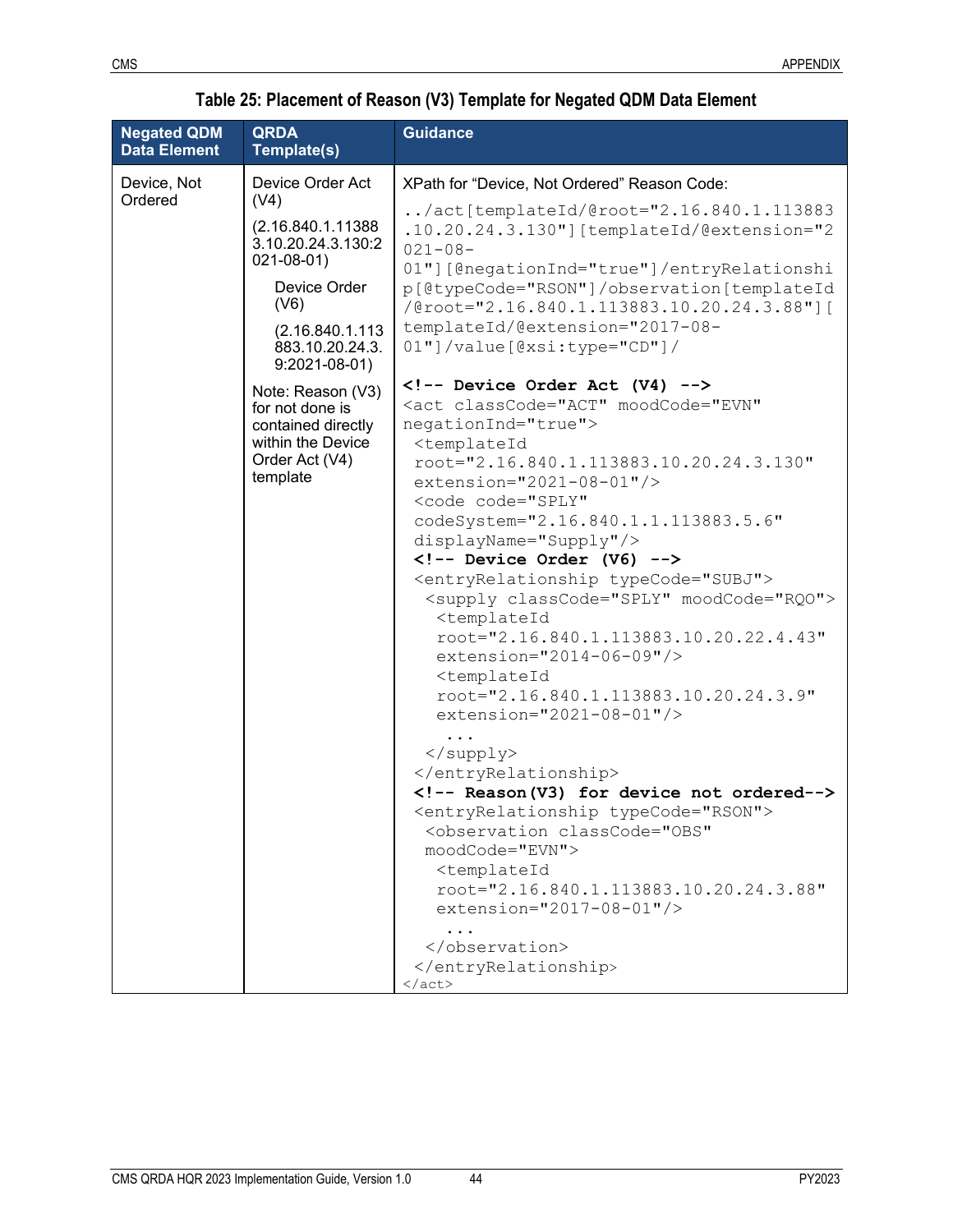| <b>Negated QDM</b><br><b>Data Element</b> | <b>QRDA</b><br>Template(s)                                                    | <b>Guidance</b>                                                                                                                                                                                                                                                                                                                                                                                                                                                                                                                                                                                                                           |
|-------------------------------------------|-------------------------------------------------------------------------------|-------------------------------------------------------------------------------------------------------------------------------------------------------------------------------------------------------------------------------------------------------------------------------------------------------------------------------------------------------------------------------------------------------------------------------------------------------------------------------------------------------------------------------------------------------------------------------------------------------------------------------------------|
| Medication, Not                           | Medication                                                                    | XPath for "Medication, Not Administered" Reason Code:                                                                                                                                                                                                                                                                                                                                                                                                                                                                                                                                                                                     |
| Administered                              | Administered (V6)<br>(2.16.840.1.11388)<br>3.10.20.24.3.42:20<br>$21-08-01$ ) | /substanceAdministration[templateId/@roo<br>t="2.16.840.1.113883.10.20.24.3.42"][templ<br>ateId/@extension="2021-08-<br>01"][@negationInd="true"]/entryRelationshi<br>$\mathbf{p}$<br>[@typeCode="RSON"]/observation[templateId/<br>@root="2.16.840.1.113883.10.20.24.3.88"][t<br>emplateId/@extension="2017-08-<br>$01"$ ]/value[@xsi:type="CD"]/                                                                                                                                                                                                                                                                                        |
|                                           |                                                                               | Medication Administered (V6)<br><substanceadministration <br="" classcode="SBADM">moodCode="EVN" negationInd="true" &gt;<br/><templateid<br>root="2.16.840.1.113883.10.20.22.4.16"<br/>extension="2014-06-09"/&gt;<br/><templateid<br>root="2.16.840.1.113883.10.20.24.3.42"<br/>extension="2021-08-01"/&gt;</templateid<br></templateid<br></substanceadministration>                                                                                                                                                                                                                                                                    |
|                                           |                                                                               | Reason(V3) for medication not</td></tr><tr><td></td><td></td><td>administered<br><entryrelationship typecode="RSON"><br/><observation <br="" classcode="OBS">moodCode="EVN"&gt;<br/><templateid<br>root="2.16.840.1.113883.10.20.24.3.88"<br/>extension="2017-08-01"/&gt;<br/><code <br="" code="77301-0">codeSystem="2.16.840.1.113883.6.1"<br/>codeSystemName="LOINC"<br/>displayName="Reason care action performed<br/>or <math>not"</math> /&gt;<br/><value <br="" code="397745006" xsi:type="CD">codeSystem="2.16.840.1.113883.6.96"<br/>codeSystemName="SNOMED CT"</value></code></templateid<br></observation></entryrelationship> |
|                                           |                                                                               | displayName="Medical contraindication<br>$(finding)$ "/><br><br><br>                                                                                                                                                                                                                                                                                                                                                                                                                                                                                                                                                                      |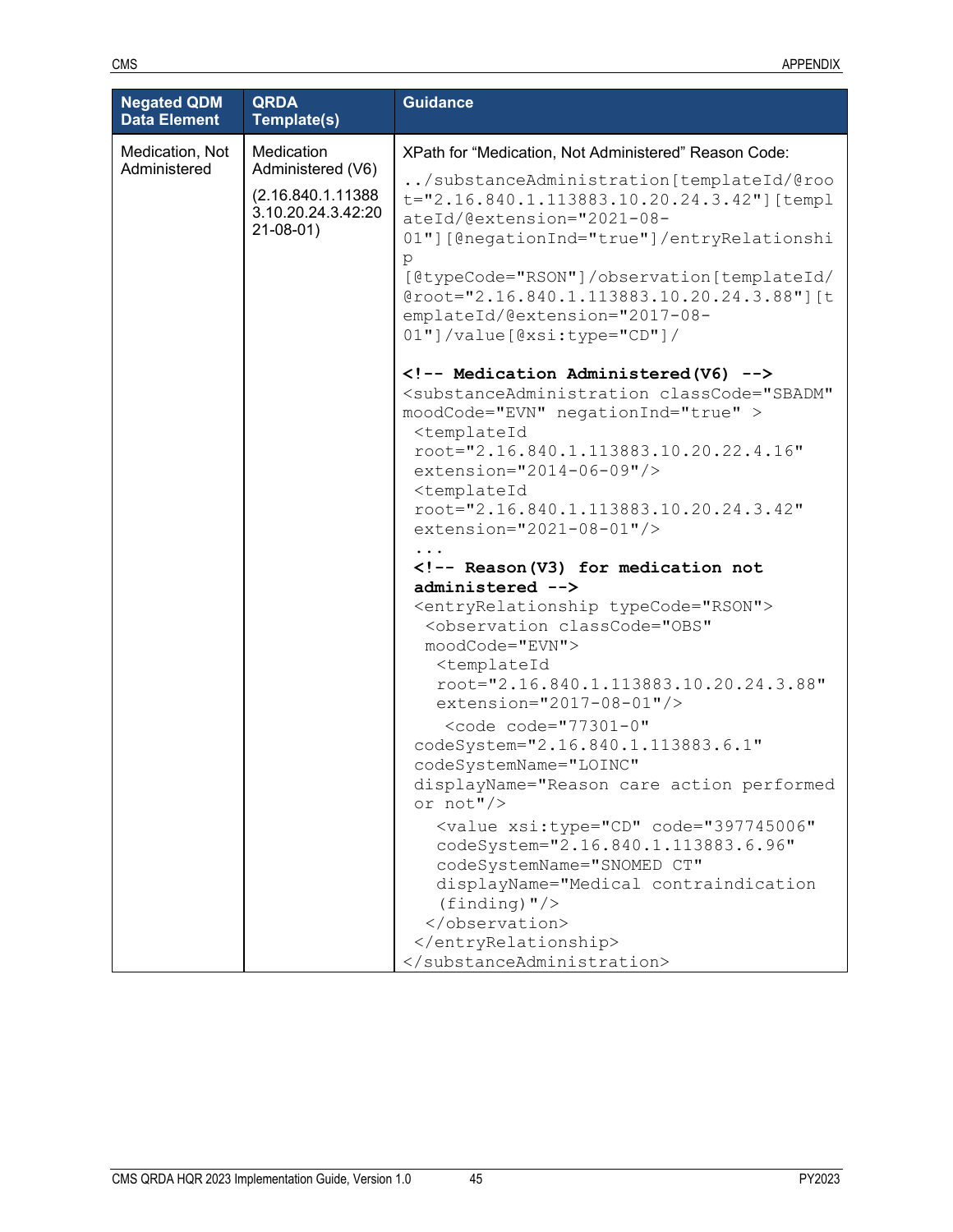| Medication, Not<br>Discharge<br>XPath for "Medication, Not Discharged" Reason Code:<br>Discharged<br>Medication (V6)<br>$/act[templateId/@root="2.16.840.1.113883]$<br>(2.16.840.1.11388)<br>.10.20.24.3.105"][templateId/@extension="2<br>3.10.20.24.3.105:2<br>$021 - 08 -$<br>$021 - 08 - 01$<br>01"][@negationInd="true"]/entryRelationshi<br>Note: Reason (V3)<br>p[@typeCode="RSON"]/observation[templateId<br>for not done is<br>/@root="2.16.840.1.113883.10.20.24.3.88"][<br>contained directly<br>templateId/@extension="2017-08-<br>within the<br>01"]/value[@xsi:type="CD"]/<br>Discharge<br>Medication (V6)<br>Discharge Medication (V6)<br>template<br><act <br="" classcode="ACT" moodcode="RQO">negationInd="true"&gt;<br/><templateid<br>root="2.16.840.1.113883.10.20.24.3.105"<br/>extension="2021-08-01"/&gt;<br/><code <br="" code="75311-1">codeSystem="2.16.840.1.1.113883.6.1"<br/>displayName="Discharge medications"/&gt;<br/><!-- Medication Activity (V2) --><br/><entryrelationship typecode="SUBJ"><br/><substanceadministration<br>classCode="SBADM" moodCode="EVN"&gt;<br/><templateid<br>root="2.16.840.1.113883.10.20.22.4.16"<br/>extension="2014-06-09"/&gt;<br/><id root="f8a9729a-ba09-4dc6-a430-&lt;br&gt;bde2c6137d3c"></id><br/><br/></templateid<br></substanceadministration<br></entryrelationship><br/><!-- Reason(V3) for medication not<br>discharged --><br/><entryrelationship typecode="RSON"><br/><observation <br="" classcode="OBS">moodCode="EVN"&gt;<br/><templateid<br>root="2.16.840.1.113883.10.20.24.3.88"<br/>extension="2017-08-01"/&gt;<br/></templateid<br></observation><br/></entryrelationship></code></templateid<br></act> | <b>Negated QDM</b><br><b>Data Element</b> | <b>QRDA</b><br>Template(s) | <b>Guidance</b> |
|------------------------------------------------------------------------------------------------------------------------------------------------------------------------------------------------------------------------------------------------------------------------------------------------------------------------------------------------------------------------------------------------------------------------------------------------------------------------------------------------------------------------------------------------------------------------------------------------------------------------------------------------------------------------------------------------------------------------------------------------------------------------------------------------------------------------------------------------------------------------------------------------------------------------------------------------------------------------------------------------------------------------------------------------------------------------------------------------------------------------------------------------------------------------------------------------------------------------------------------------------------------------------------------------------------------------------------------------------------------------------------------------------------------------------------------------------------------------------------------------------------------------------------------------------------------------------------------------------------------------------------------------------------------------------------------------|-------------------------------------------|----------------------------|-----------------|
| $\langle$ act>                                                                                                                                                                                                                                                                                                                                                                                                                                                                                                                                                                                                                                                                                                                                                                                                                                                                                                                                                                                                                                                                                                                                                                                                                                                                                                                                                                                                                                                                                                                                                                                                                                                                                 |                                           |                            |                 |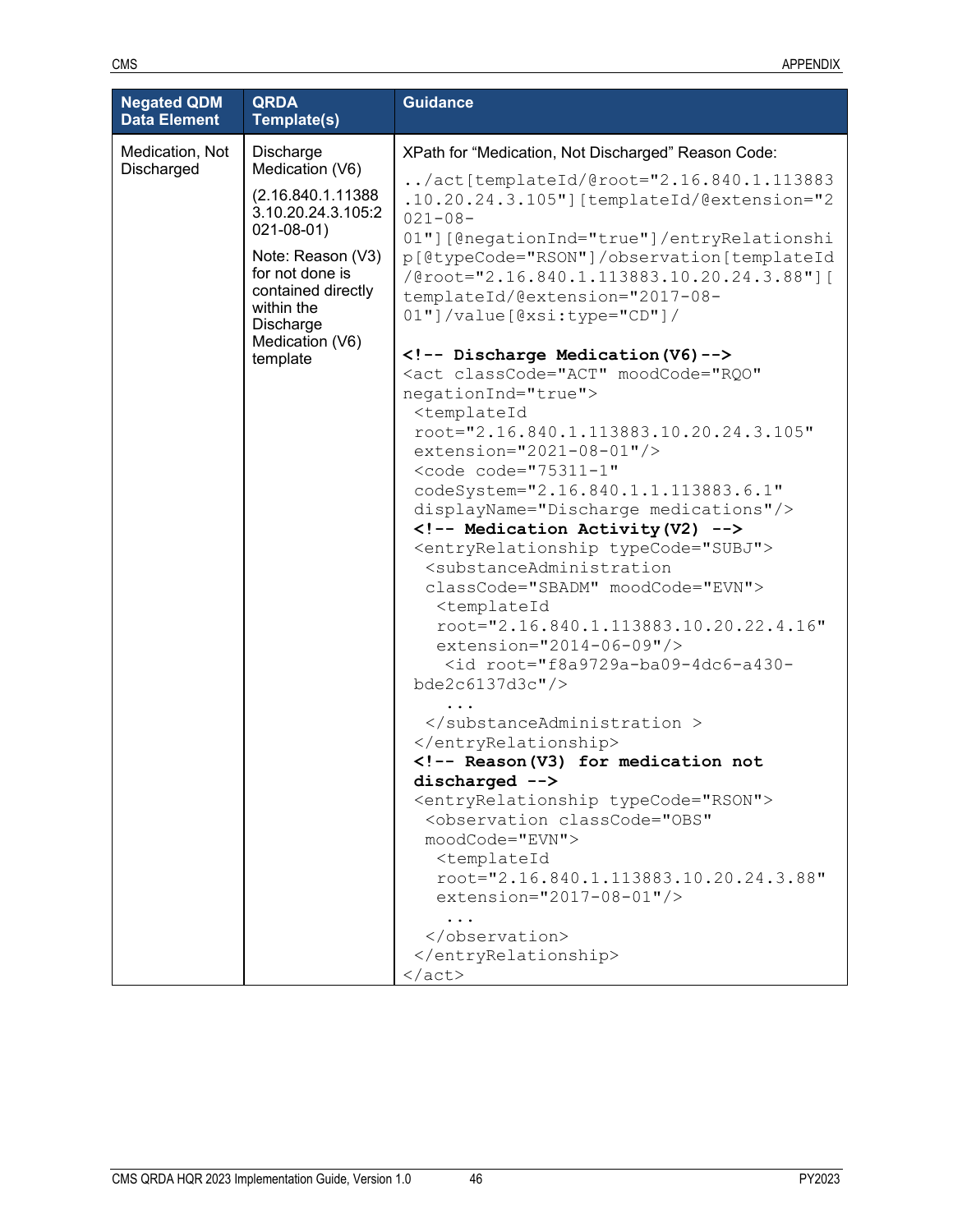| <b>Negated QDM</b><br><b>Data Element</b> | <b>QRDA</b><br>Template(s)                                                                | <b>Guidance</b>                                                                                                                                                                                                                                                                                                                                                                                                                                                                                                                                                                                                                                                                                                                                    |
|-------------------------------------------|-------------------------------------------------------------------------------------------|----------------------------------------------------------------------------------------------------------------------------------------------------------------------------------------------------------------------------------------------------------------------------------------------------------------------------------------------------------------------------------------------------------------------------------------------------------------------------------------------------------------------------------------------------------------------------------------------------------------------------------------------------------------------------------------------------------------------------------------------------|
| Medication, Not<br>Ordered                | <b>Medication Order</b><br>(V7)<br>(2.16.840.1.11388)<br>3.10.20.24.3.47:20<br>$21-08-01$ | XPath for "Medication, Not Ordered" Reason Code:<br>/substanceAdministration<br>[templateId/@root="2.16.840.1.113883.10.20<br>.24.3.47"][templateId/@extension="2021-08-<br>01"] [@negationInd="true"]/entryRelationshi<br>p[@typeCode="RSON"]/observation[templateId<br>/@root="2.16.840.1.113883.10.20.24.3.88"][<br>templateId/@extension="2017-08-<br>$01"$ ]/value[@xsi:type="CD"]/<br>$\langle$ !-- Medication Order(V7)--><br><substanceadministration <br="" classcode="SBADM">moodCode="RQO" negationInd="true"&gt;<br/><templateid<br>root="2.16.840.1.113883.10.20.22.4.42"<br/><math>extension="2014-06-09"</math><br/><templateid<br>root="2.16.840.1.113883.10.20.24.3.47"</templateid<br></templateid<br></substanceadministration> |

**... <!-- Reason(V3) for medication not ordered -->** 

<entryRelationship typeCode="RSON"> <observation classCode="OBS" moodCode="EVN"> <templateId root="2.16.840.1.113883.10.20.24.3.88" extension="2017-08-01"/>

| $\langle$ /observation> |
|-------------------------|
|                         |
|                         |

extension="2021-08-01"/>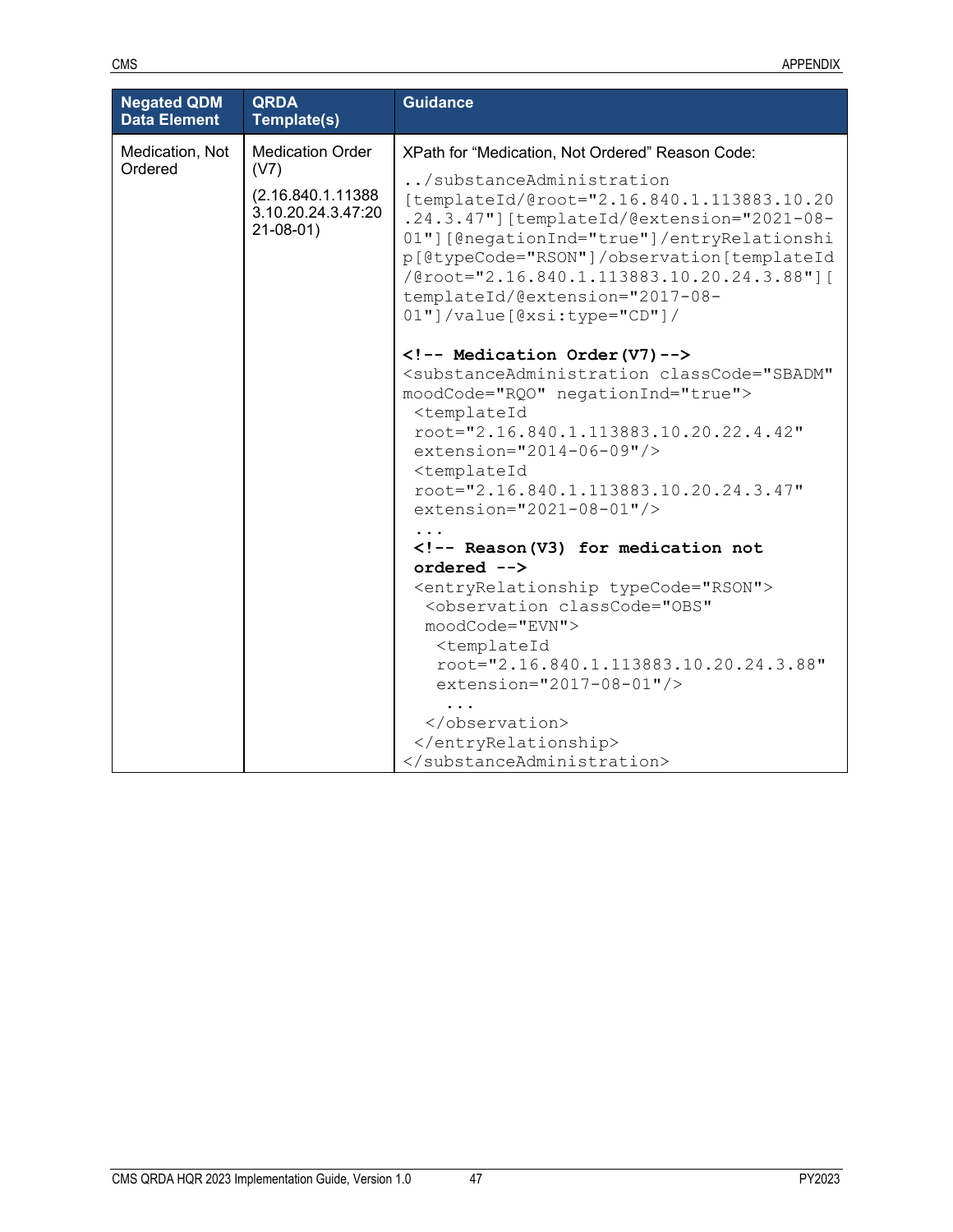| <b>Negated QDM</b><br><b>Data Element</b> | <b>QRDA</b><br>Template(s)                                                             | <b>Guidance</b>                                                                                                                                                                                                                                                                                                                                                                                                                                                                                                                                                                                                                                                                                                                                                                                                                                                       |
|-------------------------------------------|----------------------------------------------------------------------------------------|-----------------------------------------------------------------------------------------------------------------------------------------------------------------------------------------------------------------------------------------------------------------------------------------------------------------------------------------------------------------------------------------------------------------------------------------------------------------------------------------------------------------------------------------------------------------------------------------------------------------------------------------------------------------------------------------------------------------------------------------------------------------------------------------------------------------------------------------------------------------------|
| Procedure, Not<br>Performed               | Procedure<br>Performed (V7)<br>(2.16.840.1.11388<br>3.10.20.24.3.64:20<br>$21-08-01$ ) | XPath for "Procedure, Not Performed" Reason Code:<br>/procedure<br>[templateId/@root="2.16.840.1.113883.10.20<br>.24.3.64"][templateId/@extension="2021-08-<br>01"][@negationInd="true"]/entryRelationshi<br>p[@typeCode="RSON"]/observation[templateId<br>/@root="2.16.840.1.113883.10.20.24.3.88"][<br>templateId/@extension="2017-08-<br>01"]/value[@xsi:type="CD"]/<br>Procedure Performed (V7)<br><procedure <br="" classcode="PROC" moodcode="EVN">negationInd="true"&gt;<br/><templateid<br><math>root="2.16.840.1.113883.10.20.22.4.14"</math><br/><math>extension="2014-06-09"</math><br/><templateid<br>root="2.16.840.1.113883.10.20.24.3.64"<br/><math>extension="2021-08-01"</math>/&gt;<br/><!-- Reason (V3) for procedure not<br>performed --><br/><entryrelationship typecode="RSON"></entryrelationship></templateid<br></templateid<br></procedure> |

<observation classCode="OBS"

extension="2017-08-01"/>

root="2.16.840.1.113883.10.20.24.3.88"

moodCode="EVN"> <templateId

</observation> </entryRelationship>

...

</procedure>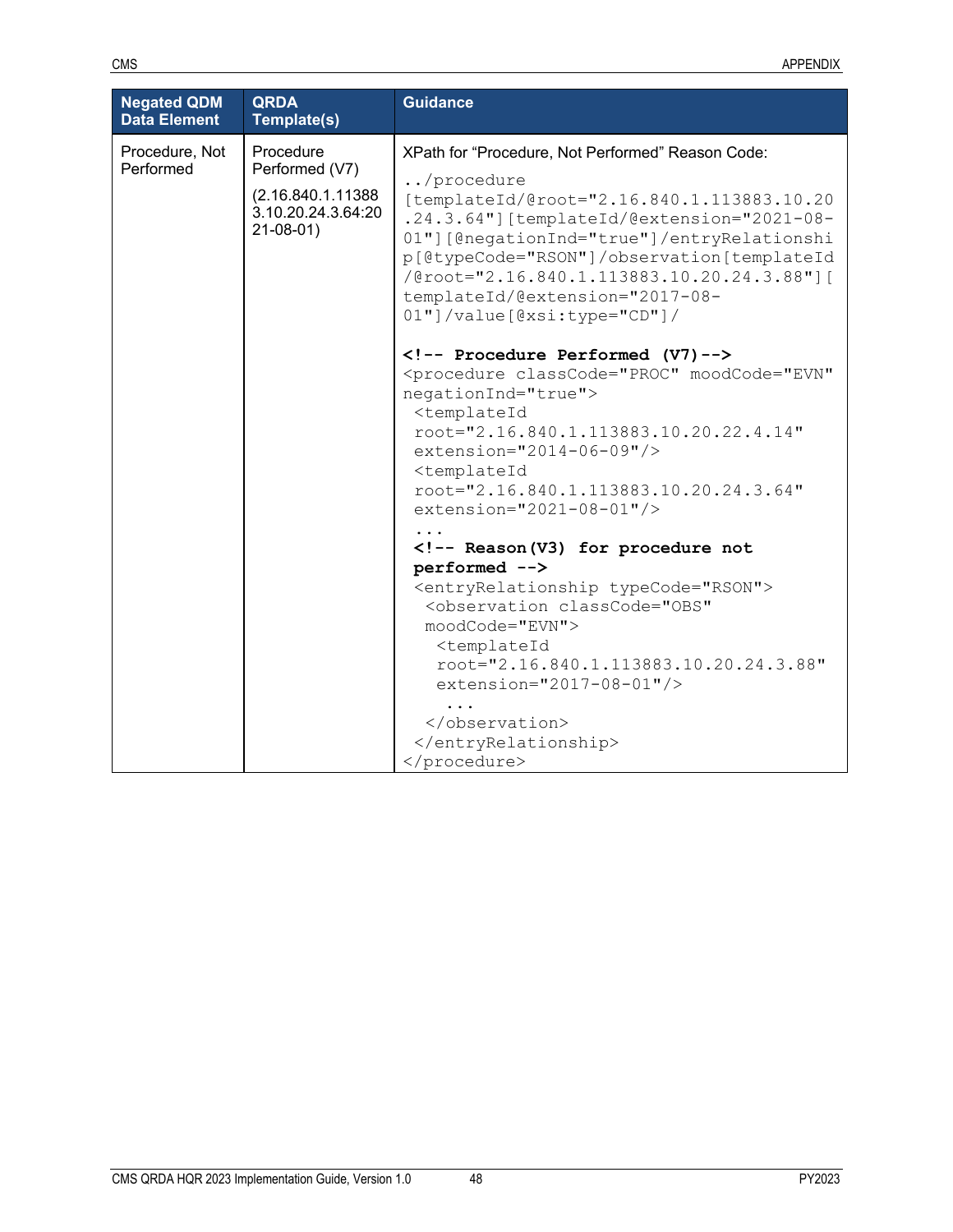# **11 Ensuring Data Uniqueness**

The presence of duplicated data in a QRDA I file not only could potentially lead to increased data processing time, but most importantly, might cause incorrect processing and therefore produce unexpected measure results when calculated by other entities. The Processing Consideration section in Volume 1 of the HL7 QRDA I STU 5.3 provides guidance for ensuring data uniqueness in a QRDA I file. Submitted QRDA I files for HQR in the 2023 reporting period should follow the ensuring data uniqueness guidance specified in the base standard.

- Each reported QDM data element contains all of the attributes (e.g., discharge status, facility location, etc.) required by all measures, which are reported in the file, in the same QRDA template for the same instance.
- Not to duplicate QDM data element by including sdtc: valueSet. (Note that sdtc: valueSet is still required for Not Done events where attribute negationInd=**"**true**"** and should only be used when submitting a Not Done event.)

<span id="page-54-0"></span>[Table 26](#page-54-0) lists the key elements for determining data uniqueness.

| <b>QDM Data Type</b>                                                                      | <b>Key Elements</b>                                                                                                                                                                                                                                                                                                                                                                                                                                                                                                                                                                                                                                                                                                                                                                                                                                                                                         |
|-------------------------------------------------------------------------------------------|-------------------------------------------------------------------------------------------------------------------------------------------------------------------------------------------------------------------------------------------------------------------------------------------------------------------------------------------------------------------------------------------------------------------------------------------------------------------------------------------------------------------------------------------------------------------------------------------------------------------------------------------------------------------------------------------------------------------------------------------------------------------------------------------------------------------------------------------------------------------------------------------------------------|
| Data types<br>except Encounter                                                            | Precondition: same QRDA template<br>Id element-combination of @root and @extension (if @extension is<br>present)<br>o act/id<br>o observation/id<br>o procedure/id<br>o substanceAdministration/id<br>o supply/id                                                                                                                                                                                                                                                                                                                                                                                                                                                                                                                                                                                                                                                                                           |
| Encounter<br>containing<br>inpatient code<br>(each episode of<br>care)                    | Precondition: same QRDA template<br>• Encounter id element (encounter/id)- combination of @root and<br>Gextension (if Gextension is present)<br>Encounter code (encounter/code)<br>• Admission date time (encounter/effectiveTime/low)<br>Discharge date time (encounter/effectiveTime/high)<br>Each episode of care (EOC) shall have one unique inpatient encounter id and if<br>there are other types of encounters present (e.g., ED) during the same episode<br>of care, they shall have their own unique encounter ids. If there is data for<br>multiple episodes of care within the same QRDA Category I file, then each<br>episode of care shall have its own unique inpatient encounter id. Should there be<br>another reference to an encounter/EOC in a QRDA Category I file, then users<br>should reference the previously reported encounter id of that inpatient encounter<br>instance or EOC. |
| <b>Other Encounter</b><br>(Encounter<br>containing codes<br>other than<br>inpatient code) | Precondition: same QRDA template<br>• Encounter id element (encounter/id)—combination of $@$ root and $@$ extension<br>(if @extension is present)<br>Encounter code (encounter/code)                                                                                                                                                                                                                                                                                                                                                                                                                                                                                                                                                                                                                                                                                                                        |

#### **Table 26: Key Elements for Determining Data Uniqueness**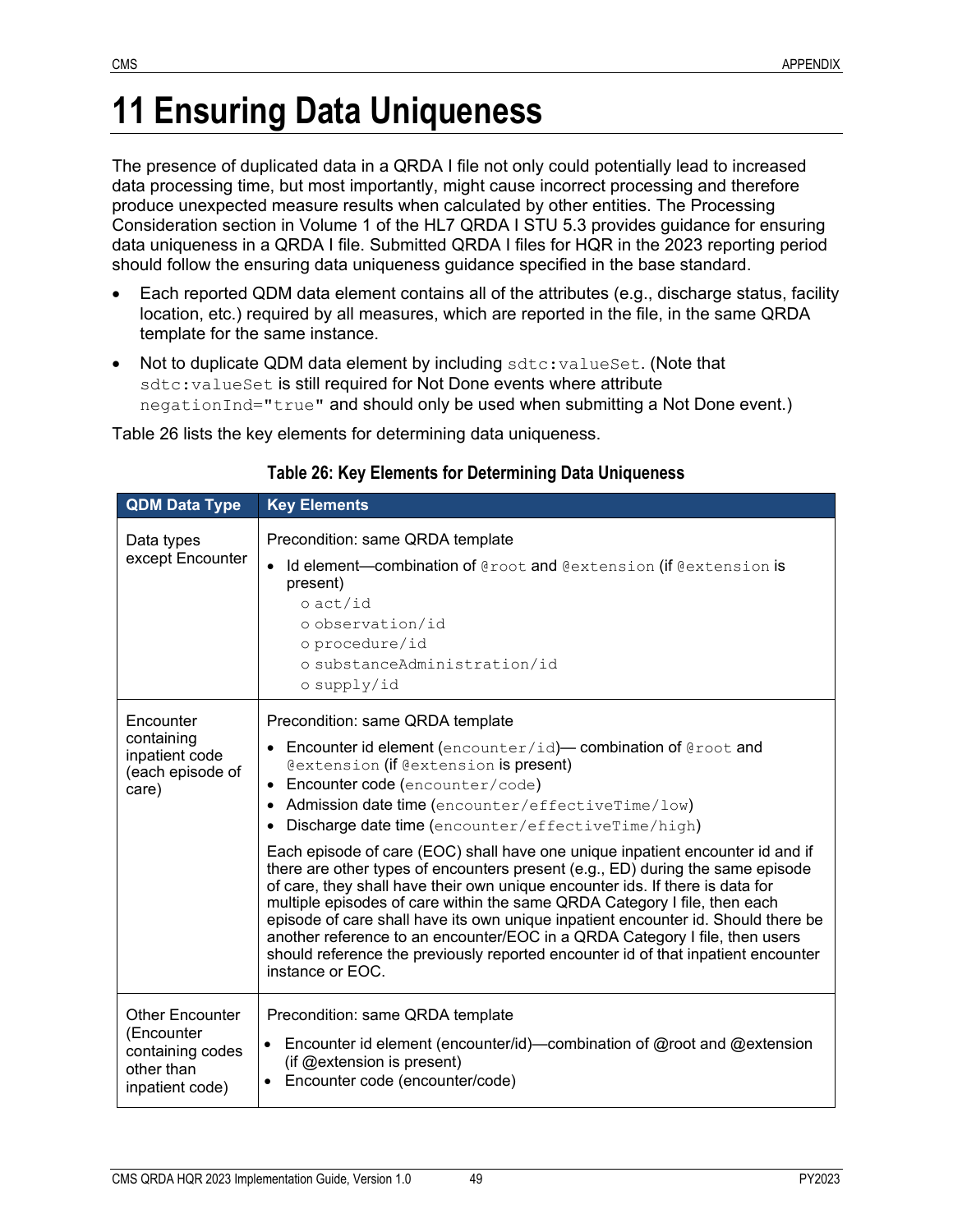# **12 CMS QRDA I Implementation Guide Changes to QRDA I STU 5.3 Base Standard**

This table lists all changes made to the base HL7 QRDA I STU 5.3 contained in this implementation guide. The "Base Standard" is the *HL7 Implementation Guide for CDA Release 2: Quality Report Document Architecture, Category I, STU Release 5.3* and any subsequent errata update.

| CONF.#                           | <b>Section</b> | <b>Base Standard</b>                                                                                                     | <b>Changed To</b>                                                                                                        |
|----------------------------------|----------------|--------------------------------------------------------------------------------------------------------------------------|--------------------------------------------------------------------------------------------------------------------------|
| n/a                              | 5.1.1          | n/a                                                                                                                      | Conforms to QDM-Based QRDA (V8)<br>template (identifier:<br>urn:hl7ii:2.16.840.1.113883.1<br>$0.20.24.1.2:2021-08-01$ .  |
| CMS_0001<br>CMS_0002<br>CMS_0003 | 5.1.1          | n/a                                                                                                                      | <b>SHALL</b> contain exactly one [11]<br>templateId (CONF:CMS_0001)<br>such that it                                      |
|                                  |                |                                                                                                                          | <b>SHALL</b> contain exactly one [11]<br>@root="2.16.840.1.113883.10.<br>20.24.1.3" (CONF:CMS_0002).                     |
|                                  |                |                                                                                                                          | <b>SHALL</b> contain exactly one [11]<br>@extension="2022-02-01"<br>(CONF:CMS 0003).                                     |
| CMS 0010                         | 5.1.1          | n/a                                                                                                                      | This languageCode SHALL contain<br>exactly one [11] @code="en"<br>(CONF:CMS_0010).                                       |
| 4509-<br>16857_C01               | 5.1.2          | This patientRole MAY contain zero<br>or one [01] id (CONF:4509-16857)<br>such that it                                    | This patientRole SHOULD contain<br>zero or one [01] id (CONF:4509-<br>16857_C01) such that it                            |
|                                  |                | <b>SHALL</b> contain exactly one [11]<br>$@root="2.16.840.1.113883.4$<br>.572" Medicare HIC number<br>(CONF:4509-16858). | <b>SHALL</b> contain exactly one [11]<br>$@root="2.16.840.1.113883.4.$<br>572" Medicare HIC number<br>(CONF:4509-16858). |

#### **Table 27: Changes Made to the QRDA I STU 5.3 Base Standard**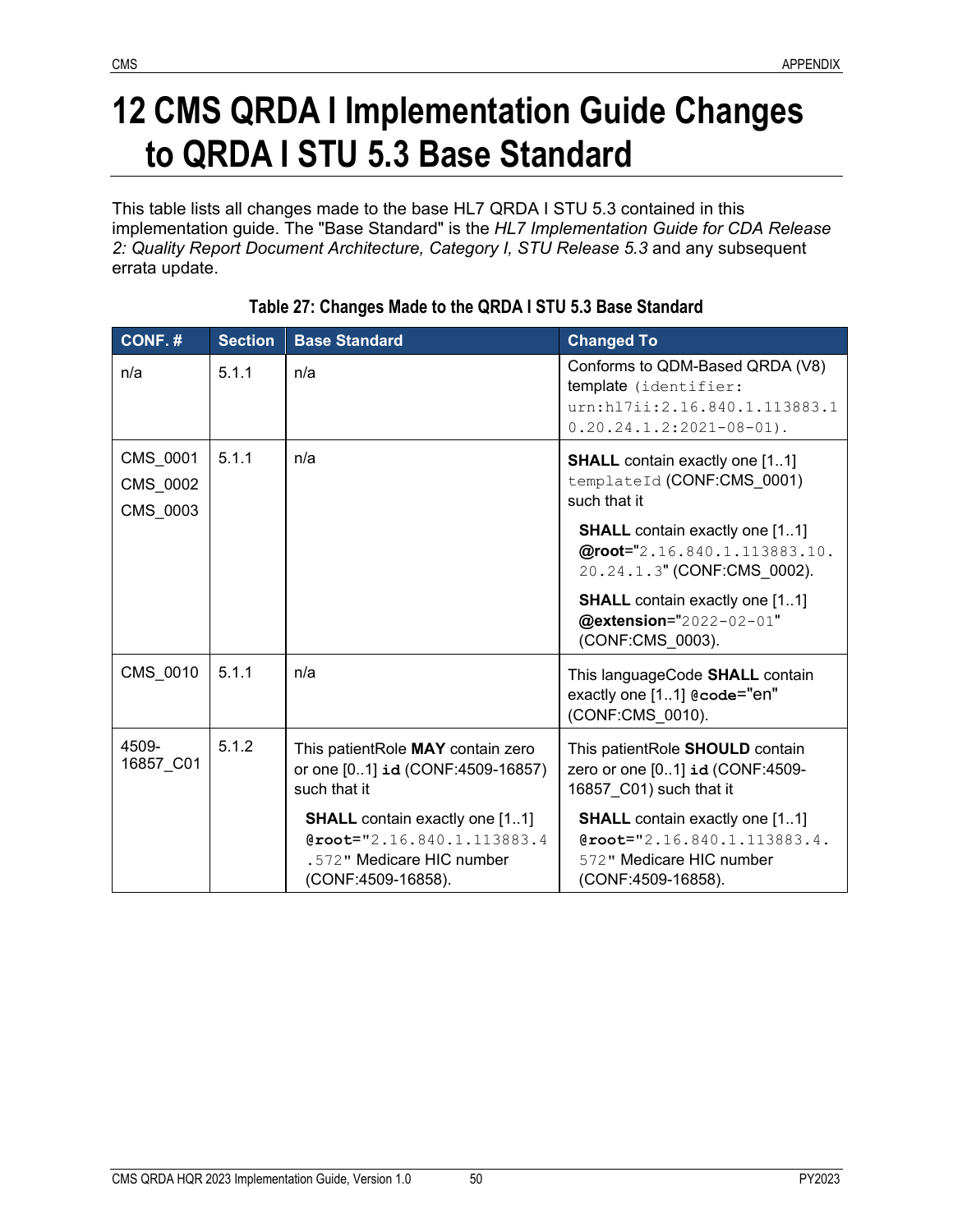| $CONF.$ #                        | <b>Section</b> | <b>Base Standard</b>                                                                                                                                                                                                                  | <b>Changed To</b>                                                                                                                                                                                                                                                                                                                         |
|----------------------------------|----------------|---------------------------------------------------------------------------------------------------------------------------------------------------------------------------------------------------------------------------------------|-------------------------------------------------------------------------------------------------------------------------------------------------------------------------------------------------------------------------------------------------------------------------------------------------------------------------------------------|
| CMS_0009<br>CMS_0053<br>CMS_0103 | 5.1.2          | n/a                                                                                                                                                                                                                                   | This patientRole SHALL contain<br>exactly one [11] id<br>(CONF:CMS_0009) such that it                                                                                                                                                                                                                                                     |
|                                  |                |                                                                                                                                                                                                                                       | <b>SHALL</b> contain exactly one [11]<br>@root (CONF:CMS 0053).<br>Note: This is the provider's<br>organization OID or other non-null<br>value different from the OID for the<br>Medicare HIC Number<br>(2.16.840.1.113883.4.572) and the<br>OID for the Medicare Beneficiary<br>Identifier (2.16.840.1.113883.4.927).                    |
|                                  |                |                                                                                                                                                                                                                                       | <b>SHALL</b> contain exactly one [11]<br>@extension (CONF:CMS 0103).<br>Note: The value of @extension is the<br>Patient ID.                                                                                                                                                                                                               |
| 4509-<br>28697_C01               | 5.1.2          | This patientRole MAY contain zero<br>or one [01] id (CONF:4509-28697)<br>such that it<br><b>SHALL</b> contain exactly one [11]<br>@root="2.16.840.1.113883.4<br>.927" Medicare Beneficiary<br>Identifier (MBI) (CONF:4509-<br>28698). | HQR: Medicare Beneficiary Identifier<br>(MBI) is not required for HQR but<br>should be submitted if the payer is<br>Medicare and the patient has an MBI<br>number assigned.                                                                                                                                                               |
|                                  |                |                                                                                                                                                                                                                                       | This patientRole SHOULD contain<br>zero or one [01] id (CONF:4509-<br>28697_C01) such that it                                                                                                                                                                                                                                             |
|                                  |                |                                                                                                                                                                                                                                       | <b>SHALL</b> contain exactly one [11]<br>$@root="2.16.840.1.113883.4.$<br>927" Medicare Beneficiary Identifier<br>(MBI) (CONF:4509-28698).                                                                                                                                                                                                |
| 1198-<br>5284_C01                | 5.1.2          | This patient SHALL contain at least<br>one [1*] US Realm Person Name<br>(PN.US.FIELDED)<br>(identifier:<br>urn:oid:2.16.840.1.113883.1<br>$0.20.22.5.1.1)$ (CONF:1198-<br>5284).                                                      | This patient SHALL contain exactly<br>one [11] US Realm Person Name<br>(PN.US.FIELDED) (identifier:<br>urn:oid:2.16.840.1.113883.10.<br>20.22.5.1.1) (CONF:1198-<br>5284 C01).                                                                                                                                                            |
| CMS_0011<br>CMS 0029             | 5.1.2          | This patient SHALL contain exactly<br>one [11]<br>administrativeGenderCode,<br>which SHALL be selected from<br>ValueSet Administrative<br>Gender (HL7 V3)<br>urn:oid:2.16.840.1.113883.1<br>.11.1 DYNAMIC (CONF:1198-<br>6394).       | This patient SHALL contain exactly<br>one [11]<br>administrativeGenderCode,<br>which <b>SHALL</b> be selected from<br>ValueSet ONC Administrative<br>Sex<br>urn:oid:2.16.840.1.113762.1.4<br>.1 DYNAMIC (CONF:CMS_0011).<br>If the patient's administrative sex is<br>unknown, nullFlavor="UNK"<br>SHALL be submitted<br>(CONF:CMS_0029). |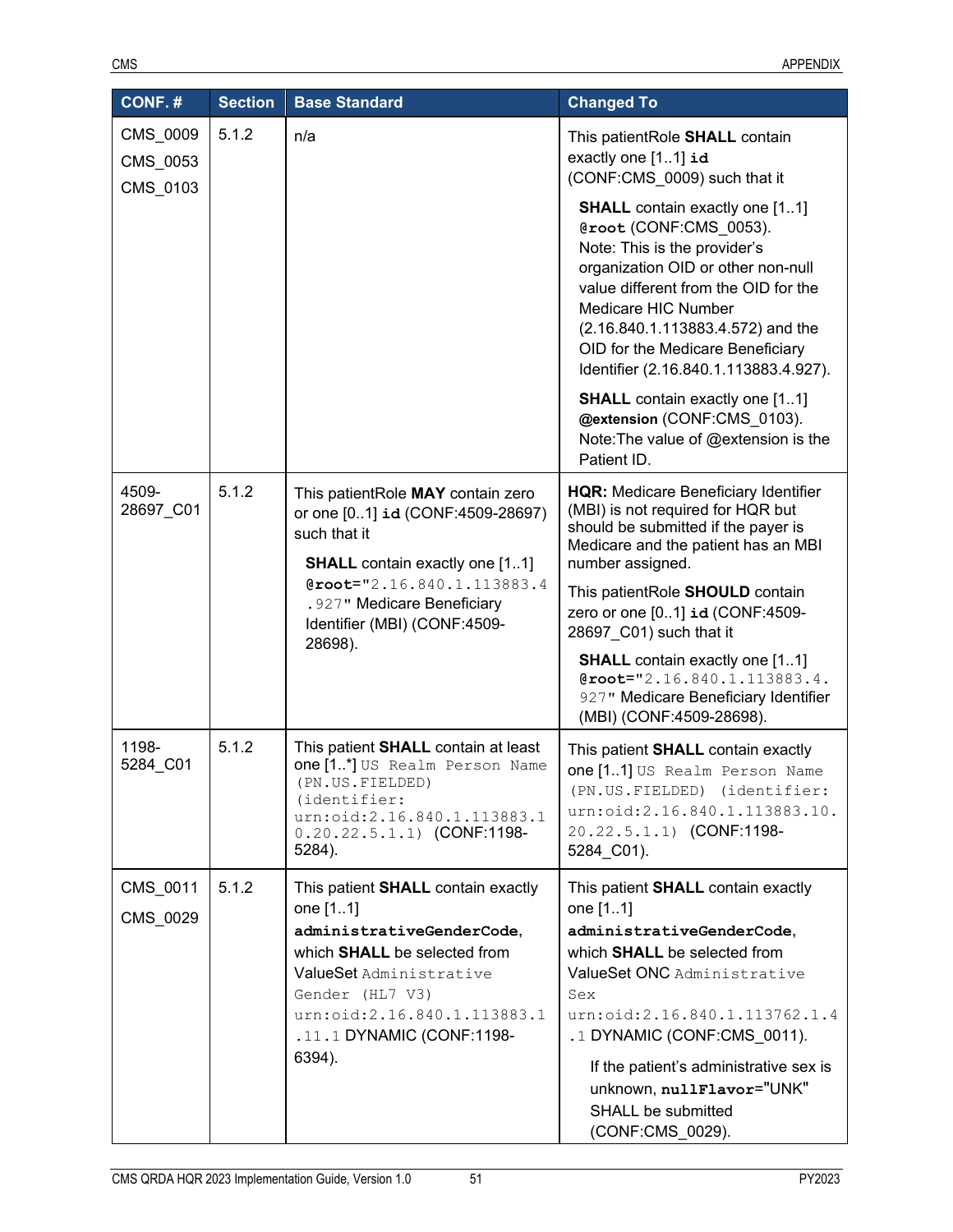| CONF.#                           | <b>Section</b> | <b>Base Standard</b>                                                                                                                                                                                  | <b>Changed To</b>                                                                                                                                                                                                                                                                                                                                                                                                                    |
|----------------------------------|----------------|-------------------------------------------------------------------------------------------------------------------------------------------------------------------------------------------------------|--------------------------------------------------------------------------------------------------------------------------------------------------------------------------------------------------------------------------------------------------------------------------------------------------------------------------------------------------------------------------------------------------------------------------------------|
| 1198-<br>5300_C01                | 5.1.2          | This patient SHALL contain exactly<br>one [11] birthTime (CONF:1198-<br>5298).                                                                                                                        | This patient <b>SHALL</b> contain exactly<br>one [11] birthTime (CONF:1198-<br>5298).                                                                                                                                                                                                                                                                                                                                                |
|                                  |                | <b>SHOULD</b> be precise to day<br>(CONF:1198-5300).                                                                                                                                                  | <b>SHALL</b> be precise to day<br>(CONF:1198-5300 C01).                                                                                                                                                                                                                                                                                                                                                                              |
|                                  |                | For cases where information about<br>newborn's time of birth needs to be<br>captured.                                                                                                                 | For cases where information about<br>newborn's time of birth needs to be<br>captured.                                                                                                                                                                                                                                                                                                                                                |
|                                  |                | MAY be precise to the minute<br>(CONF:1198-32418).                                                                                                                                                    | <b>MAY</b> be precise to the minute<br>(CONF:1198-32418).                                                                                                                                                                                                                                                                                                                                                                            |
| CMS 0013<br>CMS 0030<br>CMS 0031 | 5.1.2          | This patient <b>SHALL</b> contain exactly<br>one [11] raceCode, which SHALL<br>be selected from ValueSet Race<br>Category Excluding Nulls<br>urn:oid:2.16.840.1.113883.3                              | This patient <b>SHALL</b> contain exactly<br>one [11] raceCode, which SHALL be<br>selected from ValueSet Race<br>urn:oid:2.16.840.1.114222.4.1<br>1.836 DYNAMIC (CONF:CMS 0013).                                                                                                                                                                                                                                                     |
|                                  |                | .2074.1.1.3 DYNAMIC<br>(CONF:1198-5322).                                                                                                                                                              | If the patient's race is unknown,<br>nullFlavor="UNK" SHALL be<br>submitted (CONF:CMS_0030).                                                                                                                                                                                                                                                                                                                                         |
|                                  |                |                                                                                                                                                                                                       | If the patient declined to specify<br>his/her race, nullFlavor="ASKU"<br><b>SHALL</b> be submitted<br>(CONF:CMS_0031).                                                                                                                                                                                                                                                                                                               |
| CMS_0014                         | 5.1.2          | This patient MAY contain zero or<br>more [0*] sdtc: raceCode, which<br><b>SHALL</b> be selected from ValueSet<br>Race<br>urn:oid:2.16.840.1.113883.1<br>.11.14914 DYNAMIC                             | This patient MAY contain zero or more<br>[0*] sdtc: raceCode, which SHALL<br>be selected from ValueSet Race<br>urn:oid:2.16.840.1.114222.4.1<br>1.836 DYNAMIC (CONF:CMS 0014).                                                                                                                                                                                                                                                       |
|                                  |                | (CONF:1198-7263).                                                                                                                                                                                     | Note: If a patient has more than one<br>race category, one race is reported in<br>raceCode, and additional races are<br>reported using sdtc:raceCode.                                                                                                                                                                                                                                                                                |
| CMS_0032<br>CMS_0033             | 5.1.2          | This patient <b>SHALL</b> contain exactly<br>one [1.1] ethnicGroupCode,<br>which SHALL be selected from<br>ValueSet Ethnicity<br>urn:oid:2.16.840.1.114222.4<br>.11.837 DYNAMIC (CONF:1198-<br>5323). | This patient <b>SHALL</b> contain exactly<br>one [11] ethnicGroupCode, which<br><b>SHALL be selected from ValueSet</b><br>Ethnicity<br>urn:oid:2.16.840.1.114222.4.1<br>1.837 DYNAMIC (CONF:1198-5323).<br>If the patient's ethnicity is unknown,<br>nullFlavor="UNK" SHALL be<br>submitted (CONF:CMS_0032).<br>If the patient declined to specify<br>his/her ethnicity,<br>nullFlavor="ASKU" SHALL be<br>submitted (CONF:CMS_0033). |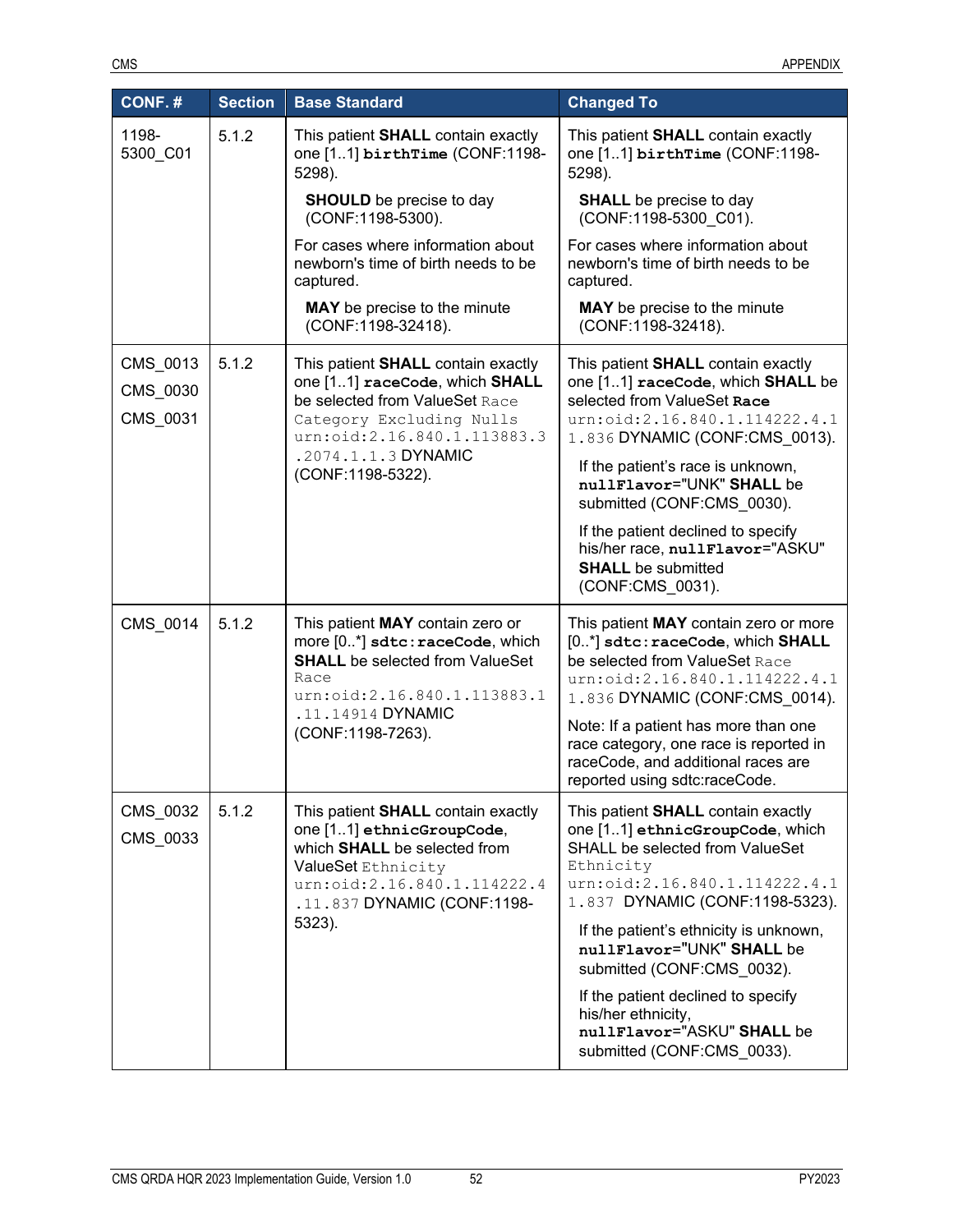| CONF.#                         | <b>Section</b> | <b>Base Standard</b>                                                                                                                                                                                                                                          | <b>Changed To</b>                                                                                                                                                                                                                                                             |
|--------------------------------|----------------|---------------------------------------------------------------------------------------------------------------------------------------------------------------------------------------------------------------------------------------------------------------|-------------------------------------------------------------------------------------------------------------------------------------------------------------------------------------------------------------------------------------------------------------------------------|
| 4509-<br>28241 C01             | 5.1.3          | <b>This</b><br>representedCustodianOrganization<br><b>SHOULD</b> contain zero or one [01]<br>id (CONF:4509-28241) such that it<br><b>SHALL</b> contain exactly one [11]<br>@root="2.16.840.1.113883.4<br>.336" CMS Certification Number<br>(CONF:4509-28244). | <b>This</b><br>representedCustodianOrganization<br><b>SHALL</b> contain exactly one [11] id<br>(CONF:4509-28241 C01) such that it<br><b>SHALL</b> contain exactly one [11]<br>$@root="2.16.840.1.113883.4.$<br>336" CMS Certification Number<br>(CONF:4509-28244).            |
| CMS_0035                       | 5.1.3          | n/a                                                                                                                                                                                                                                                           | CCN SHALL be six to ten characters<br>in length (CONF:CMS_0035).                                                                                                                                                                                                              |
| 4509-<br>16703 C01             | 5.1.4          | MAY contain zero or more [0*]<br>informationRecipient<br>(CONF:4509-16703).                                                                                                                                                                                   | <b>SHALL</b> contain exactly one [11]<br>informationRecipient<br>(CONF:4509-16703 C01).                                                                                                                                                                                       |
| 4509-<br>16705_C01<br>CMS 0025 | 5.1.4          | This intended Recipient SHALL<br>contain at least one $[1*]$ id<br>(CONF:4509-16705).                                                                                                                                                                         | This intendedRecipient SHALL contain<br>exactly one [11] id (CONF:4509-<br>16705 C01).                                                                                                                                                                                        |
| CMS_0026                       |                |                                                                                                                                                                                                                                                               | This id SHALL contain exactly one<br>[11]<br>@root="2.16.840.1.113883.3.2<br>49.7" (CONF:CMS 0025).                                                                                                                                                                           |
|                                |                |                                                                                                                                                                                                                                                               | This id SHALL contain exactly one<br>[11] @extension, which SHALL be<br>selected from ValueSet QRDA I CMS<br>Program Name<br>urn:oid:2.16.840.1.113883.3<br>.249.14.103 STATIC 2022-02-01<br>(CONF:CMS 0026).<br>Note: The value of @extension is<br><b>CMS Program Name.</b> |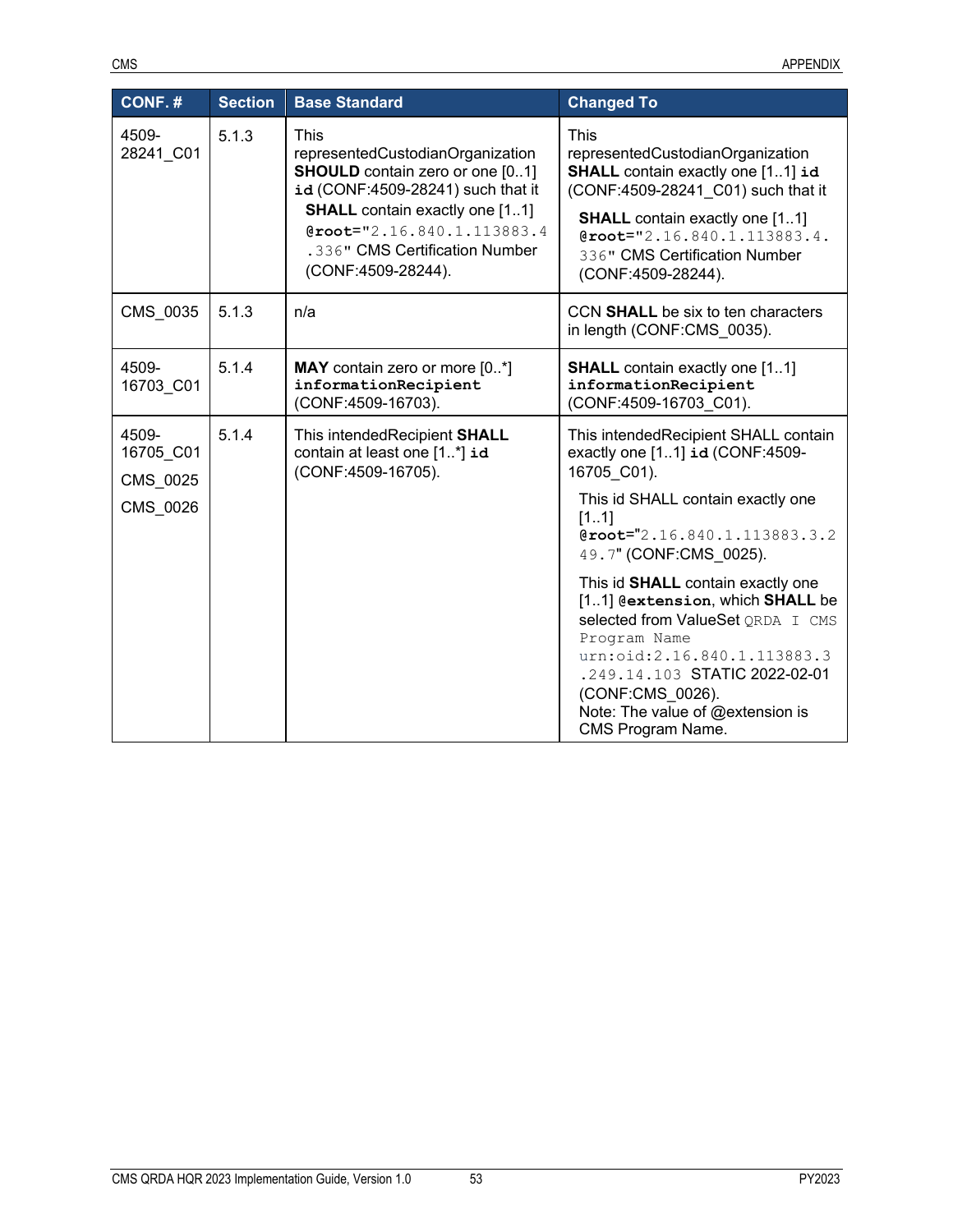| CONF.#                         | <b>Section</b> | <b>Base Standard</b>                                                           | <b>Changed To</b>                                                                                                                                                               |
|--------------------------------|----------------|--------------------------------------------------------------------------------|---------------------------------------------------------------------------------------------------------------------------------------------------------------------------------|
| 1198-<br>10003_C01<br>CMS_0004 | 5.1.5          | MAY contain zero or more [0*]<br>participant (CONF:1198-10003)<br>such that it | <b>SHALL</b> contain exactly one [11]<br>participant (CONF:1198-<br>10003 C01).                                                                                                 |
| CMS 0005                       |                |                                                                                | <b>HQR: CMS EHR Certification ID is</b><br>required for HQR.                                                                                                                    |
| CMS_0006<br>CMS_0008           |                |                                                                                | The participant SHALL contain<br>exactly one [11]<br>associatedEntity<br>(CONF:CMS 0004).                                                                                       |
|                                |                |                                                                                | This associatedEntity SHALL<br>contain exactly one $[11]$ id<br>(CONF:CMS 0005) such that it                                                                                    |
|                                |                |                                                                                | This id SHALL contain exactly<br>one [11]<br>@root="2.16.840.1.113883<br>.3.2074.1" CMS EHR<br>Certification ID<br>(CONF:CMS_0006).                                             |
|                                |                |                                                                                | This id SHALL contain exactly<br>one [1.1] @extension<br>(CONF:CMS_0008).<br>Note: The value of @extension<br>is the CMS EHR Certification ID.                                  |
| CMS_0019<br>CMS_0020           | 5.1.6          | n/a                                                                            | This assigned Entity MAY contain zero<br>or one [01] assignedPerson<br>(CONF:CMS_0019).                                                                                         |
|                                |                |                                                                                | The assignedPerson, if present, MAY<br>contain zero or one [01] name<br>(CONF:CMS 0020).<br>Note: This is the provider's name.                                                  |
| CMS_0022                       | 5.1.6          | n/a                                                                            | This representedOrganization MAY<br>contain zero or one [01] name<br>(CONF:CMS_0022).                                                                                           |
|                                |                |                                                                                | Note: This is the organization's name,<br>such as hospital's name.                                                                                                              |
| CMS 0056<br>CMS 0054           | 5.1.7          | n/a                                                                            | This structuredBody SHALL contain<br>exactly one [11] component<br>(CONF:CMS 0056) such that it                                                                                 |
|                                |                |                                                                                | <b>SHALL</b> contain exactly one [11]<br>Reporting Parameters<br>Section - CMS (identifier:<br>urn:h17ii:2.16.840.1.113883<br>$.10.20.17.2.1.1:2016-03-01)$<br>(CONF:CMS_0054). |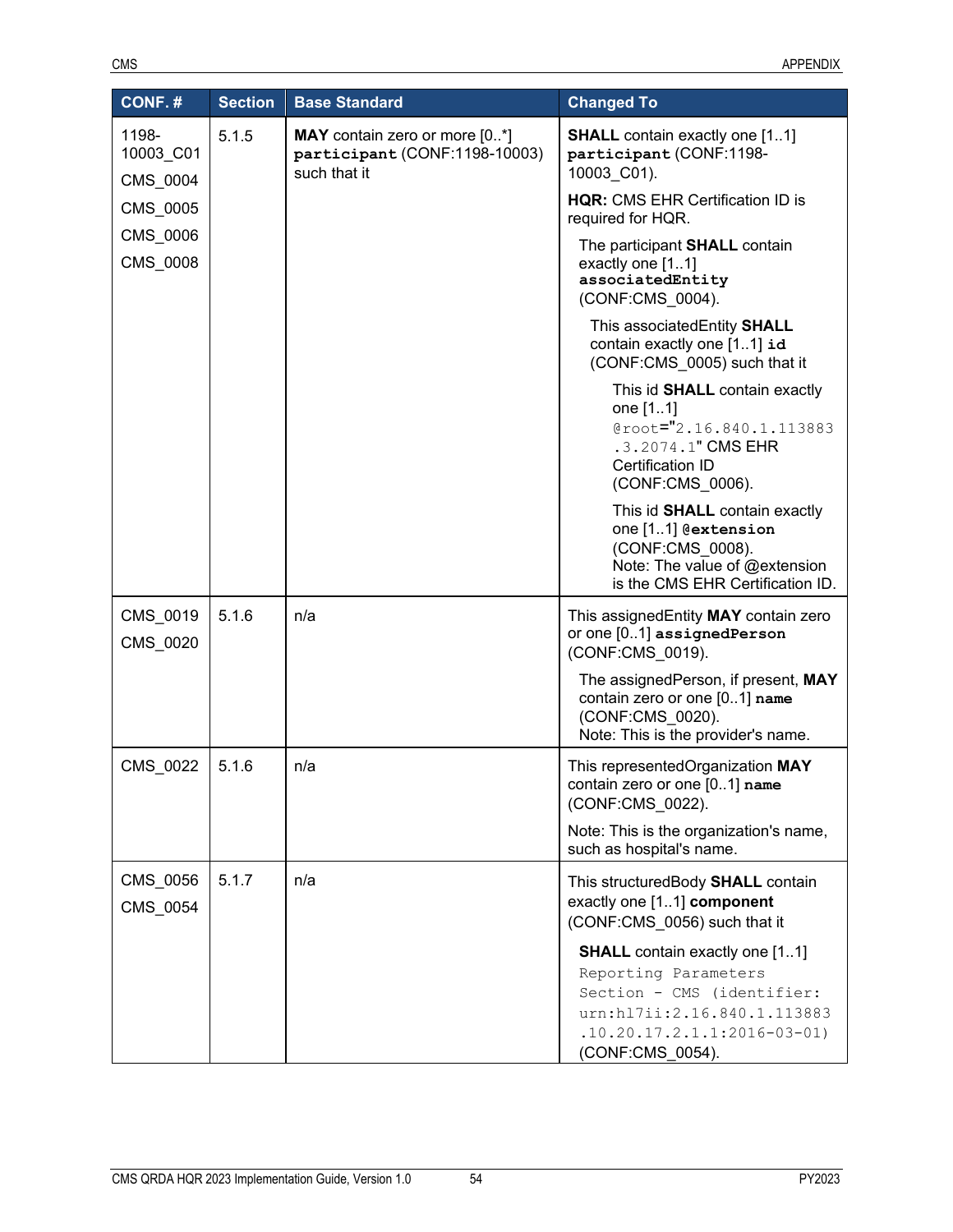| $CONF.$ #                                    | <b>Section</b> | <b>Base Standard</b> | <b>Changed To</b>                                                                                                                                                                |
|----------------------------------------------|----------------|----------------------|----------------------------------------------------------------------------------------------------------------------------------------------------------------------------------|
| CMS_0057<br>CMS_0055                         | 5.1.7          | n/a                  | This structured Body SHALL contain<br>exactly one [11] component<br>(CONF:CMS_0057) such that it                                                                                 |
|                                              |                |                      | <b>SHALL</b> contain exactly one [11]<br>Patient Data Section QDM<br>(V8) - CMS (identifier:<br>urn:h17ii:2.16.840.1.113883<br>$.10.20.24.2.1.1:2022-02-01)$<br>(CONF:CMS 0055). |
| CMS_0040<br>CMS 0041<br>CMS 0042<br>CMS 0023 | 5.2.2          | n/a                  | <b>Conforms to Reporting</b><br>Parameters Section template<br>(identifier:<br>urn:oid:2.16.840.1.113883.10.<br>$20.17.2.1$ .                                                    |
| CMS 0024                                     |                |                      | <b>SHALL</b> contain exactly one [11]<br>templateId (CONF:CMS_0040) such<br>that it                                                                                              |
|                                              |                |                      | <b>SHALL</b> contain exactly one [11]<br>@root="2.16.840.1.113883.10.<br>20.17.2.1.1" (CONF:CMS_0041).                                                                           |
|                                              |                |                      | SHALL contain exactly one [11]<br>@extension="2016-03-01"<br>(CONF:CMS_0042).                                                                                                    |
|                                              |                |                      | <b>SHALL</b> contain exactly one [11]<br>entry (CONF:CMS_0023) such that it                                                                                                      |
|                                              |                |                      | <b>SHALL</b> contain exactly one [11]<br>Reporting Parameters Act -<br>CMS (identifier:<br>urn:hl7ii:2.16.840.1.113883<br>$.10.20.17.3.8.1:2016-03-01)$<br>(CONF:CMS 0024).      |
| CMS 0044<br>CMS_0045<br>CMS 0046             | 5.2.2.1        | n/a                  | <b>Conforms to Reporting</b><br>Parameters Act template<br>(identifier:<br>urn:oid:2.16.840.1.113883.10.<br>$20.17.3.8$ ).                                                       |
|                                              |                |                      | <b>SHALL</b> contain exactly one [11]<br>templateId (CONF:CMS_0044) such<br>that it                                                                                              |
|                                              |                |                      | <b>SHALL</b> contain exactly one [11]<br>@root="2.16.840.1.113883.10.<br>20.17.3.8" (CONF:CMS 0045).                                                                             |
|                                              |                |                      | <b>SHALL</b> contain exactly one [11]<br>@extension="2016-03-01"<br>(CONF:CMS_0046).                                                                                             |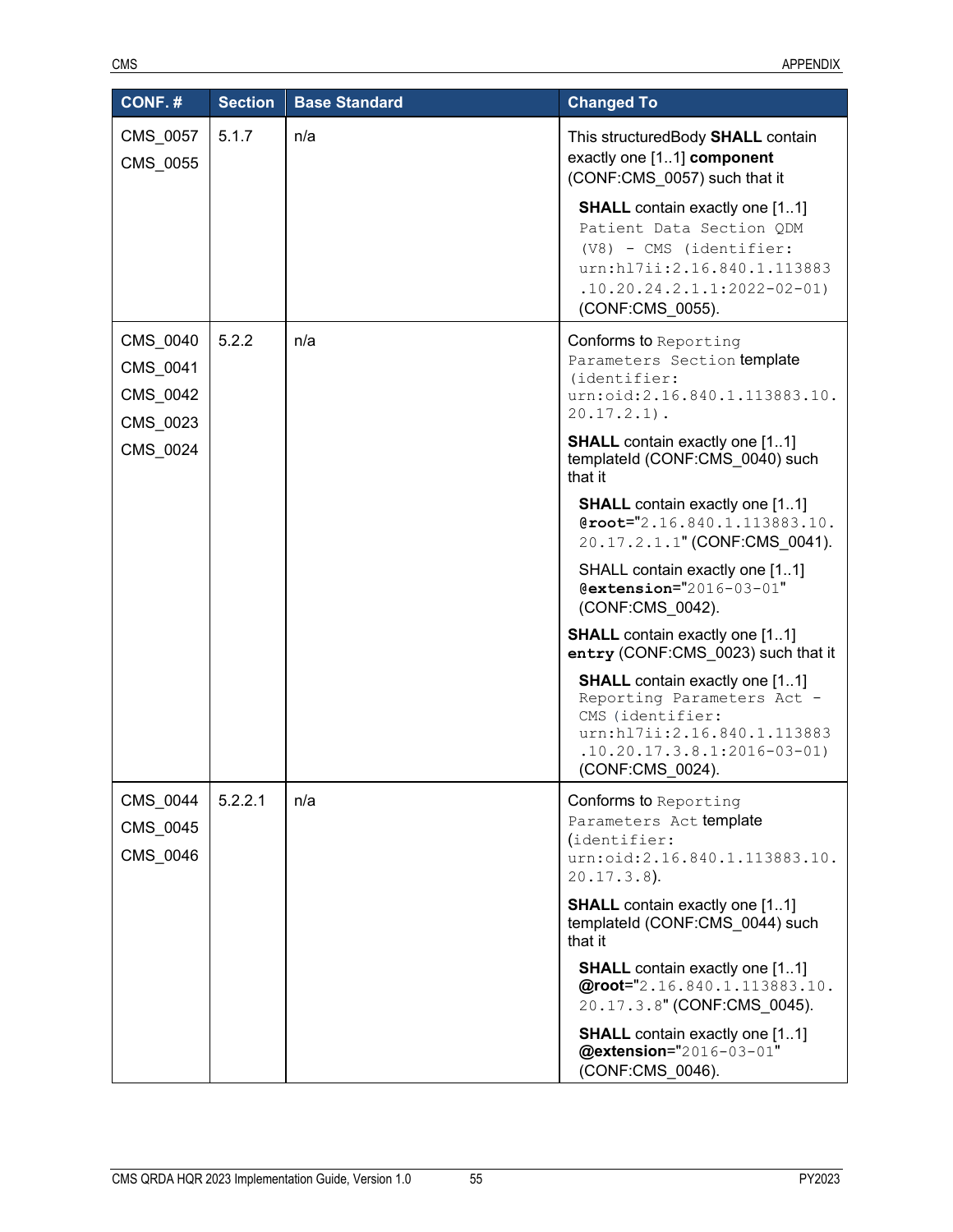| CONF.#                           | <b>Section</b> | <b>Base Standard</b>                                                              | <b>Changed To</b>                                                                                                                                                                                  |
|----------------------------------|----------------|-----------------------------------------------------------------------------------|----------------------------------------------------------------------------------------------------------------------------------------------------------------------------------------------------|
| CMS_0048<br>CMS 0027             | 5.2.2.1        | <b>SHALL</b> contain exactly one [11]<br>effectiveTime (CONF:23-3273).            | <b>SHALL</b> contain exactly one [11]<br>effectiveTime (CONF:23-3273).                                                                                                                             |
| CMS_0050<br>CMS_0028             |                | This effective Time SHALL contain<br>exactly one [11] low (CONF:23-<br>3274).     | This effective Time SHALL contain<br>exactly one [11] low (CONF:23-<br>3274).                                                                                                                      |
|                                  |                | This effective Time SHALL contain<br>exactly one [11] high (CONF:23-<br>$3275$ ). | This low SHALL contain exactly<br>one [11] @value<br>(CONF:CMS 0048).                                                                                                                              |
|                                  |                |                                                                                   | <b>SHALL</b> be precise to day<br>(CONF:CMS_0027)                                                                                                                                                  |
|                                  |                |                                                                                   | This effective Time SHALL contain<br>exactly one [11] high (CONF:23-<br>3275).                                                                                                                     |
|                                  |                |                                                                                   | This high SHALL contain exactly one<br>[11] @value (CONF:CMS 0050).                                                                                                                                |
|                                  |                |                                                                                   | <b>SHALL</b> be precise to day<br>(CONF:CMS 0028)                                                                                                                                                  |
| CMS_0036<br>CMS_0037<br>CMS 0038 | 5.2.3          | n/a                                                                               | Conforms to Patient Data<br>Section QDM (V8) template<br>(identifier:<br>urn:h17ii:2.16.840.1.113883.1<br>$0.20.24.2.1:2021-08-01$ .                                                               |
|                                  |                |                                                                                   | <b>SHALL</b> contain exactly one [11]<br>templateId (CONF:CMS_0036) such<br>that it                                                                                                                |
|                                  |                |                                                                                   | <b>SHALL</b> contain exactly one [11]<br>@root="2.16.840.1.113883.10.<br>20.24.2.1.1" (CONF:CMS_0037).<br><b>SHALL</b> contain exactly one [11]                                                    |
|                                  |                |                                                                                   | @extension="2022-02-01"<br>(CONF:CMS_0038).                                                                                                                                                        |
| CMS_0051<br>CMS_0039             | 5.2.3          | n/a                                                                               | <b>SHALL</b> contain at least one [1*]<br>entry (CONF:CMS_0051) such that it                                                                                                                       |
|                                  |                |                                                                                   | <b>SHALL</b> contain exactly one [11]<br>entry template that is other than the<br>Patient Characteristic<br>Payer (identifier:<br>urn:oid:2.16.840.1.113883.1<br>0.20.24.3.55)<br>(CONF:CMS 0039). |
| 4509-<br>14430_C01               | 5.2.3          | MAY contain zero or more [0*]<br>entry (CONF:4509-14430) such<br>that it          | <b>SHALL</b> contain at least one [1*]<br>entry (CONF:4509-14430_C01) such<br>that it                                                                                                              |
|                                  |                |                                                                                   | <b>SHALL</b> contain at least one [1*]<br>Patient Characteristic<br>Payer (identifier:<br>urn:oid:2.16.840.1.113883.1<br>0.20.24.3.55)<br>(CONF:4509_14431).                                       |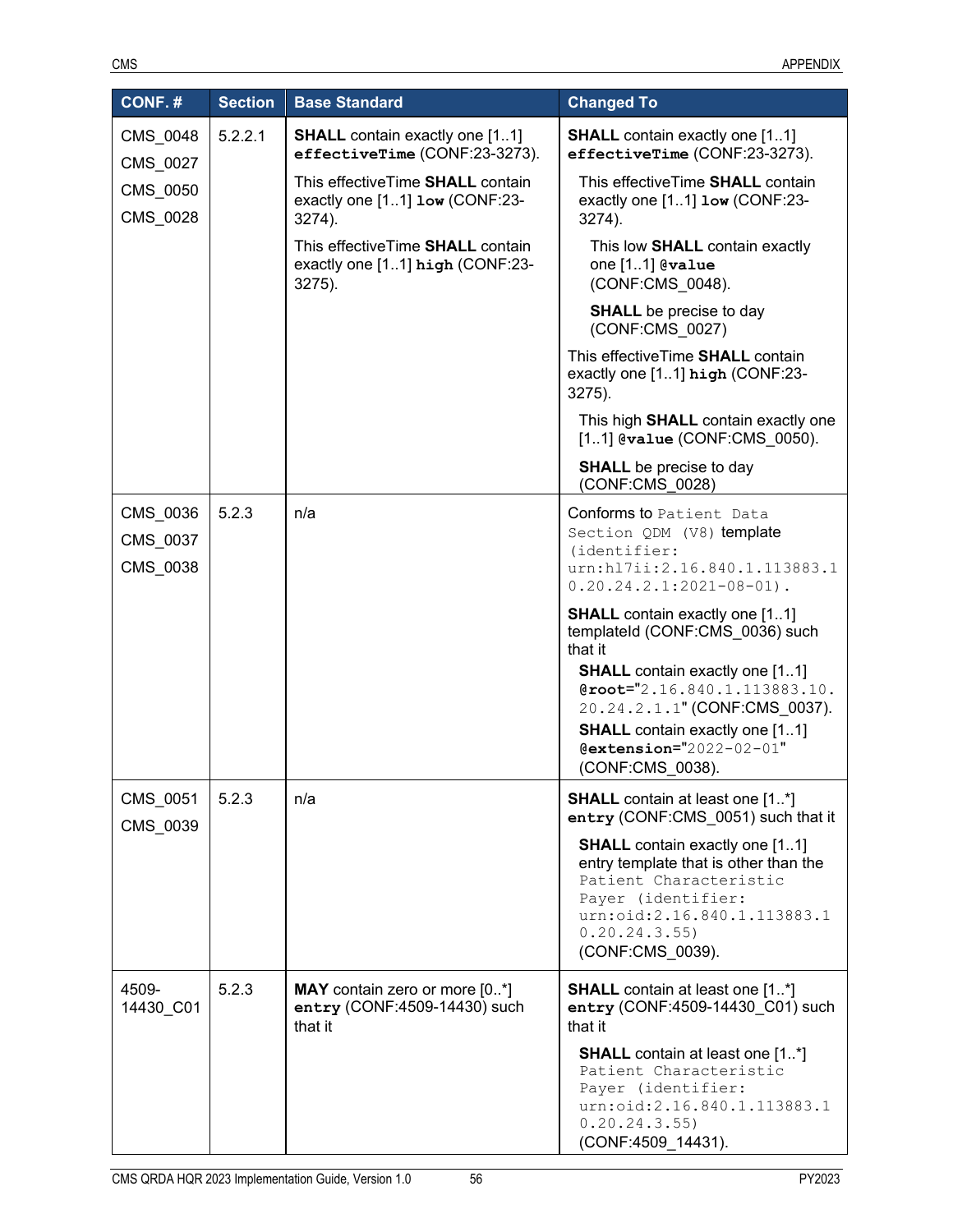# **13 Change Log for 2023 CMS QRDA I Implementation Guide from the 2022 CMS QRDA Implementation Guide**

[Table 28](#page-62-0) summarizes the changes made in this 2023 CMS QRDA I Implementation Guide since the release of 2022 CMS QRDA I Implementation Guide.

<span id="page-62-0"></span>

| <b>Section Heading</b>           | 2023 CMS QRDA I IG                                                                                                                                                                                                                                                                                          | 2022 CMS QRDA I IG                                                                                                                                                                                                                                          |
|----------------------------------|-------------------------------------------------------------------------------------------------------------------------------------------------------------------------------------------------------------------------------------------------------------------------------------------------------------|-------------------------------------------------------------------------------------------------------------------------------------------------------------------------------------------------------------------------------------------------------------|
| <b>Base Standard</b>             | HL7 Implementation Guide for CDA<br>Release 2: Quality Reporting<br>Document Architecture Category I,<br>Release 1, Standard for Trial Use<br>(STU) Release 5.3, US Realm, and<br>any subsequent errata update.                                                                                             | HL7 Implementation Guide for CDA<br>Release 2: Quality Reporting<br>Document Architecture Category I,<br>Release 1, Standard for Trial Use<br>(STU) Release 5.2, US Realm, and<br>any subsequent errata update                                              |
| 1 Introduction                   | Updated the base standard to HL7<br>QRDA I STU 5.3.<br>Updated to 2023 reporting period.                                                                                                                                                                                                                    | HL7 QRDA I STU R5.2.<br>2022 reporting year.                                                                                                                                                                                                                |
| 1.2 Organization of<br>the Guide | Updated the Chapter 6 title.<br>Chapter 6: Hybrid Measures/CCDE<br>Submission                                                                                                                                                                                                                               | Chapter 6: Hybrid Measure/CCDE<br><b>Voluntary Submission</b>                                                                                                                                                                                               |
| 3 Overview                       | Updated the base standard to HL7<br>QRDA I STU 5.3.<br>Updated to 2023 reporting period.<br>Updated to consistently use the word<br>"reports" instead of "documents" to<br>improve consistency.                                                                                                             | HL7 QRDA I STU R5.2.<br>2022 reporting year.                                                                                                                                                                                                                |
| 3.1 Background                   | This guide describes additional<br>conformance statements and<br>constraints for EHR data submissions<br>that are required for reporting to CMS<br>for the Hospital Inpatient Quality<br>Reporting Program and the Medicare<br>and Medicaid Promoting<br>Interoperability Program 2023<br>reporting period. | This guide describes additional<br>conformance statements and<br>constraints for EHR data submissions<br>that are required for reporting<br>information to the CMS for the<br><b>Hospital Inpatient Quality Reporting</b><br>Program 2022 Reporting Period. |
| 3.1 Background                   | Added footnote 3:<br>Note that the terms QRDA I report<br>and QRDA I file are used<br>interchangeably in this guide.                                                                                                                                                                                        | n/a                                                                                                                                                                                                                                                         |

#### **Table 28: Changes Made for 2023 CMS QRDA I IG from 2022 CMS QRDA I IG**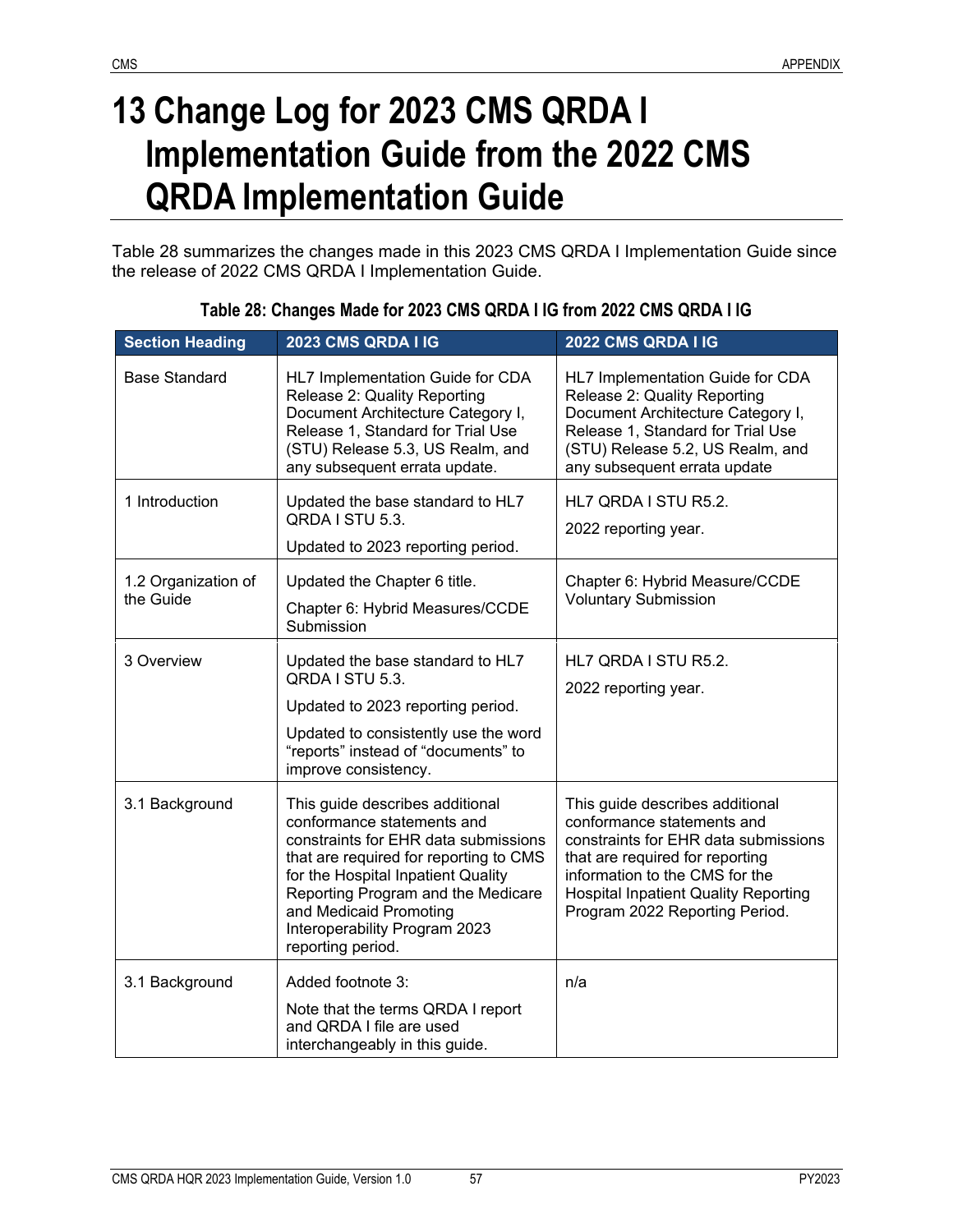| <b>Section Heading</b>                                       | 2023 CMS QRDA I IG                                                                                                                                                                                                                                                                                       | 2022 CMS QRDA I IG                                                                                                                                                                                                                          |
|--------------------------------------------------------------|----------------------------------------------------------------------------------------------------------------------------------------------------------------------------------------------------------------------------------------------------------------------------------------------------------|---------------------------------------------------------------------------------------------------------------------------------------------------------------------------------------------------------------------------------------------|
| 3.2 How to Read<br>This QRDA I Guide                         | Updated the footnote 3 to footnote 4:<br>CDA_SDTC.xsd is available at<br>https://github.com/HL7/cda-core-2.0.                                                                                                                                                                                            | Footnote 3:<br>CDA_SDTC.xsd is available as part<br>of the HL7 QRDA I STU R5.2 with<br>errata standard package<br>(http://www.hl7.org/implement/standar<br>ds/product_brief.cfm?product_id=35).                                             |
| 4 QRDA Category I<br>Requirements                            | Updated to reference the 2023<br>reporting period throughout. No<br>changes to the requirements.                                                                                                                                                                                                         | Section 4                                                                                                                                                                                                                                   |
| 4.2 eCQM, Hybrid<br>Measure, and Value<br>Set Specifications | For hybrid measures/core clinical<br>data element (CCDE) submission,<br>this guide must be used for reporting<br>of 2023 - 2024 data (measurement<br>period July 1, 2023 through June 30,<br>2024) and be submitted in 2024. The<br>2023 reporting period hybrid measure<br>specifications must be used. | For hybrid measure/core clinical data<br>element (CCDE) voluntary<br>submission, this guide must be used<br>for reporting of 2022 - 2023 data<br>(measurement period July 1, 2022<br>through June 30, 2023) and to be<br>submitted in 2023. |
| 4.7 Templates<br>Versioning and<br>Validations               | Updated to reference the templates<br>and conformance statements from<br>the HL7 QRDA I STU 5.3.                                                                                                                                                                                                         | Templates and conformance<br>statements from the HL7 QRDA I<br>STU5.2.                                                                                                                                                                      |
| 5.1.1 General                                                | QRDA Category I Report - CMS (V8)                                                                                                                                                                                                                                                                        | QRDA Category I Report - CMS (V7)                                                                                                                                                                                                           |
| Header                                                       | (Note: this template is based on<br>QRDA I, STU 5.3)                                                                                                                                                                                                                                                     | (Note: this template is based on<br>QRDA I, STU R5.2)                                                                                                                                                                                       |
|                                                              | <b>SHALL</b> contain exactly one [11]<br>templateId (CONF:CMS_0001)<br>such that it<br><b>SHALL</b> contain exactly one [11]<br>@root="2.16.840.1.113883.10.20.2<br>4.1.3" (CONF:CMS 0002).                                                                                                              | <b>SHALL</b> contain exactly one [11]<br>templateId (CONF:CMS_0001)<br>such that it<br><b>SHALL</b> contain exactly one [11]<br>@root="2.16.840.1.113883.10.20.2<br>4.1.3" (CONF:CMS 0002).                                                 |
|                                                              | <b>SHALL</b> contain exactly one [11]<br>@extension="2022-02-01"<br>(CONF:CMS_0003).                                                                                                                                                                                                                     | <b>SHALL</b> contain exactly one [11]<br>@extension="2020-02-01"<br>(CONF:CMS 0003).                                                                                                                                                        |
| 5.1.4<br>informationRecipient                                | This id SHALL contain exactly one<br>[1.1] @extension, which SHALL be<br>selected from ValueSet QRDA I CMS<br>Program Name<br>urn:oid:2.16.840.1.113883.3.249.14.1<br>03 STATIC 2020-02-01<br>(CONF:CMS_0026).                                                                                           | This id <b>SHALL</b> contain exactly one<br>[11] Gextension, which SHALL be<br>selected from ValueSet QRDA I CMS<br>Program Name<br>urn:oid:2.16.840.1.113883.3.249.14.1<br>03 STATIC 2019-02-01<br>(CONF:CMS_0026).                        |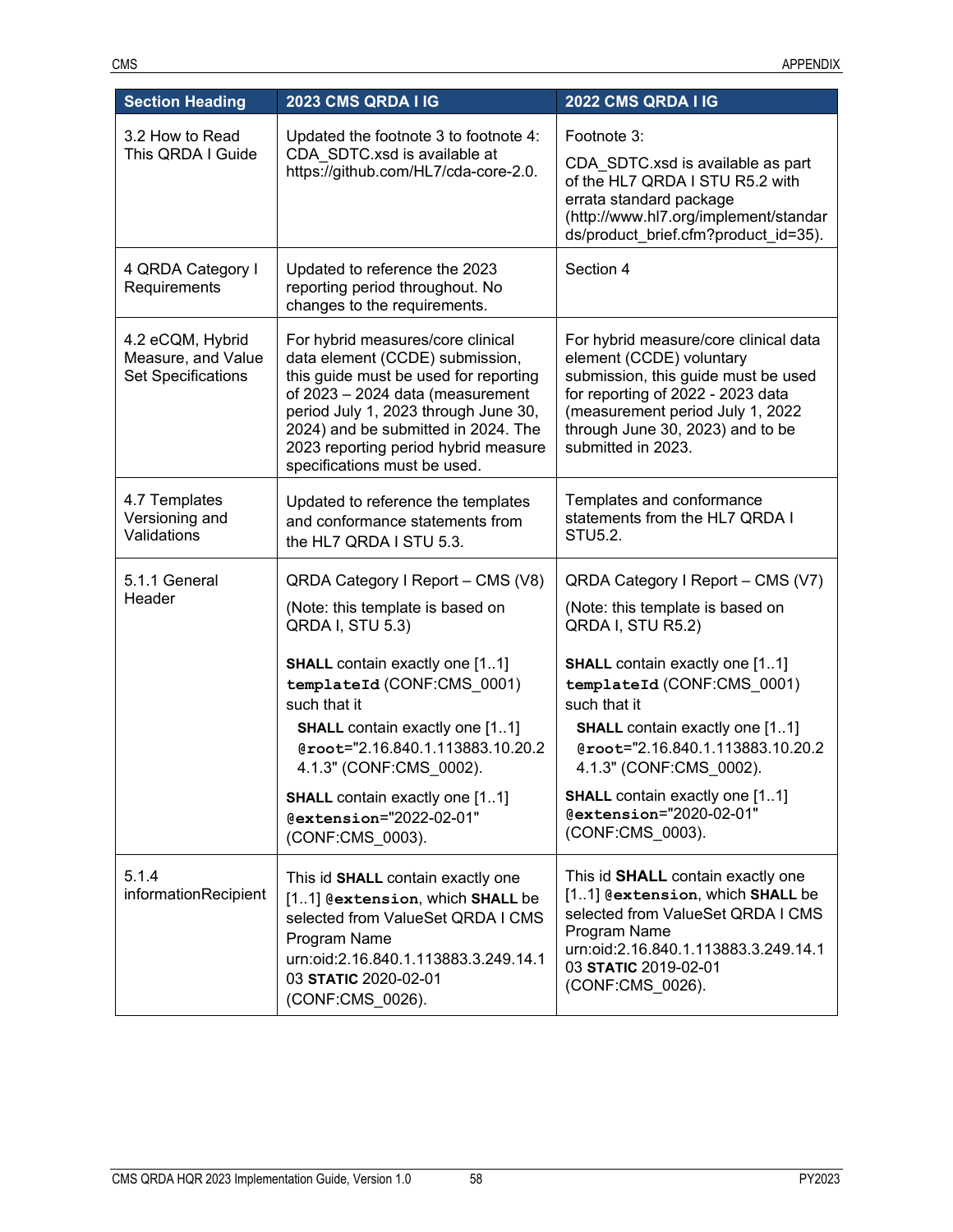| <b>Section Heading</b>        | <b>2023 CMS QRDA I IG</b>                                                                                                                                                                                                                              | 2022 CMS QRDA I IG                                                                                                                                                                                             |
|-------------------------------|--------------------------------------------------------------------------------------------------------------------------------------------------------------------------------------------------------------------------------------------------------|----------------------------------------------------------------------------------------------------------------------------------------------------------------------------------------------------------------|
| 5.1.2 recordTarget            | Updated the prefix of the following<br>conformance numbers from 4444 to<br>4509 to match the conformance<br>numbers from the HL7 QRDA I STU<br>5.3:<br>CONF:4509-16598<br>CONF:4509-16858<br>CONF:4509-28697 C01<br>CONF:4509-28698<br>CONF:4509-27570 | CONF:4444-16598<br>CONF:4444-16858<br>CONF:4444-28697_C01<br>CONF:4444-28698<br>CONF:4444-27570                                                                                                                |
| 5.13 custodian                | Updated the prefix of the following<br>conformance numbers from 4444 to<br>4509 to match the conformance<br>numbers from the HL7 QRDA I STU<br>5.3:<br>CONF:4509-16600<br>CONF:4509-28239<br>CONF:4509-28241_C01<br>CONF:4509-28244<br>CONF:4509-28245 | CONF:4444-16600<br>CONF:4444-28239<br>CONF:4444-28241_C01<br>CONF:4444-28244<br>CONF:4444-28245                                                                                                                |
| 5.1.4<br>informationRecipient | Updated the prefix of the following<br>conformance numbers from 4444 to<br>4509 to match the conformance<br>numbers from the HL7 QRDA I STU<br>5.3:<br>CONF:4509-16703 C01<br>CONF:4509-16704<br>CONF:4509-16705_C01                                   | CONF:4444-16703_C01<br>CONF:4444-16704<br>CONF:4444-16705_C01                                                                                                                                                  |
| 5.1.4<br>informationRecipient | This id SHALL contain exactly one<br>[11] @extension, Which SHALL be<br>selected from ValueSet QRDA I CMS<br>Program Name<br>urn:oid:2.16.840.1.113883.3<br>.249.14.103 STATIC 2022-02-01<br>(CONF:CMS_0026).                                          | This id SHALL contain exactly one<br>[1.1] @extension, Which SHALL be<br>selected from ValueSet QRDA I CMS<br>Program Name<br>urn:oid:2.16.840.1.113883.3.<br>249.14.103 STATIC 2020-02-01<br>(CONF:CMS_0026). |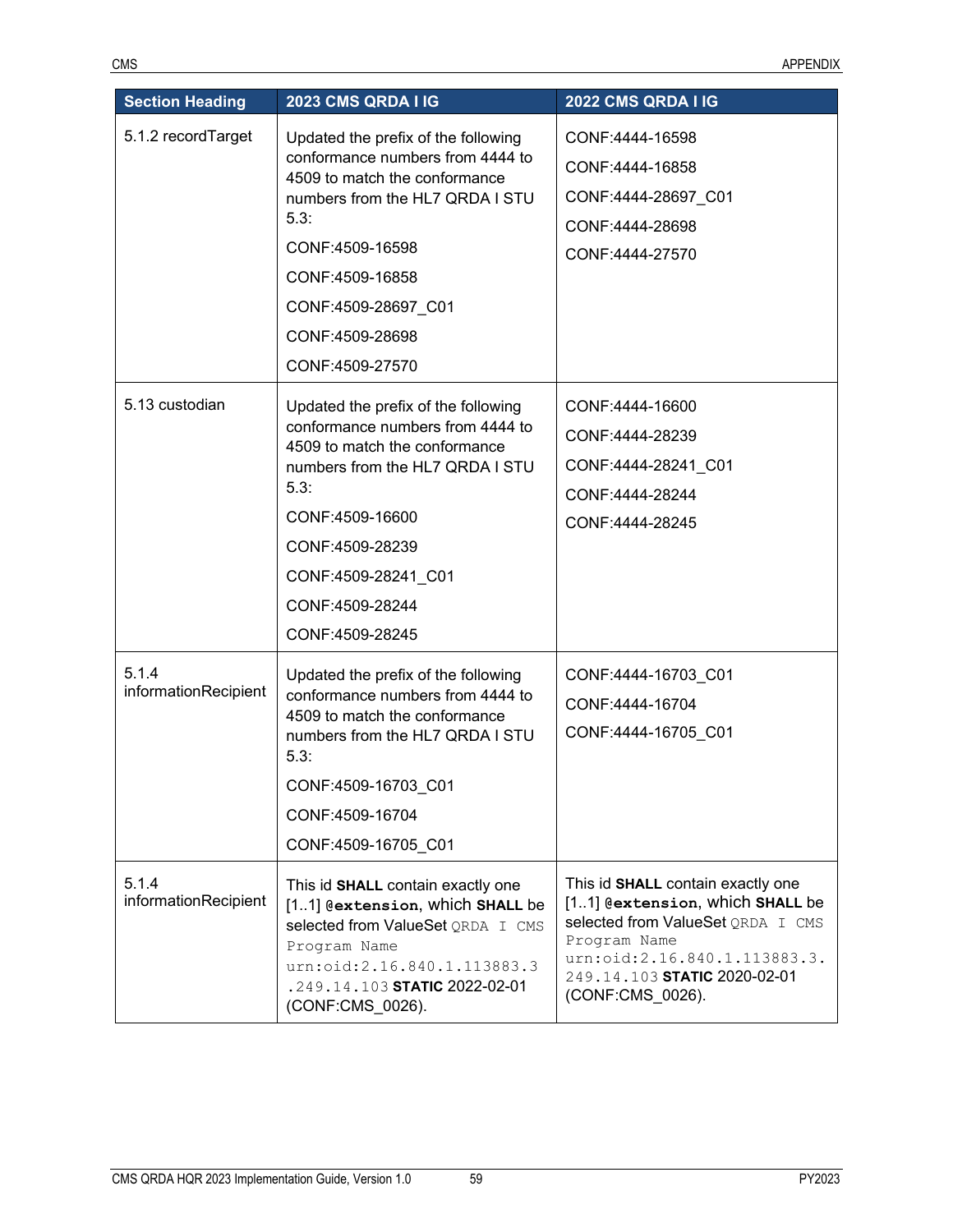| <b>Section Heading</b>           | 2023 CMS QRDA I IG                                                                                                                                                             | 2022 CMS QRDA I IG                                                                                                                                                             |
|----------------------------------|--------------------------------------------------------------------------------------------------------------------------------------------------------------------------------|--------------------------------------------------------------------------------------------------------------------------------------------------------------------------------|
| 5.1.4<br>informationRecipient    | Table 6: QRDA I CMS Program<br>Name                                                                                                                                            | Table 6: QRDA I CMS Program<br>Name                                                                                                                                            |
|                                  | HQR_PI                                                                                                                                                                         | HQR PI                                                                                                                                                                         |
|                                  | HQR_IQR                                                                                                                                                                        | HQR_IQR                                                                                                                                                                        |
|                                  | HQR_PI_IQR                                                                                                                                                                     | HQR_PI_IQR                                                                                                                                                                     |
|                                  | HQR_OQR                                                                                                                                                                        | HQR_IQR_VOL                                                                                                                                                                    |
|                                  | (Removed HQR_IQR_VOL and<br>added HQR_OQR)                                                                                                                                     |                                                                                                                                                                                |
| 5.1.6                            | Updated the prefix of the following                                                                                                                                            | CONF:4444-16579                                                                                                                                                                |
| documentationOf/se<br>rviceEvent | conformance numbers from 4444 to<br>4509 to match the conformance                                                                                                              | CONF:4444-16580                                                                                                                                                                |
|                                  | numbers from the HL7 QRDA I STU                                                                                                                                                | CONF:4444-16583                                                                                                                                                                |
|                                  | 5.3:                                                                                                                                                                           | CONF:4444-16584                                                                                                                                                                |
|                                  | CONF:4509-16579                                                                                                                                                                | CONF:4444-16586                                                                                                                                                                |
|                                  | CONF:4509-16580                                                                                                                                                                | CONF:4444-16587 C01                                                                                                                                                            |
|                                  | CONF:4509-16583                                                                                                                                                                | CONF:4444-16591                                                                                                                                                                |
|                                  | CONF:4509-16584                                                                                                                                                                | CONF:4444-16592                                                                                                                                                                |
|                                  | CONF:4509-16586                                                                                                                                                                | CONF:4444-16593                                                                                                                                                                |
|                                  | CONF:4509-16587_C01                                                                                                                                                            |                                                                                                                                                                                |
|                                  | CONF:4509-16591                                                                                                                                                                |                                                                                                                                                                                |
|                                  | CONF:4509-16592                                                                                                                                                                |                                                                                                                                                                                |
|                                  | CONF:4509-16593                                                                                                                                                                |                                                                                                                                                                                |
| 5.1.7 component                  | This structuredBody SHALL contain<br>exactly one [11] component<br>(CONF:CMS_0057) such that it                                                                                | This structuredBody SHALL contain<br>exactly one [11] component<br>(CONF:CMS_0057) such that it                                                                                |
|                                  | <b>SHALL</b> contain exactly one [11]<br>Patient Data Section QDM (V8) -<br>CMS (identifier:<br>urn:hl7ii:2.16.840.1.113883.10.20.24.<br>2.1.1:2022-02-01)<br>(CONF:CMS_0055). | <b>SHALL</b> contain exactly one [11]<br>Patient Data Section QDM (V7) -<br>CMS (identifier:<br>urn:hl7ii:2.16.840.1.113883.10.20.24.<br>2.1.1:2020-02-01)<br>(CONF:CMS_0055). |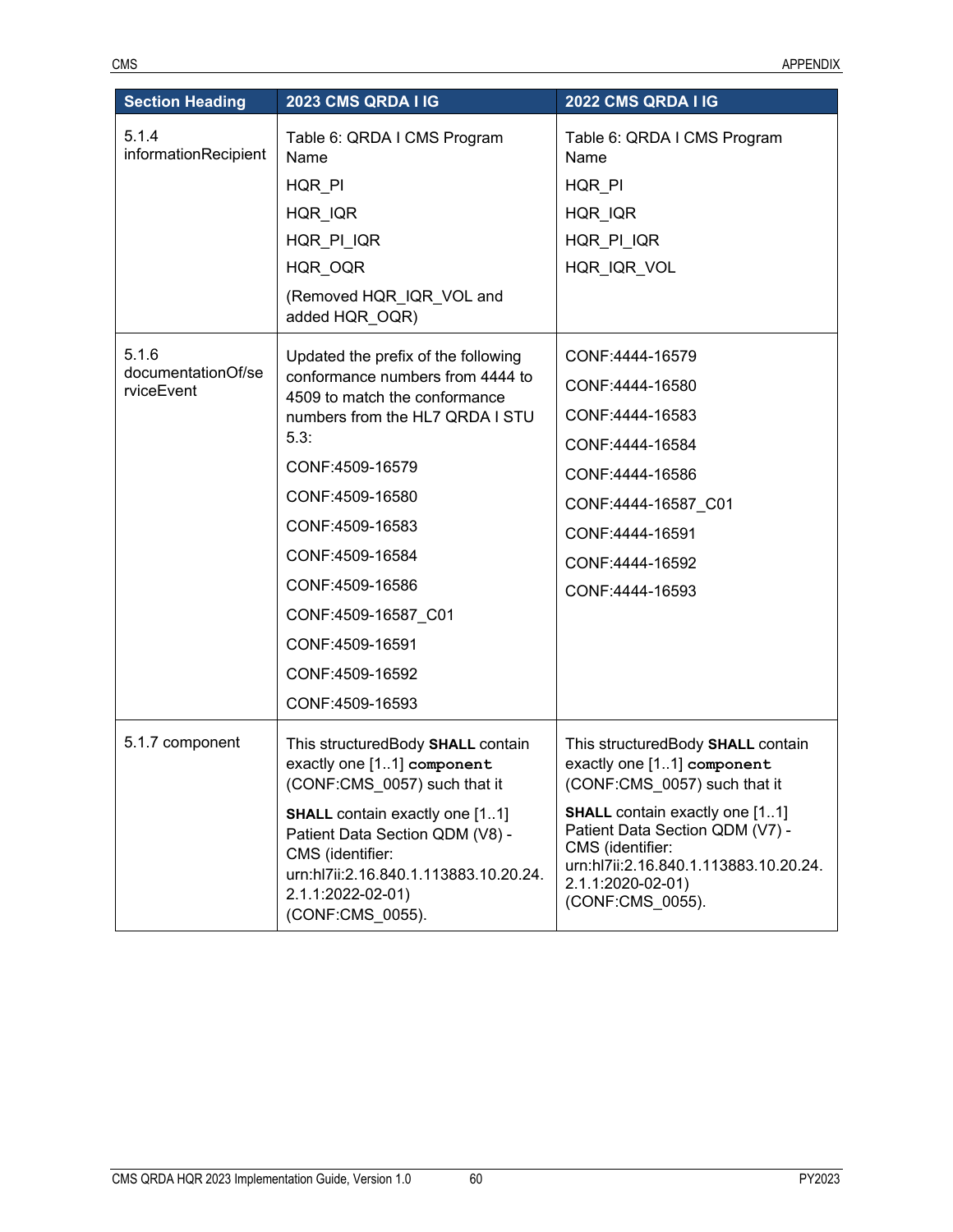| <b>Section Heading</b>                              | 2023 CMS QRDA I IG                                                                                                                                  | 2022 CMS QRDA I IG                                                                                                                     |
|-----------------------------------------------------|-----------------------------------------------------------------------------------------------------------------------------------------------------|----------------------------------------------------------------------------------------------------------------------------------------|
| 5.1.7 component                                     | Updated the prefix of the following<br>conformance numbers from 4444 to<br>4509 to match the conformance<br>numbers from the HL7 QRDA I STU<br>5.3: | CONF:4444-12973                                                                                                                        |
|                                                     |                                                                                                                                                     | CONF:4444-17081                                                                                                                        |
|                                                     |                                                                                                                                                     | CONF:4444-17082                                                                                                                        |
|                                                     |                                                                                                                                                     | CONF:4444-17083                                                                                                                        |
|                                                     | CONF:4509-12973                                                                                                                                     |                                                                                                                                        |
|                                                     | CONF:4509-17081                                                                                                                                     |                                                                                                                                        |
|                                                     | CONF:4509-17082                                                                                                                                     |                                                                                                                                        |
|                                                     | CONF:4509-17083                                                                                                                                     |                                                                                                                                        |
| 5.2.1 Measure                                       | Figure 10: Measure Section Example                                                                                                                  | Figure 10: Measure Section Example                                                                                                     |
| Section                                             | Updated to use a 2023 reporting<br>period eCQM version specific UUID<br>as an example.                                                              | Examle used is a 2022 reporting<br>period eCQM version specific UUID.                                                                  |
| 5.2.2.1 Reporting<br>Parameters Act -<br><b>CMS</b> | Figure 11: Reporting Parameters<br>Section - CMS and Reporting<br>Parameters Act - CMS Example                                                      | Figure 11: Reporting Parameters<br>Section - CMS and Reporting<br>Parameters Act - CMS Example                                         |
|                                                     | Updated the example reporting period<br>to 01 Jan 2023 - 31 March 2023                                                                              | Example reporting period 01 Jan<br>2022 - 31 March 2022                                                                                |
| 5.2.3 Patient Data<br>Section (V8) - CMS            | Patient Data Section QDM (V8) -<br><b>CMS</b>                                                                                                       | Patient Data Section QDM (V7) -<br><b>CMS</b>                                                                                          |
|                                                     | <b>Conforms to Patient Data Section</b><br>QDM (V8) template (identifier:<br>urn:hl7ii:2.16.840.1.113883.10.20.24.<br>2.1:2021-08-01).              | <b>Conforms to Patient Data Section</b><br>QDM (V7) template (identifier:<br>urn:hl7ii:2.16.840.1.113883.10.20.24.<br>2.1:2019-12-01). |
|                                                     | <b>SHALL</b> contain exactly one [11]<br>templateId (CONF:CMS 0036) such<br>that it                                                                 | <b>SHALL</b> contain exactly one [11]<br>templateId (CONF:CMS 0036) such<br>that it                                                    |
|                                                     | <b>SHALL</b> contain exactly one [11]<br>@root="2.16.840.1.113883.10.20.2<br>4.2.1.1" (CONF:CMS 0037).                                              | <b>SHALL</b> contain exactly one [11]<br>@root="2.16.840.1.113883.10.20.2<br>4.2.1.1" (CONF:CMS 0037).                                 |
|                                                     | <b>SHALL</b> contain exactly one [11]<br>@extension="2022-02-01"<br>(CONF:CMS 0038).                                                                | <b>SHALL</b> contain exactly one [11]<br>@extension="2020-02-01"<br>(CONF:CMS_0038).                                                   |
| 5.2.3 Patient Data<br>Section (V8) - CMS            | Updated the prefix of the following<br>conformance numbers from 4444 to<br>4509 to match the conformance<br>numbers from the HL7 QRDA I STU<br>5.3: | CONF:4444-14460 C01                                                                                                                    |
|                                                     |                                                                                                                                                     | CONF:4444-14431                                                                                                                        |
|                                                     | CONF:4509-14460 C01                                                                                                                                 |                                                                                                                                        |
|                                                     | CONF:4509-14431                                                                                                                                     |                                                                                                                                        |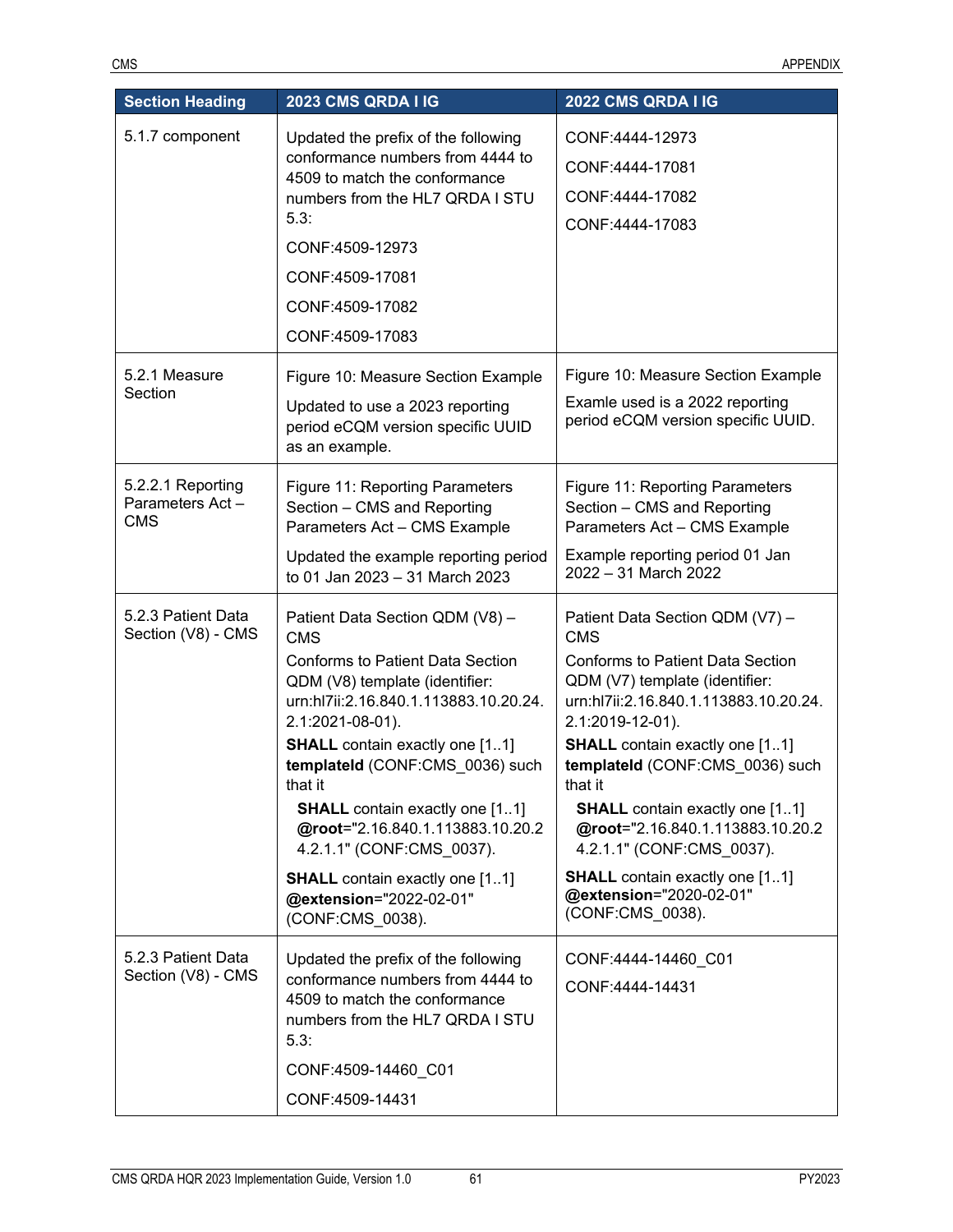| <b>Section Heading</b>                                      | 2023 CMS QRDA I IG                                                                                                                                                                                                                                                             | 2022 CMS QRDA I IG                                                                                                                                                                                                                                                                         |
|-------------------------------------------------------------|--------------------------------------------------------------------------------------------------------------------------------------------------------------------------------------------------------------------------------------------------------------------------------|--------------------------------------------------------------------------------------------------------------------------------------------------------------------------------------------------------------------------------------------------------------------------------------------|
| 5.2.3 Patient Data<br>Section (V8) - CMS                    | Figure 12: Patient Data Section QDM<br>(V8) - CMS Example                                                                                                                                                                                                                      | Figure 12: Patient Data Section QDM<br>$(V7)$ – CMS Example                                                                                                                                                                                                                                |
|                                                             | Updated the templateld extensions<br>and example effectiveTime value                                                                                                                                                                                                           |                                                                                                                                                                                                                                                                                            |
| 5.2.3.1 "Not Done"<br>with a Reason                         | Corrected a typo<br>code/sdtc:valueSet                                                                                                                                                                                                                                         | code/sdtc:valueset                                                                                                                                                                                                                                                                         |
| 5.2.3.1 "Not Done"<br>with a Reason                         | Figure 13: Not Done Example for<br><b>QDM Element Defined with Value Set</b>                                                                                                                                                                                                   | Figure 13: Not Done Example for<br><b>QDM Element Defined with Value Set</b>                                                                                                                                                                                                               |
|                                                             | Updated the templateld extension<br>used in the example                                                                                                                                                                                                                        |                                                                                                                                                                                                                                                                                            |
| 5.2.3.2 Reporting                                           | Added the following language:                                                                                                                                                                                                                                                  | n/a                                                                                                                                                                                                                                                                                        |
| "unit" for Result<br>Value                                  | For guidance on reporting result<br>value "unit" for hybrid measures,<br>please see 6.2 Reporting Result "unit"<br>for Hybrid Measures.                                                                                                                                        |                                                                                                                                                                                                                                                                                            |
| 5.2.3.2 Reporting<br>"unit" for Result<br>Value             | represent INR result using data type<br>PQ and PQ unit should be using<br>UCUM annotations {ratio} or {INR}.                                                                                                                                                                   | represent INR result using data type<br>PQ with PQ.unit as UCUM codes<br>{ratio} or {INR}.                                                                                                                                                                                                 |
| 5.3.1 Validation<br><b>Rules for Encounter</b><br>Performed | Updated to reference the<br>conformance statement from the HL7<br>QRDA I STU 5.3.                                                                                                                                                                                              | SHALL contain at most one<br>Encounter Diagnosis QDM of rank 1,<br>as principal diagnosis.                                                                                                                                                                                                 |
|                                                             | If entryRelationship to Encounter<br>Diagnosis QDM (V2) is present,<br>SHALL contain at most one<br>Encounter Diagnosis QDM (V2) of<br>rank 1, as principal diagnosis<br>(CONF:4509-32546).                                                                                    |                                                                                                                                                                                                                                                                                            |
| 5.3.2 Additional<br><b>HQR Validations</b>                  | Updated to reference the 2023<br>Reporting Period in the error<br>description of CMS 0070                                                                                                                                                                                      | CMS_0070<br>The validation process compares the<br>upload date with the Production Date<br>Range values stored in internal table.<br>If the upload date is outside the<br>acceptable range(s), which for the<br>2022 Reporting Period is yet to be<br>finalized, this message is returned. |
|                                                             | The validation process compares the<br>upload date with the Production Date<br>Range values stored in internal table.<br>If the upload date is outside the<br>acceptable range(s), which for the<br>2023 Reporting Period is yet to be<br>finalized, this message is returned. |                                                                                                                                                                                                                                                                                            |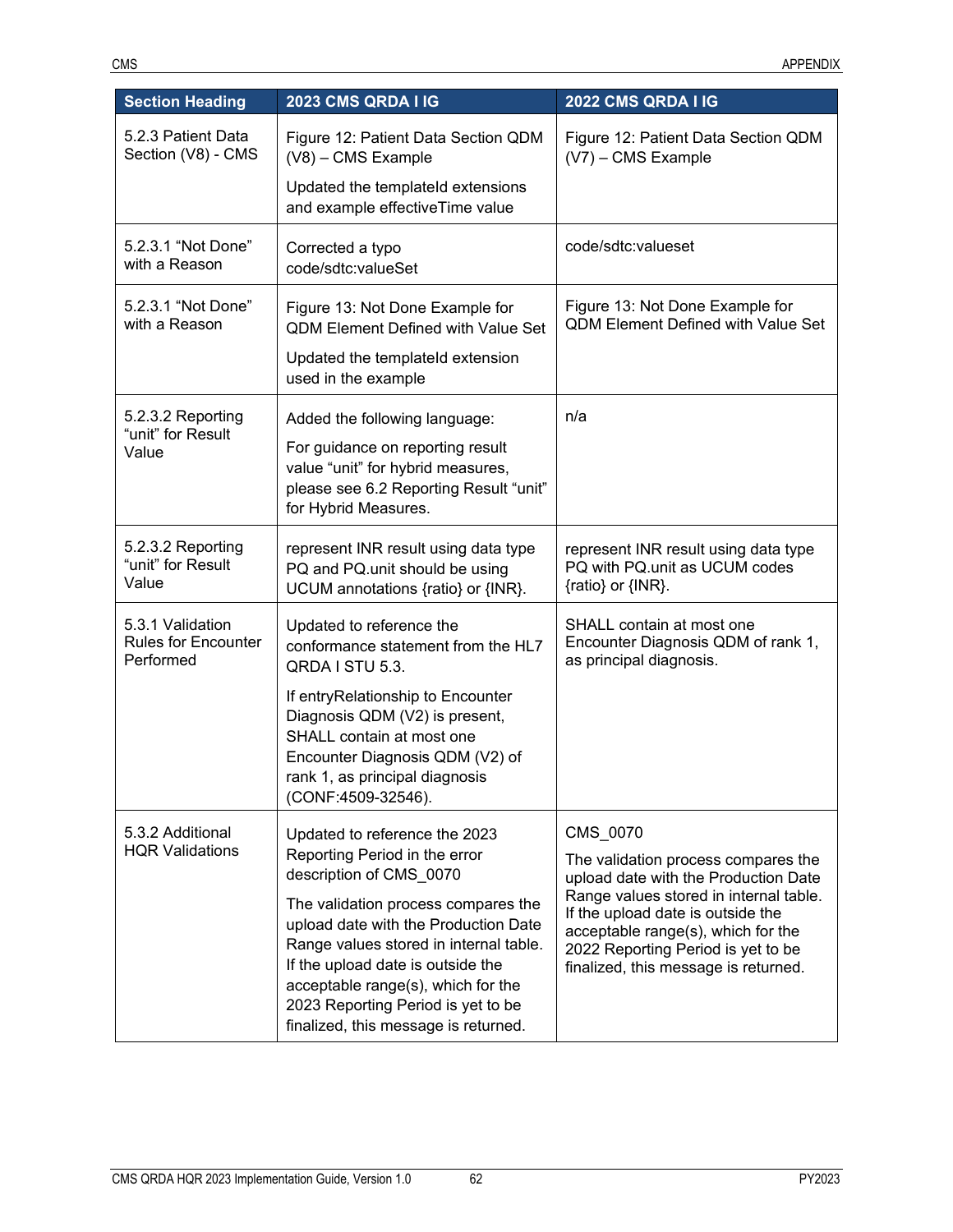| <b>Section Heading</b>                     | 2023 CMS QRDA I IG                                                                                                                                   | 2022 CMS QRDA I IG                                                                                                                                                                           |
|--------------------------------------------|------------------------------------------------------------------------------------------------------------------------------------------------------|----------------------------------------------------------------------------------------------------------------------------------------------------------------------------------------------|
| 5.3.2 Additional<br><b>HQR Validations</b> | Updated error description of<br>CMS 0073                                                                                                             | CMS_0073                                                                                                                                                                                     |
|                                            | File is not in QRDA Category I STU<br>5.3 format -- does not contain all four<br>of the required header templatelds<br>including both of the STU 5.3 | Document is not in QRDA Category I<br>STU Release 5.2 format -- does not<br>contain all four of the required header<br>templatelds including both of the R5.2<br>templatelds and extensions: |
|                                            | templatelds and extensions:<br>HL7 QRDA I STU 5.3:                                                                                                   | <b>HL7 R5.2:</b>                                                                                                                                                                             |
|                                            |                                                                                                                                                      | <templateid<br>root="2.16.840.1.113883.10.20.22.1.1</templateid<br>                                                                                                                          |
|                                            | <templateid<br>root="2.16.840.1.113883.10.20.22.1.<br/>1" extension="2015-08-01"/&gt;</templateid<br>                                                | " extension="2015-08-01"/>                                                                                                                                                                   |
|                                            |                                                                                                                                                      | <templateid< td=""></templateid<>                                                                                                                                                            |
|                                            | <templateid<br>root="2.16.840.1.113883.10.20.24.1.</templateid<br>                                                                                   | root="2.16.840.1.113883.10.20.24.1.1<br>" extension="2017-08-01"/>                                                                                                                           |
|                                            | 1" extension="2017-08-01"/>                                                                                                                          | <templateid< td=""></templateid<>                                                                                                                                                            |
|                                            | <templateid<br>root="2.16.840.1.113883.10.20.24.1.<br/>2" extension="2021-08-01"/&gt;</templateid<br>                                                | root="2.16.840.1.113883.10.20.24.1.2<br>" extension="2019-12-01"/>                                                                                                                           |
|                                            |                                                                                                                                                      | 2021 CMS QRDA I IG:                                                                                                                                                                          |
|                                            | 2023 CMS QRDA I IG:                                                                                                                                  | <templateid< td=""></templateid<>                                                                                                                                                            |
|                                            | <templateid<br>root="2.16.840.1.113883.10.20.24.1.</templateid<br>                                                                                   | root="2.16.840.1.113883.10.20.24.1.3<br>" extension="2020-02-01"/>                                                                                                                           |
|                                            | 3" extension="2022-02-01"/>                                                                                                                          | This error is also produced for empty                                                                                                                                                        |
|                                            | This error is also produced for empty                                                                                                                | file or other non-XML file type (e.g.,<br>PDF). Processing stops immediately                                                                                                                 |
|                                            | file or other non-XML file type (e.g.,<br>PDF). Processing stops immediately                                                                         | on file.                                                                                                                                                                                     |
|                                            | on file.                                                                                                                                             |                                                                                                                                                                                              |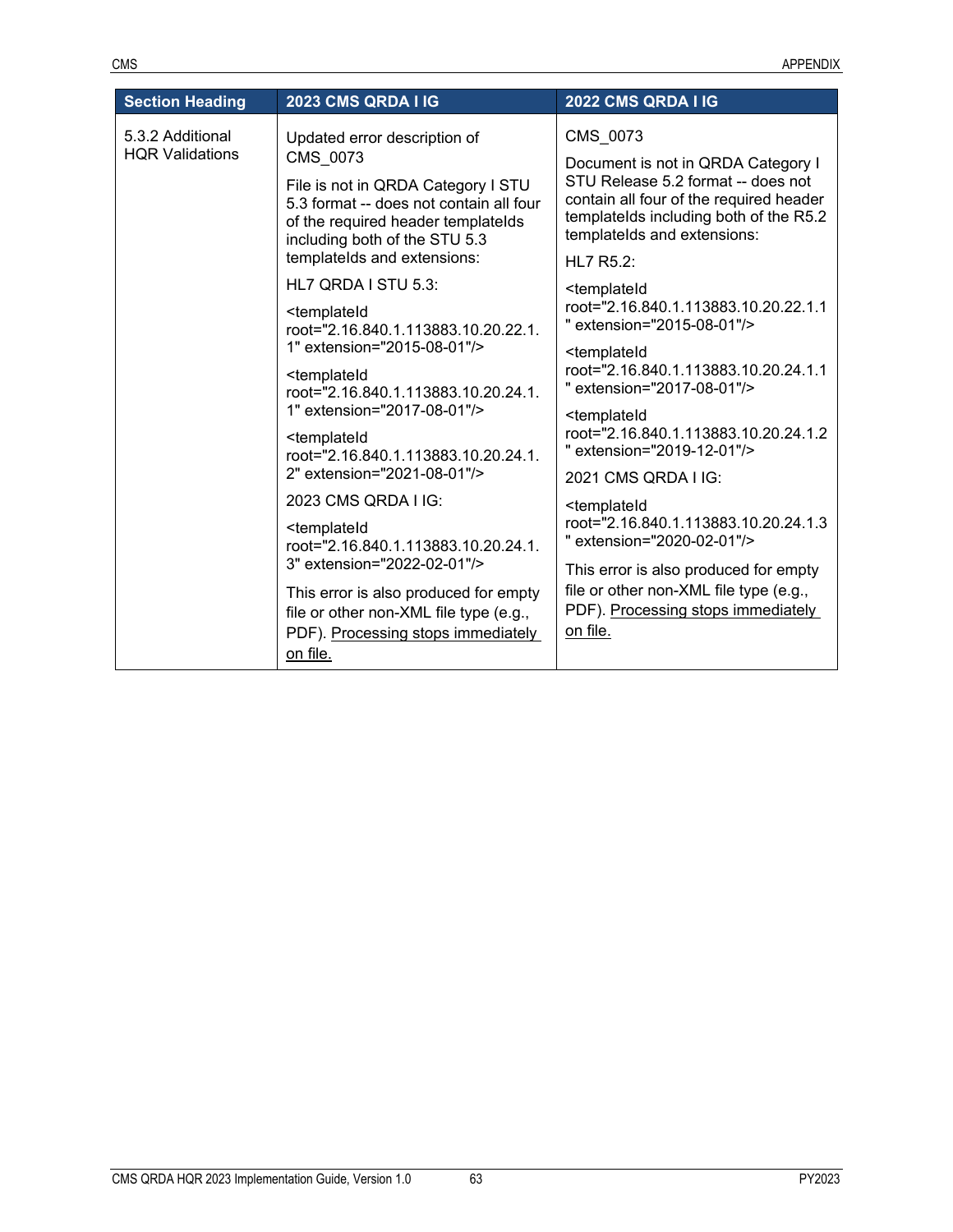| <b>Section Heading</b>                     | <b>2023 CMS QRDA I IG</b>                                                                                                                                                                                                                                                                                                                                                                                                                                                                                                                                                                                                                                                                                                                                                                   | 2022 CMS QRDA I IG                                                                                                                                                                                                                                                                                                                                                                                                                                                                                                                                                                                                                                                                                                                                                                                      |
|--------------------------------------------|---------------------------------------------------------------------------------------------------------------------------------------------------------------------------------------------------------------------------------------------------------------------------------------------------------------------------------------------------------------------------------------------------------------------------------------------------------------------------------------------------------------------------------------------------------------------------------------------------------------------------------------------------------------------------------------------------------------------------------------------------------------------------------------------|---------------------------------------------------------------------------------------------------------------------------------------------------------------------------------------------------------------------------------------------------------------------------------------------------------------------------------------------------------------------------------------------------------------------------------------------------------------------------------------------------------------------------------------------------------------------------------------------------------------------------------------------------------------------------------------------------------------------------------------------------------------------------------------------------------|
| 5.3.2 Additional<br><b>HQR Validations</b> | Updated to reference the 2022<br>version of eCQMs and 2023 reporting<br>period in the error description of<br>CMS 0074                                                                                                                                                                                                                                                                                                                                                                                                                                                                                                                                                                                                                                                                      | CMS_0074<br>The Version Specific Measure<br>Identifier for an eCQM being reported<br>is a required element in the QRDA file<br>(i.e., XPath is<br>QualityMeasureDocument/id/@root).<br>The HQR eCQM receiving system will<br>only accept the "2021 version" of<br>eCQMs for the CY 2022 reporting<br>period. Each eCQM has an<br>associated Version Specific Measure<br>Identifier corresponding to the "2021<br>version" of eCQM specifications for<br>the CY 2022 reporting period. Only<br>those Version Specific Measure<br>Identifiers for the current reporting<br>year will be accepted. If any<br>submitted version specific identifier<br>does not match one of the defined set<br>of the Version Specific Measure<br>Identifier for the current reporting<br>year, the file will be rejected. |
|                                            | The Version Specific Measure<br>Identifier for an eCQM being reported<br>is a required element in the QRDA file<br>(i.e., XPath is<br>QualityMeasureDocument/id/@root).<br>The HQR eCQM receiving system will<br>only accept the "2022 version" of<br>eCQMs for the CY 2023 reporting<br>period. Each eCQM has an<br>associated Version Specific Measure<br>Identifier corresponding to the "2022<br>version" of eCQM specifications for<br>the CY 2023 reporting period. Only<br>those Version Specific Measure<br>Identifiers for the current reporting<br>year will be accepted. If any<br>submitted version specific identifier<br>does not match one of the defined set<br>of the Version Specific Measure<br>Identifier for the current reporting<br>year, the file will be rejected. |                                                                                                                                                                                                                                                                                                                                                                                                                                                                                                                                                                                                                                                                                                                                                                                                         |
| 5.3.2 Additional<br><b>HQR Validations</b> | Updated the error description of<br>CMS_0082                                                                                                                                                                                                                                                                                                                                                                                                                                                                                                                                                                                                                                                                                                                                                | CMS_0082<br>The EHR system needs to be certified                                                                                                                                                                                                                                                                                                                                                                                                                                                                                                                                                                                                                                                                                                                                                        |
|                                            | The EHR system needs to be<br>certified to 2015 Edition Cures<br>Update for CY2023/PY2025.                                                                                                                                                                                                                                                                                                                                                                                                                                                                                                                                                                                                                                                                                                  | to 2015 Edition for CY2022/PY2024.                                                                                                                                                                                                                                                                                                                                                                                                                                                                                                                                                                                                                                                                                                                                                                      |
| 5.3.2 Additional                           | Removed CMS 0084                                                                                                                                                                                                                                                                                                                                                                                                                                                                                                                                                                                                                                                                                                                                                                            | <b>CMS 0084</b>                                                                                                                                                                                                                                                                                                                                                                                                                                                                                                                                                                                                                                                                                                                                                                                         |
| <b>HQR Validations</b>                     |                                                                                                                                                                                                                                                                                                                                                                                                                                                                                                                                                                                                                                                                                                                                                                                             | Either the Patient HICN or MBI is<br>required for hybrid measure/Core<br><b>Clinical Data Elements (CCDE)</b><br>submissions.                                                                                                                                                                                                                                                                                                                                                                                                                                                                                                                                                                                                                                                                           |
| 5.3.2 Additional<br><b>HQR Validations</b> | Updated CMS_0085                                                                                                                                                                                                                                                                                                                                                                                                                                                                                                                                                                                                                                                                                                                                                                            | CMS_0085                                                                                                                                                                                                                                                                                                                                                                                                                                                                                                                                                                                                                                                                                                                                                                                                |
|                                            | CMS program name for hybrid<br>measure/CCDE submissions must be<br>HQR_IQR.                                                                                                                                                                                                                                                                                                                                                                                                                                                                                                                                                                                                                                                                                                                 | CMS program name for hybrid<br>measure/CCDE submissions must be<br>HQR_IQR_VOL                                                                                                                                                                                                                                                                                                                                                                                                                                                                                                                                                                                                                                                                                                                          |
| 5.3.4 Validation<br><b>XPath</b>           | Added XPath for CMS_0087 and<br>CMS_0088                                                                                                                                                                                                                                                                                                                                                                                                                                                                                                                                                                                                                                                                                                                                                    | n/a                                                                                                                                                                                                                                                                                                                                                                                                                                                                                                                                                                                                                                                                                                                                                                                                     |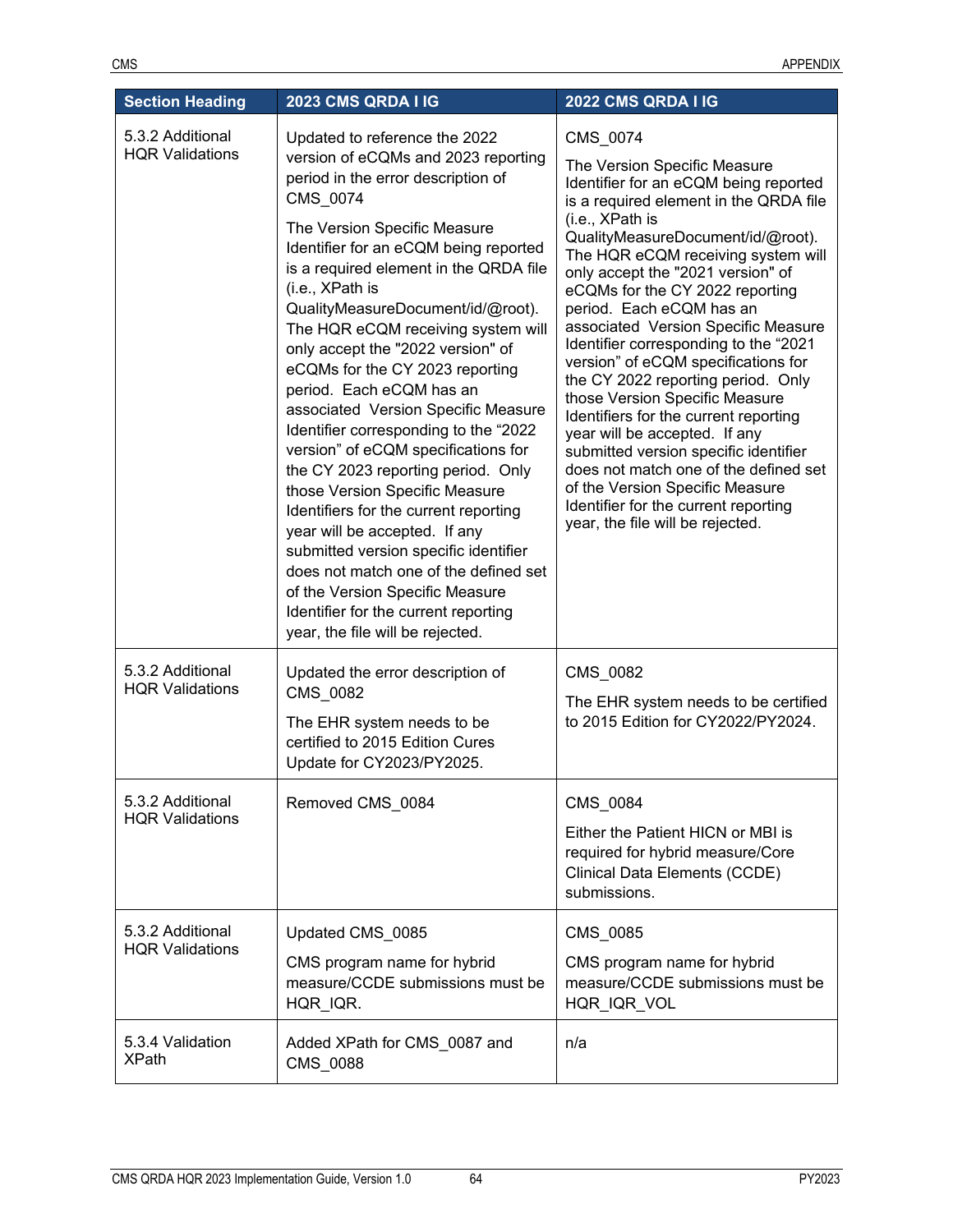| <b>Section Heading</b>                                                 | 2023 CMS QRDA I IG                                                                                                                                                                                                    | 2022 CMS QRDA I IG                                                                                                                                                                                                                                                                                                                                     |
|------------------------------------------------------------------------|-----------------------------------------------------------------------------------------------------------------------------------------------------------------------------------------------------------------------|--------------------------------------------------------------------------------------------------------------------------------------------------------------------------------------------------------------------------------------------------------------------------------------------------------------------------------------------------------|
| 6 Hybrid<br>Measures/CCDE<br>Submission                                | Updated the section title to Hybrid<br>Measures/CCDE Submission                                                                                                                                                       | Section title: Hybrid Measure/CCDE<br><b>Voluntary Submission</b>                                                                                                                                                                                                                                                                                      |
|                                                                        | This section provides guidance on<br>how to submit the encounter id<br>associated with a core clinical data<br>element and report result "unit" for<br>submissions for hybrid measures.                               | This section provides guidance on<br>how to submit the encounter id<br>associated with a core clinical data<br>element and report result "unit" for<br>hybrid measure voluntary submission.                                                                                                                                                            |
| 6 Hybrid<br>Measures/CCDE<br>Submission                                | Added:                                                                                                                                                                                                                | n/a                                                                                                                                                                                                                                                                                                                                                    |
|                                                                        | Hybrid Measures/CCDE submissions<br>SHALL use the CMS Program Name<br>HQR_IQR.                                                                                                                                        |                                                                                                                                                                                                                                                                                                                                                        |
| 6.1 Submitting the<br>encounter id<br>associated with a<br><b>CCDE</b> | Added Table 17: Hybrid Measures for<br>Submission                                                                                                                                                                     | n/a                                                                                                                                                                                                                                                                                                                                                    |
| 6.1 Submitting the<br>encounter id<br>associated with a<br><b>CCDE</b> | Hybrid measures submission<br>reporting requirements:                                                                                                                                                                 | Hybrid measure voluntary submission<br>reporting requirements:                                                                                                                                                                                                                                                                                         |
| 6.1 Submitting the<br>encounter id<br>associated with a<br><b>CCDE</b> | Figure 14: Encounter Performed<br>Example                                                                                                                                                                             | Figure 14: Encounter Performed<br>Example                                                                                                                                                                                                                                                                                                              |
|                                                                        | Updated the example per for HL7<br>QRDA I STU 5.3 update. Removed<br>Encounter Performed Act (V3) and<br>updated to Encounter Performed (V6)                                                                          |                                                                                                                                                                                                                                                                                                                                                        |
| 6.1 Submitting the<br>encounter id<br>associated with a<br><b>CCDE</b> | Table 18: Associating an Existing<br>Encounter Id with a Core Clinical<br>Data Element                                                                                                                                | Table 17: Associating an Existing<br>Encounter Id with a Core Clinical<br>Data Element                                                                                                                                                                                                                                                                 |
|                                                                        | Updated to use the updated<br>templates per HL7 QRDA I STU 5.3                                                                                                                                                        |                                                                                                                                                                                                                                                                                                                                                        |
| 6.2 Reporting Result<br>"unit for Hybrid<br><b>Measures</b>            | For each core clinical data element<br>specified in the Hybrid HWM and<br>Hybrid HWR measures, it is<br>recommended to report values using<br>one of the appropriate UCUM units of<br>measurement listed in Table 19. | For hybrid measure voluntary<br>submissions, it is recommended for<br>the submitters to submit "unit" of the<br>laboratory test result or physical exam<br>result for each of the core clinical data<br>elements using appropriate UCUM<br>codes, but submitters may submit<br>units in the forms used in their EHRs<br>for the 2023 reporting period. |
| 6.2 Reporting Result<br>"unit for Hybrid<br>Measures                   | Added Table 19: Hybrid HWM and<br><b>Hybrid HWR UCUM Codes</b>                                                                                                                                                        | n/a                                                                                                                                                                                                                                                                                                                                                    |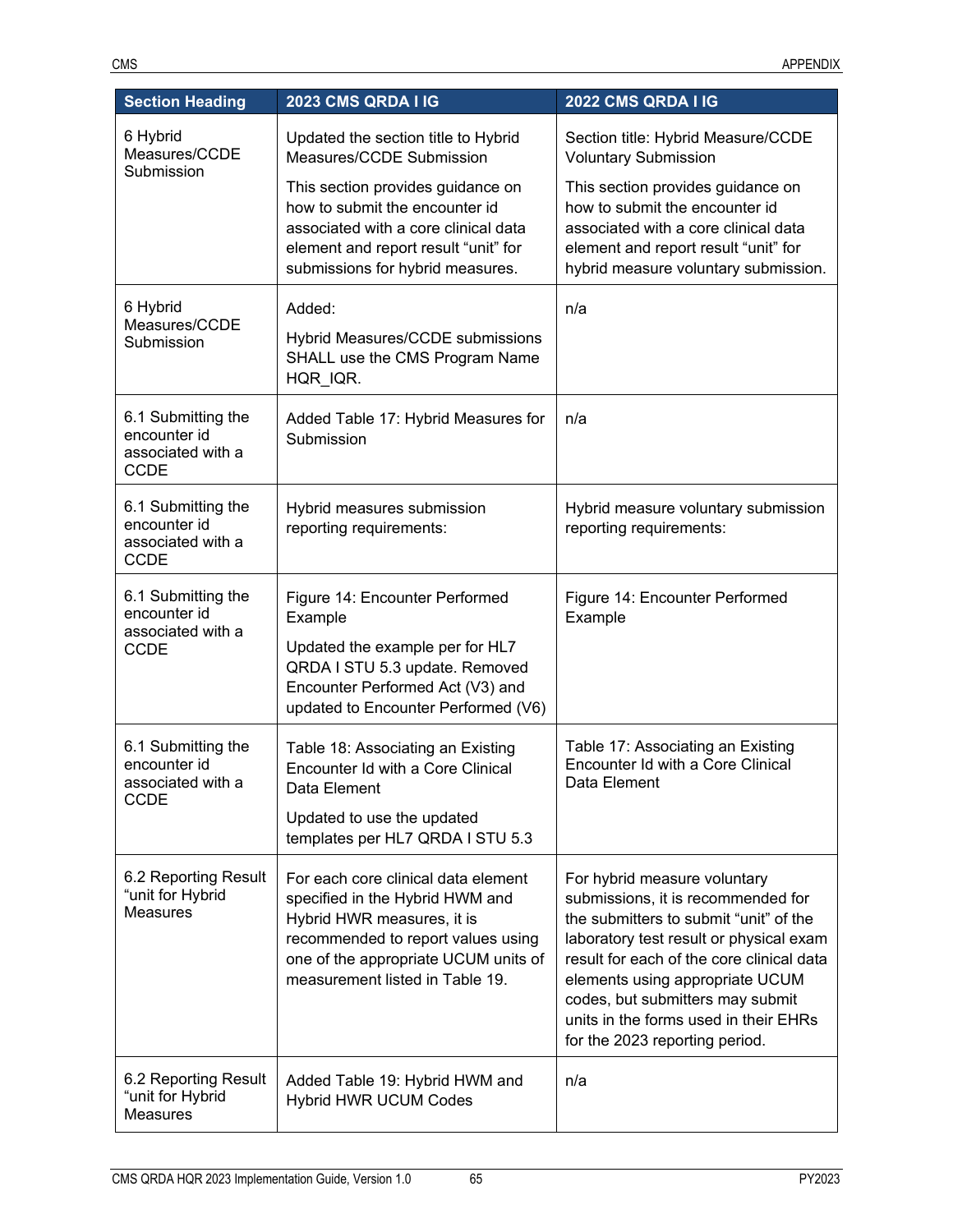| <b>Section Heading</b>                                                                   | <b>2023 CMS QRDA I IG</b>                                                                                                                                                                                                                                                                | <b>2022 CMS QRDA I IG</b>                                                                                                                                                                                      |
|------------------------------------------------------------------------------------------|------------------------------------------------------------------------------------------------------------------------------------------------------------------------------------------------------------------------------------------------------------------------------------------|----------------------------------------------------------------------------------------------------------------------------------------------------------------------------------------------------------------|
| 7 Troubleshooting<br>and Support                                                         | 7.1 Resources                                                                                                                                                                                                                                                                            | 7.1 Resources                                                                                                                                                                                                  |
|                                                                                          | Updated descriptions for the<br>resources VSAC and the ONC<br><b>Project Tracking System</b>                                                                                                                                                                                             |                                                                                                                                                                                                                |
| 10 Reason<br><b>Template Placement</b><br>When Specifying<br>"Not Done" with a<br>Reason | Updated to the HL7 QRDA I STU 5.3<br>templates throughout<br>Table 26: Placement of Reason (V3)                                                                                                                                                                                          | Table 23: Placement of Reason (V3)<br>Template for Negated QDM Data<br>Element                                                                                                                                 |
|                                                                                          | Template for Negated QDM Data<br>Element                                                                                                                                                                                                                                                 |                                                                                                                                                                                                                |
|                                                                                          | Removed Device, Not Applied                                                                                                                                                                                                                                                              |                                                                                                                                                                                                                |
|                                                                                          | Added Procedure, Not Performed                                                                                                                                                                                                                                                           |                                                                                                                                                                                                                |
| 14 Acronyms                                                                              | Added CCN, HICN, HWM, and HWR                                                                                                                                                                                                                                                            | n/a                                                                                                                                                                                                            |
| 15 Glossary                                                                              | Added the term "Hybrid measure"                                                                                                                                                                                                                                                          | n/a                                                                                                                                                                                                            |
| 16 References                                                                            | Updated to reference the base HL7<br>QRDA I STU 5.3 used by this guide.<br>HL7 Implementation Guide for CDA<br>Release 2: Quality Reporting<br>Document Architecture, Category I,<br>Release 1, Standard for Trial Use<br>Release 5.3 (QRDA I STU 5.3), and<br>subsequent errata update. | HL7 Implementation Guide for CDA<br>Release 2: Quality Reporting<br>Document Architecture, Category I,<br>Release 1, Standard for Trial Use<br>Release 5.2 (QRDA I STU R5.2), and<br>subsequent errata update. |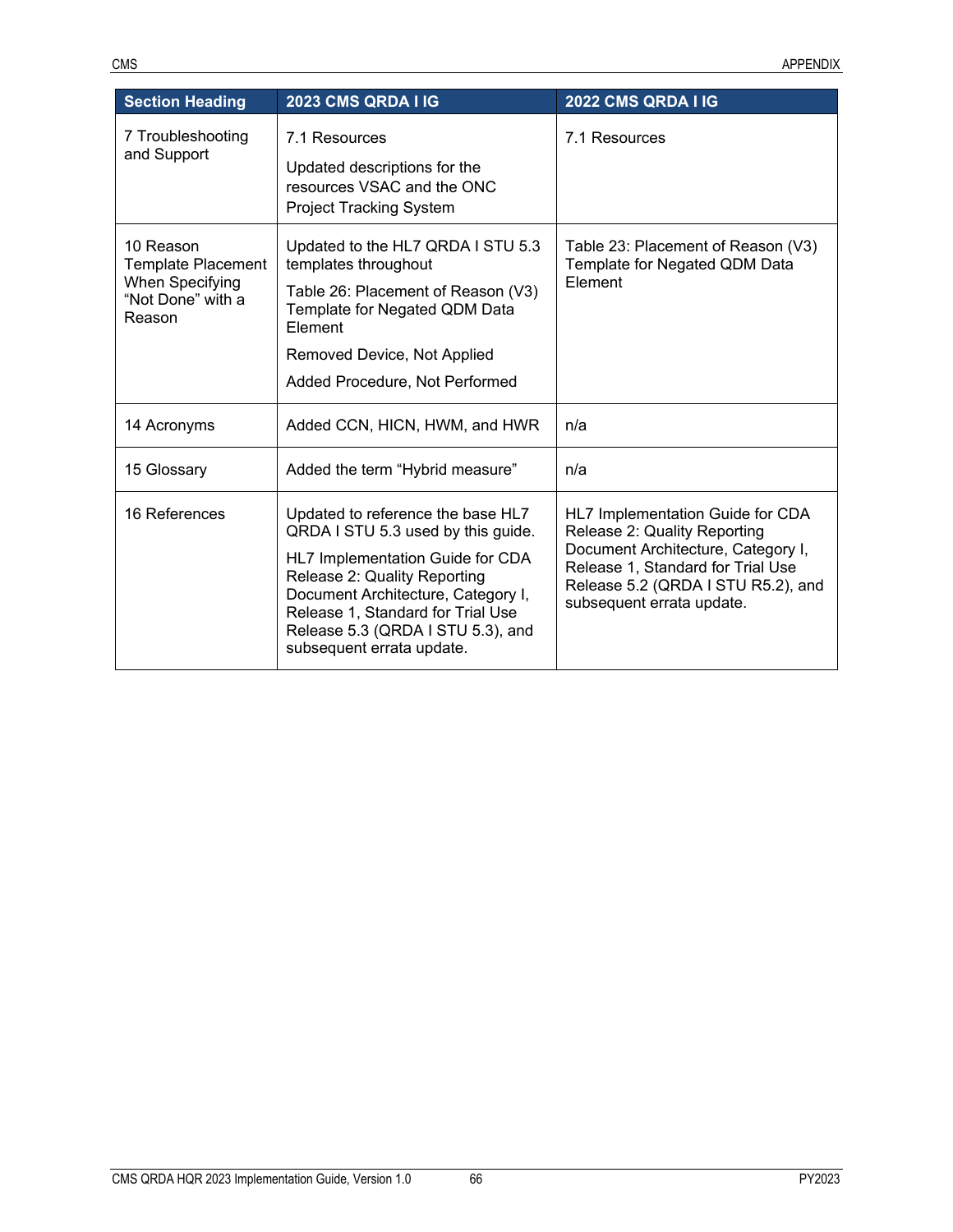## **14 Acronyms**

The table below contains acronyms used in this guide.

## **Table 29: Acronyms**

| <b>Acronym</b> | <b>Literal Translation</b>                                                                                                            |
|----------------|---------------------------------------------------------------------------------------------------------------------------------------|
| <b>ASKU</b>    | Asked, but not known                                                                                                                  |
| <b>CCDE</b>    | <b>Core Clinical Data Element</b>                                                                                                     |
| <b>CCN</b>     | <b>CMS Certification Number</b>                                                                                                       |
| <b>CDA</b>     | <b>Clinical Document Architecture</b>                                                                                                 |
| <b>CMS</b>     | <b>Centers for Medicare &amp; Medicaid Services</b>                                                                                   |
| <b>CONF</b>    | conformance                                                                                                                           |
| <b>CQM</b>     | <b>Clinical Quality Measure</b>                                                                                                       |
| <b>STU</b>     | <b>Standard for Trial Use</b>                                                                                                         |
| eCQI           | electronic Clinical Quality Improvement                                                                                               |
| eCQM           | electronic clinical quality measure                                                                                                   |
| <b>EHR</b>     | <b>Electronic Health Record</b>                                                                                                       |
| <b>FAP</b>     | <b>Final Action Processing</b>                                                                                                        |
| <b>HIC</b>     | <b>Health Insurance Claim</b>                                                                                                         |
| <b>HICN</b>    | Health Insurance Claim (HIC) Number                                                                                                   |
| HL7            | <b>Health Level Seven</b>                                                                                                             |
| HL7 V3         | Health Level 7 Version 3                                                                                                              |
| <b>HWM</b>     | Core Clinical Data Elements for the Hybrid Hospital-Wide (All-Condition, All-<br>Procedure) Risk-Standardized Mortality Measure (HWM) |
| <b>HWR</b>     | Core Clinical Data Elements for the Hybrid Hospital-Wide Readmission<br>(HWR) Measure with Claims and Electronic Health Record Data   |
| <b>HQMF</b>    | <b>Health Quality Measure Format</b>                                                                                                  |
| <b>HQR</b>     | <b>Hospital Quality Reporting</b>                                                                                                     |
| ID             | identifier                                                                                                                            |
| <b>IQR</b>     | <b>Inpatient Quality Reporting</b>                                                                                                    |
| IT             | Information technology                                                                                                                |
| <b>LOINC</b>   | Logical Observation Identifiers Names and Codes                                                                                       |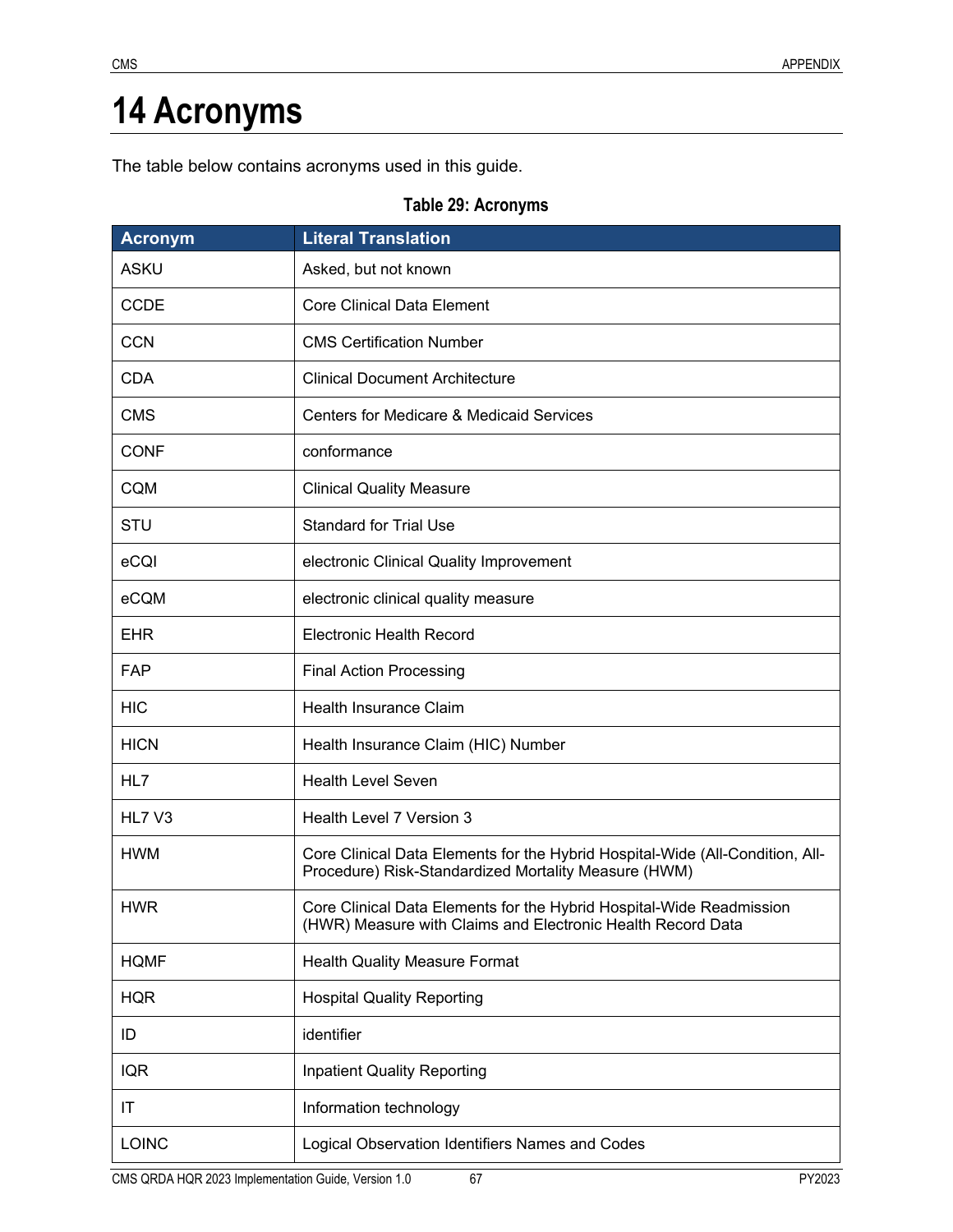| <b>Acronym</b> | <b>Literal Translation</b>                                           |
|----------------|----------------------------------------------------------------------|
| <b>MBI</b>     | Medicare Beneficiary Identification Number                           |
| n/a            | not applicable                                                       |
| <b>NA</b>      | Not applicable                                                       |
| <b>NLM</b>     | National Library of Medicine                                         |
| <b>NPI</b>     | National Provider Identification Number                              |
| <b>OID</b>     | Object Identifier                                                    |
| <b>ONC</b>     | Office of the National Coordinator for Health Information Technology |
| PI             | Promoting Interoperability                                           |
| QDM            | <b>Quality Data Model</b>                                            |
| <b>QRDA</b>    | <b>Quality Reporting Document Architecture</b>                       |
| QRDA I         | <b>Quality Reporting Document Architecture Category I</b>            |
| <b>TIN</b>     | <b>Tax Identification Number</b>                                     |
| <b>UCUM</b>    | Unified Code for Units of Measure                                    |
| <b>UNK</b>     | Unknown                                                              |
| <b>UTC</b>     | <b>Coordinated Universal Time</b>                                    |
| <b>VSAC</b>    | Value Set Authority Center                                           |
| <b>XML</b>     | Extensible Markup Language                                           |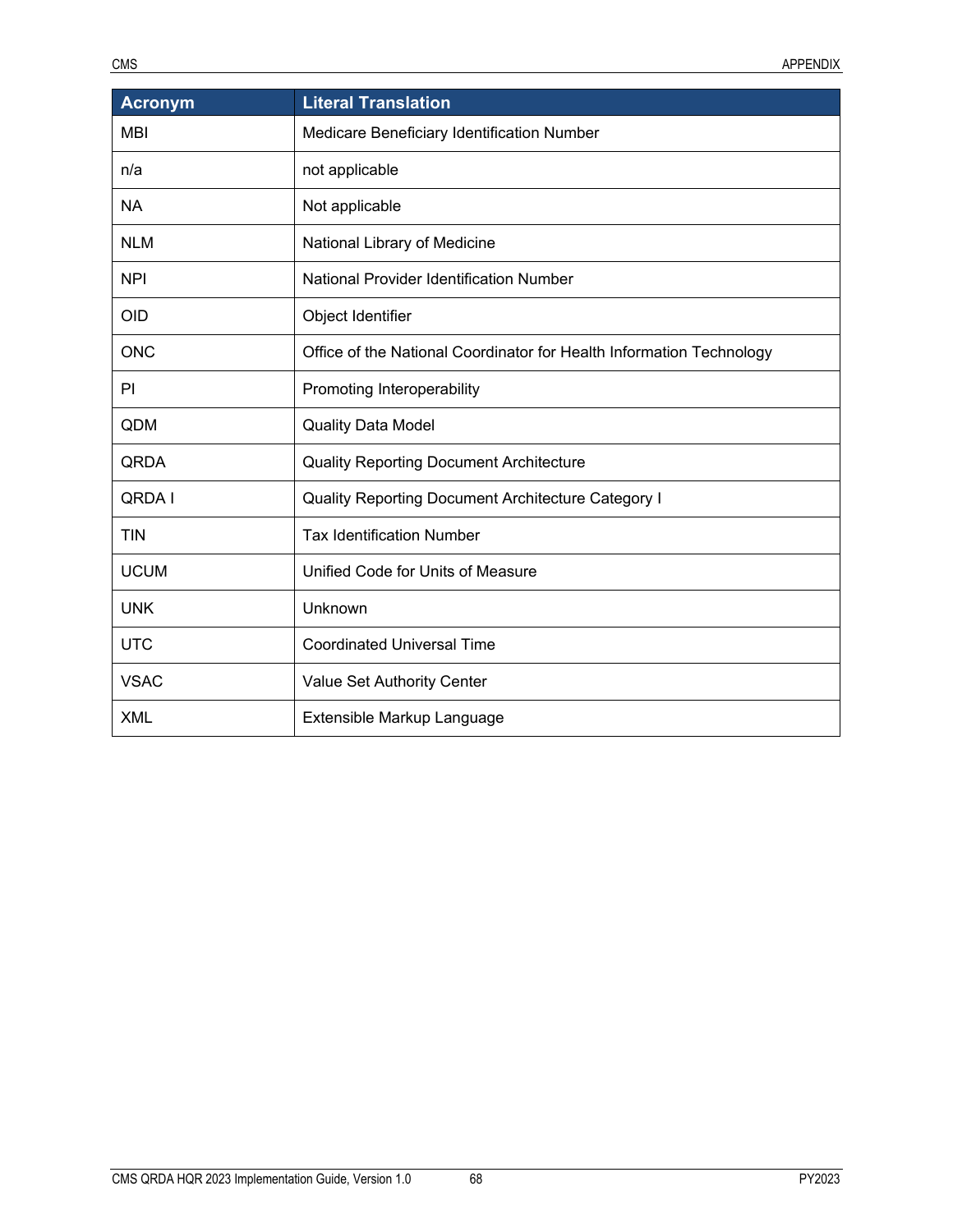## **15 Glossary**

| <b>Term</b>                                             | <b>Definition</b>                                                                                                                                                                                                                                                                                                                                                                                                                                                                                                                                                                                                                                     |
|---------------------------------------------------------|-------------------------------------------------------------------------------------------------------------------------------------------------------------------------------------------------------------------------------------------------------------------------------------------------------------------------------------------------------------------------------------------------------------------------------------------------------------------------------------------------------------------------------------------------------------------------------------------------------------------------------------------------------|
| Electronic health<br>record (EHR)                       | Electronic Health Record (EHR) is also known as the electronic patient record,<br>electronic medical record, or computerized patient record. As defined by<br>Healthcare Information Management and Systems Society, "the electronic<br>health record (EHR) is a longitudinal electronic record of patient health<br>information generated by one or more encounters in any care delivery setting.<br>Included in this information are patient demographics, progress notes,<br>problems, medications, vital signs, past medical history, immunizations,<br>laboratory data, and imaging reports."                                                    |
| Electronic Clinical<br><b>Quality Measure</b><br>(eCQM) | An electronic clinical quality measure (eCQM) is a clinical quality measure that<br>is expressed and formatted to use data from electronic health records (EHR)<br>and/or health information technology systems to measure healthcare quality,<br>specifically data captured in structured form during the process of patient care.<br>So they can be reported from an EHR, the Health Quality Measure Format<br>(HQMF) is used to format the eCQM content using the Quality Data Model<br>(QDM) to define the data elements and Clinical Quality Language (CQL) to<br>express the logic needed to evaluate a provider or organization's performance. |
| Hybrid measure                                          | A hybrid measure is a quality measure that uses more than one source of data<br>for measure calculation. Current hybrid measures use claims data and<br>electronic clinical data from EHRs to calculate measure results.                                                                                                                                                                                                                                                                                                                                                                                                                              |
| <b>XML Path Language</b><br>(XPath)                     | This notation provides a mechanism that will be familiar to developers for<br>identifying parts of an XML document. XPath syntax selects nodes from an XML<br>document using a path containing the context of the node(s). The path is<br>constructed from node names and attribute names (prefixed by an '@') and<br>concatenated with a '/' symbol.                                                                                                                                                                                                                                                                                                 |